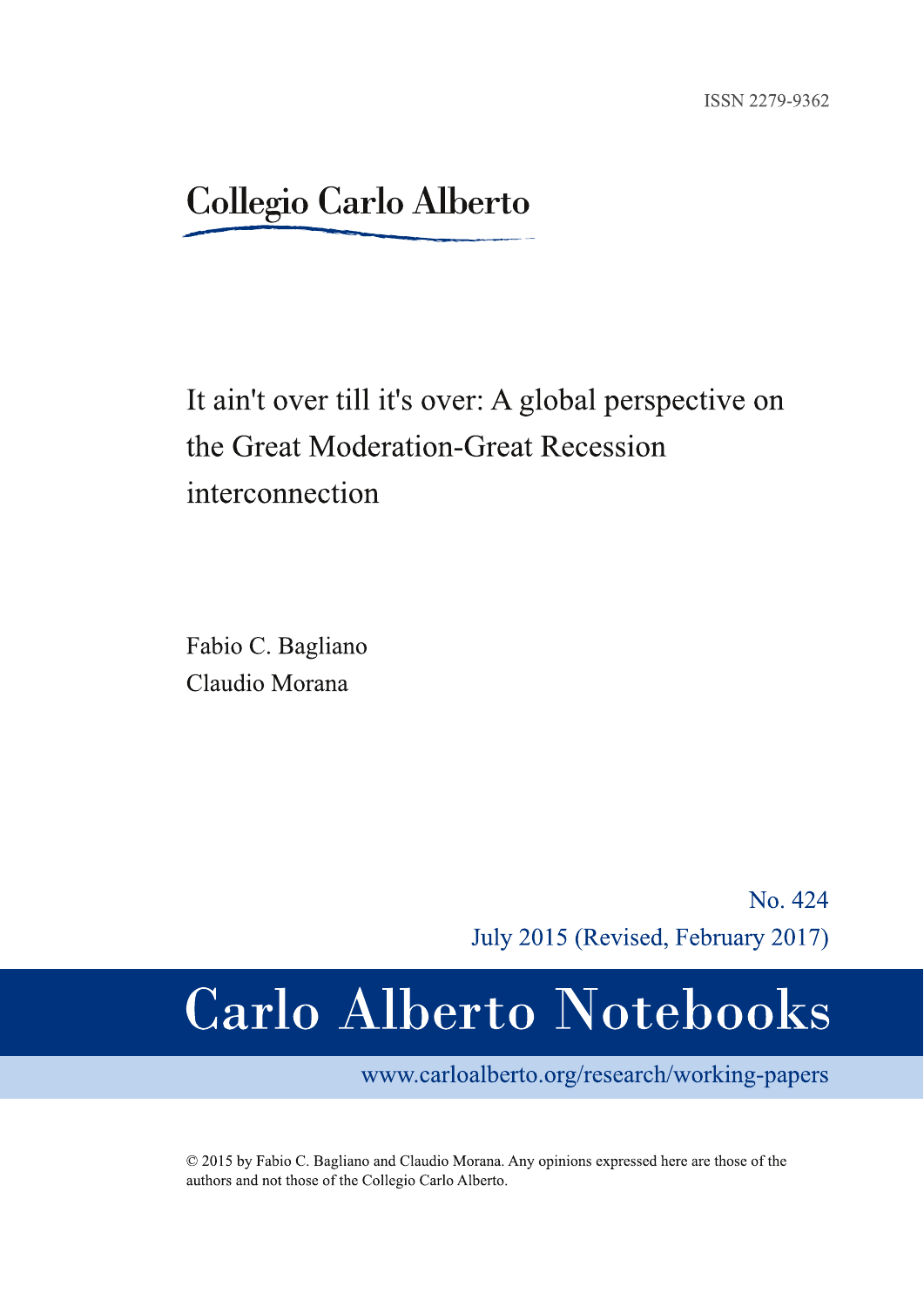# It ain't over till it's over: A global perspective on the Great Moderation-Great Recession interconnection<sup>∗</sup>

Fabio C. Bagliano

Università di Torino and CeRP-Collegio Carlo Alberto (Moncalieri, Italy)

Claudio Morana

Università di Milano Bicocca, CeRP-Collegio Carlo Alberto (Moncalieri, Italy) and Rimini Centre for Economic Analysis (Rimini, Italy).

Revised draft: February 2017

#### Abstract

A large-scale Factor-Augmented Vector Autoregressive (FAVAR) model of the global economy is used to investigate the determinants of the Great Moderation and the transition to the Great Recession (1986-2010). Beside the global economy perspective, the model presents the novel feature of a broad range of included financial variables and risk factor measures. The results point to various mechanisms related to the global monetary policy stance (Great Deviation), financial institutions' risk taking behavior (Great Leveraging) and global imbalances (savings glut), determining aggregate fluctuations. Finally, an out-of-sample forecasting exercise provides evidence against the "end of the Great Moderation" view, showing that the timing, though not the dimension of the Great Recession episode (2008-2010), was predictable on the basis of the same macroeconomic mechanisms at work over the two previous decades.

Keywords: Great Moderation, Great Recession, Euro area sovereign debt crisis, risk factors, early warning system, macro-financial instability; FAVAR models; PC-VAR estimation.

JEL classification: E32, E44, G15, C22.

<sup>∗</sup>This project has received funding from the European Union's Seventh Framework Programme for research, technological development and demonstration under grant agreement no. 3202782013-2015. The authors are grateful to A. Beltratti, an anonymous reviewer and conference participants at the  $2^{nd}$  RAstaNEWS Annual Conference, the  $23^{rd}$  SNDE Annual Symposium, the  $11^{th}$  BMRC-DEMS Conference on Macro and Financial Economics and Econometrics, the  $2^{nd}$  Conference of the International Association for Applied Econometrics, the  $6^{th}$  World Finance Conference, the  $47^{th}$  Money, Macro and Finance Annual Conference, the  $9<sup>th</sup>$  International Conference on Computational Financial Econometrics, the 2015 World Finance & Banking Symposium, The  $2^{nd}$  International Research Conference on Business and Economics, for constructive comments.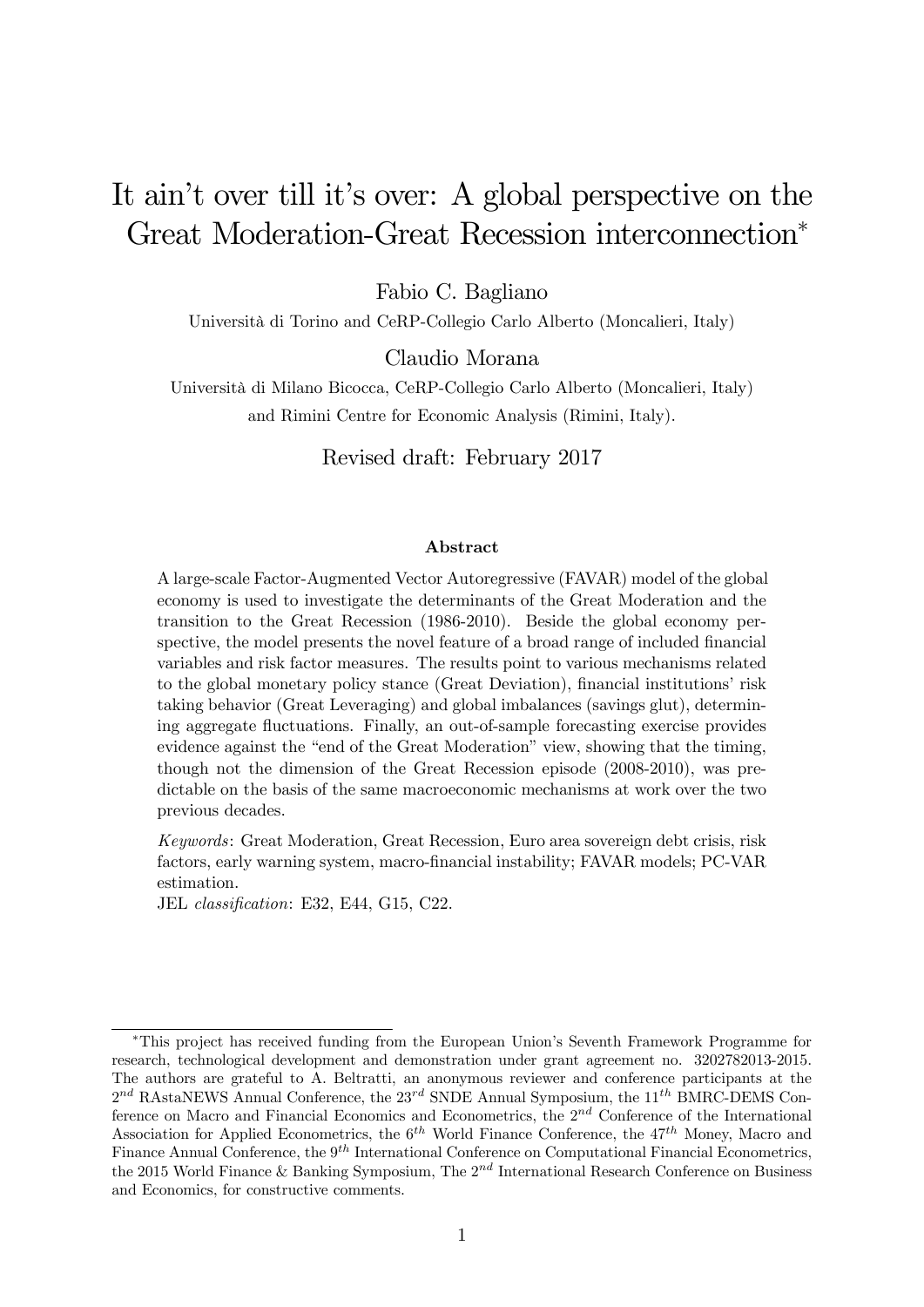# 1 Introduction

A generalized dampening in macroeconomic fluctuations has been observed since the mid-1980s in the US and major industrialized countries. This "Great Moderation" phenomenon (Stock and Watson 2003; 2005) persisted for more than two decades despite various episodes of economic, financial and political distress, until the eruption of the subprime financial crisis in 2007, the oil price shock in 2008, and the ensuing global Great Recession. The causes of the Great Moderation have been debated in depth in the literature. One prominent view attributes the greater macroeconomic stability to "good luck" in the form of smaller shocks hitting the economy (Stock and Watson, 2003; Ahmed et al., 2004; Arias et al., 2007; Kim et al., 2008; Canova, 2009). Other contributions focus on the role of better monetary policy in reducing aggregate volatility (Clarida et al., 2000), shifting the economy away from indeterminacy and leading to an environment of price stability (Lubik and Schorfeide, 2004; Coibion and Gorodnichenko, 2011). Finally, several sources of structural change, potentially responsible for declining output volatility, have been explored, such as  $i)$  improved inventory management through the intensive adoption of information technology (McConnell and Pérez-Quiros, 2000; Davis and Kahn, 2008); *ii*) the expansion of the tertiary sector and contraction of energy-related and heavy industry sectors (Carvalho and Gabaix,  $2013$ ); *iii*) the decline in aggregate consumption and investment volatility due to the dominance of permanent technological shocks (Blanchard and Simon, 2001); *iv*) changes in the correlation between productivity and hours (Galì and Gambetti, 2009); v) lower sensitivity of aggregate expenditure to current income and interest rates due to financial innovation (Dynan et al., 2006).

More recently, the remarkable widening in macroeconomic fluctuations due to the onset of the Great Recession raised the issue of the end of the Great Moderation. While some contributions argue in favor of a shift to a new regime of higher macroeconomic uncertainty following the financial crisis (Barnett and Chauvet, 2008; Cannarella et al., 2010; Bean, 2010; Taylor, 2011; Keating and Valcarcel, 2012; Ng and Tambalotti, 2012; Ng and Wright, 2013), other evidence suggests that the Great Moderation might not be over. Stock and Watson (2012) and Gadea et al. (2014) do not detect any structural change in the volatility and in other properties of the US business cycle in the aftermath of the Great Recession. Chen (2011) points to a reversion toward a low volatility regime in the G7 countries already occurring about the end of 2009. International evidence of a purely temporary change in the GDP growth rate is also detected by Charles et al. (2014). Larger oil price and financial disturbances ("bad luck") would then be at the root of the rise in macroeconomic uncertainty caused by the financial crisis, driving the transition from the Great Moderation to the Great Recession (Clark, 2009). Also the most recent data, though not yet thoroughly researched, seem to suggest a return to a reduced volatility macroeconomic regime (Furman, 2014).

In light of the above evidence, this paper takes the perspective that the Great Moderation and Great Recession share an important global dimension and are tightly interrelated phenomena, with the purpose of getting a clear understanding of their main underlying driving forces and the features of the transition from a period of relatively subdued fluctuations to an episode of remarkably higher macroeconomic volatility.

To this aim, we employ an econometric approach with two novel features. First, rather than carrying out a country-by-country analysis, as in most previous studies, we adopt a global-economy framework. A large-scale, Factor-Augmented Vector Autoregressive (FAVAR) econometric model, covering 50 OECD and emerging economies, is used to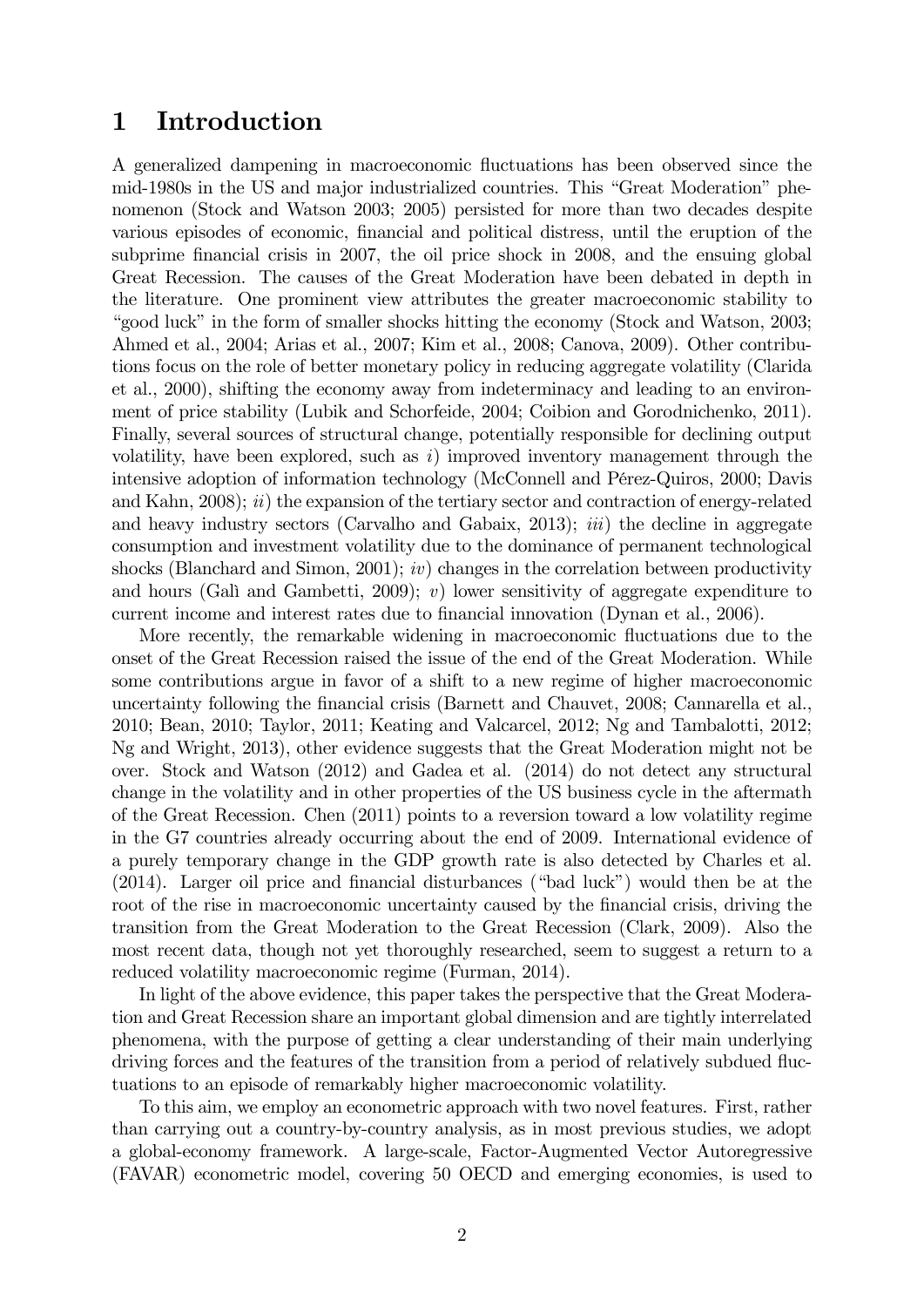investigate global energy, goods, labor, monetary and financial asset market conditions. In addition to providing a global perspective, the large-scale framework also grants the benefits of more accurate estimation of structural disturbances, overcoming the potential drawbacks of model misspecification and inconsistent estimation of shocks affecting smallscale VAR models (Giannone et al., 2008). Second, we include in the model a large set of financial variables, allowing for identification of a broad range of structural disturbances related to financial markets, and a comprehensive array of risk factor indicators, meant to capture investors' expectations and sentiments about the state of the business cycle.

Our findings point to several structural supply-side, demand-side and financial shocks as the main driving forces of macro-financial fluctuations over the Great Moderation and the transition to the financial crisis and the Great Recession, related to various mechanisms already documented in the literature. For example, the early 2000s might have witnessed the setting in of a new international monetary regime based on a "Great Deviation" (Taylor, 2010, 2013; Hofmann and Bogdanova, 2012), as the monetary policy stance turned (over-)accommodative in many industrialized and emerging countries, following the sequence of interest rate cuts implemented by the US Fed to contrast the recessionary effects of the dot-com bubble, the ensuing jobless recovery and deflationary expectations. The narrative tells that the Great Deviation originated in the US, spilled over internationally through the attempt of foreign central banks to resist unwanted fluctuations in exchange rates and capital flows, by keeping interest rates low in the face of the US Fed's expansionary policy. Moreover, the destabilizing effects of buoyant liquidity were amplified by excessive risk taking of financial intermediaries, giving rise to the "Great Leveraging" phenomenon (Taylor, 2012), boosted by financial deregulation and innovation (Taylor, 2010; Kahn, 2010; Bernanke, 2010; Dagher and Fu, 2011) and misled risk perceptions (Lettau et al., 2008). An alternative explanation, the "savings glut" hypothesis (Bernanke, 2005), points to foreign factors, rather than Fed's policy, as the main forces driving downward US real interest rates and deteriorating the US current account deficit. Financial crises in emerging (especially East Asian) countries during the 1990s led their central banks to build up foreign exchange reserves and to convey national savings to international capital markets. As the Great Deviation hypothesis, also the savings glut view highlights the fact that the transition to the Great Recession occurred in an environment of too low real interest rates, originating a sequence of asset price misalignments involving initially bonds, stocks and house prices, and then oil and non-energy commodity prices (Caballero et al., 2008a; Caballero and Fahri, 2014). As the bust phase of the financial cycle set in, deteriorating balance sheets forced financial institutions into deleveraging and fire sales of assets, triggering a contraction in domestic and external demand through a credit crunch and worsening expectations about future credit supply and higher precautionary savings due to mounting uncertainty about the resilience of the international financial system (Adrian and Shin, 2010; Bean, 2010; Bagliano and Morana, 2012; Morana, 2013).

Our results provide insights on the relevance of those mechanisms for the global economy in the period leading to the Great Recession. To preview, global macro-financial dynamics over the 1986-2010 period are due to a composite set of structural disturbances coming from all (supply-side, demand-side and financial) sources. Some of those shocks displayed increased volatility well before the onset of the Great Recession, which is better interpreted as the final outcome of an ongoing process, in accord with the account provided by Caballero et al. (2008b). The savings glut, Great Deviation and Great Leveraging hypotheses are then complementary explanations of the transition dynamics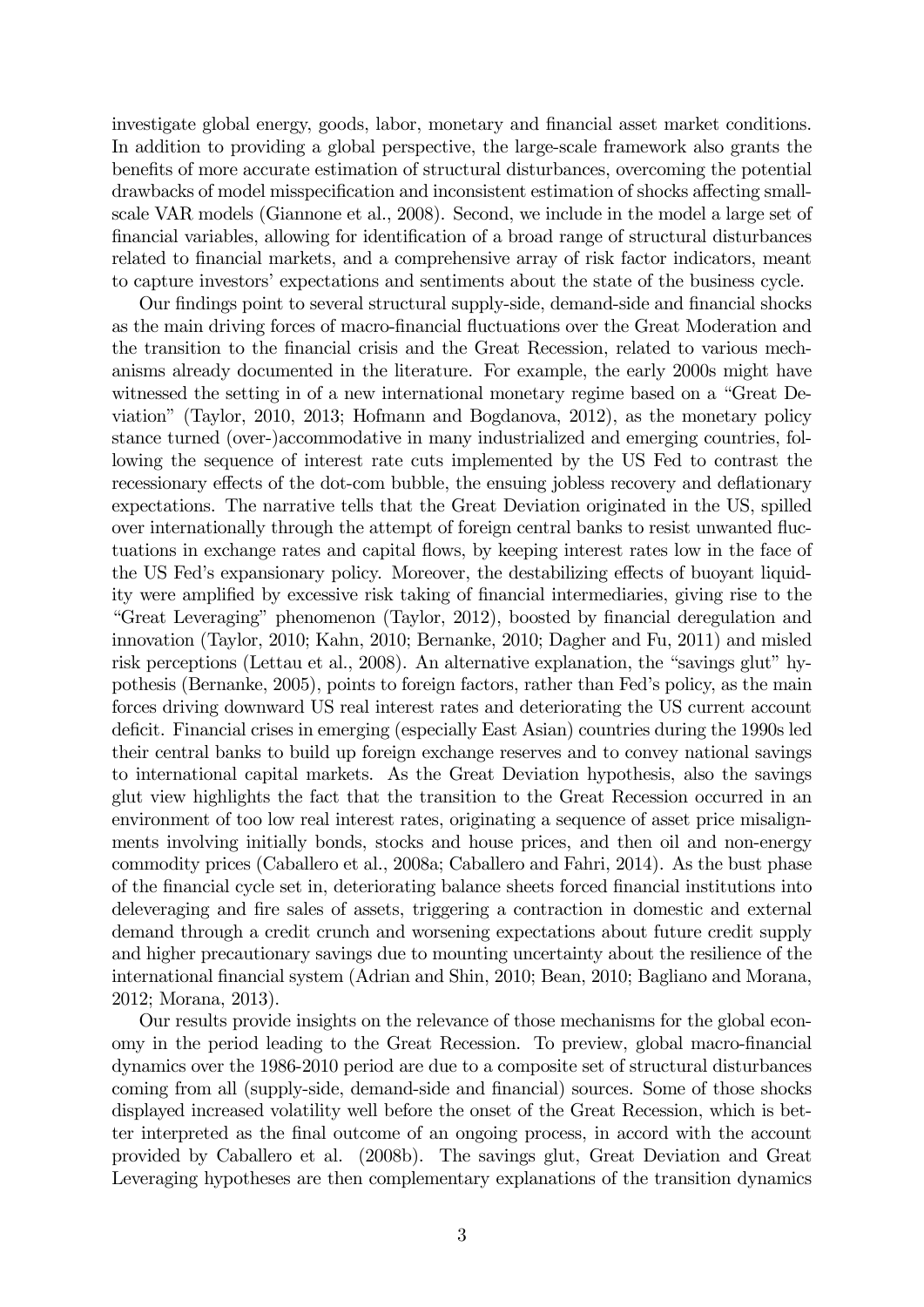leading to the Great Recession.

Peculiar to the Great Recession was then the much larger magnitude of shocks rather than their source, and the size of the global real activity contraction, which was (on average per quarter) four times larger than during the previous three episodes. Demandside and financial shocks account for about two-thirds of the global output contraction during the Great Recession, consistent with the narrative pointing to the real effects of the subprime financial crisis working mainly through aggregate demand shortages, due to a credit crunch, an increased level of uncertainty and larger precautionary savings. Coherently, by means of an out of sample forecasting exercise, we provide evidence of predictability of the timing of the Great Recession, yet not of its depth.

Our results finally cast some doubts on a purely structural explanation of the "jobless recovery" phenomenon. In fact, demand-side and financial shocks, in addition to accounting for as much as cyclical employment variance than supply-side disturbances over the whole sample, had an even larger slowing down effect in the year following the end of the Great Recession.

The rest of the paper is organized as follows. In Section 2 the econometric methodology is outlined, and details on the identification and economic interpretation of structural shocks are provided. Section 3 presents and discusses results concerning the structural sources of macro-financial fluctuations over the Great Moderation and the transition to the Great Recession. The predictability of the timing and depth of the Great Recession is investigated in Section 4, and conclusions are drawn in Section 5.1

# 2 Econometric methodology

The empirical analysis is cast in terms of a Factor-Augmented Vactor Autoregressive (FAVAR) econometric model composed of two blocks of equations. The former, the globaleconomy model, describes the dynamics of a broad range of macroeconomic, financial, and oil market global factors. The second block, the *local-economies* model, captures the dynamics of the main macroeconomic and financial variables for a large set of developed and emerging economies, and is used to estimate the unobserved global macro-financial factors.

# 2.1 The econometric model

The global-economy model contains unobserved  $(\mathbf{F}_{1,t})$  and observed  $(\mathbf{F}_{2,t})$  global macrofinancial factors and oil market demand and supply side variables  $(O_t)$ , collected in a  $R \times 1$  vector  $\mathbf{F}_t = [\mathbf{F}_{1,t}^\prime \ \mathbf{F}_{2,t}^\prime \ \mathbf{O}_t^\prime]^\prime$ . The local-economies model refers to Q macro-financial variables for M countries, collected in a  $N \times 1$  vector  $\mathbb{Z}_t$  (with  $N = M \times Q$ ). The joint dynamics of the global and local macro-financial blocks are then modelled by means of the following stationary reduced form dynamic factor model

$$
(\mathbf{I} - \mathbf{P}(L)) (\mathbf{F}_t - \boldsymbol{\kappa}) = \boldsymbol{\eta}_t \tag{1}
$$

$$
(\mathbf{I} - \mathbf{C}(L)) ((\mathbf{Z}_t - \boldsymbol{\mu}) - \boldsymbol{\Lambda} (\mathbf{F}_t - \boldsymbol{\kappa})) = \mathbf{v}_t
$$
 (2)

where  $(\mathbf{F}_t-\boldsymbol{\kappa}), (\mathbf{Z}_t-\boldsymbol{\mu}) \sim I(0), \boldsymbol{\mu}$  and  $\boldsymbol{\kappa}$  are vectors of intercept components of dimension  $N \times 1$  and  $R \times 1$  respectively, with  $R \leq N$ , and the contemporaneous effects of the global

<sup>&</sup>lt;sup>1</sup>A Supplementary Appendix, available online with the working paper version of this article at http://www.carloalberto.org/assets/working-papers/no.424.pdf, provides additional information on the dataset, the estimation methods, the identification of structural disturbances and further results.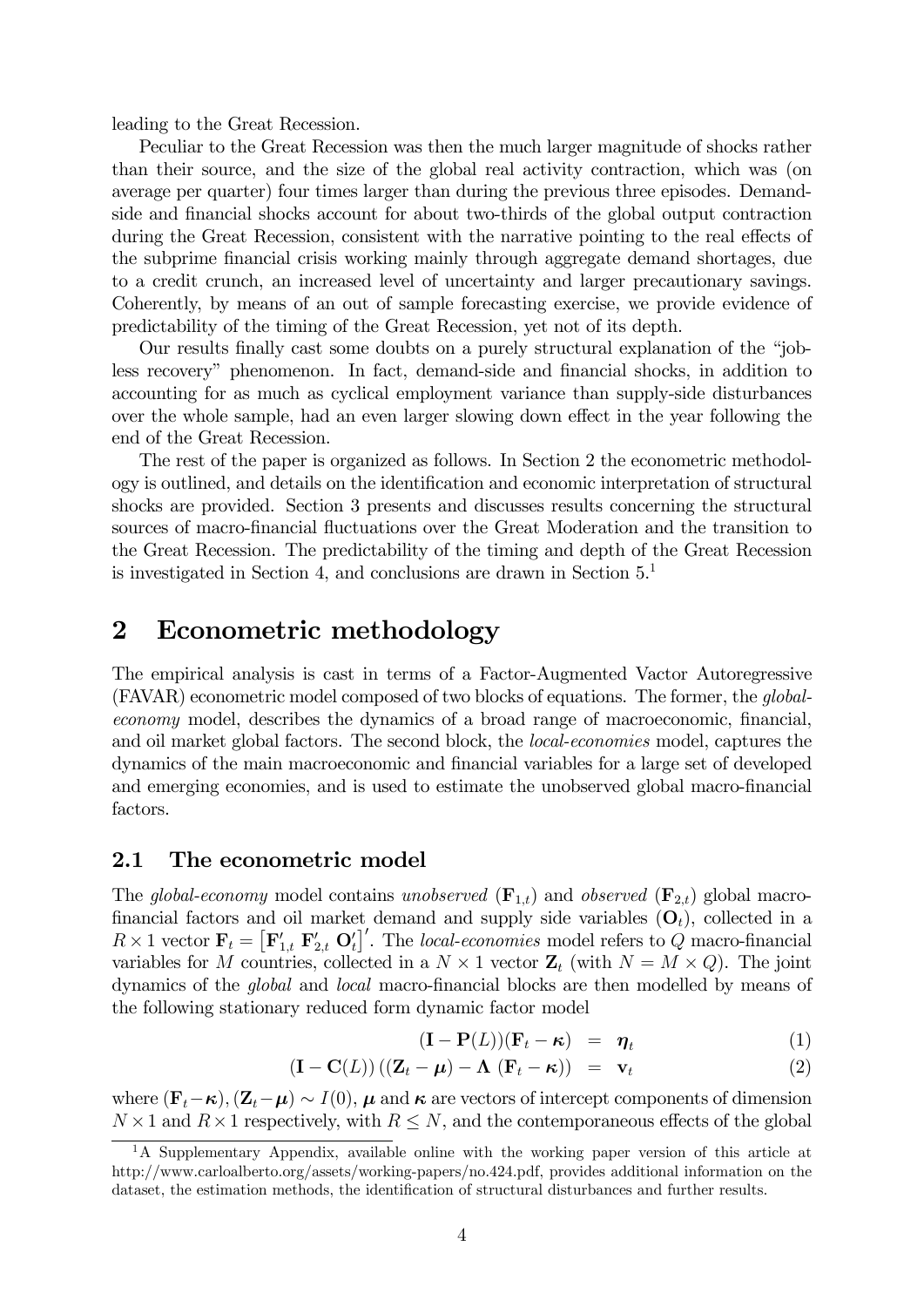factors in  $F_t$  on each country's variables in  $Z_t$  are measured by the loading coefficients collected in the  $N \times R$  matrix  $\mathbf{\Lambda} = [\mathbf{\Lambda}'_{F_1} \mathbf{\Lambda}'_{F_2} \mathbf{\Lambda}'_0]'$ .

Global factor dynamics are described by the stationary finite-order polynomial matrix  $P(L) \equiv P_1 L + P_2 L^2 + ... + P_p L^p$ , where  $P_j$   $(j = 1, ...p)$  is a square matrix of coefficients of order R, whereas dynamics in the local-economies variables are captured by  $C(L) \equiv$  $C_1L + C_2L^2 + ... + C_cL^c$ , where  $C_j$   $(j = 0, ...c)$  is a square block (own-country) diagonal matrix of coefficients of order N. Finally,  $\eta_t \sim i.i.d.$  (0,  $\Sigma_n$ ) is a  $R \times 1$  vector of reduced form global shocks driving the  $\mathbf{F}_t$  factors, and  $\mathbf{v}_t \sim$ i.i.d. $(\mathbf{0}, \Sigma_v)$  is the  $N \times 1$  vector of reduced form country-specific disturbances, with  $E[\eta_{jt} v_{is}] = 0$  for all  $i, j, t, s$ .

The chosen specification of (1) and (2) embeds important assumptions on the structure of global and local linkages: (i) global shocks  $(\eta_t)$  affect both the global and local economies through  $P(L)$  and the factor loading matrix  $\Lambda$ , respectively; (ii) countryspecific disturbances  $(v<sub>t</sub>)$  do not affect the global economy, limiting their impact only to the country of origin, due to the assumed block (own-country) diagonal structure for  $\mathbf{C}(L)$ .

Consistent and asymptotically normal estimates of the coefficients in (1) and (2) are obtained by means of the procedures proposed in Morana (2012, 2014), yielding accurate estimation also in small samples (see the Monte Carlo evidence reported therein). Such procedures involve the iterative estimation of the unobserved factors and the localeconomies model, followed by the estimation of the global-economy model conditional on the estimated unobserved factors.

Given the specification of (1) and (2), the disturbances of the global-economy model in  $\eta_t$  have the nature of reduced-form innovations. In order to investigate the role of underlying structural shocks in shaping global factor dynamics it is then necessary to adopt an identification scheme. To this aim, we impose a set of exclusion restrictions on the contemporaneous (within quarter) responses of the factors to the structural disturbances, resulting in a precise "ordering" (discussed below) for the elements of  $\mathbf{F}_t$ . The structural vector moving average representation for the global model (1) can then be written as

$$
(\mathbf{F}_t - \boldsymbol{\kappa}) = \mathbf{H}_F(L)\mathbf{K}^{-1}\boldsymbol{\xi}_t
$$
\n(3)

where  $\mathbf{H}_F(L)=[\mathbf{I}-\mathbf{P}(L)]^{-1}$ , and  $\boldsymbol{\xi}_t=\mathbf{K}\boldsymbol{\eta}_t$  is the vector of the R structural shocks driving the common factors in  $\mathbf{F}_t$ , with **K** being a  $R \times R$  invertible matrix. By assumption, the structural factor shocks are orthogonal and have unit variance, so that  $E[\xi_t \xi'_t] = \mathbf{K} \Sigma_{\eta} \mathbf{K}' = \mathbf{I}_R$ . To achieve exact identification of the structural disturbances, additional  $R(R-1)/2$  restrictions are needed. Since  $\eta_t = K^{-1}\xi_t$ , imposing exclusion restrictions on the contemporaneous impact matrix amounts to imposing zero restrictions on the elements of  $K^{-1}$ , for which a lower-triangular structure is assumed. Operationally,  $K^{-1}$  (with the restrictions necessary for exact identification imposed) is estimated by the Choleski decomposition of the factor innovation variance-covariance matrix  $\Sigma_{\eta}$ , i.e.,  $\hat{\mathbf{K}}^{-1} = chol(\hat{\Sigma}_n)$ . Forecast error variance and historical decompositions are then derived using standard formulas. Following the thick modelling strategy of Granger and Jeon (2004), median estimates of the parameters of interest, impulse responses, forecast error variance and historical decompositions, as well as their confidence intervals, are obtained by means of simulation.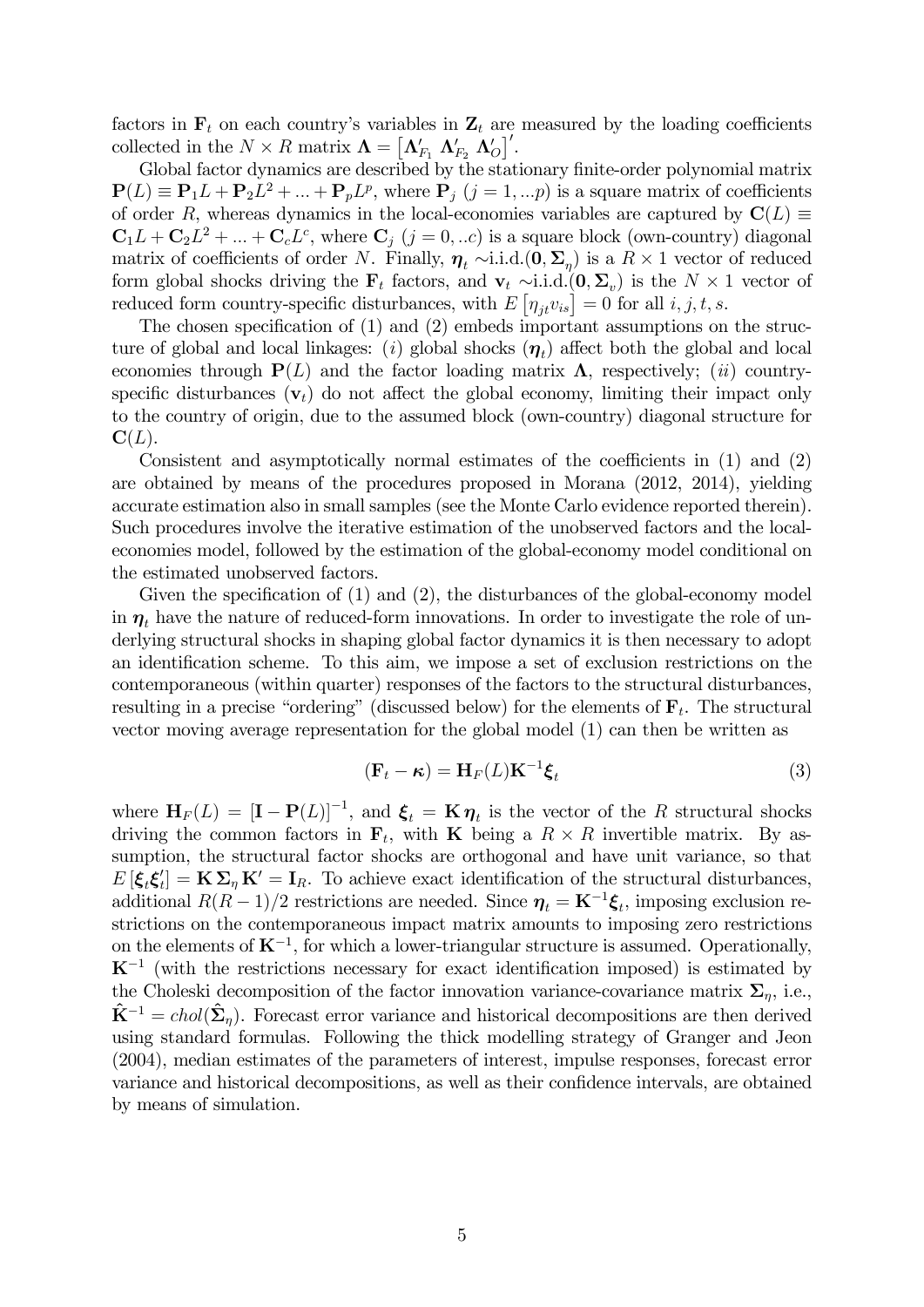# 2.2 Specification of the global model

In the current application, the global-economy model (1) counts 33 endogenous variables, collected in vector  $\mathbf{F}_t = \left[\mathbf{F}_{1,t}^{\prime} \ \mathbf{F}_{2,t}^{\prime} \ \mathbf{O}_t^{\prime}\right]^{\prime}$  over the period 1986:1 through 2010:3.  $\mathbf{F}_{1,t}$  contains 12 unobserved global factors estimated by means of the local-economies block (2) using a own-country diagonal dynamic structure of the first order, as suggested by the BIC information criterion. The local block counts over 800 equations and contains macroeconomic and financial data for 50 countries.<sup>2</sup> Each unobserved global macro-financial factor is estimated as the first Principal Component (PC) extracted from a subset of cross-country, homogeneous variables in the local-economies model. In particular, global macroeconomic and financial conditions are captured by a *real activity growth* factor  $(Y)$ extracted from real GDP, private consumption and investment growth series; an employment growth factor  $(E)$  from the civilian employment growth series; an unemployment rate change factor  $(U)$  from changes in the unemployment rate series; a real wage growth factor  $(W)$  from the real wage growth variables; a *fiscal policy stance* factor  $(G)$ , capturing excess public consumption growth, from changes in the ratio of public expenditures to GDP; a global US\$ exchange rate return index  $(X)$  obtained from the bilateral exchange rates returns against the US\$; a *core inflation* (nominal) factor  $(N)$  extracted from changes in the series for inflation, nominal money growth rates, short and long-term interest rates; a global excess liquidity growth index  $(L)$  from changes in the M3 (or M2) to GDP ratio and the private loans to GDP ratio series; a real stock market return factor  $(F)$  from the real stock market price index return series; a real housing return factor  $(H)$  from the real housing price index return series; a *real short term rate* factor  $(SR)$ obtained from changes in real short-term interest rates; and a term spread factor  $(TS)$ extracted from changes in the term spread series.

 $\mathbf{F}_{2,t}$  contains 11 observed factors, added to capture several sources of financial disturbances and fundamental imbalances with potential international spillover effects. Nine factors are US variables, namely: changes of the *financial fragility* index  $(FRA)$  used by Bagliano and Morana (2012) and summarizing overall credit conditions, with reference to the corporate, interbank and mortgage markets; the Fama and French (1993) size and value factors  $(SMB, HML)$ ; the Carhart (1997) momentum factor  $(MOM)$ ; the stock market liquidity factor  $(PSL)$  proposed by Pastor and Stambaugh (2003); the leverage factor  $(LEV)$  constructed by Adrian, Etula and Muir  $(2014)$ ; a risk aversion index  $(FV)$  obtained from a measure of stock return volatility; changes in the ratio of US fiscal deficit to GDP ( $Fd$ ) and in the ratio of US trade deficit to GDP ( $Td$ ). The remaining two observed factors are the returns on the *real gold price*  $(GD)$  and on the IMF non-energy commodities price index  $(M)$ . Finally,  $O_t$  contains 10 observed variables concerning global oil market demand and supply conditions, included in order to capture potential effects of oil market developments on global macroeconomic and financial quantities.3

<sup>2</sup>The countries are: 31 advanced economies (Australia, Austria, Belgium, Canada, Czech Republic, Denmark, Finland, France, Germany, Greece, Hong Kong, Iceland, Ireland, Israel, Italy, Japan, Luxembourg, Netherlands, New Zealand, Norway, Portugal, Singapore, Slovakia, Slovenia, South Korea, Spain, Sweden, Switzerland, Taiwan, United Kingdom, United States), 5 advanced emerging economies (Brazil, Hungary, Mexico, Poland, South Africa), and 14 secondary emerging economies (Argentina, Chile, China, Colombia, India, Indonesia, Malaysia, Morocco, Pakistan, Peru, Philippines, Russia, Thailand, Turkey). Main data sources are: IMF International Financial Statistics, FRED2 (Federal Reserve Bank of St. Louis); OECD and BIS (unofficial) house price data sets, and International Energy Agency (IEA-OECD) datasets.

<sup>&</sup>lt;sup>3</sup>The included variables capture various dimensions of oil market dynamics: (i) global oil supply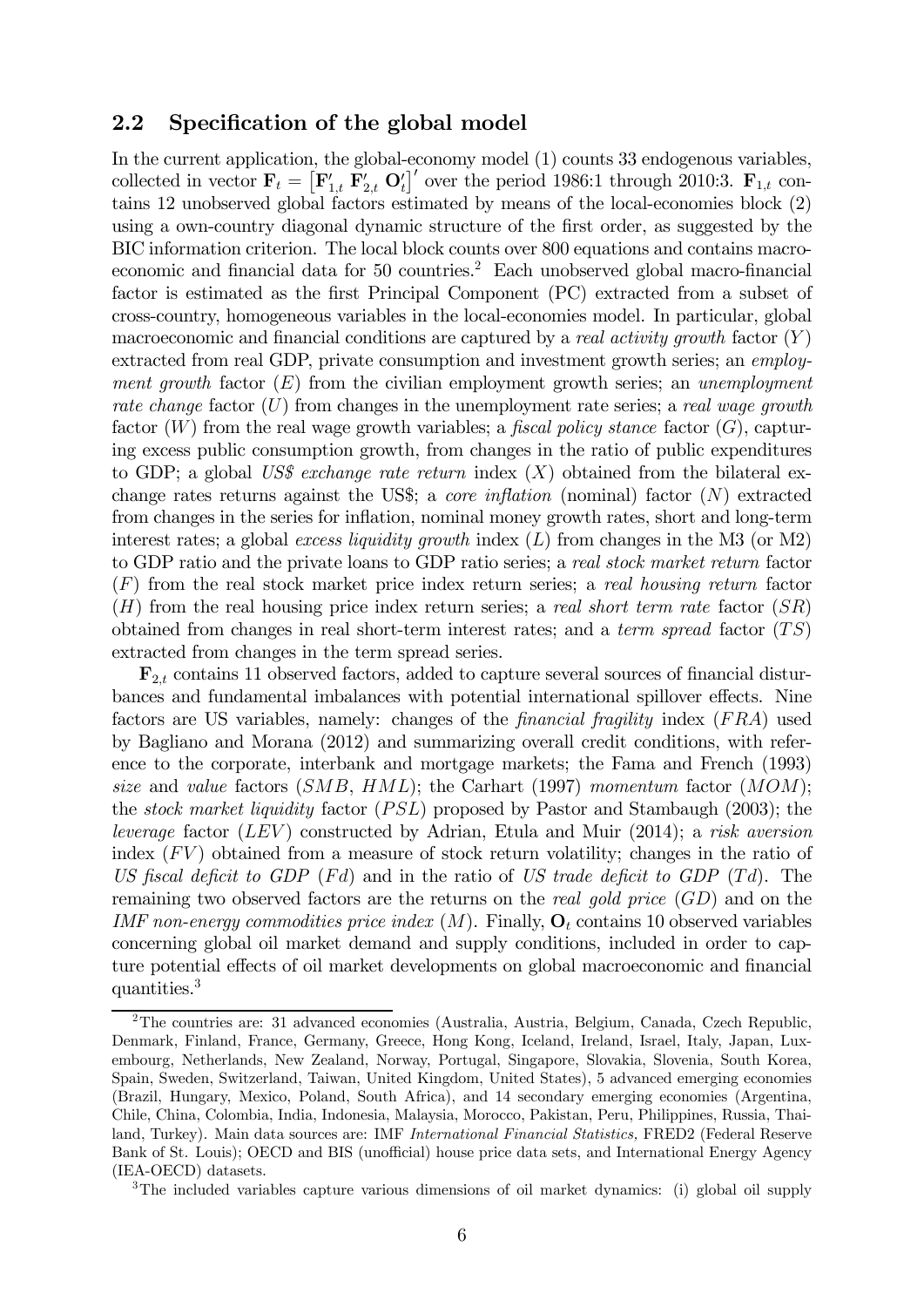Estimation of the global-economy model (1) is then performed by means of the PC-VAR method and involves the first 12 principal components of  $\mathbf{F}_t$ , jointly accounting for 80% of total variance, and three lags, as suggested by Monte Carlo results (Morana, 2012) and specification tests. Hence, 36 parameters are estimated for each of the 33 equations in the model.4

# 2.3 Identification of structural disturbances

Structural shocks are identified by means of a Choleski decomposition of the factor innovation variance-covariance matrix. The chosen recursive structure of the global factors in  $\mathbf{F}_t$  is motivated by plausible assumptions on their relative speed of adjustment to shocks and theoretical reasoning. Implementation of the recursive identification strategy yields, for each equation in the global-economy model, a series of orthogonalized innovations purged from correlation with all variables placed before in the ordering and interpreted as underlying structural economic disturbances. The selected ordering of the fators in  $\mathbf{F}_t$ is as reported below:

• oil supply conditions: reserves  $(R)$ , oil production changes  $( Pp; Pm)$ , refineries margins  $(RM);$ 

• macroeconomic conditions: employment  $(E)$ , unemployment  $(U)$ , real activity  $(Y)$ , fiscal policy stance  $(G)$ , US fiscal and trade deficits  $(Fd, Td)$ , core inflation  $(N)$ , real wages  $(W)$ ;

• flow oil demand conditions: oil consumption  $(C)$ ;

• monetary policy stance and interest rates: excess liquidity  $(L)$ , real short term rate  $(SR)$  and term spread  $(TS);$ 

• financial conditions I: real housing prices  $(H)$ , US\$ exchange rate index  $(X)$ , stock return volatility  $(FV)$ , Fama-French size and value factors  $(SMB, HML)$ , Carhart momentum factor  $(MOM)$ , Pastor-Stambaugh stock market liquidity factor  $(PSL)$ , Adrian-Etula-Muir leverage factor  $(LEV);$ 

• oil futures and spot market conditions: Working-T index  $(WT)$ , futures market basis  $(FB)$ , oil inventories  $(INV)$ , oil price  $(QP)$ , oil price volatility  $(OV)$ ;

• financial conditions  $II$ : non-energy commodities price index return  $(M)$ , stock market return  $(F)$ , gold price return  $(GD)$ , US financial fragility index  $(FRA)$ .

Structural innovations are then grouped into two broad classes, "supply-side" and "demand-side and financial" disturbances, each including shocks coming from various sources. The main identified sources of supply-side shocks are oil and (non-energy) commodities markets  $(OIL)$ , the labor market  $(LM)$  and productivity dynamics  $(PR)$ . The identified disturbances coming from the demand-side and the financial sector of the economy concern an aggregate demand  $(AD)$  shock to the goods market, a saving rate  $(SAV)$ disturbance, a monetary policy stance  $(MP)$  shock, a US terms of trade  $(TT)$  shock, a portfolio allocation  $( PA)$  disturbance and some risk factor  $(RF)$  disturbances.

Tables 1 lists the various categories of shocks and the corresponding global factor equations from which orthogonalized innovations are obtained. As a general caveat, it

conditions: world oil reserves growth  $(R)$ , positive  $( P p )$  and negative  $( P m )$  net world oil production changes, and OECD oil refineries margins growth  $(RM)$ ; (ii) flow oil demand conditions: world oil consumption growth  $(C)$ ; and (iii) oil futures and spot market conditions: OECD oil inventories growth  $(INV)$ , real WTI oil price return  $(OP)$ , changes in nominal WTI oil price volatility  $(OV)$ , the 12-month futures basis  $(FB)$ , and the rate of change of the oil futures market "T" speculation index  $(WT)$ .

<sup>&</sup>lt;sup>4</sup>Given the sample size available, the estimation of an unrestricted  $VAR(3)$  model would have been unfeasible, counting 99 parameters for each equation.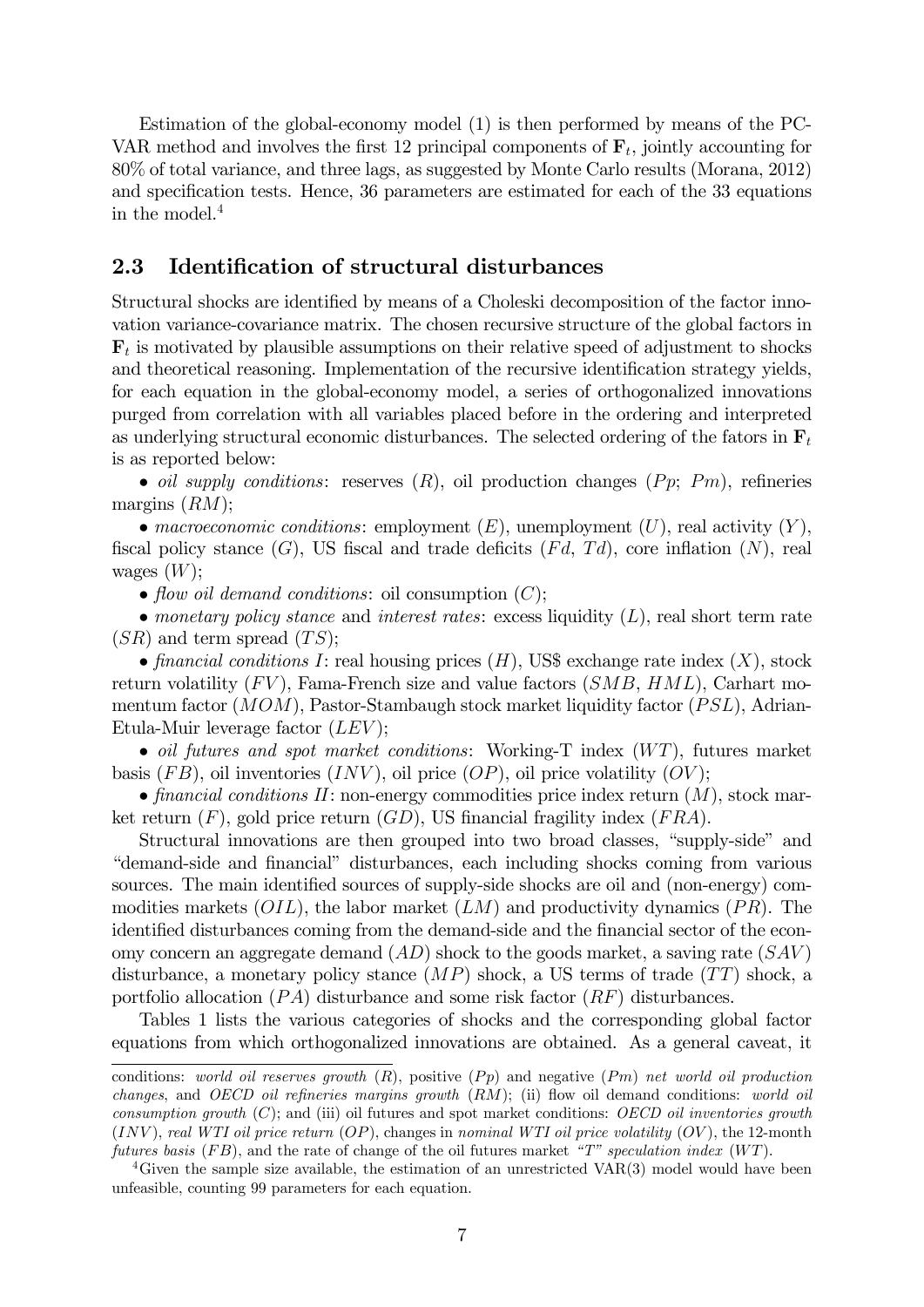should be recalled that the interpretation of the results of the forecast error variance and historical decompositions and the impulse response analysis in terms of structural economic and financial shocks may be sensitive to the chosen ordering of the variables. Since the structural model implied by the recursive identification scheme is exactly identified, the assumed contemporaneous restrictions cannot be tested. However, the reliability of the identifying assumptions is suggested by the results of a joint weak exogeneity test, which, though not providing validation of the set of restrictions at the system level, strongly supports the implied pairwise recursive structure.<sup>5</sup>

# 3 Evolving macro-financial dynamics since the mid-1980s

On the basis of the adopted identification scheme, the transition from the Great Moderation to the Great Recession is assessed by looking at historical decompositions of several variables in the global-economy model, that allow to disentangle the contributions of the various structural disturbances to the dynamics of global macro-financial factors on a quarter by quarter basis. Cumulative historical decompositions (net of base predictions) are depicted in Figures 1-3 for selected global variables. In all plots, dashed lines portray the behavior of a global factor over the whole 1986-2010 sample, and solid lines show the contribution of each structural shock of interest to global factor dynamics. Shaded areas in the figures correspond to four global recessionary episodes that we identify with protracted declines in the real activity global factor  $(Y, \text{ see Figure 1}):$  (*i*) a recession in the early 1990s (from 1990:2 to 1993:2), following the collapse of the high-yield market (1989-1990) and the peak of the Savings & Loans crisis (1986-1989) in the US, the burst of the real estate bubble in Japan (1989-1991), the economic crisis in India (1991), the banking crisis in Finland and Sweden (1991-1993), and the first Persian Gulf War and the ensuing oil price shock  $(1990)$ ;  $(ii)$  a relatively short downturn in the late 1990s (1997:3-1998:3), associated with the financial crisis in East-Asia and Russia (1997-1998);  $(iii)$  a recessionary period in the early 2000s  $(2000:4-2003:2)$ , following the burst of the dot-com financial bubble, accounting scandals (2000) and the September 11th terrorist attack (2001) in the US, the economic crisis in Argentina (1999-2002) and the second Persian Gulf War (started in 2003) and the related oil price shock; and finally (iv) the Great Recession (2008:2-2009:3) ignited by the US subprime financial crisis (2007-2009) and the third oil price shock (2007-2008). Tables 2 and 3 focus on those four episodes, presenting the contributions of various categories of structural disturbances to the overall change of selected global variables in the detected recessionary periods, as well as in the four quarters following recessions.

# 3.1 Real activity and employment

As shown in Figures 1 and 2, the dynamics of global real activity  $(Y)$  and employment  $(E)$  are shaped by shocks from all (supply-side, demand-side and financial) sources over the 1986-2010 sample as a whole. Yet, two sub-periods can be broadly distinguished

<sup>&</sup>lt;sup>5</sup>The joint weak exogeneity test is based on the Bonferroni bounds principle, and is computed using the 528 possible bivariate tests implied by the recursive structure involving the 33 variables in the globaleconomy model. The test does not reject, even at the 20% significance level, the weak exogeneity null hypothesis (the value of the test is 0.005 to be compared with a 20% critical value equal to 0.0004).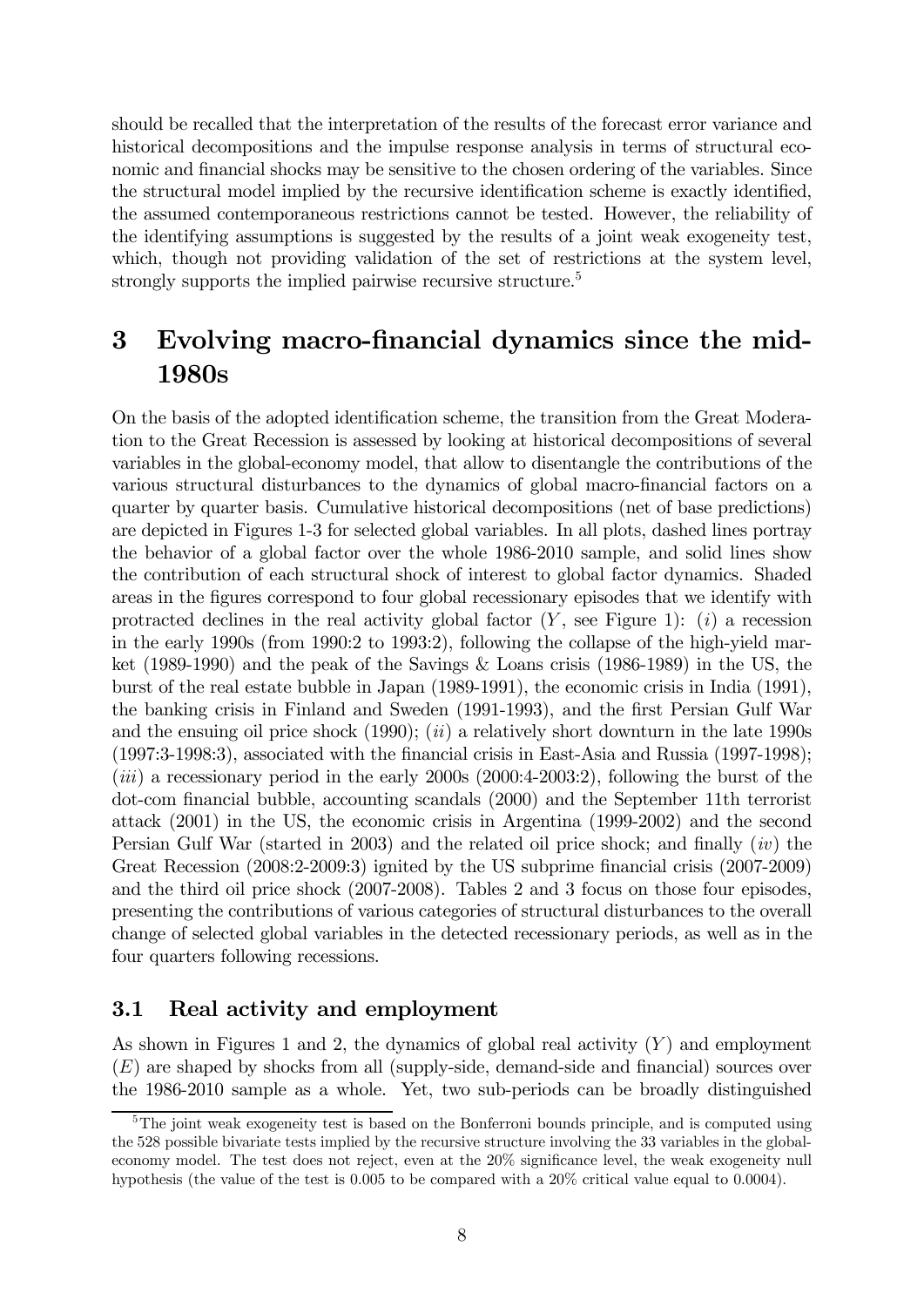with somewhat different macro-financial features: the first decade of the sample up to the mid-1990s and the latter part of the period starting thereof.

Wider fluctuations in the contribution of several structural disturbances to global output are detected from the mid-1990s onwards, particularly for productivity  $(PR)$ , goods' aggregate demand  $(AD)$ , global saving rate  $(SAV)$  shocks (Figure 1, first row) and, to a smaller extent, for shocks to portfolio allocation  $(PA)$  and to the US terms of trade  $(TT)$  (Figure 1, second row). On the other hand, a similar contribution to global output dynamics across subsamples is provided by other structural disturbances, such as those originated in the labor market  $(LM, \text{ first row})$  and the risk factor shocks  $(RF, \text{$ second row). Due to sign compensations, the increased variability of some important sources of shocks did not affect the actual volatility of global output until the recent Great Recession episode and went unnoticed in the literature. In fact, many empirical studies relate the widening in real activity fluctuations to the 2008-2009 recession only (Clark, 2009; Canarella et al., 2010; Chen, 2011; Stock and Watson, 2012; Charles et al., 2014; Gadea et al., 2014), whereas our findings point to an increase in volatility of various important sources of disturbances preceding the onset of the Great Recession. Moreover, at a more general level, they also raise the issue of the potential contribution of financial innovation and liberalization to macroeconomic instability, as the widening in real activity fluctuations associated with productivity, portfolio allocation, and aggregate demand disturbances might be related to changes in the financial structure of the global economy.<sup>6</sup> They also question somewhat the "good luck" explanation of the Great Moderation, due to the changing contribution of productivity shocks to output volatility, as well as oil market shocks contributing more to trend than cyclical output dynamics. Global employment fluctuations show a broadly similar, though less clear-cut, pattern across sub-periods (Figure 2), with saving rate shocks and (to a lesser extent) productivity disturbances displaying a larger variability since the mid-1990s, in contrast to risk factor and labor market shocks.

### 3.1.1 Global recessionary episodes

Focusing on global recessionary periods, several additional features of real activity and employment fluctuations can be noted in Panel A and B of Table 2. Overall, demand-side and financial shocks account for the bulk of output declines during all recessions from the mid-1980s. In the 2000-2003 recession, they determine a drop of -5.3% out of an overall decrease in output of -6.9% (last column of Panel A), and explain -9.3% of the -15.4% output decline during the 2008-2009 Great Recession. A similar observation applies to global employment, for which demand-side and financial shocks account for -14% out of an overall -18% decline in the early-1990s contraction and -7.3% out of -10.6% in the Great Recession period. However, supply-side disturbances become more relevant for global output fluctuations since the late-1990s, explaining -1.5% and -6% of real activity drops in the early 2000s and Great Recession periods, respectively. This result is mostly attributable to a different role played by productivity shocks across recessions, partially dampening the contractionary effects of demand-side disturbances in the two recessions of the 1990s and sizably contributing to deepen the output drop in the 2000s episodes. Oil

 $6\text{Gorton}$  and Ordonez (2014) present a model where a credit cycle is initially sustained by a productivity growth revival, subsequently dampened as productivity advances fade away. Indeed, the timing of the 1996-2004 US productivity growth revival (2.9% yearly on average; Gordon, 2012) is consistent with a link between productivity dynamics and the ensuing financial crisis.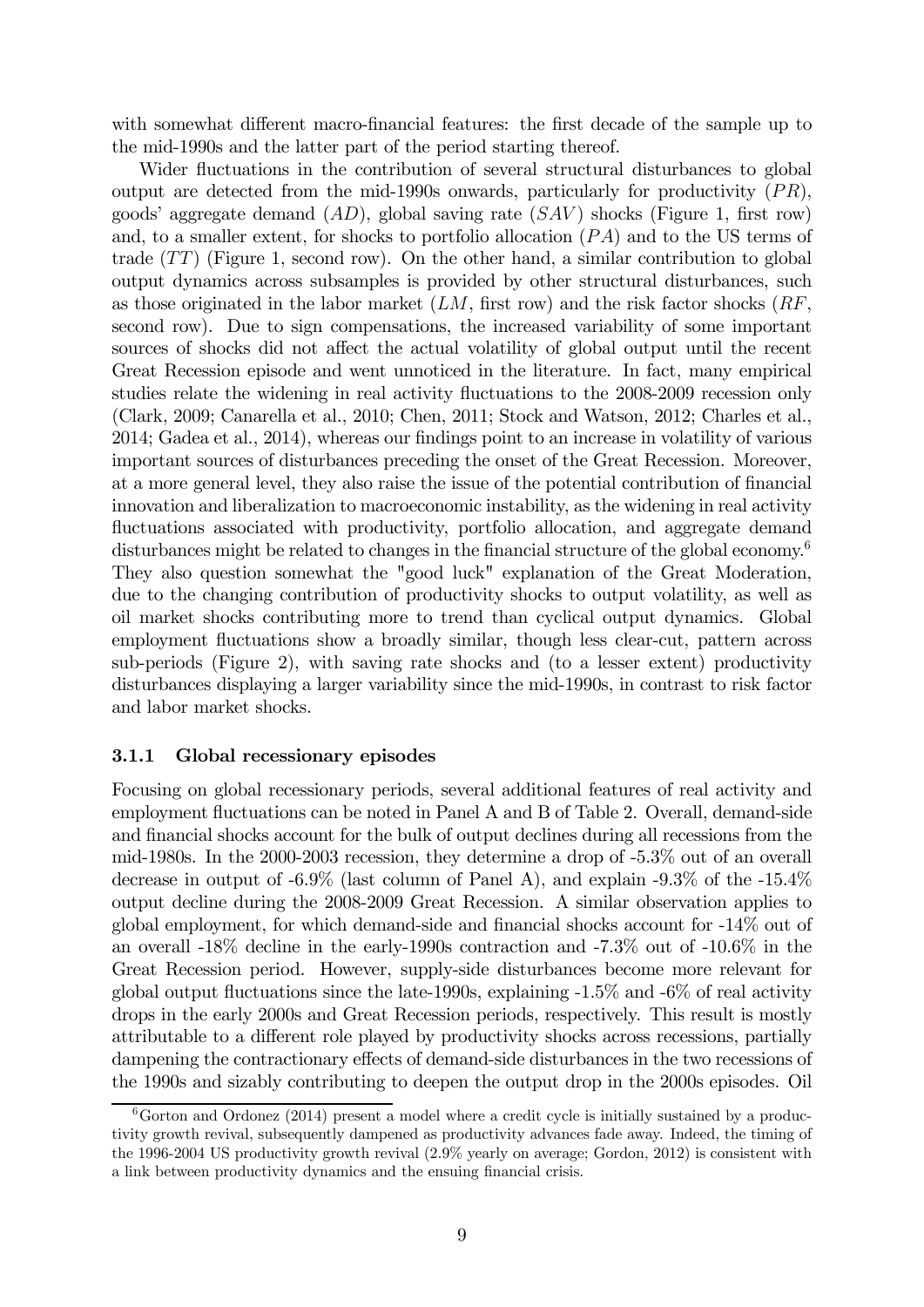market shocks provided a relatively limited contribution to all recessions (e.g. explaining only -0.5% of the -15% drop in global output in 2008-2009), but imparted a persistent downward trend in real activity from the mid-1990s (Figure 1, first row).

The identification strategy adopted here allows also to uncover similarities between the recent Great Recession and some of the previous contractionary episodes in terms of their main structural driving forces. In both the 2008-2009 and the early 1990s recessions, shocks originated in the financial sector of the economy played a remarkable role in determining output and employment drops. Portfolio allocation shocks  $(PA)$  sizably contributed to both recessions, accounting for around -2%/-3% of actual declines in output and employment, whereas disturbances related to the monetary policy stance  $(MP)$ had a larger impact in the 1990-1993 contraction, when they can explain some -3.8% and -4.2% drops in output and employment, respectively. Conversely, innovations to risk factors  $(RF)$ , signalling changes in investors' expectations and risk attitudes, gave a more substantial contribution in the Great Recession, accounting for -2% of the output and  $-2.5\%$  of the employment fall. Within the latter category of disturbances, size  $(SZ)$  and leverage  $(LV)$  shocks were the most relevant determinants. Overall, those results can be understood by noting that the early-1990s and the 2008-2009 recessions share a broadly similar boom-bust credit cycle origin, rooted in the Savings & Loans and in the subprime mortgage market crisis respectively, as well as deep contractions in asset prices (see below). They are also consistent with Stock and Watson (2012), pointing to a more sizable contribution to the depth of the Great Recession by financial disturbances rather than oil market shocks. Our global perspective, however, provides evidence of the relevance of disturbances from a broader range of sources, including productivity, the labor market, portfolio allocation choices, and risk factor measures.

### 3.1.2 Global jobless recoveries

Table 2 also shows the contribution of various structural shocks to global output and employment fluctuations in the first four quarters of the recoveries following each recession. Several features are worth mentioning. Concerning real activity (Panel A), all recoveries, with the only partial exception of the 1997-1998 episode, are mainly driven by supplyside forces, with demand-side and financial shocks having an offsetting effect in the two most recent recessions, providing a -0.3%/-0.4% contribution to relatively mild output expansions of around 0.5%. Global employment (Panel B) displays reductions not only in the year following the Great Recession (-1.5%), but also during the recoveries occurred after the early-1990s and the early-2000s contractions (amounting to -1.4% and -0.5%, respectively).7 The latter results are notable since they document that the "jobless recovery" phenomenon, so far detected for the US economy only (Groshen and Potter, 2003; Camacho et al., 2011; Kolesnikova and Liu, 2011), has an important global dimension, and extends back to (at least) the early 1990s. According to our structural historical decomposition, both supply-side and demand-side/financial driving forces account for the jobless recovery episodes, the latter disturbances showing the larger contribution. In the aftermath of the Great Recession, portfolio allocation shocks and, within the risk factor category, innovations to the leverage factor were the most relevant financial structural

<sup>7</sup>The exception to this pattern is the recovery after the 1997-1998 recession, during which employment rose by 3.8%. However, from the perspective of global employment, the whole late-1990s episode displays peculiar features, since even during the recession period employment actually rose by 4.6% in the face of a contraction of global output of 2.8%.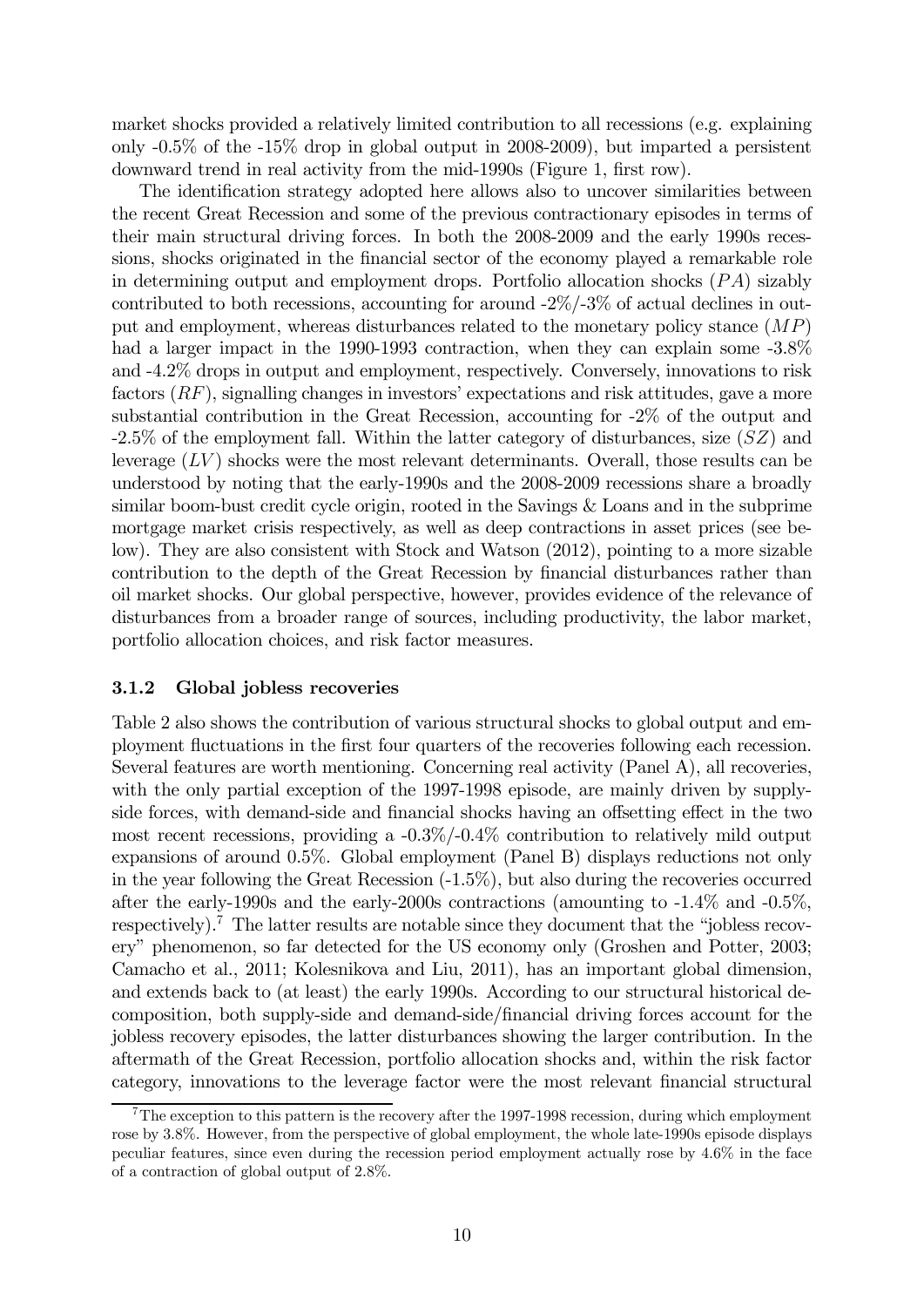determinants, whereas among supply-side influences, productivity disturbances (-0.4%) and labor market shocks (-0.7%), sizably contributed to the jobless recovery. Relative to Stock and Watson (2012), who argue that the jobless recovery from the Great Recession in the US was caused mostly by a slowing down in trend labor force growth, our results, based on a finer identification of structural shocks, describe a more composite picture, pointing also to productivity and financial shocks (-1.3%) as significant determinants of the jobless recovery phenomenon.

# 3.2 Global imbalances, liquidity and financial markets

We now turn to a discussion of the main determinants of fluctuations in additional important US and global macroeconomic and financial variables and to the analysis of the developments leading to the onset of the recent financial crisis and Great Recession. Our results point to tight relationships between the buildup of global imbalances, the global monetary policy stance and liquidity conditions, and fluctuations in risk factors and asset prices. The overall picture is broadly consistent with the explanation of the deep origins and main mechanisms underlying the recent crisis and ensuing recession provided by Caballero et al. (2008a, 2008b), that we adopt as an organizing framework to discuss our evidence. According to this account, three phases can be distinguished in macro-financial dynamics since the late 1990s. The pre-crisis period is characterized by the building up of global external imbalances and a "savings glut" phenomenon, with a global excess demand for safe assets, directing capital flows from emerging markets to the US. This reallocation of capital flows contributed to maintain low US and world real interest rates, reinforcing the expansionary effects of the Federal Reserve's monetary policy, and fuelled a boom in the US housing and related credit markets, putting pressure on the securitization mechanism, that eventually broke down in early 2007 in the face of falling house prices. The first stage of the crisis, from mid-2007 through mid-2008, is then marked by the freezing of the entire securitization industry, vanishing confidence and pervasive flights to quality, creating even more pressure on the provision of safe financial assets. The ensuing deterioration of balance sheets forced financial institutions into deleveraging and fire sales of assets, transmitting the negative house price shock to the US and world stock markets, that experienced a sharp contraction through early 2009. At the same time, driven by fast growth in emerging economies and portfolio allocation effects, oil as well as other commodity prices rose considerably, even accelerating their pace from mid-2007 to mid-2008. Finally, the second phase of the crisis, from mid-2008 to mid-2009, is characterized by the real effects of the financial turmoil, the bursting of the oil and non-energy commodity price bubbles, and the ensuing decline in global real activity. A sequence of asset price misalignments, migrating over time from bond to housing, credit, stock and oil and non-energy commodity markets, is then a distinguishing feature of the 2000s. In what follows, we will focus first on global imbalances and monetary policy conditions, and then on the dynamics of asset prices.

# 3.2.1 The "savings glut", the Great Deviation and the Great Leveraging

Several results broadly consistent with the proposed account of the main macro-financial developments leading to the recent financial and economic crisis are delivered by the historical decomposition of key variables, namely the US trade deficit to GDP ratio  $(Td)$ , global excess liquidity  $(L)$ , the leverage factor  $(LEV)$ , and the US exchange rate return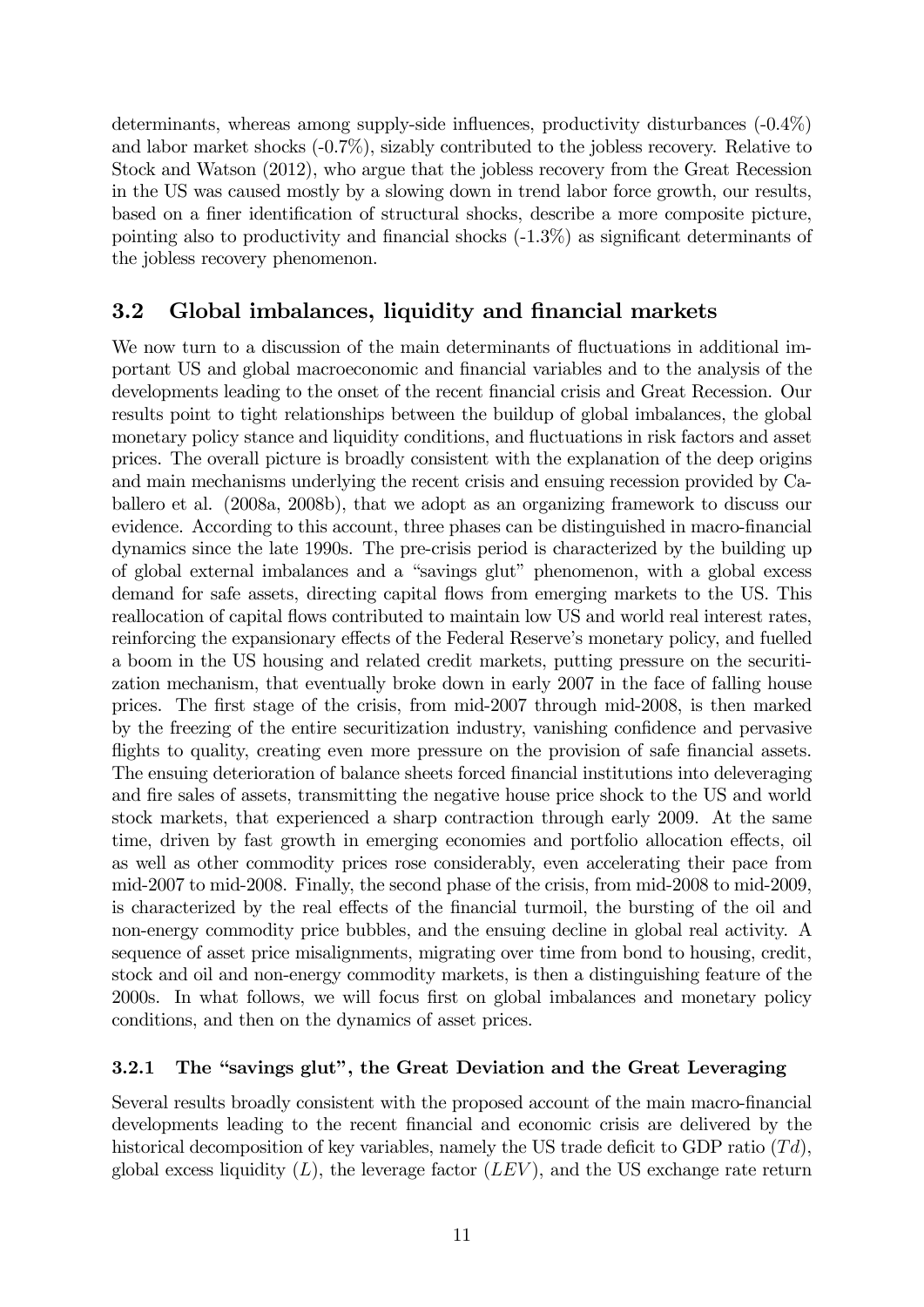index  $(X)$ . The pre-crisis period is indeed characterized by the building up of global external imbalances, as the deterioration in the US current account deficit (shown as the dashed line in Figure 3, first row), while ongoing since 1991, rapidly worsened in 1998 in the aftermath of the East Asia financial crisis, and again in 2000 following the burst of the dot-com bubble. Consistent with the "savings glut" hypothesis and the pre-crisis scenario envisaged by Caballero et al. (2008b), the worsening in the US trade balance since the late-1990s is largely explained by global non-US saving rate shocks  $(GTI)$ , as well as oil market disturbances  $(OLL)$ , due to the potential impact of oil price dynamics on the US trade balance. Yet, while  $OIL$  negatively affected trade balance conditions over the whole time span considered, since 2006 saving rate disturbances actually contributed to its improvement, reflecting a shift away from US housing market-related securities by international investors. Moreover, both innovations in the global monetary policy stance  $(MP)$  and risk factor disturbances  $(RF)$  deepened the US trade imbalance since the early 2000s, while portfolio allocation shifts  $(PA)$  and terms of trade shocks  $(TT)$  had a partially offsetting effect. The worsening of  $Td$  determined by monetary policy shocks accords with the basic mechanism of the international risk-taking channel of monetary policy (Borio and Zhu, 2012; Bruno and Shin, 2015): over-expansionary US monetary policy caused a contraction in perceived risk and funding costs, fuelling asset prices and the net worth of financial institutions, as well as their leverage and risk-taking attitude, resulting in capital inflows into the US and depreciation of the US\$.

The increase in global excess liquidity  $(L)$  occurred since the mid-1990s (Figure 3, second row, dashed line) is accounted for by shocks originated in the oil and labor markets  $(LM)$ , reflecting the countercyclical use of monetary policy in OECD countries since the 1980s (Sutherland, 2010) and in some emerging economies following the subprime financial crisis (McGettigan et al., 2013), while shocks to risk factors  $(RF)$ , productivity  $(PR)$  and goods' aggregate demand  $(AD,$  shown together in the second row, last plot) have moderated global excess liquidity creation. Feedback effects from asset prices to excess liquidity generation are detected through the contributions of portfolio allocation shocks (mostly due to housing and stock preferences) to global liquidity dynamics, as well as the relevance of leverage-credit spirals unrelated to fundamentals through the contribution of the (own) leverage shock to financial leverage fluctuations. Moreover, the existence of a linkage between global excess demand for safe assets and excess risk taking by US financial institutions, and the relevance of a risk-taking channel of monetary policy, are supported by the sizable contribution of global saving rate and monetary policy disturbances to leverage fluctuations. Overall, the above features are consistent with the Great Deviation and Great Leveraging hypotheses, pointing to an empirically relevant relationship between global excess liquidity creation, excessive risk taking and boom-bust asset price cycles over the time span investigated.

Additional supporting evidence is provided by behavior of  $Td$  and  $L$  during and after recessionary episodes, shown in Table 3. The "savings glut" hypothesis can explain the worsening of the US trade deficit (Panel A) in the late 1990s and early 2000s recessions (by  $0.9\%$  and  $0.6\%$  respectively), with a considerable contribution of global savings shocks  $(SAV)$  during the former episode (1%). Such disturbances also played a significant role in the Great Recession, contributing by -0.7% to the -2.3% improvement in the US trade deficit, along with other financial shocks, mainly related to the global monetary policy stance and portfolio allocation shifts. Excess liquidity  $(L,$  Panel B) remarkably increased during the Great Recession (10.6%), largely driven by demand-side (6.8%), and especially global monetary policy disturbances  $(MP, 2.3\%)$ , due to widespread generous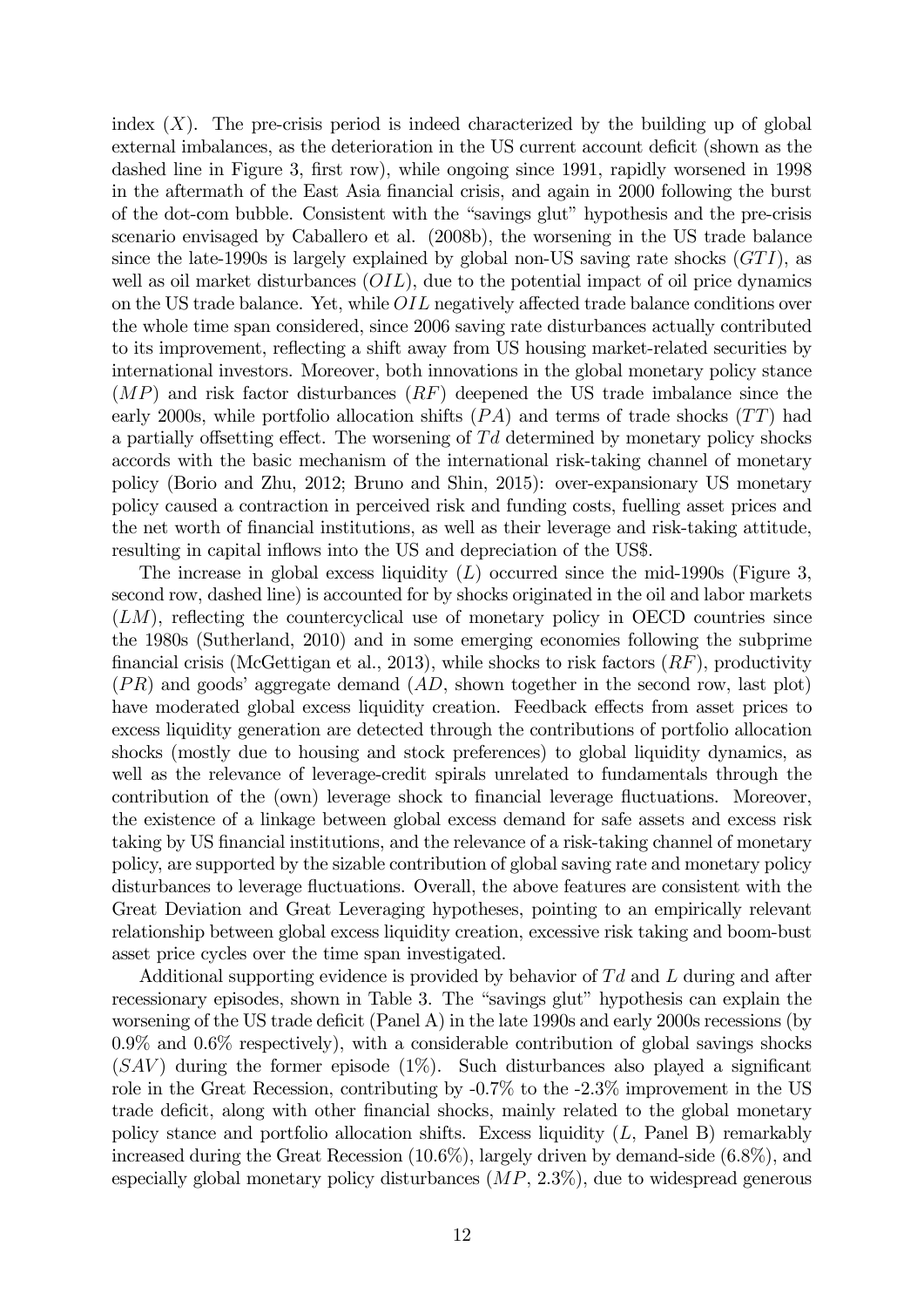countercyclical policies. Similarly,  $L$  increased, though by smaller amounts, in the late 1990s (3.8%) and early 2000s (0.8%) recessions, but in those episodes mostly driven by supply-side shocks. Finally, the deep contraction in the financial leverage factor  $LEV$ during the Great Recession (-60.4%) is a clear-cut distinguishing feature from previous recessionary episodes, mostly accounted for by financial shocks, particularly risk factor and uncertainty disturbances.

### 3.2.2 Asset price dynamics

Shocks to global saving rates are also responsible for the downward shift in global real short-term rates from the mid-1990s, as predicted by the "savings glut" hypothesis, while global monetary policy disturbances contributed to maintain a low interest rate environment. From the early 2000s, also risk factor shocks, related to investors' misperceptions of actual macro-financial risk, contributed importantly to the short-rate downward path. According to the "migrating bubble" narrative, the excess demand for safe assets, directed to the US bond market since the late 1990s, partially shifted over time to the housing and stock markets and eventually moved to commodity markets. The historical decomposition of global real house  $(H)$  and stock price  $(F)$  factors portrayed in Figure 3 (third and last rows) broadly accords with this reading. The house price cycle started in the late 1990s is mostly driven by disturbances to portfolio allocation preferences  $(PA)$ , especially housing preference shocks  $(PH)$ , consistent with shifts in investors' preferences in favor of the housing market and with a growing fad component in house prices as well. Some of the main driving forces of movements in short rates also sizably affected house prices over both the boom and bust cyclical phases. Shocks to global monetary policy contributed to the surge in  $H$  up to 2003, as well as to its stabilization until 2008, and decline thereafter. Disturbances to global savings rates and risk factors drove house prices upward since 2003 and then downward since 2007. Moreover, consistent with shifts in investors' preferences in favor of stocks taking place as profit opportunities in the housing market were fading away,  $PA$  sizably accounts for the rise in stock prices over the 2003-2007 period.

In addition to portfolio allocation shifts, other factors played a role in shaping the stock price cycle. In accordance with the "savings glut" hypothesis and the evidence for house prices, global saving rate shocks drove  $F$  upward since the early 2000s, and then downward during the Great Recession; on the other hand, productivity disturbances  $(PR)$ imparted a downward trend to stock prices over the entire time span. The latter effect, occurred in a period of growing productivity, is broadly consistent with a Shumpeterian view of innovation as a process of creative destruction, as suggested by Kogan et al. (2012), and with the outcome of efficiency gains in production.

Focusing on the Great Recession episode, the contraction in housing prices started in early 2007 led to the break down of the securitization industry. The deterioration of US financial institutions' balance sheets then forced them into deleveraging and sharp asset sales, transmitting the negative house price shock first to stock markets, and then to commodity markets. A sizable contraction in stock prices occurred from 2007:4 to 2009:1, while non-energy commodity prices declined only over the period 2008:3-2009:1. As the financial crisis turned into an economic crisis, the downturn in global real activity (2008:1-2009:2) drove down the demand for oil and commodities, amplifying the negative financial shock and eventually bursting the oil and commodity price bubbles. Table 3 confirms that the decline in asset prices during the Great Recession was generalized, yet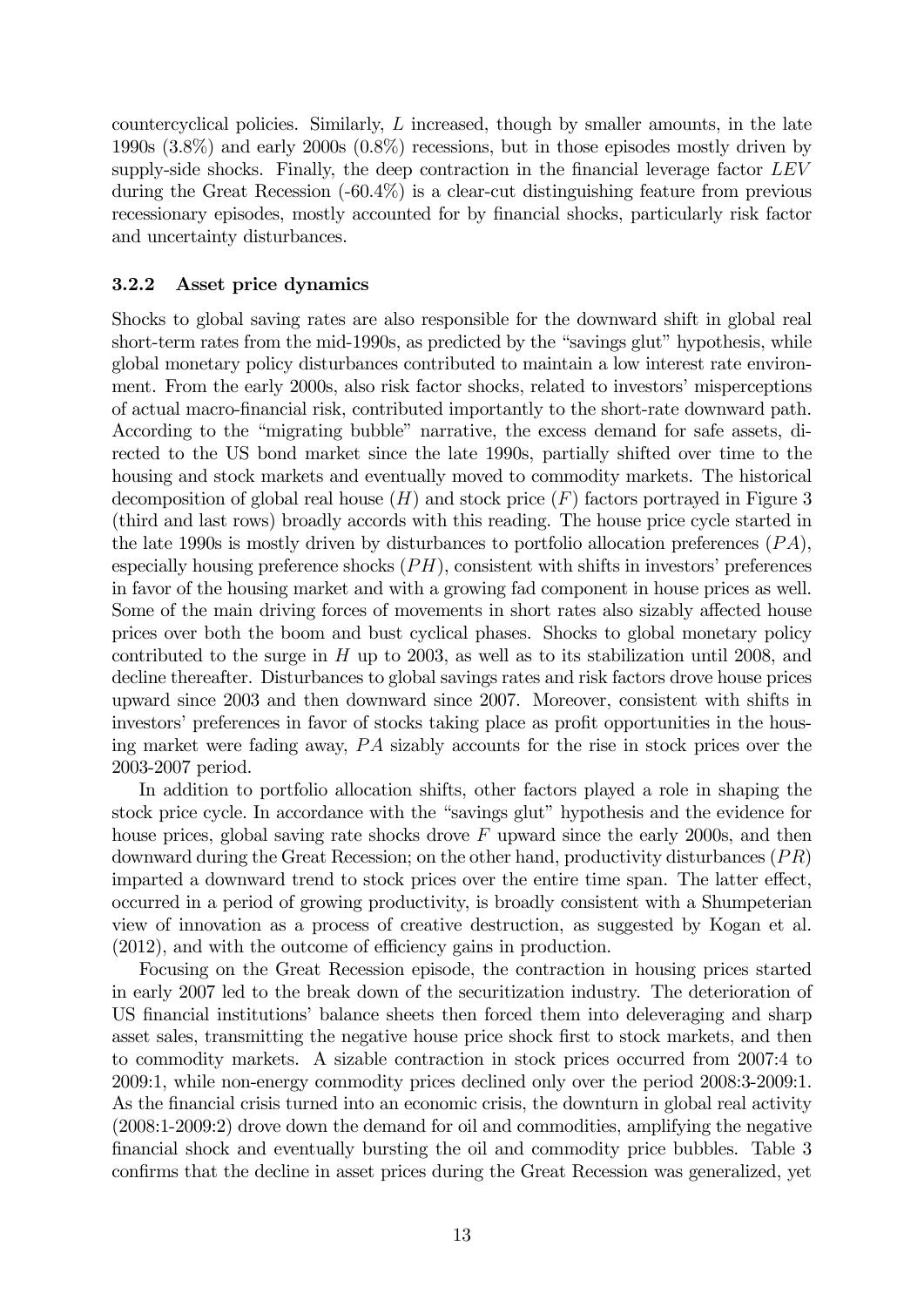particularly sizable for house (-12.7%, Panel D) and commodity prices (-27.6%, Panel E), and driven by a wide array of macroeconomic (supply-side and demand-side) and financial shocks. Some similarities between the Great Recession and the early 1990s episode can be noted, consistent with their analogous boom-bust credit cycle origin, while asset prices behavior during the late 1990s and early 2000s episodes are more heterogeneous. The effects of shocks during the Great Recession were however larger than in the early 1990s contraction in the case of house prices (-7.6% in 1990-1993) and commodity prices (-16%), whereas the overall drop in stock prices was more pronounced in the early 1990s recession. Among individual sources of disturbances for asset prices, a significant contribution of global monetary policy and portfolio allocation disturbances to house and commodity price fluctuations is observed in all recessionary episodes.

# 4 The end of the Great Moderation?

An important conclusion that can be drawn from our study is that the Great Moderation and the Great Recession were not two unrelated events. In this section we provide further evidence against the "end of the Great Moderation" view by means of an outof-sample forecasting exercise. In particular, we show that the Great Recession would have been predictable along the timing, though not the size dimension by conditioning on information already available over the Great Moderation period. This finding is then consistent with the view that the same macroeconomic mechanisms prevailing during the Great Moderation also persisted through the Great Recession, yet with much larger shocks hitting the macroeconomy.

Our forecasting exercise is implemented by recursive estimation of the econometric model in (1)-(2) and the associated structural innovations. The latter are then employed in various forecasting models, in order to assess the incremental gain in predicting power yielded by their inclusion, relative to past information, on real activity measures for the global economy, the US and the Euro area.

Indeed, the results presented in the previous section point to a remarkable contribution of shocks to a large set of risk factors in shaping fluctuations of global macroeconomic and financial variables over the whole sample. Due to our identification strategy, those disturbances are all orthogonal to past and current changes in global macroeconomic factors, oil supply, the global monetary policy stance and interest rate movements. Therefore, they are able to capture changes in investors' expectations and risk attitudes in a more complete fashion and are also likely to show "early warning" or "forward looking" properties for mounting macro-financial imbalances.

Forecasting models are specified by means of a general-to-specific econometric approach and estimated over the sample 1986:1-2008:1. Out of sample 1-step (quarter) ahead predictions are then generated over the period 2008:2 through 2010:3 without updating the model's parameter estimates, which makes our forecasting exercise more challenging. The analysis is carried out in two steps, focusing first on the predictability of the timing of the real downturn and the following recovery, and then on the magnitude of real activity fluctuations. In the first step, the variable to be predicted is the probability of a recession to occur, simply measured by a dummy variable taking an unitary value during recessions and zero elsewhere. For robustness, predictability is assessed with reference not only to the global output factor  $(Y)$ , but also to the US and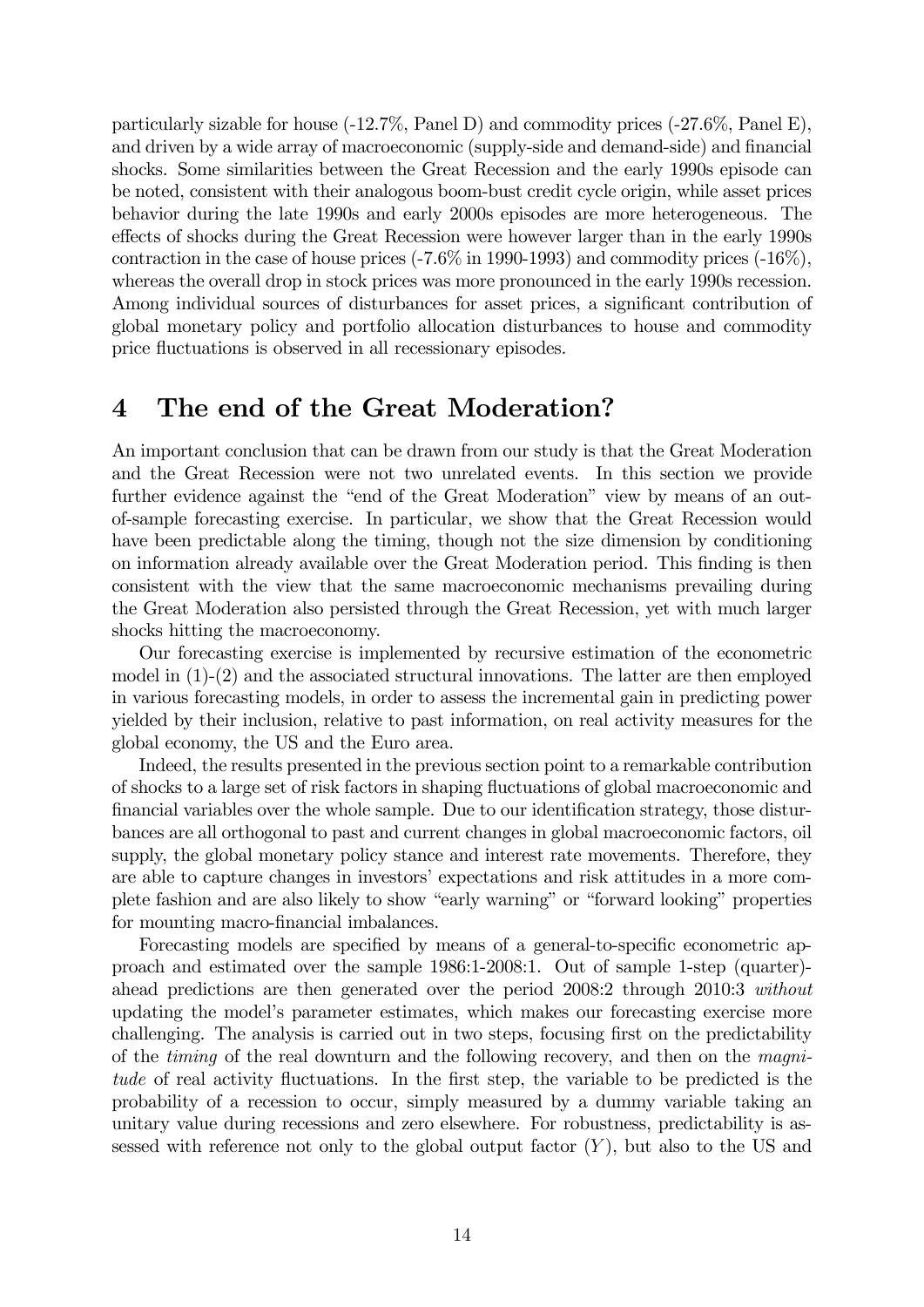the Euro area output growth rates.<sup>8</sup> Results are presented in Table 4 and Figure 4 (left column). The Table shows, for each real activity measure  $(Y, GDPUS)$  and  $GDPEA$ , a benchmark autoregressive model  $(OD)$  and the best performing dynamic models augmented with lagged structural shocks to various risk factors  $(OD - X, OD - X1)$  and  $OD - X2$ ) estimated on 1986:4-2008:1. The 1-quarter-ahead out-of-sample predictions are then generated over the period 2008:2-2010:3 and the forecasting performance of the models is assessed. The gain in forecasting power obtained by the augmented models is remarkable irrespective of the metric employed  $(RMSE, MAFE$  and  $TIC)$ , showing reductions ranging from 50% to 90% of the corresponding forecast error measure for the benchmark autoregressive specification. Indeed, as shown in Figure 4, the improvement in forecasting performance yielded by risk factor innovations stems from their ability to accurately signal the beginning (2008:2 for global output and Euro area GDP growth, and 2008:3 for US GDP growth) and the end of the economic downturn (especially 2009:4 for global output), as well as the further decline in global real activity occurred at the end of the sample in 2010:3. In contrast, standard dynamic models fail to accurately predict both events.

In the second step we specify forecasting models augmented with structural risk factor innovations directly for the actual rates of change of the global output factor and US and Euro area GDP. This allows to assess the predictability of the magnitude of real activity fluctuations over the 2008:2-2010:3 period, and of the depth of the Great Recession in particular. As shown in Table 5 and Figure 4 (right column), a 30% to 60% improvement in forecasting accuracy, depending on metric and target variable, is obtained by means of (asymmetric) augmented models, conditioned on censored (according to sign) risk factor innovations. In particular, a  $40\%$  to  $60\%$  contraction in  $RMSFE$ ,  $MAFE$  and figures is obtained for US and Euro area GDP growth models, while for global real activity growth the improvement is about 30%.

Overall, two main conclusions can be drawn. First, the timing of economic downturn and recovery following the financial crisis cannot be accurately predicted by standard dynamic models, conditioned on own relevant information only. Predictions are greatly improved when models are augmented with information contained in past risk factor structural innovations. Second, the magnitude of output fluctuations and the depth of the Great Recession cannot be accurately predicted even by the factor innovations-augmented autoregressive models. Both findings are consistent with the in-sample results, showing that the Great Recession was peculiar for its depth, rather than for its mechanics, and therefore predictable along the timing, but not the size dimension. We interpret the latter results as evidence against the "end of the Great Moderation" view.

# 5 Conclusions

This paper contributes to the literature on the sizable dampening of global macroeconomic fluctuations occurred since the mid-1980s, dubbed the Great Moderation, yielding new insights on its structural features, as well as on the process leading to the Great Recession. Grounded on the view that those phenomena share an important global dimension and are tightly related, we employ a large-scale, global-economy econometric model to identify structural macroeconomic and financial global factors as driving forces

<sup>8</sup>We consider the US economy to be in recession in the 2008:3-2009:2 period. In 2008:2 US output actually increased by an annual rate of 2% over the previous quarter.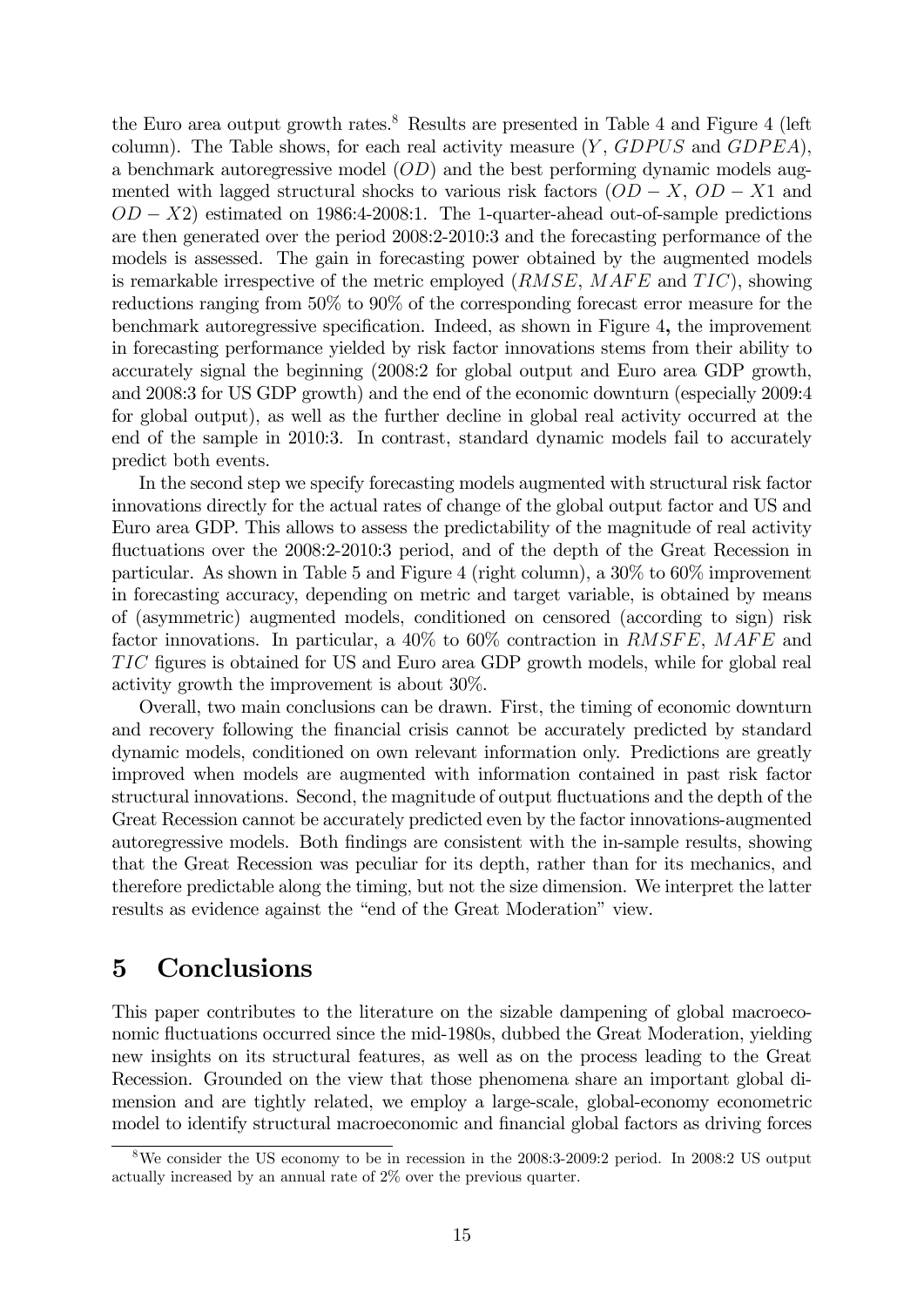of observed fluctuations. A second distinctive feature of our approach is the introduction of a comprehensive array of risk factor indicators in the estimated model. Structural innovations in the latter variables are interpreted as complementary signals of revisions in investors' expectations and risk attitudes, with a potential role as early warning indicators of upcoming real activity downturns.

Our results show that observed macro-financial dynamics over the 1986-2010 period were the outcome of a composite set of disturbances coming from all (demand-side, supply-side and financial) sources, and cannot be associated only with subdued productivity and oil shocks and improved monetary policy management. Moreover, macroeconomic fluctuations do not show the same features over the whole Great Moderation, as heterogeneity in terms of amplitude and determinants are detected, in contrast to the existing literature, well before the onset of the Great Recession. In fact, much wider real fluctuations are detected from the mid-1990s, determined by productivity, goods' aggregate demand and global saving rate shocks, as well as portfolio allocation and US terms of trade disturbances. In this perspective, the late-2000s financial crisis and economic contraction were the eventual outcome of an already ongoing process, determined by both macroeconomic and financial disturbances, broadly consistent with the account provided by Caballero et al. (2008b).

Our findings also point to the "savings glut" view of the buildup of global imbalances (Bernanke, 2005), the "Great Deviation" hypothesis on the global monetary policy stance (Taylor, 2013), and the "Great Leveraging" view about financial intermediaries' risk-taking behavior (Taylor, 2012) as complementary explanations of the transition dynamics leading to the Great Recession. Misalignments in asset prices also appear to have migrated from bond to housing and credit markets since the early 2000s, and then to stock and commodity markets following the contraction in house prices since 2007.

Peculiar to the Great Recession was the much larger magnitude of shocks rather than their source, and the size of the global real activity contraction, which was (on average per quarter) four times larger than during the previous three episodes. Demand-side and financial shocks account for about two-thirds of the -15% drop in global output over the 2008:2-2009:3 period, with disturbances to portfolio allocation and innovations to risk factors playing a substantial role. The overall evidence is then consistent with the narrative pointing to the real effects of the subprime financial crisis working mainly through aggregate demand shortages, due to a credit crunch, an increased level of uncertainty and larger precautionary savings.

Our results also points to similarities between recoveries following recessionary episodes. In particular, we find that the "jobless recovery" phenomenon is not limited to the aftermath of the Great Recession but extends back to at least the early-1990s recession and displays an important global dimension, previously unnoticed in the literature. In this respect, our findings cast some doubts on a purely structural explanation of this phenomenon. In fact, demand-side and financial shocks (particularly portfolio allocation, terms of trade and risk factor), in addition to accounting for as much as cyclical employment variance than supply-side (productivity and labor market) disturbances over the whole sample, had an even larger slowing down effect in the year following the end of the Great Recession.

Finally, by means of an out-of-sample forecasting exercise we provide evidence against the "end of the Great Moderation" view. In fact, we find that dynamic models augmented with lagged risk factor innovations could have accurately predicted the timing of the cyclical downturn and upturn in the global economy output factor and in the US and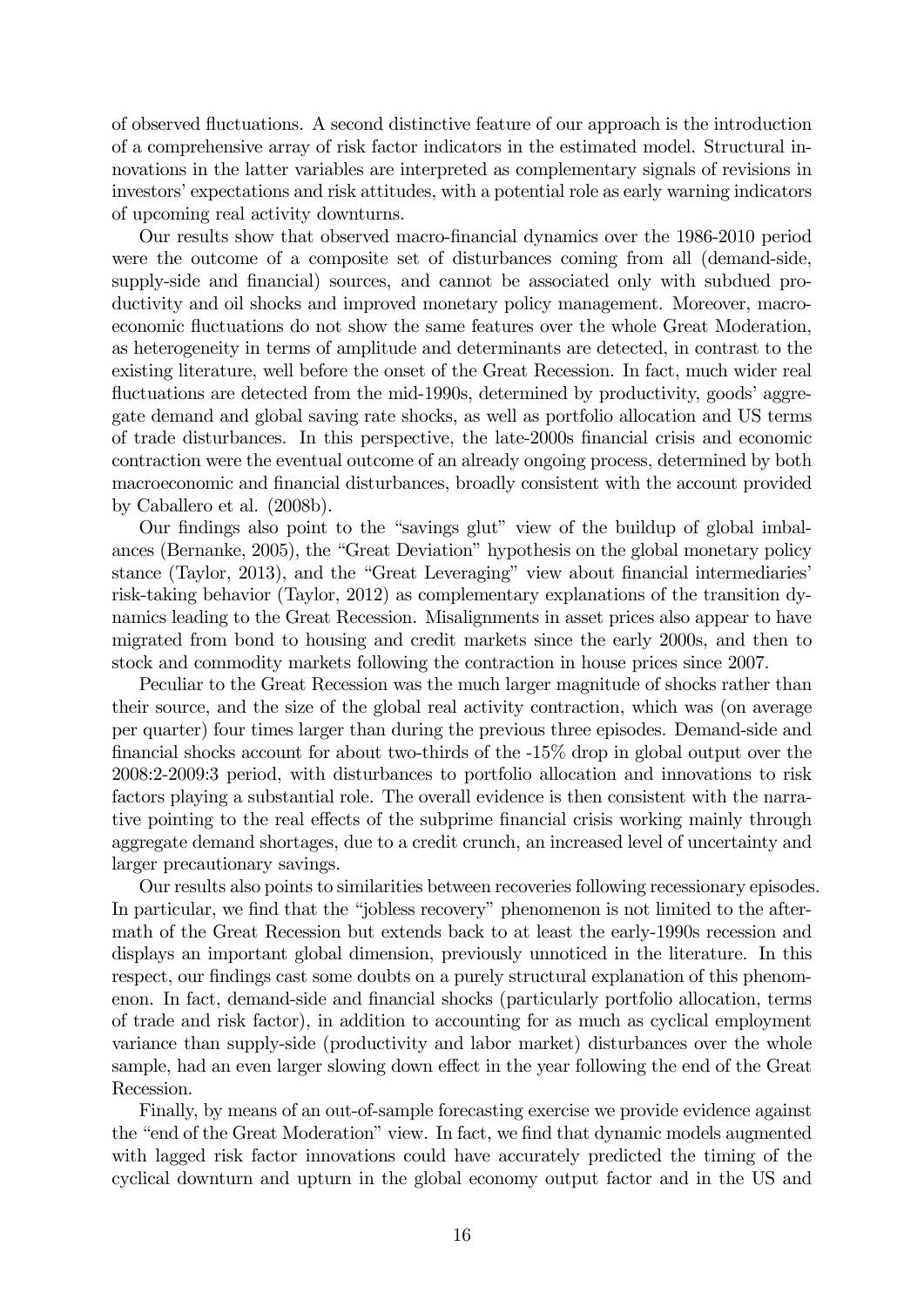Euro area GDP growth. Yet, the magnitude of output fluctuations and the depth of the Great Recession cannot be accurately predicted even by the factor innovations-augmented autoregressive models. Both findings are consistent with the in-sample results, showing that the Great Recession was peculiar for its depth, due to the size of the shocks, but featured the same macroeconomic mechanisms at work also during the Great Moderation period.

# References

- [1] Adrian, T., Etula, E., Muir, T., 2014. Financial intermediaries and the cross-section of asset returns. Journal of Finance 69, 2557-2596.
- [2] Adrian, T, Shin, H.S., 2010. Liquidity and leverage. Journal of Financial Intermediation, 19, 418- 437.
- [3] Ahmed, S., Levin, A., Wilson, B.A., 2004, Recent US macroeconomic stability: Good policies, good practices, or good luck, Review of Economics and Statistics 86, 824-832.
- [4] Arias, A., Hansen, G.D., Ohanian, L.E., 2007, Why have business cycle fluctuations become less volatile? Economic Theory 32, 43-58.
- [5] Bagliano, F.C., Morana, C., 2012. The Great Recession: US dynamics and spillovers to the world economy. Journal of Banking and Finance 36, 1-13.
- [6] Barnett, W., Chauvet, M., 2008, The end of the Great Moderation: We told you so. MPRA Paper no. 11462.
- [7] Bean, C., 2010. The Great Moderation, the Great Panic, and the Great Contraction. Journal of the European Economic Association 8, 289-325.
- [8] Bernanke, B.S., 2005. The global saving glut and the U.S. current account deficit. Sandridge Lecture, Virginia Association of Economists, Richmond, March, 10, 2005.
- [9] Bernanke, B.S., 2010. Monetary Policy and the Housing Bubble. Annual Meeting of the American Economic Association, Atlanta, Georgia, January, 3, 2010.
- [10] Blanchard, O., Simon, J., 2001. The long and large decline in U.S. output volatility. Brookings Papers on Economic Activity 32, 135-174.
- [11] Borio, C., Zhu, H., 2012. Capital regulation, risk-taking and monetary policy: A missing link in the transmission mechanism? Journal of Financial Stability, 8(4), 236-251.
- [12] Bruno, V., Shin, H.-S., 2015. Capital flows and the risk-taking channel of monetary policy. Journal of Monetary Economics, 71, 119-132.
- [13] Caballero, R.J., Fahri, E., 2014. The safety trap. NBER Working Paper no. 19927
- [14] Caballero, R.J., Farhi, E., Gourinchas, P.-O., 2008a. An equilibrium model of gobal imbalances and low interest rates. American Economic Review 98, 358-393.
- [15] Caballero, R.J., Farhi, E., Gourinchas, P.-O., 2008b. Financial crash, commodity prices and global imbalances. Brookings Papers on Economic Activity, Fall, 1-55.
- [16] Camacho, M., Perez-Quiros, G., Mendizabal, H.R., 2011. High growth recoveries, inventories and the Great Moderation. Journal of Ecomic Dynamics and Control 35, 1322-1339.
- [17] Canarella, G., Fang, W., Miller, S. M., Pollard, S. K., 2010. Is the great moderation ending? UK and US evidence. Modern Economy 1, 17-42.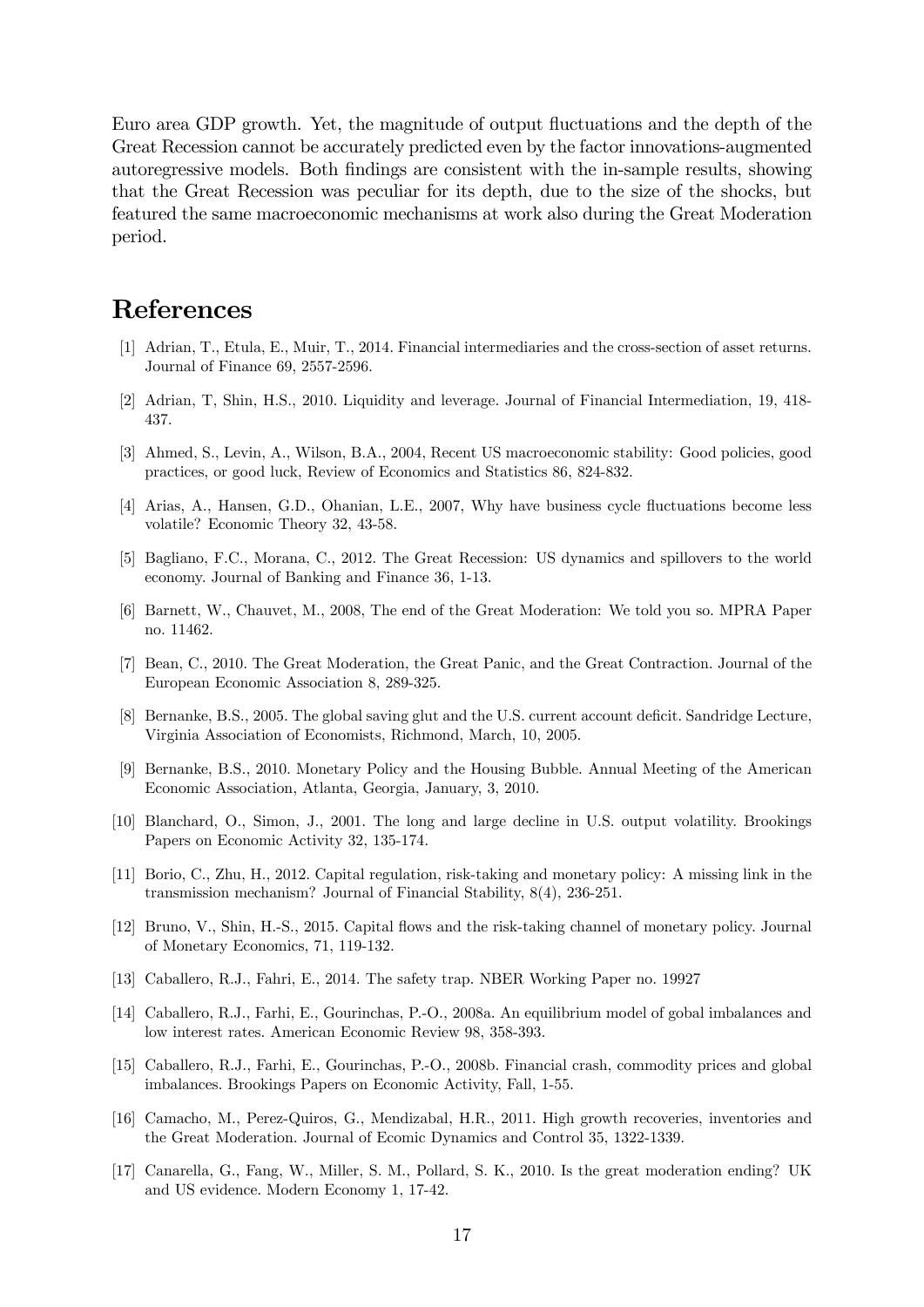- [18] Canova, F., 2009, What explains the Great Moderation in the U.S.? Journal of the European Economic Association 7, 697-721.
- [19] Carhart, M.M., 1997. On persistence in mutual fund performance, Journal of Finance 52, 57-82.
- [20] Carvalho, V., Gabaix, X., 2013. The Great Diversification and its undoing. American Economic Review 103, 1697-1727.
- [21] Charles, A., Darné, O., Ferrara, L., 2014. Does the Great Recession imply the end of the Great Moderation? International evidence, LEMNA Working Paper no. 14/08.
- [22] Chen, W., 2011. On the continuation of the Great Moderation: New evidence from G-7 countries. SFB 649 Discussion Paper 2011-060.
- [23] Clarida, R., Galì, J, Gertler, M., 2000. Monetary policy rules and macroeconomic stability: Evidence and and some theory. Quarterly Journal of Economics 115, 147-180.
- [24] Clark, T. E., 2009. Is the great moderation over? An empirical analysis. Economic Review Federal Reserve Bank of Kansas City Q IV, 5-42.
- [25] Coibion, O., Gorodnichenko, Y., 2011. Monetary policy, trend in inflation, and the great moderation: An alternative interpretation. American Economic Review 101, 341-370.
- [26] Dagher, J.C., Fu, N., 2011. What fuels the boom drives the bust: Regulation and the mortgage crisis. IMF Working Paper 11/215.
- [27] Davis, S.J., Kahn, J.A., 2008. Interpreting the Great Moderation: Changes in the volatility of economic activity at the macro and micro levels. Journal of Economic Perspectives, 22, 155-180.
- [28] Dynan, K.E., Elmendorf, D.W., Sichel, D.E., 2006, Can financial innovation help to explain the reduced volatility of economic activity? Journal of Monetary Economics 53, 123-150.
- [29] Fama, E.F., French, K.R., 1993. Common risk factors in the returns on stocks and bonds. Journal of Financial Econonomics 33, 3-56.
- [30] Furman J., 2014. Whatever happened to the Great Moderation? Remarks at the  $23^{rd}$  Annual Hyman P. Minsky Conference, April 10.
- [31] Gadea, M.D., Gomez-Loscos, A., Pérez-Quiros, G., 2014. The two greatest: Great Recession vs. Great Moderation. Banco de Espana, Documentos de Trabajo 1423.
- [32] Galì, J., Gambetti, L., 2009. On the sources of the Great Moderation. American Economic Journal 1, 26-57.
- [33] Giannone, D., Lenza M., Reichlin, L., 2008. Explaining the Great Moderation: It is not the shocks. Journal of the European Economic Association 6, 621-633.
- [34] Gordon, R.J., 2012. US productivity growth: The slowdown has returned after a temporary revival. International Productivity Monitor 25, 13-19.
- [35] Gorton, G.B., Ordonez, G., 2014. Collateral crises. American Economic Review 104, 343-378.
- [36] Granger, C.W., Jeon,Y., 2004. Thick modelling. Economic Modelling 21, 323-43.
- [37] Groshen, E.L., Potter, S., 2003. Has structural change contributed to jobless recovery? Current issues in Economics and Finance 9, 1-7.
- [38] Hofmann, B., Bogdanova, B., 2012. Taylor rules and monetary policy: A global Great Deviation? BIS, Querterly Review.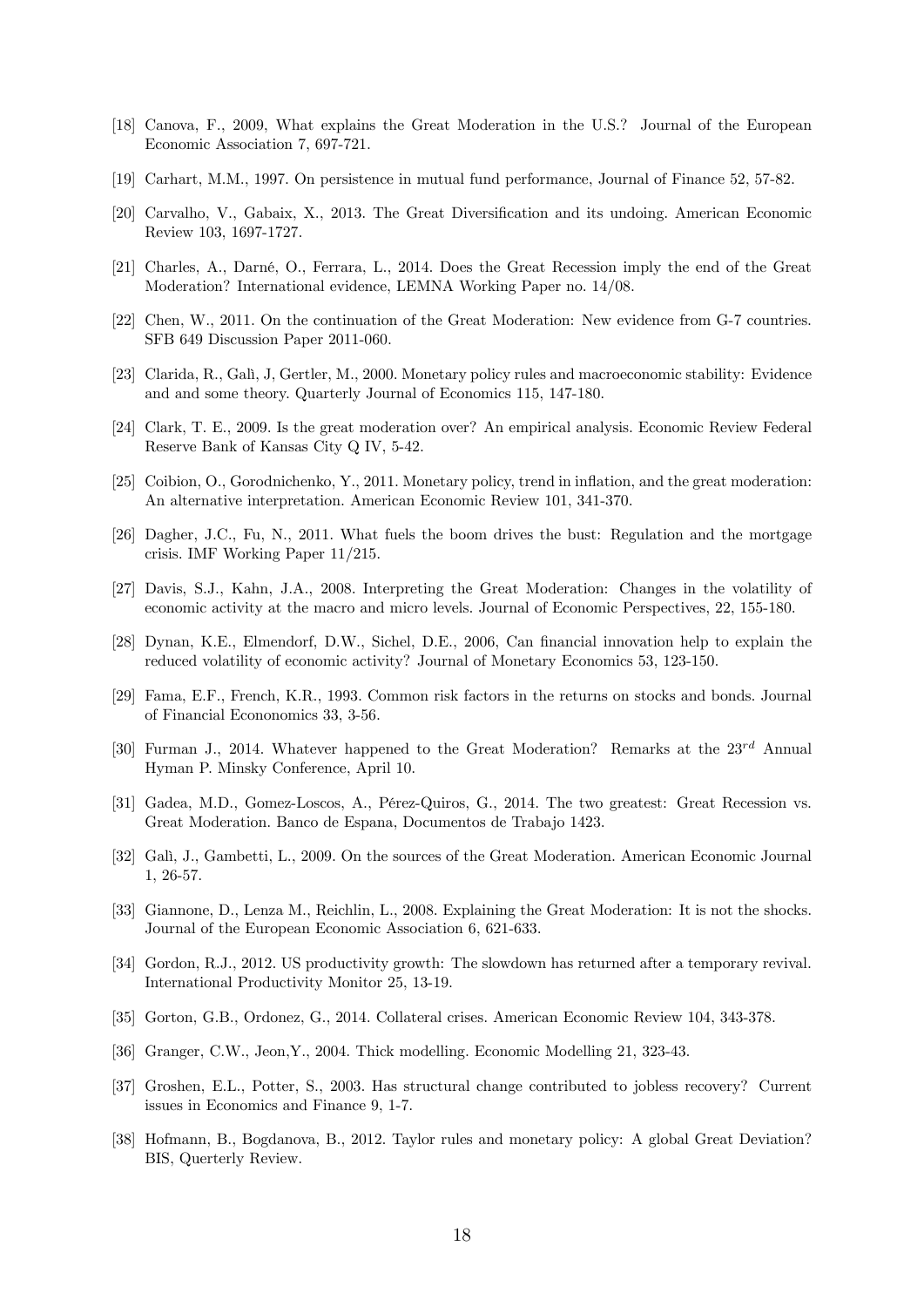- [39] Kahn, G.A., 2010. Taylor rule deviations and financial inbalances. Federal Reserve of Kansas City Economic Review, II quarter, 63-99.
- [40] Keating, J. W., Valcarcel, V. J., 2012. What's so great about the Great Moderation? A multicountry investigation of time-varying volatilities of output growth and Inflation. Working Paper Series in Theoretical and Applied Economics 2012-04, University of Kansas, Department of Economics.
- [41] Kim, C.-J., Morley, J., Piger, J., 2008. Bayesian counterfactual analysis of the sources of the Great Moderation. Journal of Applied Econometrics 23, 173-191.
- [42] Kogan, L., Papanikolaou, D., Seru, A., Stoffman, N., 2012. Technological innovation, resource allocation, and growth. NBER Working Paper no. 17769.
- [43] Kolesnikova, N., Liu, Y., 2011. Jobless recoveries: Causes and consequences. The Regional Economist, St. Louis Fed, April 2011.
- [44] Lettau, M., Ludvigson, S.C., Watcher, J.A., 2008. The declining equity premium: What role does macroeconomic risk play? Review of Financial Studies 21, 1653-1687.
- [45] Lubik, T., Schorfeide, F., 2004. Testing for indeterminacy: An application to US monetary policy. American Economic Review 94, 190-217.
- [46] McConnell, M. M., Perez-Quiros, G., 2000. Output fluctuations in the United States: What has changed since the early 1980's? American Economic Review 90, 1464-1476.
- [47] McGettingan, D., Moriyama, K., Ntsama, J.N.N., Painchaud, F., Qu, H., Steinberg, C., 2013. Monetary policy in emerging countries: Taming the cycle. IMF Working Paper 13/96.
- [48] Morana, C., 2012. PC-VAR estimation of vector autoregressive models. Open Journal of Statistics 2, 251-259.
- [49] Morana, C., 2013. The oil price-macroeconomy relationship since the mid-1980s: A global perspective, Energy Journal 34, 153-189.
- [50] Morana, C., 2014. Factor vector autoregressive estimation of heteroskedastic persistent and non persistent processes subject to structural breaks. Open Journal of Statistics 4, 292-312.
- [51] Ng, G. C., Tambalotti, A., 2012. The Great Moderation, forecast uncertainty, and the Great Recession. Federal Reserve Bank of New York, Liberty Street Economics Blog, May 14.
- [52] Ng, S., Wright, J. H., 2013. Facts and challenges from the Great Recession for forecasting and macroeconomic modeling. Journal of Economic Literature 51, 1120-1154.
- [53] Pastor, L., Stambaugh, R.F., 2003. Liquidity risk and expected stock returns. Journal of Political Economy 11, 642-685.
- [54] Stock, J. H., Watson, M. W., 2003. Has the business cycle changed and why? NBER Macroeconomics Annual 2002 (17), 159-218, NBER Inc.
- [55] Stock, J. H., Watson, M. W., 2005. Understanding changes in international business cycle dynamics. Journal of the European Economic Association 3, 968-1006.
- [56] Stock, J. H., Watson, M. W., 2012. Disentangling the Channels of the 2007-2009 Recession. Brookings Papers on Economic Activity, 1, 81-135.
- [57] Sutherland, D., 2010., Monetary policy reaction functions in the OECD. OECD Economics Department Working Paper no.761.
- [58] Taylor, A.M, 2012. The Great Leveraging. NBER Working Paper no. 18290.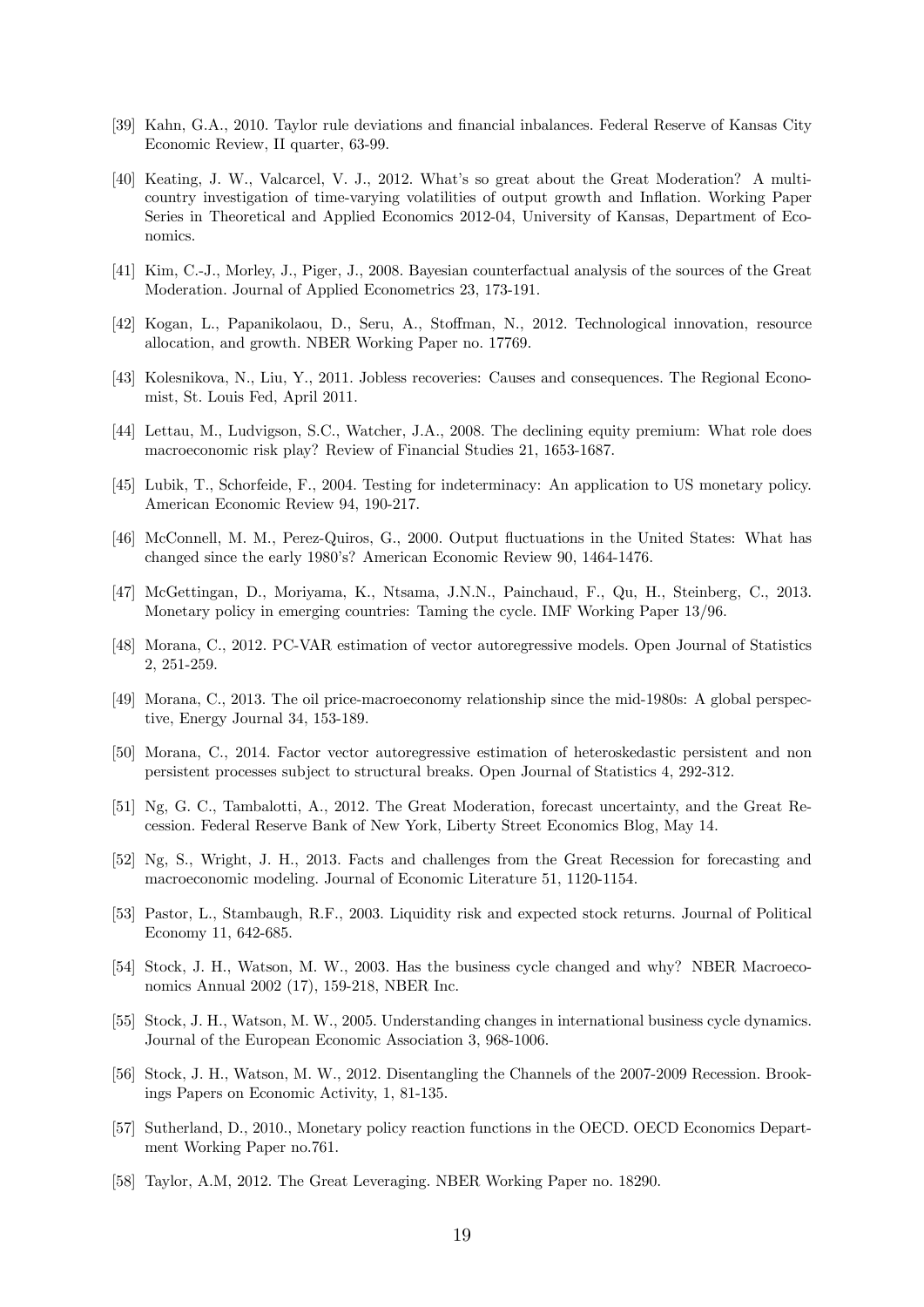- [59] Taylor, J.B., 2010. Getting back on track: Macroeconomic policy lessons from the financial crisis. Federal Reserve Bank of St. Louis Review 92, 165-76.
- [60] Taylor, J. B., 2011. Macroeconomic lessons from the Great Deviation. In D. Acemoglu and M. Woodford (eds.), NBER Macroeconomics Annual 2010, 25, 387-395.
- [61] Taylor, J. B., 2013. International monetary coordination and the the great deviation. Journal of Policy Modeling, 35, 463-472.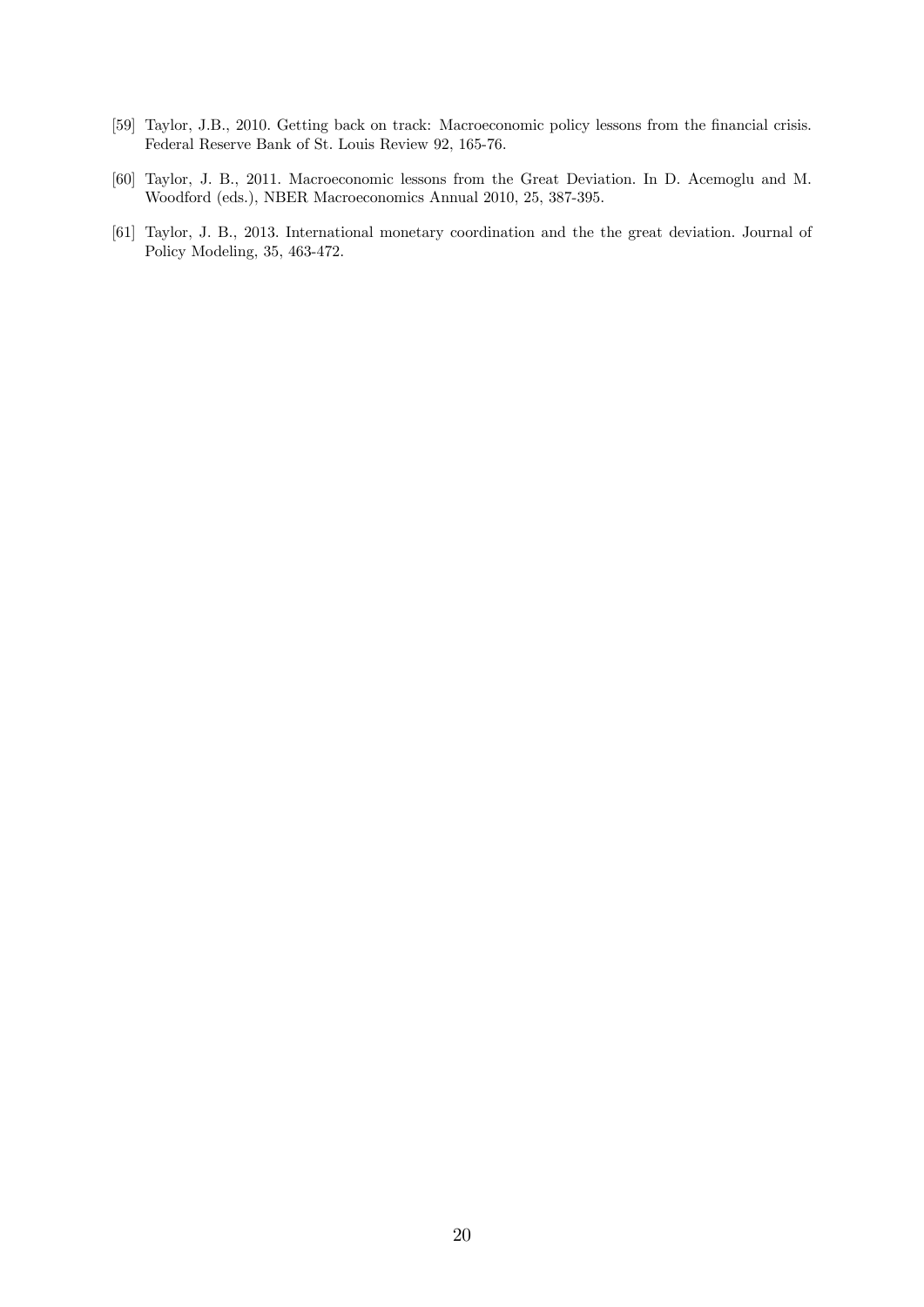#### **Table 1: Identified structural shocks**

|                                         | <b>Supply-side disturbances</b>                                                                                                    |                                  |
|-----------------------------------------|------------------------------------------------------------------------------------------------------------------------------------|----------------------------------|
| Category of shocks (collective label)   | <b>Structural interpretation</b>                                                                                                   | Corresponding global factor(s)   |
| Oil market (OIL)                        | Oil supply shocks (OS)                                                                                                             | R, Pp, Pm, RM, INV               |
|                                         | Other oil market shocks (OO)                                                                                                       | C, WT, FB, OP, OV                |
|                                         | Labor supply (LS)                                                                                                                  |                                  |
| Labor market (LM)                       | Labor demand (LD)                                                                                                                  |                                  |
|                                         | Unit labor costs (core inflation, CI)                                                                                              | N                                |
| Productivity                            | Productivity shock (PR)                                                                                                            | W                                |
| Commodities market                      | Non-energy commodity price shock (PM)                                                                                              | M                                |
|                                         | Demand-side and financial disturbances                                                                                             |                                  |
| Category of shocks (collective label)   | <b>Structural interpretation</b>                                                                                                   | Corresponding global factor(s)   |
| Goods market                            | Aggregate demand (AD)                                                                                                              |                                  |
| Saving rates (SAV)                      | Global and US saving rate shocks (GFI, GDI, GTI)                                                                                   | G, Fd, Td                        |
| Monetary policy and interest rates (MP) | Excess liquidity, short-term rate and term structure slope shocks<br>(EL, TL, TS)                                                  | L, SR, TS                        |
| Foreign exchange market                 | US\$ exchange rate shock (terms of trade, TT)                                                                                      | X                                |
| Portfolio allocation (PA)               | Preference shocks to housing (PH), stocks (PF), gold (PG)                                                                          | H, F, GD                         |
| Risk factors (RF)                       | Size (SZ), value (VL), momentum (MM), stock market liquidity (SL),<br>leverage (LV), uncertainty (RAV), risk appetite (RAP) shocks | SMB, HML, MOM, PSL, LEV, FV, FRA |

In the table details about the identified structural shocks (central column) and their originating reduced form equations of the global model (right hand side column) are reported.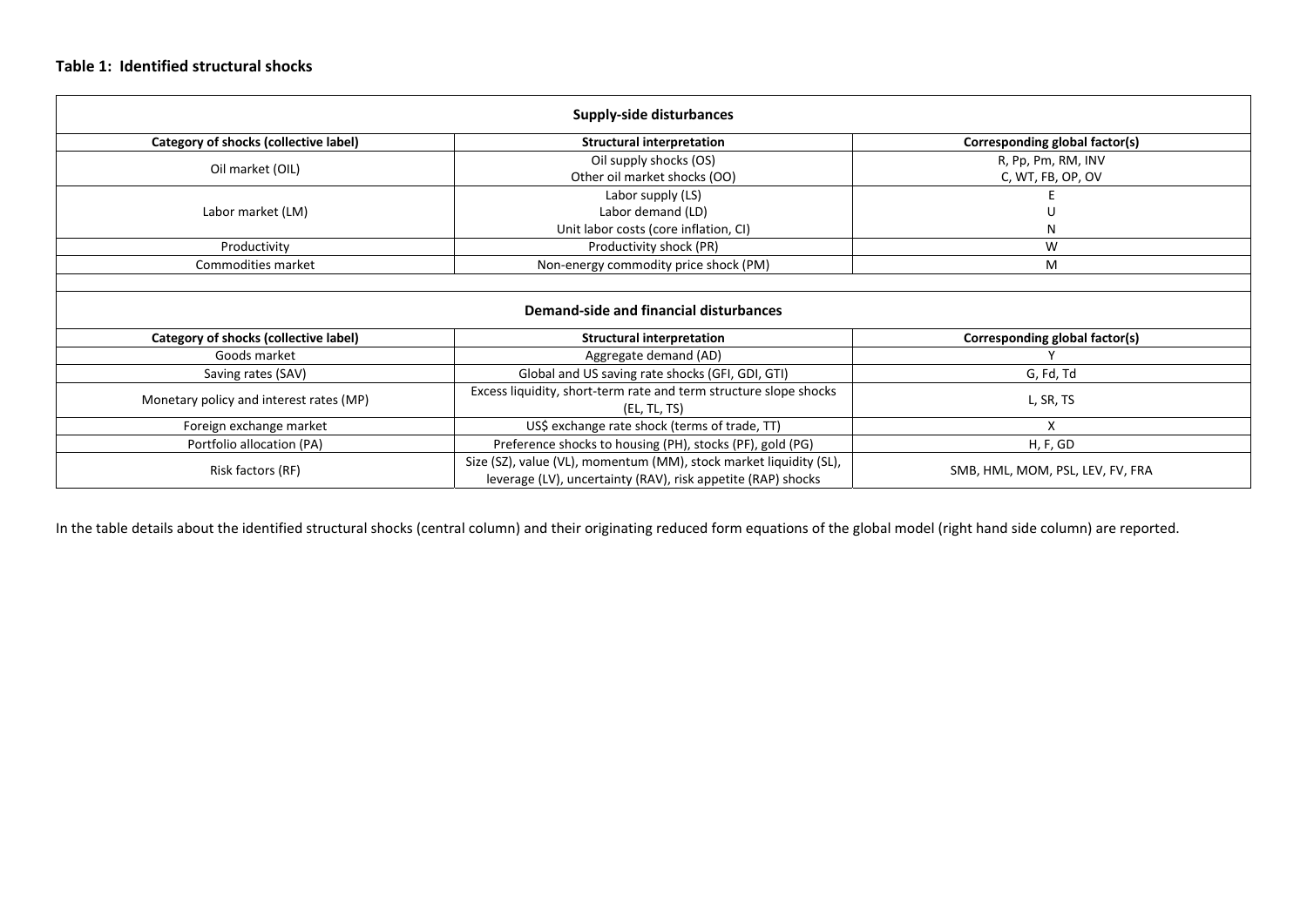|                 |              |         |                    |           |              |           |                                  |           | Panel A: Real activity |           |           |            |           |         |                           |           |         |            |               |
|-----------------|--------------|---------|--------------------|-----------|--------------|-----------|----------------------------------|-----------|------------------------|-----------|-----------|------------|-----------|---------|---------------------------|-----------|---------|------------|---------------|
|                 |              |         | Supply-side shocks |           |              |           | Demand-side and financial shocks |           |                        |           |           |            |           |         | <b>Risk factor shocks</b> |           |         |            | <b>Actual</b> |
|                 | <b>Total</b> | OIL     | <b>PR</b>          | <b>LM</b> | <b>Total</b> | <b>AD</b> | SAV                              | <b>MP</b> | PА                     | <b>TT</b> | <b>RF</b> | <b>RAV</b> | <b>SZ</b> | VL      | <b>MM</b>                 | <b>SL</b> | LV      | <b>RAP</b> | $\mathbf{v}$  |
| $90(2) - 93(3)$ | 0.19         | $-0.40$ | 1.86               | $-1.26$   | $-8.64$      | 0.64      | $-1.27$                          | $-3.83$   | $-2.87$                | $-0.51$   | $-0.79$   | $-0.80$    | 0.41      | $-0.47$ | $-0.14$                   | $-0.30$   | 0.28    | 0.24       | $-8.45$       |
| $93(4)-94(3)$   | 1.36         | 1.79    | $-0.40$            | $-0.03$   | 1.58         | $-0.73$   | 1.70                             | $-0.06$   | 1.77                   | 0.30      | $-1.41$   | $-0.71$    | $-0.11$   | 0.27    | $-0.04$                   | 0.21      | $-0.93$ | $-0.10$    | 2.95          |
|                 |              |         |                    |           |              |           |                                  |           |                        |           |           |            |           |         |                           |           |         |            |               |
| $97(3) - 98(3)$ | 0.96         | $-0.77$ | 2.50               | $-0.77$   | $-3.72$      | $-6.00$   | 2.34                             | $-1.21$   | $-0.85$                | 0.99      | 1.01      | 0.01       | 0.67      | 0.07    | $-0.03$                   | $-0.14$   | 0.55    | $-0.12$    | $-2.76$       |
| $98(4)-99(3)$   | 0.55         | $-0.06$ | 1.18               | $-0.57$   | 1.82         | 2.96      | 0.43                             | $-1.42$   | 0.23                   | 0.99      | $-1.38$   | 0.53       | $-1.07$   | $-0.10$ | $-0.06$                   | $-0.38$   | $-0.28$ | $-0.02$    | 2.38          |
|                 |              |         |                    |           |              |           |                                  |           |                        |           |           |            |           |         |                           |           |         |            |               |
| $00(4) - 03(2)$ | $-1.53$      | $-0.49$ | $-3.85$            | 2.82      | $-5.35$      | $-1.44$   | $-3.82$                          | 0.43      | 1.65                   | 0.24      | $-2.42$   | $-0.51$    | $-0.77$   | 0.01    | $-0.44$                   | 0.03      | $-0.51$ | $-0.22$    | $-6.88$       |
| $03(3)-04(2)$   | 0.87         | 0.07    | $-0.32$            | 1.12      | $-0.36$      | 0.15      | $-0.50$                          | $-0.25$   | 0.33                   | 0.21      | $-0.28$   | $-0.05$    | $-0.74$   | 0.17    | 0.07                      | 0.09      | 0.22    | $-0.04$    | 0.51          |
|                 |              |         |                    |           |              |           |                                  |           |                        |           |           |            |           |         |                           |           |         |            |               |
| $08(2) - 09(3)$ | $-6.04$      | $-0.55$ | $-3.51$            | $-1.98$   | $-9.32$      | $-1.15$   | $-0.33$                          | $-1.58$   | $-2.71$                | $-1.56$   | $-1.99$   | $-0.06$    | $-0.71$   | 0.43    | 0.02                      | $-0.22$   | $-1.24$ | $-0.20$    | $-15.36$      |
| $09(4)-10(3)$   | 0.77         | 0.62    | $-0.04$            | 0.19      | $-0.29$      | $-0.29$   | 0.66                             | 0.05      | $-0.09$                | $-0.19$   | $-0.44$   | 0.47       | $-0.56$   | $-0.12$ | 0.13                      | 0.13      | $-0.40$ | $-0.09$    | 0.48          |
|                 |              |         |                    |           |              |           |                                  |           | Panel B: Employment    |           |           |            |           |         |                           |           |         |            |               |
|                 |              |         | Supply-side shocks |           |              |           | Demand-side and financial shocks |           |                        |           |           |            |           |         | <b>Risk factor shocks</b> |           |         |            | Actual        |
|                 | <b>Total</b> | OIL     | <b>PR</b>          | <b>LM</b> | <b>Total</b> | <b>AD</b> | SAV                              | <b>MP</b> | PA                     | <b>TT</b> | <b>RF</b> | <b>RAV</b> | <b>SZ</b> | VL      | <b>MM</b>                 | <b>SL</b> | LV      | <b>RAP</b> | E.            |
| $90(2) - 93(3)$ | $-4.03$      | $-3.23$ | $-0.21$            | $-0.60$   | $-14.03$     | 0.54      | $-3.52$                          | $-4.19$   | $-2.27$                | $-0.58$   | $-4.01$   | $-1.98$    | $-1.03$   | $-0.34$ | $-0.18$                   | $-0.28$   | $-0.44$ | 0.25       | $-18.07$      |
| $93(4)-94(3)$   | $-1.18$      | 0.40    | 0.89               | $-2.48$   | $-0.24$      | $-0.35$   | 1.16                             | $-1.16$   | 1.03                   | 0.05      | $-0.98$   | $-0.87$    | 0.72      | 0.06    | $-0.26$                   | $-0.03$   | $-0.58$ | $-0.01$    | $-1.42$       |
|                 |              |         |                    |           |              |           |                                  |           |                        |           |           |            |           |         |                           |           |         |            |               |
| $97(3) - 98(3)$ | 6.01         | 2.57    | 0.76               | 2.68      | $-1.36$      | $-2.02$   | $-0.26$                          | $-0.56$   | $-1.76$                | 0.93      | 2.32      | 0.52       | 0.38      | 0.11    | 0.20                      | 0.15      | 1.24    | $-0.29$    | 4.65          |
| $98(4)-99(3)$   | 3.13         | 1.92    | 0.40               | 0.82      | 0.67         | $-0.70$   | 1.67                             | $-1.24$   | $-0.28$                | 1.05      | 0.18      | 0.79       | $-0.14$   | 0.20    | $-0.12$                   | $-0.52$   | 0.02    | $-0.05$    | 3.81          |
|                 |              |         |                    |           |              |           |                                  |           |                        |           |           |            |           |         |                           |           |         |            |               |
| $00(4) - 03(2)$ | 5.84         | 3.89    | $-2.41$            | 4.36      | $-6.68$      | $-0.24$   | $-3.36$                          | $-0.32$   | 2.45                   | 0.55      | $-5.74$   | $-1.26$    | $-0.88$   | $-0.95$ | $-0.48$                   | 0.24      | $-2.10$ | $-0.31$    | $-0.84$       |
| $03(3)-04(2)$   | 0.79         | 0.26    | $-0.41$            | 0.95      | $-1.28$      | $-0.69$   | $-0.52$                          | 0.02      | 0.01                   | 0.26      | $-0.36$   | $-0.18$    | $-0.32$   | 0.03    | $-0.09$                   | 0.20      | 0.04    | $-0.05$    | $-0.48$       |
|                 |              |         |                    |           |              |           |                                  |           |                        |           |           |            |           |         |                           |           |         |            |               |
| $08(2) - 09(3)$ | $-3.30$      | 0.46    | $-0.99$            | $-2.77$   | $-7.33$      | $-0.64$   | $-0.38$                          | $-0.98$   | $-1.82$                | $-1.06$   | $-2.46$   | $-1.09$    | 0.09      | 0.31    | 0.09                      | $-0.47$   | $-1.16$ | $-0.24$    | $-10.63$      |
| $09(4)-10(3)$   | $-0.32$      | 0.85    | $-0.73$            | $-0.44$   | $-1.20$      | $-0.03$   | 0.12                             | 0.05      | $-0.69$                | $-0.33$   | $-0.33$   | 0.59       | $-0.32$   | $-0.01$ | 0.26                      | 0.11      | $-0.82$ | $-0.14$    | $-1.52$       |

**Table 2: Historical Decomposition (selected periods): contribution of various categories of shocks to real activity and employment fluctuations.** 

In the table the contributions of various categories of structural disturbances to fluctuations in the global real activity factor Y (Panel A) and the global employment factor E (Panel B) are reported for the four global recessionary episodes occurred in the 1986‐2010 period (in bold): the early 1990s recession (1990:2‐1993:2); the late 1990s recession (1997:3‐1998:3); the early 2000s recession (2000:4‐2003:2), and the Great Recession (2008:2‐2009:3). The contributions of structural shocks in the four quarters following recessions are also shown. For each period, the overall actual changes in Y and E are displayed in the last column "Actual". The categories of structural disturbances (see Notes to Table 1) are: oil market shocks (OIL), productivity shocks (PR), labor market shocks (LM); goods' aggregate demand shocks (AD); saving rate shocks (SAV); monetary policy stance shocks (MP); portfolio allocation shocks (PA); US terms of trade shocks (TT); overall risk factor shocks (RF). For the latter category of disturbances the Table shows also the specific contributions of uncertainty shocks (RAV), size factor shocks (SZ), value factor shocks (VL), momentum shocks (MM), stock market liquidity shocks (SL), leverage shocks (LV), and risk appetite shocks (RAP).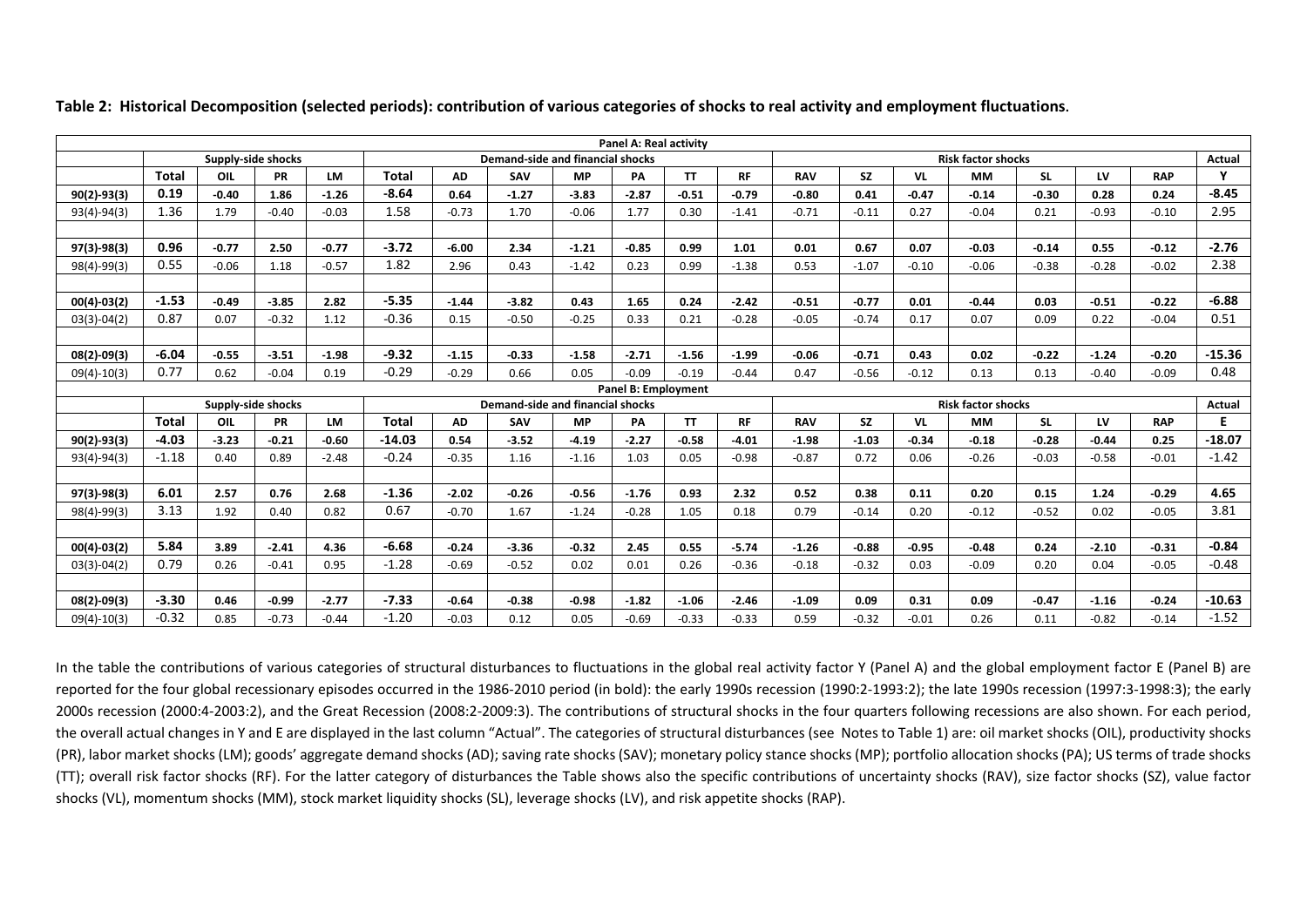**Table 3: Historical Decomposition (selected periods): contribution of various categories of shocks to fluctuations in the US trade deficit to GDP ratio, excess liquidity, and asset prices.** 

|                 |                 |                    |           |           |                 |           |                                  |           | Panel A: US Trade deficit        |           |           |            |           |                           |                           |           |         |            |                  |
|-----------------|-----------------|--------------------|-----------|-----------|-----------------|-----------|----------------------------------|-----------|----------------------------------|-----------|-----------|------------|-----------|---------------------------|---------------------------|-----------|---------|------------|------------------|
|                 |                 | Supply-side shocks |           |           |                 |           | Demand-side and financial shocks |           |                                  |           |           |            |           | <b>Risk factor shocks</b> |                           |           |         | Actual     |                  |
|                 | <b>Total</b>    | OIL                | PR        | LM        | <b>Total</b>    | <b>AD</b> | SAV                              | <b>MP</b> | PA                               | <b>TT</b> | <b>RF</b> | <b>RAV</b> | <b>SZ</b> | VL                        | <b>MM</b>                 | <b>SL</b> | LV      | <b>RAP</b> | Td               |
| $90(2)-93(3)$   | $-0.32$         | $-0.09$            | $-0.01$   | $-0.21$   | $-0.31$         | 0.03      | $-0.28$                          | 0.06      | $-0.37$                          | $-0.12$   | 0.37      | 0.00       | 0.30      | $-0.04$                   | $-0.01$                   | $-0.04$   | 0.15    | 0.02       | $-0.63$          |
| 93(4)-94(3)     | 0.65            | 0.29               | 0.01      | 0.34      | $-0.34$         | $-0.09$   | $-0.35$                          | 0.08      | 0.24                             | 0.08      | $-0.29$   | $-0.06$    | $-0.20$   | 0.05                      | 0.04                      | 0.01      | $-0.13$ | $-0.01$    | 0.32             |
|                 |                 |                    |           |           |                 |           |                                  |           |                                  |           |           |            |           |                           |                           |           |         |            |                  |
| 97(3)-98(3)     | $-0.01$         | 0.53               | $-0.01$   | $-0.53$   | 0.92            | $-0.62$   | 0.99                             | $-0.14$   | 0.39                             | 0.22      | 0.08      | $-0.08$    | 0.11      | 0.00                      | $-0.02$                   | 0.05      | 0.00    | 0.02       | 0.91             |
| 98(4)-99(3)     | $-0.08$         | 0.37               | $-0.31$   | $-0.14$   | 1.10            | 0.49      | 0.78                             | $-0.17$   | 0.22                             | 0.18      | $-0.41$   | 0.03       | $-0.30$   | 0.06                      | $-0.02$                   | $-0.08$   | $-0.10$ | $-0.01$    | 1.02             |
|                 |                 |                    |           |           |                 |           |                                  |           |                                  |           |           |            |           |                           |                           |           |         |            |                  |
| $00(4) - 03(2)$ | 0.73            | 0.27               | 0.03      | 0.43      | $-0.17$         | $-0.11$   | $-0.23$                          | 0.33      | $-0.18$                          | $-0.01$   | 0.03      | 0.06       | $-0.07$   | 0.03                      | $-0.08$                   | $-0.05$   | 0.16    | $-0.01$    | 0.56             |
| $03(3)-04(2)$   | 0.17            | $-0.06$            | $-0.01$   | 0.24      | $-0.75$         | $-0.15$   | $-0.44$                          | $-0.08$   | 0.07                             | 0.06      | $-0.21$   | $-0.05$    | $-0.26$   | 0.00                      | 0.00                      | 0.08      | 0.02    | 0.00       | $-0.58$          |
|                 |                 |                    |           |           |                 |           |                                  |           |                                  |           |           |            |           |                           |                           |           |         |            |                  |
| 08(2)-09(3)     | $-0.24$         | 0.24               | $-0.17$   | $-0.31$   | $-2.05$         | $-0.15$   | $-0.72$                          | $-0.37$   | $-0.36$                          | $-0.31$   | $-0.14$   | 0.15       | $-0.17$   | 0.03                      | $-0.03$                   | 0.03      | $-0.15$ | $-0.01$    | $-2.29$          |
| $09(4)-10(3)$   | 0.56            | 0.20               | 0.22      | 0.14      | 0.23            | 0.03      | 0.03                             | 0.07      | 0.10                             | $-0.01$   | 0.01      | 0.11       | $-0.08$   | $-0.08$                   | 0.03                      | 0.02      | 0.01    | 0.00       | 0.79             |
|                 |                 |                    |           |           |                 |           |                                  |           | <b>Panel B: Excess liquidity</b> |           |           |            |           |                           |                           |           |         |            |                  |
|                 |                 | Supply-side shocks |           |           |                 |           | Demand-side and financial shocks |           |                                  |           |           |            |           |                           | <b>Risk factor shocks</b> |           |         |            | Actual           |
|                 | <b>Total</b>    | OIL                | <b>PR</b> | LM        | <b>Total</b>    | <b>AD</b> | SAV                              | <b>MP</b> | PA                               | <b>TT</b> | <b>RF</b> | <b>RAV</b> | <b>SZ</b> | VL                        | <b>MM</b>                 | <b>SL</b> | LV      | <b>RAP</b> | L                |
| $90(2)-93(3)$   | $-4.96$         | $-5.60$            | $-1.10$   | 1.74      | $-4.53$         | $-0.41$   | $-1.96$                          | $-0.29$   | 0.87                             | 0.23      | $-2.96$   | $-0.44$    | $-2.03$   | 0.13                      | 0.04                      | 0.23      | $-0.73$ | $-0.17$    | $-9.49$          |
| 93(4)-94(3)     | $-4.55$         | $-1.73$            | 0.16      | $-2.98$   | $-0.27$         | 0.51      | $-0.36$                          | $-0.87$   | $-0.46$                          | $-0.43$   | 1.34      | $-0.06$    | 1.38      | 0.01                      | $-0.35$                   | $-0.17$   | 0.32    | 0.20       | $-4.82$          |
|                 |                 |                    |           |           |                 |           |                                  |           |                                  |           |           |            |           |                           |                           |           |         |            |                  |
| 97(3)-98(3)     | 3.51            | 0.64               | $-1.16$   | 4.03      | 0.29            | 3.74      | $-3.37$                          | 1.65      | $-1.91$                          | $-0.77$   | 0.94      | 0.56       | $-0.46$   | $-0.03$                   | 0.33                      | 0.01      | 0.58    | $-0.05$    | 3.80             |
| 98(4)-99(3)     | 2.30            | 1.10               | $-0.08$   | 1.29      | $-1.54$         | $-2.76$   | 0.23                             | $-0.55$   | $-0.66$                          | $-0.52$   | 2.71      | $-0.08$    | 1.59      | 0.54                      | 0.03                      | 0.20      | 0.49    | $-0.07$    | 0.76             |
|                 |                 |                    |           |           |                 |           |                                  |           |                                  |           |           |            |           |                           |                           |           |         |            |                  |
| $00(4)-03(2)$   | 1.93            | 1.64               | 0.76      | $-0.47$   | $-1.11$         | 1.34      | 1.22                             | $-3.51$   | 1.57                             | 0.34      | $-2.07$   | $-0.56$    | 0.18      | $-0.93$                   | 0.41                      | 0.20      | $-1.49$ | 0.12       | 0.82             |
| $03(3)-04(2)$   | $-0.59$         | $-0.04$            | 0.23      | $-0.78$   | $-0.09$         | $-0.06$   | 0.06                             | $-0.06$   | $-0.39$                          | 0.02      | 0.33      | $-0.13$    | 1.07      | $-0.20$                   | $-0.12$                   | $-0.05$   | $-0.24$ | 0.01       | $-0.68$          |
|                 |                 |                    |           |           |                 |           |                                  |           |                                  |           |           |            |           |                           |                           |           |         |            |                  |
| 08(2)-09(3)     | 3.77<br>$-2.57$ | 1.04               | 1.94      | 0.79      | 6.78<br>$-1.59$ | 0.52      | 0.98                             | 2.31      | 1.28                             | 1.14      | 0.56      | $-1.19$    | 1.13      | 0.05                      | 0.31                      | $-0.08$   | 0.25    | 0.08       | 10.55<br>$-4.16$ |
| $09(4)-10(3)$   |                 | $-0.19$            | $-0.77$   | $-1.61$   |                 | 0.04      | $-0.24$                          | 0.04      | $-0.64$                          | $-0.16$   | $-0.64$   | $-0.37$    | 0.39      | $-0.01$                   | $-0.14$                   | $-0.08$   | $-0.42$ | $-0.02$    |                  |
|                 |                 | Supply-side shocks |           |           |                 |           | Demand-side and financial shocks |           | Panel C: House prices            |           |           |            |           |                           | <b>Risk factor shocks</b> |           |         |            | Actual           |
|                 | <b>Total</b>    | OIL                | PR        | <b>LM</b> | <b>Total</b>    | <b>AD</b> | SAV                              | <b>MP</b> | PA                               | <b>TT</b> | <b>RF</b> | <b>RAV</b> | <b>SZ</b> | VL                        | <b>MM</b>                 | <b>SL</b> | LV      | <b>RAP</b> | H                |
| $90(2)-93(3)$   | 3.17            | 2.95               | 1.67      | $-1.45$   | $-10.79$        | $-0.22$   | $-2.48$                          | $-2.69$   | $-2.51$                          | $-0.12$   | $-2.77$   | $-3.12$    | 0.13      | $-0.26$                   | $-0.17$                   | 0.35      | 0.10    | 0.21       | $-7.62$          |
| 93(4)-94(3)     | $-0.80$         | $-0.16$            | $-0.81$   | 0.16      | 1.85            | 0.43      | 2.16                             | $-0.37$   | 1.95                             | 0.17      | $-2.49$   | $-1.47$    | 0.24      | $-0.12$                   | $-0.22$                   | $-0.01$   | $-0.88$ | $-0.03$    | 1.04             |
|                 |                 |                    |           |           |                 |           |                                  |           |                                  |           |           |            |           |                           |                           |           |         |            |                  |
| 97(3)-98(3)     | 0.44            | $-2.05$            | 2.05      | 0.44      | $-0.02$         | 0.13      | $-0.51$                          | $-2.11$   | $-0.96$                          | 1.00      | 2.42      | 1.07       | 0.55      | 0.13                      | 0.29                      | $-0.53$   | 0.99    | $-0.08$    | 0.42             |
| 98(4)-99(3)     | 0.33            | $-0.62$            | 1.71      | $-0.76$   | $-0.23$         | $-0.83$   | 0.24                             | $-0.63$   | $-0.13$                          | 0.96      | 0.17      | 1.02       | $-0.60$   | $-0.37$                   | $-0.21$                   | 0.38      | $-0.08$ | 0.03       | 0.10             |
|                 |                 |                    |           |           |                 |           |                                  |           |                                  |           |           |            |           |                           |                           |           |         |            |                  |
| $00(4)-03(2)$   | 1.72            | 2.41               | $-2.83$   | 2.14      | 2.79            | 0.76      | $-2.53$                          | 3.15      | 3.91                             | 0.83      | $-3.33$   | $-1.41$    | $-0.64$   | 0.44                      | $-0.28$                   | $-0.18$   | $-1.18$ | $-0.08$    | 4.51             |
| $03(3)-04(2)$   | 0.02            | $-0.34$            | 0.02      | 0.34      | 0.12            | 0.16      | $-0.31$                          | 0.30      | $-0.18$                          | 0.10      | 0.05      | 0.11       | 0.01      | 0.11                      | $-0.01$                   | $-0.25$   | 0.13    | $-0.06$    | 0.15             |
|                 |                 |                    |           |           |                 |           |                                  |           |                                  |           |           |            |           |                           |                           |           |         |            |                  |
| 08(2)-09(3)     | $-2.83$         | 0.81               | $-2.08$   | $-1.57$   | $-9.83$         | $-0.38$   | $-0.34$                          | $-2.08$   | $-3.52$                          | $-0.62$   | $-2.90$   | $-0.80$    | $-0.88$   | 0.23                      | $-0.02$                   | 0.07      | $-1.27$ | $-0.24$    | $-12.66$         |
| $09(4)-10(3)$   | $-0.97$         | $-0.09$            | $-1.02$   | 0.14      | $-3.26$         | $-0.10$   | $-0.76$                          | $-0.83$   | $-0.84$                          | $-0.46$   | $-0.27$   | 0.99       | $-0.59$   | 0.05                      | 0.03                      | 0.07      | $-0.68$ | $-0.14$    | $-4.24$          |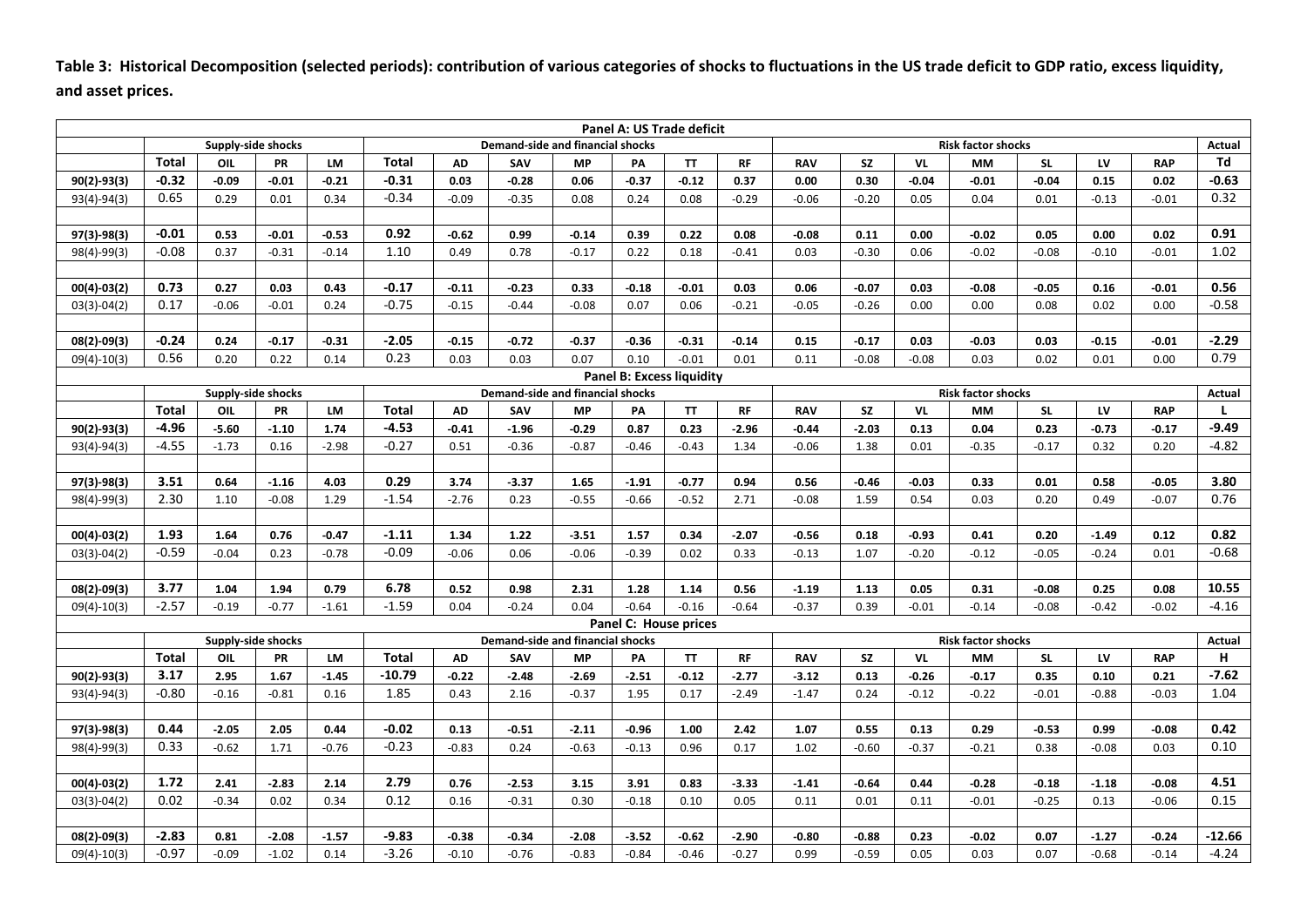### **Table 3 (ctd).**

|                 |              |          |                    |           |              |           |                                         |                                           | <b>Panel D: Stock prices</b> |           |           |            |           |         |                           |           |         |            |          |
|-----------------|--------------|----------|--------------------|-----------|--------------|-----------|-----------------------------------------|-------------------------------------------|------------------------------|-----------|-----------|------------|-----------|---------|---------------------------|-----------|---------|------------|----------|
|                 |              |          | Supply-side shocks |           |              |           | Demand-side and financial shocks        |                                           |                              |           |           |            |           |         | <b>Risk factor shocks</b> |           |         |            | Actual   |
|                 | <b>Total</b> | OIL      | PR                 | LM        | <b>Total</b> | <b>AD</b> | SAV                                     | <b>MP</b>                                 | PA                           | <b>TT</b> | <b>RF</b> | <b>RAV</b> | <b>SZ</b> | VL      | <b>MM</b>                 | <b>SL</b> | LV      | <b>RAP</b> | F.       |
| $90(2) - 93(3)$ | $-5.49$      | $-4.89$  | 0.49               | $-1.09$   | $-3.57$      | $-0.24$   | $-0.24$                                 | $-2.19$                                   | $-1.60$                      | $-0.22$   | 0.92      | 0.29       | 0.76      | 0.08    | $-0.47$                   | $-0.19$   | 0.30    | 0.13       | $-9.06$  |
| $93(4)-94(3)$   | 0.15         | 0.45     | $-0.96$            | 0.66      | $-1.27$      | 0.04      | 0.28                                    | 0.74                                      | $-0.12$                      | 0.29      | $-2.50$   | $-0.72$    | $-0.56$   | 0.01    | 0.29                      | 0.08      | $-1.53$ | $-0.08$    | $-1.12$  |
|                 |              |          |                    |           |              |           |                                         |                                           |                              |           |           |            |           |         |                           |           |         |            |          |
| $97(3) - 98(3)$ | 1.38         | 2.50     | $-0.34$            | $-0.78$   | $-2.24$      | $-2.24$   | 1.30                                    | $-0.94$                                   | $-0.02$                      | 0.16      | $-0.51$   | $-0.01$    | 0.74      | 0.00    | $-0.36$                   | $-0.60$   | $-0.15$ | $-0.12$    | $-0.86$  |
| $98(4)-99(3)$   | $-0.08$      | 0.38     | $-0.73$            | 0.28      | 2.87         | 1.88      | $-0.09$                                 | $-0.30$                                   | 0.01                         | 0.05      | 1.33      | 1.11       | $-0.55$   | 0.73    | 0.00                      | 0.06      | $-0.12$ | 0.10       | 2.80     |
|                 |              |          |                    |           |              |           |                                         |                                           |                              |           |           |            |           |         |                           |           |         |            |          |
| $00(4) - 03(2)$ | 1.76         | 0.44     | $-0.35$            | 1.68      | $-4.73$      | $-0.23$   | $-2.01$                                 | 0.26                                      | 2.06                         | $-0.97$   | $-3.84$   | $-0.45$    | $-1.92$   | $-0.88$ | $-0.29$                   | $-0.10$   | 0.09    | $-0.31$    | $-2.97$  |
| $03(3)-04(2)$   | 0.05         | $-0.08$  | $-0.04$            | 0.18      | 1.06         | 0.56      | 0.05                                    | 0.02                                      | 1.37                         | $-0.17$   | $-0.75$   | 0.00       | $-0.79$   | $-0.22$ | 0.16                      | 0.04      | 0.13    | $-0.07$    | 1.11     |
|                 |              |          |                    |           |              |           |                                         |                                           |                              |           |           |            |           |         |                           |           |         |            |          |
| $08(2)-09(3)$   | $-0.60$      | 0.85     | $-0.52$            | $-0.93$   | $-2.23$      | $-0.43$   | $-0.35$                                 | 0.04                                      | $-1.61$                      | 0.14      | $-0.03$   | 0.00       | 0.05      | 0.41    | 0.26                      | 0.21      | $-0.95$ | $-0.02$    | $-2.83$  |
| $09(4)-10(3)$   | 2.10         | 0.56     | 1.02               | 0.52      | $-1.05$      | $-0.14$   | $-0.47$                                 | $-0.01$                                   | 0.42                         | 0.18      | $-1.02$   | 0.46       | $-0.82$   | $-0.47$ | 0.02                      | $-0.13$   | $-0.01$ | $-0.06$    | 1.05     |
|                 |              |          |                    |           |              |           |                                         |                                           |                              |           |           |            |           |         |                           |           |         |            |          |
|                 |              |          |                    |           |              |           |                                         | Panel E: Non-energy commodity price index |                              |           |           |            |           |         |                           |           |         |            |          |
|                 |              |          | Supply-side shocks |           |              |           | <b>Demand-side and financial shocks</b> |                                           |                              |           |           |            |           |         | <b>Risk factor shocks</b> |           |         |            | Actual   |
|                 | <b>Total</b> | OIL      | <b>PR</b>          | <b>LM</b> | <b>Total</b> | <b>AD</b> | SAV                                     | <b>MP</b>                                 | PA                           | <b>TT</b> | <b>RF</b> | <b>RAV</b> | <b>SZ</b> | VL      | <b>MM</b>                 | <b>SL</b> | LV      | <b>RAP</b> | М        |
| $90(2) - 93(3)$ | 0.37         | 8.73     | $-8.36$            | $-10.63$  | $-16.40$     | 1.49      | $-2.63$                                 | $-8.46$                                   | $-7.10$                      | $-2.20$   | 2.51      | 1.48       | 4.31      | $-3.39$ | $-1.37$                   | 0.35      | 1.18    | $-0.05$    | $-16.03$ |
| $93(4)-94(3)$   | 0.76         | $-3.29$  | 4.05               | 6.25      | 7.97         | $-2.67$   | 4.60                                    | 3.10                                      | 6.56                         | 0.75      | $-4.37$   | $-0.33$    | $-3.96$   | 2.08    | 0.83                      | 0.86      | $-3.44$ | $-0.41$    | 8.73     |
|                 |              |          |                    |           |              |           |                                         |                                           |                              |           |           |            |           |         |                           |           |         |            |          |
| $97(3) - 98(3)$ | $-12.92$     | $-7.27$  | $-5.65$            | $-6.45$   | $-9.86$      | $-20.83$  | 12.95                                   | 0.79                                      | 0.49                         | $-4.28$   | 1.02      | $-0.17$    | 3.20      | 0.23    | $-1.07$                   | $-0.01$   | $-1.43$ | 0.26       | $-22.78$ |
| $98(4)-99(3)$   | $-0.92$      | 1.90     | $-2.82$            | $-1.18$   | $-8.70$      | 15.37     | $-6.03$                                 | $-4.83$                                   | 0.37                         | $-3.60$   | $-9.99$   | 0.51       | $-5.95$   | $-4.44$ | $-0.59$                   | 1.42      | $-0.90$ | $-0.05$    | $-9.63$  |
|                 |              |          |                    |           |              |           |                                         |                                           |                              |           |           |            |           |         |                           |           |         |            |          |
| $00(4) - 03(2)$ | $-3.16$      | $-15.56$ | 12.40              | 13.36     | $-3.95$      | $-5.90$   | $-4.94$                                 | $-7.73$                                   | 3.98                         | 5.32      | 5.32      | 2.54       | $-5.54$   | 9.51    | $-2.55$                   | $-0.85$   | 2.23    | $-0.02$    | $-7.11$  |
| $03(3)-04(2)$   | 0.57         | $-3.08$  | 3.66               | 4.36      | $-2.04$      | 1.70      | $-1.94$                                 | $-1.75$                                   | 0.11                         | 3.70      | $-3.88$   | $-0.21$    | $-4.23$   | 0.38    | 0.61                      | $-1.05$   | 1.02    | $-0.40$    | $-1.47$  |
|                 |              |          |                    |           |              |           |                                         |                                           |                              |           |           |            |           |         |                           |           |         |            |          |
| $08(2) - 09(3)$ | $-9.78$      | 3.09     | $-12.87$           | $-7.52$   | $-17.81$     | $-3.33$   | 0.05                                    | $-2.27$                                   | $-3.73$                      | $-3.16$   | $-5.37$   | 1.65       | $-1.56$   | $-2.09$ | $-0.49$                   | 0.72      | $-3.36$ | $-0.24$    | $-27.59$ |
| $09(4)-10(3)$   | 8.90         | 2.41     | 6.49               | 1.98      | 1.62         | $-1.91$   | 0.12                                    | 1.67                                      | 2.92                         | $-1.07$   | $-0.12$   | 0.21       | $-1.89$   | 0.45    | 0.73                      | 0.14      | 0.24    | 0.01       | 10.51    |

In the table the contributions of various categories of structural disturbances to fluctuations in the US trade deficit to GDP ratio (Td, Panel A), in the global excess liquidity factor (L, Panel B), house price factor (H, Panel C), stock price factor (F, Panel D), and in the non-energy commodity price index (M, Panel E) are reported for the four global recessionary episodes occurred in the 1986‐2010 period (in bold): the early 1990s recession (1990:2‐1993:2); the late 1990s recession (1997:3‐1998:3); the early 2000s recession (2000:4‐2003:2), and the Great Recession (2008:2‐ 2009:3). The contributions of structural shocks in the four quarters following recessions are also shown. For each period, the overall actual changes in Td, L, H, F, and M are displayed in the last column "Actual". The categories of structural disturbances are: oil market shocks (OIL), productivity shocks (PR), labor market shocks (LM); goods' aggregate demand shocks (AD); saving rate shocks (SAV); monetary policy stance shocks (MP); portfolio allocation shocks (PA); US terms of trade shocks (TT); overall risk factor shocks (RF). For the latter category of disturbances the Table shows also the specific contributions of uncertainty shocks (RAV), size factor shocks (SZ), value factor shocks (VL), momentum shocks (MM), stock market liquidity shocks (SL), leverage shocks (LV), and risk appetite shocks (RAP).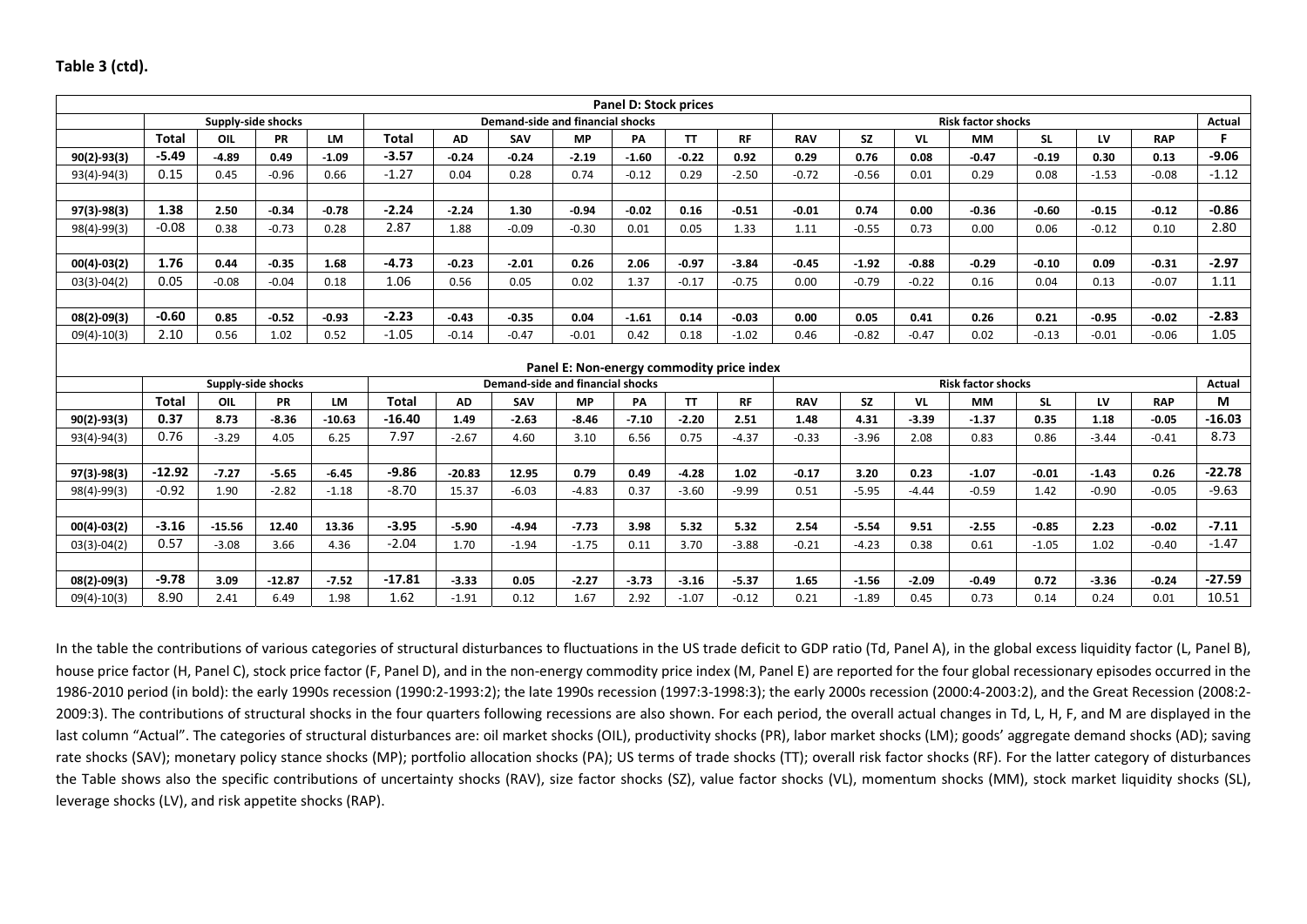#### **Table 4: Out of sample forecasting exercise I, 2008:2‐2010:3: predicting recession probabilities.**

| Υ             | <b>GLOBAL</b> |          |                |          | US       |          |                |           | EA       |          |
|---------------|---------------|----------|----------------|----------|----------|----------|----------------|-----------|----------|----------|
|               | <b>OD</b>     | OD-X     | <b>GDPUS</b>   | OD       | OD-X1    | OD-X2    | <b>GDPEA</b>   | <b>OD</b> | OD-X1    | OD-X2    |
| <b>CONST</b>  | $-0.408$      | $-0.891$ | <b>CONST</b>   | $-0.800$ | $-1.534$ | $-2.212$ | <b>CONST</b>   | $-1.320$  | $-1.905$ | $-5.095$ |
|               | (0.189)       | (0.304)  |                | (0.283)  | (0.223)  | (0.466)  |                | (0.318)   | (0.360)  | (1.176)  |
| $Y(-1)$       | $-1.974$      | $-7.006$ | $GDPUS(-1)$    | $-1.277$ |          | $-3.864$ | GDPEA(-1)      | $-0.835$  |          |          |
|               | (0.483)       | (1.509)  |                | (0.365)  |          | (1.088)  |                | (0.790)   |          |          |
| SZ(-7)        |               | $-2.135$ | Y(-1)          |          | $-0.608$ | $-0.677$ | Y(-1)          |           | $-0.920$ | $-2.854$ |
|               |               | (0.564)  |                |          | (0.291)  | (0.273)  |                |           | (0.360)  | (0.908)  |
| PH(-2)        |               | $-1.200$ | $RAV(-1)$      |          |          | 1.418    | <b>RAV(-6)</b> |           |          | $-1.355$ |
|               |               | (0.395)  |                |          |          | (0.354)  |                |           |          | (0.517)  |
| SL(-4)        |               | 1.252    | <b>RAP(-4)</b> |          |          | $-1.573$ | PM(-8)         |           |          | 1.980    |
|               |               | (0.486)  |                |          |          | (0.416)  |                |           |          | (0.750)  |
| <b>PF(-2)</b> |               | 1.288    | PF(-3)         |          |          | 1.486    |                |           |          |          |
|               |               | (0.428)  |                |          |          | (0.411)  |                |           |          |          |
| TS(-3)        |               | $-0.978$ | MM(-8)         |          |          | 1.168    |                |           |          |          |
|               |               | (0.379)  |                |          |          | (0.344)  |                |           |          |          |
|               |               |          |                |          |          |          |                |           |          |          |
| <b>AIC</b>    | 0.743         | 0.470    | <b>AIC</b>     | 0.465    | 0.511    | 0.408    | <b>AIC</b>     | 0.409     | 0.389    | 0.276    |
| <b>BIC</b>    | 0.801         | 0.680    | <b>BIC</b>     | 0.522    | 0.569    | 0.619    | <b>BIC</b>     | 0.469     | 0.449    | 0.397    |
| HQ            | 0.766         | 0.554    | HQ             | 0.488    | 0.535    | 0.492    | HQ             | 0.433     | 0.413    | 0.324    |
|               |               |          |                |          |          |          |                |           |          |          |
| <b>RMSE</b>   | 0.396         | 0.151    | <b>RMSE</b>    | 0.326    | 0.260    | 0.154    | <b>RMSE</b>    | 0.490     | 0.382    | 0.061    |
| <b>MAFE</b>   | 0.260         | 0.061    | <b>MAE</b>     | 0.222    | 0.179    | 0.086    | <b>MAE</b>     | 0.344     | 0.227    | 0.019    |
| TIC           | 0.247         | 0.092    | TIC            | 0.300    | 0.228    | 0.125    | TIC            | 0.466     | 0.300    | 0.044    |

The table reports models for recession probabilities relative to global real activity (Y), the US GDP growth rate (GDPUS), and the Euro area GDP growth rate (GDPEA). The forecasting models are the benchmark own‐dynamic autoregressive (OD) and the best performing augmented models (OD‐X for global output, OD‐X1 and OD‐X2 for US and Euro area GDP growth rates), estimated over the period 1986:4‐2008:1, with robust coefficient standard errors in brackets. AIC, BIC and HQ are the Akaike, Bayes‐Schwarz and Hannan‐Quinn information criteria, respectively. 1‐step ahead out‐of‐sample forecasts are generated over the period 2008:2‐ 2010:3 and assessed by means of the root mean square forecast error (RMSFE), the mean absolute forecast error (MAFE) and the Theil inequality coefficient (TIC). The structural shocks included in the augmented models are the size (SZ), stock market liquidity (SL) and momentum (MM) factor disturbances; the uncertainty (RAV), appetite (RAP) and term structure slope (TS) shocks; the stock (PF) and housing (PH) preference shocks; the non-energy commodities price index (PM) disturbance.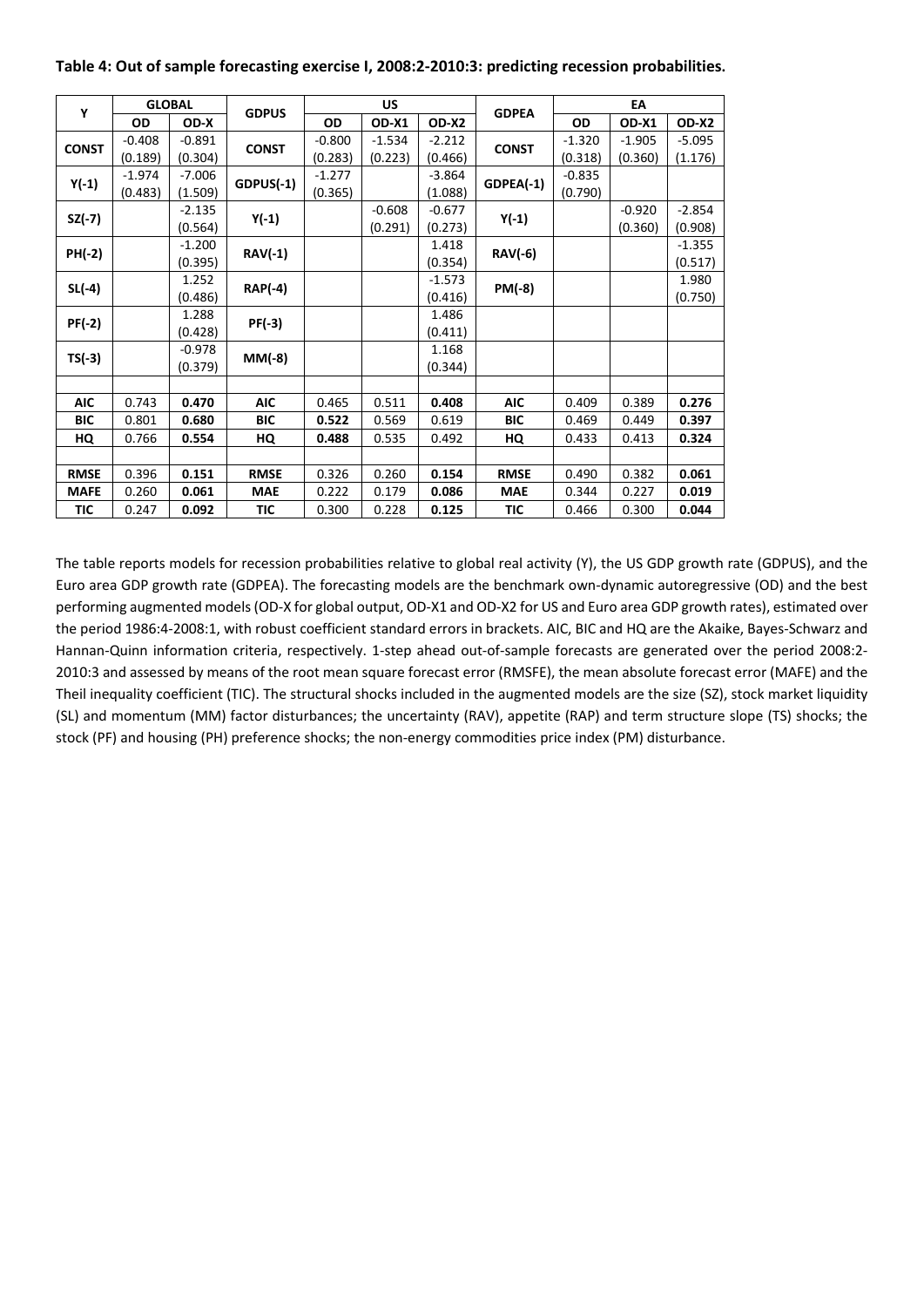|                  |         |              | <b>GLOBAL</b>    |                     |                 |         | US               |                     |                  |         | EA           |                     |
|------------------|---------|--------------|------------------|---------------------|-----------------|---------|------------------|---------------------|------------------|---------|--------------|---------------------|
| Υ                | AR      | <b>AR-X1</b> | AR-X2            | AR-X3               | <b>GDPUS</b>    | AR      | <b>AR-X1</b>     | <b>AR-X2</b>        | <b>GDPEA</b>     | AR      | <b>AR-X1</b> | <b>AR-X2</b>        |
|                  | 0.645   | 0.561        | 0.524            | 0.517               | <b>CONST</b>    | 0.394   | 0.567            | 0.706               | <b>CONST</b>     | 0.365   | 0.542        | 0.284               |
| $Y(-1)$          | (0.084) | (0.088)      | (0.078)          | (0.073)             |                 | (0.113) | (0.095)          | (0.103)             |                  | (0.102) | (0.048)      | (0.098)             |
| GDPEA(-4)        |         | $-0.229$     |                  |                     | GDPUS(-1)       | 0.173   |                  | 0.239               | GDPEA(-1)        | 0.371   |              |                     |
|                  |         | (0.104)      |                  |                     |                 | (0.108) |                  | (0.080)             |                  | (0.155) |              |                     |
| $GDPUS(-1)$      |         | 0.268        | 0.353            | 0.385               | $GDPUS(-2)$     | 0.285   | 0.222            |                     | GDPEA(-3)        |         |              | 0.340               |
|                  |         | (0.087)      | (0.088)          | (0.090)             |                 | (0.108) | (0.110)          |                     |                  |         |              | (0.076)             |
| $SL(p,-4)$       |         |              | $-0.208$         |                     | $Y(-1)$         |         | 0.162            | 0.214               | $Y(-1)$          |         | 0.264        | 0.292               |
|                  |         |              | (0.085)          |                     |                 |         | (0.087)          | (0.064)             |                  |         | (0.053)      | (0.045)             |
| $SL(p,-5)$       |         |              |                  | 0.220               | $Y(-4)$         |         | $-0.255$         | $-0.255$            | $MM(p,-1)$       |         |              | $-0.087$            |
|                  |         |              |                  | (0.083)             |                 |         | (0.100)          | (0.072)             |                  |         |              | (0.047)             |
| PF(p,-8)         |         |              | 0.186<br>(0.080) | 0.125<br>(0.075)    | $Y(-5)$         |         | 0.201<br>(0.098) | 0.207<br>(0.074)    | $MM(p,-2)$       |         |              | $-0.132$<br>(0.050) |
|                  |         |              | $-0.202$         | $-0.164$            |                 |         | $-0.232$         | $-0.140$            |                  |         |              | $-0.126$            |
| $MM(p,-1)$       |         |              | (0.077)          | (0.072)             | RA(-7)          |         | (0.077)          | (0.057)             | $MM(p,-3)$       |         |              | (0.050)             |
|                  |         |              | $-0.246$         | $-0.251$            |                 |         |                  | $-0.133$            |                  |         |              | $-0.114$            |
| <b>RAV(p,-1)</b> |         |              | (0.097)          | (0.088)             | $SL(n,-7)$      |         |                  | (0.060)             | RAP(n,-4)        |         |              | (0.047)             |
|                  |         |              | $-0.242$         | $-0.226$            |                 |         |                  | $-0.109$            |                  |         |              | $-0.133$            |
| $RAV(p,-2)$      |         |              | (0.092)          | (0.086)             | $LV(n,-5)$      |         |                  | (0.065)             | RAP(p,-6)        |         |              | (0.053)             |
|                  |         |              | 0.219            | 0.152               |                 |         |                  | 0.166               |                  |         |              | $-0.103$            |
| $EL(n,-8)$       |         |              | (0.082)          | (0.078)             | RAV(n,-8)       |         |                  | (0.067)             | $VL(n,-4)$       |         |              | (0.049)             |
| $TL(n,-6)$       |         |              | $-0.151$         | $-0.182$            | $PG(p,-3)$      |         |                  | $-0.199$            | $SL(p,-5)$       |         |              | 0.211               |
|                  |         |              | (0.083)          | (0.077)             |                 |         |                  | (0.068)             |                  |         |              | (0.054)             |
| GFI(n,-1)        |         |              | $-0.219$         | $-0.160$            | $PG(p,-7)$      |         |                  | $-0.353$            | RAV(n,-6)        |         |              | 0.207               |
|                  |         |              | (0.078)          | (0.079)             |                 |         |                  | (0.068)             |                  |         |              | (0.051)             |
| ORP(n,-2)        |         |              |                  | $-0.202$            | $TL(p,-2)$      |         |                  | $-0.204$            | <b>RAV(p,-1)</b> |         |              | $-0.229$            |
|                  |         |              |                  | (0.078)             |                 |         |                  | (0.077)             |                  |         |              | (0.058)             |
| $ORP(p,-1)$      |         |              |                  | $-0.179$            | PM(n,-3)        |         |                  | 0.174               | TL(n,-6)         |         |              | $-0.104$            |
|                  |         |              |                  | (0.088)             |                 |         |                  | (0.063)             |                  |         |              | (0.052)<br>$-0.242$ |
| $ORP(p,-5)$      |         |              |                  | $-0.244$<br>(0.083) | $GDI(n,-7)$     |         |                  | $-0.122$<br>(0.063) | $TL(n,-7)$       |         |              | (0.057)             |
|                  |         |              |                  | $-0.247$            |                 |         |                  | $-0.252$            |                  |         |              | $-0.114$            |
| ORP(p,-6)        |         |              |                  | (0.088)             | TT(n,-3)        |         |                  | (0.070)             | PH(n,-8)         |         |              | (0.065)             |
|                  |         |              |                  |                     |                 |         |                  |                     |                  |         |              | $-0.203$            |
|                  |         |              |                  |                     |                 |         |                  |                     | $GF(n,-1)$       |         |              | (0.051)             |
|                  |         |              |                  |                     |                 |         |                  |                     |                  |         |              |                     |
| R <sub>2</sub>   | 0.376   | 0.479        | 0.660            | 0.741               | R <sub>2</sub>  | 0.130   | 0.278            | 0.701               | R2               | 0.138   | 0.188        | 0.719               |
| R <sub>2c</sub>  | 0.376   | 0.466        | 0.615            | 0.688               | R <sub>2c</sub> | 0.109   | 0.230            | 0.635               | R <sub>2c</sub>  | 0.138   | 0.178        | 0.652               |
| <b>AIC</b>       | 1.781   | 1.547        | 1.264            | 1.096               | <b>AIC</b>      | 1.428   | 1.325            | 0.688               | <b>AIC</b>       | 1.134   | 1.074        | 0.222               |
| <b>BIC</b>       | 1.810   | 1.635        | 1.566            | 1.519               | <b>BIC</b>      | 1.514   | 1.505            | 1.141               | <b>BIC</b>       | 1.191   | 1.132        | 0.705               |
| HQ               | 1.793   | 1.582        | 1.385            | 1.265               | HQ              | 1.462   | 1.397            | 0.870               | HQ               | 1.157   | 1.097        | 0.415               |
|                  |         |              |                  |                     |                 |         |                  |                     |                  |         |              |                     |
| <b>RMSE</b>      | 1.152   | 1.093        | 0.877            | 0.788               | <b>RMSE</b>     | 0.931   | 0.824            | 0.508               | <b>RMSE</b>      | 1.055   | 0.815        | 0.508               |
| <b>MAFE</b>      | 0.892   | 0.838        | 0.564            | 0.528               | <b>MAE</b>      | 0.682   | 0.663            | 0.407               | <b>MAE</b>       | 0.774   | 0.659        | 0.410               |
| <b>TIC</b>       | 0.274   | 0.259        | 0.206            | 0.185               | <b>TIC</b>      | 0.632   | 0.434            | 0.278               | <b>TIC</b>       | 0.683   | 0.501        | 0.285               |

**Table 5: Out of sample forecasting exercise II, 2008:2‐2010:3: predicting global real activity and US and Euro area GDP growth.** 

The table reports the autoregressive (AR) and the best performing augmented autoregressive (AR‐X1, AR‐X2, and AR‐X3) models, estimated over the period 1986:4‐2008:1, with robust coefficient standard errors in brackets. AIC, BIC and HQ are the Akaike, Bayes‐Schwarz and Hannan‐Quinn information criteria, respectively. 1‐step ahead out of sample forecasts are generated over the period 2008:2-2010:3 and assessed by means of the root mean square forecast error (RMSFE), mean absolute forecast error (MAFE) and the Theil inequality coefficient (TIC). The predicted variables are global real output growth (Y) and US and EA real GDP growth (GDPUS and GDPEA). The lagged censored (positive (p), negative (n)) structural shocks included in the augmented models are the size (SZ), value (VL), stock market liquidity (SL), momentum (MM) and leverage (LV) factor disturbances; the uncertainty (RAV) and appetite (RAP) shocks; the excess liquidity (EL) and term structure level (TL) disturbances; the global (GFI) and US (GDI) saving rate shocks; the stock (PF), housing (PH) and gold (PG) preference shocks; the other oil price (ORP) and non-energy commodities price (PM) disturbances.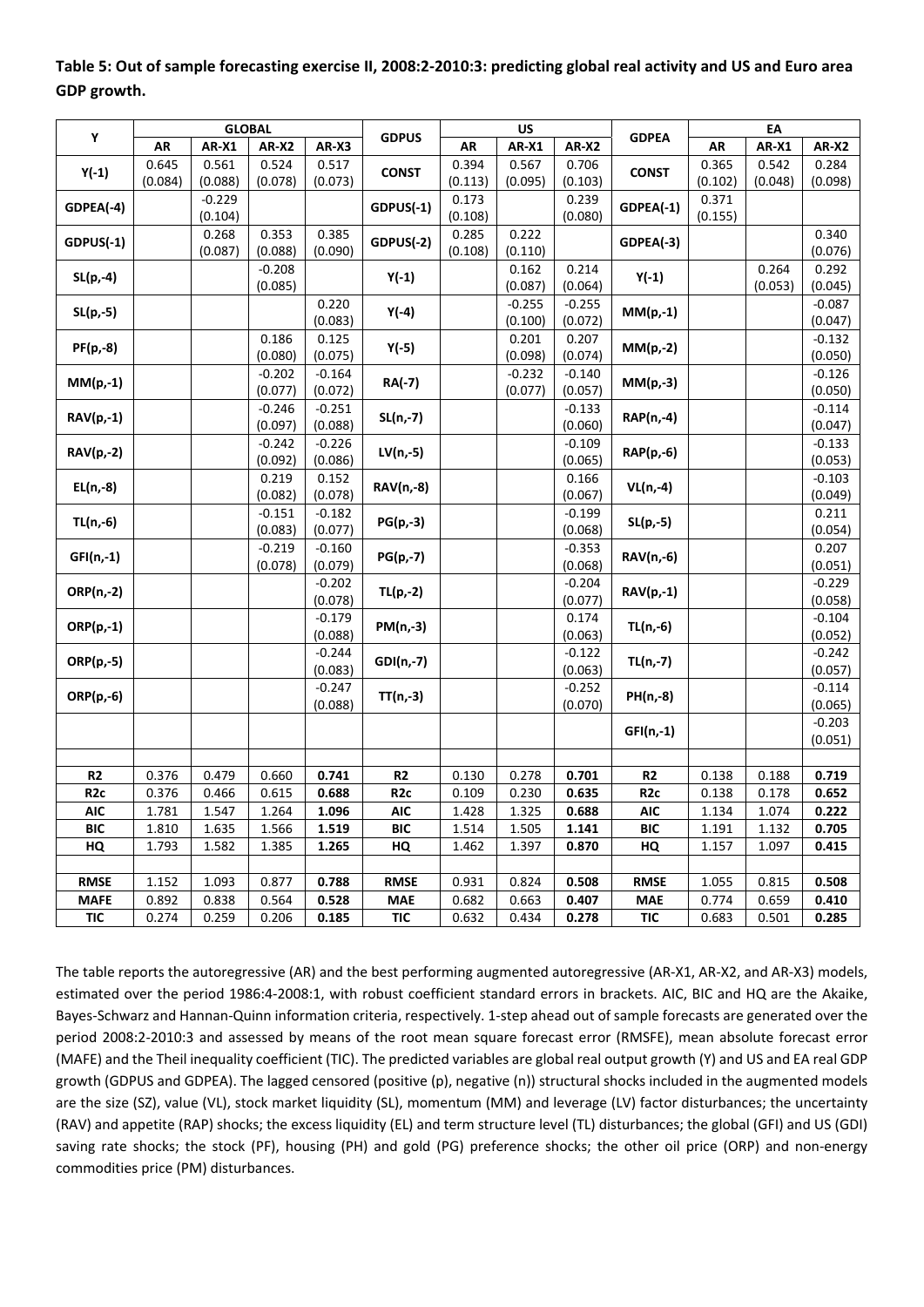#### **Figure 1: Historical Decomposition: real activity; contributions of structural shocks.**



The Figure plots the historical decomposition of real activity (Y) relative to the various identified structural shocks: oil market (OIL: oil reserves, flow oil supply, oil production mix, oil consumption and inventories preferences, oil futures market-pressure, residual oil futures market, other real oil price and nominal oil price volatility), productivity (PR), labor market (LM: labor supply and demand, core inflation); good's aggregate demand (AD); saving rate (SAV: global saving rate, US saving rate, global ex-US saving rate), monetary policy (MP: excess liquidity, term structure level and slope); US terms of trade (TT); portfolio allocation (PA: stocks, housing and gold preferences); risk factor (RF: size (SZ), value (VL), momentum (MM), stocks' liquidity (SL), leverage (LV), risk aversion (RAV), risk appetite (RAP)).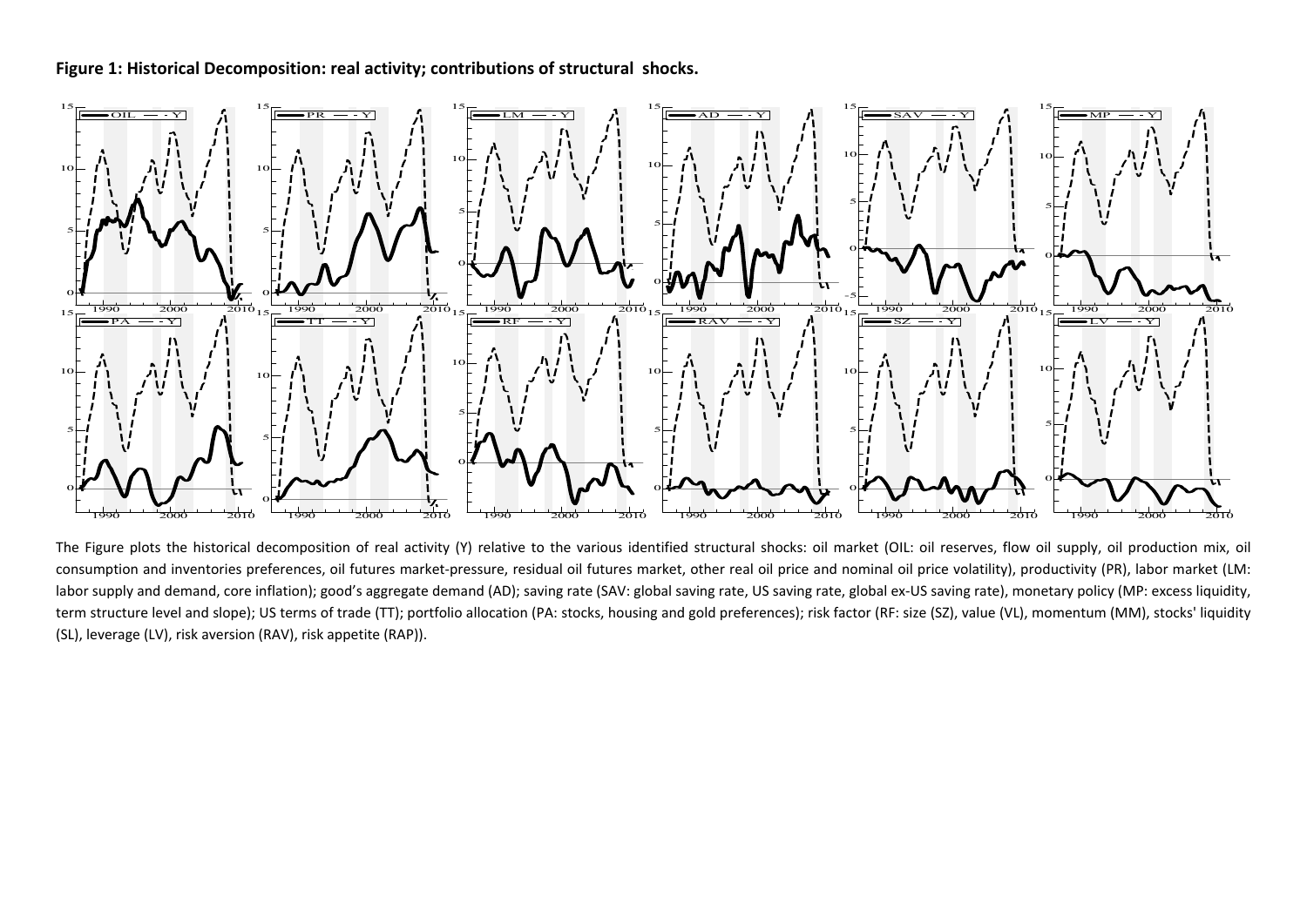**Figure 2: Historical Decomposition: employment; contributions of structural shocks.** 



The Figure plots the historical decomposition of employment (E) relative to the various identified structural shocks: oil market (OIL: oil reserves, flow oil supply, oil production mix, oil consumption and inventories preferences, oil futures market-pressure, residual oil futures market, other real oil price and nominal oil price volatility), productivity (PR), labor market (LM: labor supply and demand, core inflation); good's aggregate demand (AD); saving rate (SAV: global saving rate, US saving rate, global ex-US saving rate), monetary policy (MP: excess liquidity, term structure level and slope); US terms of trade (TT); portfolio allocation (PA: stocks, housing and gold preferences); risk factor (RF: size (SZ), value (VL), momentum (MM), stocks' liquidity (SL), leverage (LV), risk aversion (RAV), risk appetite (RAP)).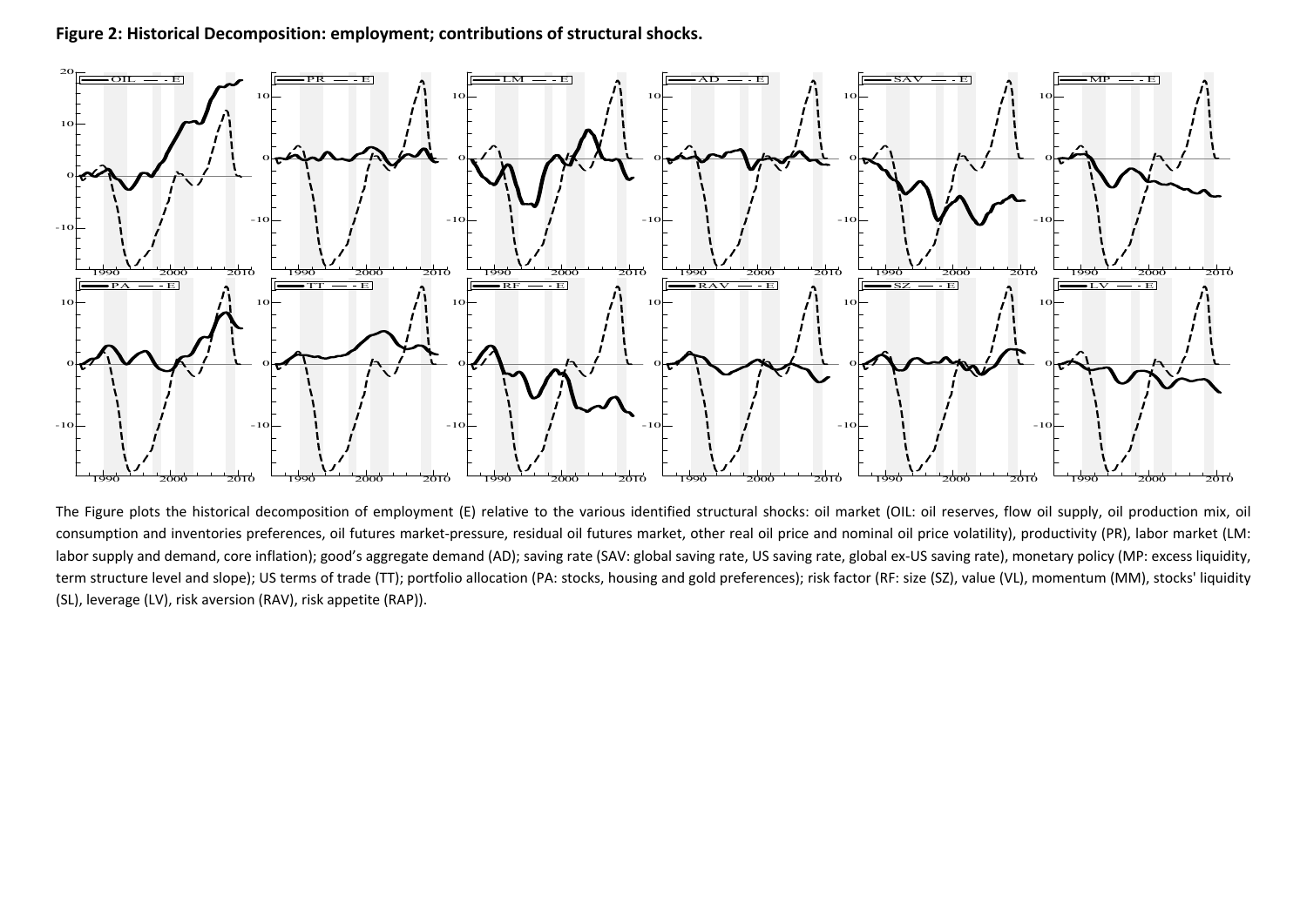

The Figure plots the historical decomposition of the US Trade deficit to GDP ratio (Td) and the global excess liquidity (L), real house prices (H) and real stock prices (F) factors, relative to selected identified structural shocks: oil market (OIL: oil reserves, flow oil supply, oil production mix, oil consumption and inventories preferences, oil futures market-pressure, residual oil futures market, other real oil price and nominal oil price volatility), productivity (PR), labor market (LM: labor supply and demand, core inflation); good's aggregate demand (AD); saving rate (SAV: global saving rate GFI, US saving rate, global ex-US saving rate GTI), monetary policy (MP: excess liquidity EL, term structure level and slope); US terms of trade (X); portfolio allocation (PA: stock PF, housing PH and gold preferences); risk factor (RF: size, value, momentum, stocks' liquidity, leverage, uncertainty, risk appetite).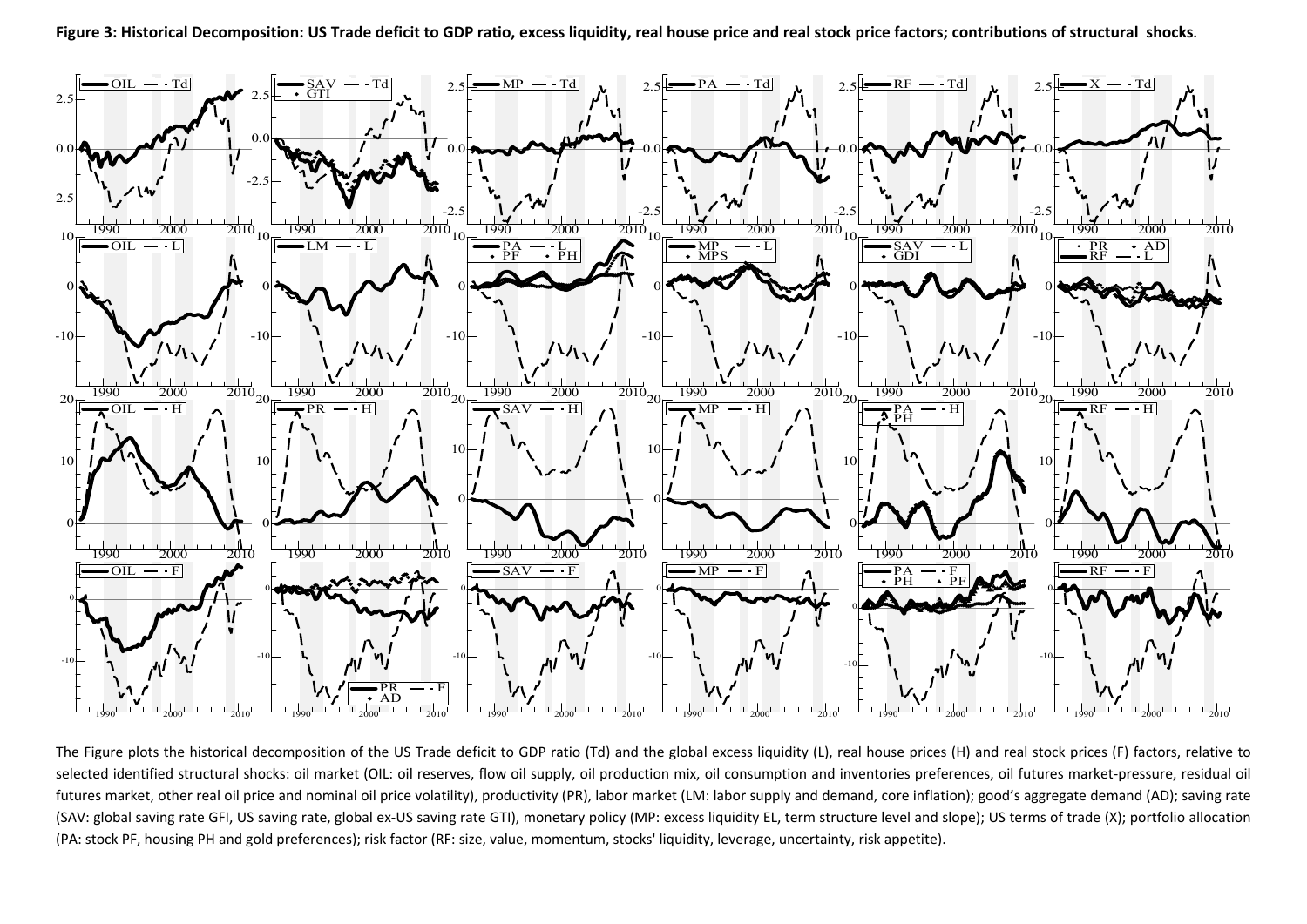#### **Figure 4: Actual and predicted recession probabilities and real activity/GDP growth.**



In the Figure actual and forecast values for recession probabilities (left-hand side plots) and global real activity (Y) and GDP growth rates (right‐hand side plots) are plotted over the period 2008:2‐2010:3. Top panels report results for the global economy, center panels for the US, bottom panels for the Euro area. In the left-hand side plots, actual recession periods are highlighted by shaded bars: 2008:2‐2009:3 (and 2010:3) for the global economy output; 2008:3‐2009:2 for the US; 2008:2‐2009:2 for the Euro area. The 0.5 probability demarcation value is denoted by the horizontal dotted line. Forecasts generated by the own-dynamics autoregressive model (OD), the own‐dynamic autoregressive model augmented by lagged global real activity growth (OD‐X1, for the US and the Euro area) and lagged structural innovations (OD-X for global activity, and OD-X2 for the US and the Euro area) are reported using dashed, dotted and solid lines, respectively. Forecasting models are specified as in Table 7. In the right-hand side plots the actual figures are denoted by dashed lines; forecasts generated by the autoregressive model (AR), the autoregressive model augmented by lagged global real activity (AR‐X1) and by lagged structural innovations (AR‐X2) are denoted by dotted and solid lines. Forecasting models are specified as in Tables 4‐5.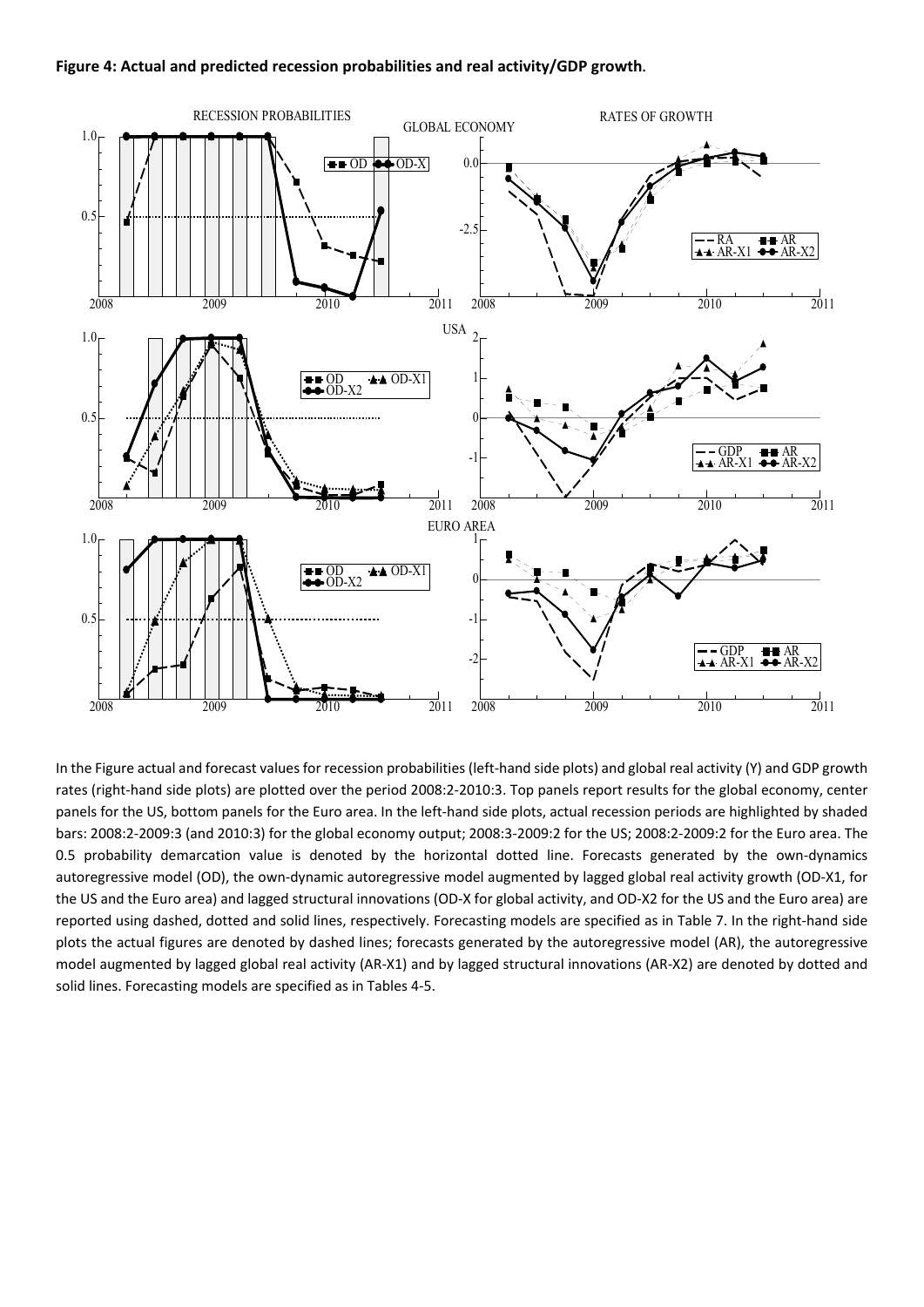# Supplementary Online Appendix to: "It ain't over till it's over: A global perspective on the Great Moderation-Great Recession interconnection"

Fabio C. Bagliano and Claudio Morana

Revised draft: February 2017

This Appendix presents details on the dataset used (Section A1), the adopted econometric methodology (Section A2), the identification strategy implemented to obtain economically interpretable structural shocks (Section A3), and a full account of the impulse response functions (Section A4) and forecast error variance decomposition results (Section A5). Finally, further results from the historical decomposition analysis discussed in the main text are shown in Section A6.

# A1. The data

Countries. The dataset contains macroeconomic and financial data for 50 countries: 31 advanced economies (Australia, Austria, Belgium, Canada, Czech Republic, Denmark, Finland, France, Germany, Greece, Hong Kong, Iceland, Ireland, Israel, Italy, Japan, Luxembourg, Netherlands, New Zealand, Norway, Portugal, Singapore, Slovakia, Slovenia, South Korea, Spain, Sweden, Switzerland, Taiwan, United Kingdom, United States), 5 advanced emerging economies (Brazil, Hungary, Mexico, Poland, South Africa), and 14 secondary emerging economies (Argentina, Chile, China, Colombia, India, Indonesia, Malaysia, Morocco, Pakistan, Peru, Philippines, Russia, Thailand, Turkey).

Variables in the local-economies model. For each country, with few exceptions due to data availability, 17 quarterly macroeconomic variables are employed: the growth rates of real GDP, private consumption and private investment, the change of the public expenditure to GDP ratio, nominal bilateral US\$ exchange rate (value of 1 US\$ in units of domestic currency) returns, the CPI inflation rate, the change of the  $M2$  (or  $M3$ ) to GDP ratio, the nominal  $M2$  (or  $M3$ ) growth rate, the *civilian employment* growth rate, the change in the unemployment rate, the real wages growth rate, the rates of change of real stock prices and real housing prices, the real short and long term interest rates, the real effective exchange rate returns, the change of the bank loans to the private sector to GDP ratio. Macroeconomic data are seasonally adjusted. A total of over 800 equations is then considered in the local-economies block (equation (1) in the text).

Sample. The macro-financial sample extends from 1980:1 through 2010:3 for OECD economies, and from 1995:1 through 2010:3 for non-OECD countries (the latter being: Hong Kong, Singapore, Taiwan, Brazil, South Africa, and the secondary emerging economies listed above with the exceptions of Chile and Turkey). The unobserved global factors in  $\mathbf{F}_{1,t}$ , estimated from the local-economies block, therefore reflect commonalities occurring across OECD countries only over the period 1980-1994. Due to the limited sample available for the oil market variables (1986-2010), vector  $\mathbf{F}_t$  in the global-economy model collects factors over the period 1986:1 to 2010:3.

Sources. The main data sources are: IMF International Financial Statistics, FRED2 (Federal Reserve Bank of St. Louis); OECD and BIS (unofficial) house price data sets, and International Energy Agency (IEA-OECD) data sets. Additional sources for specific variables are listed below.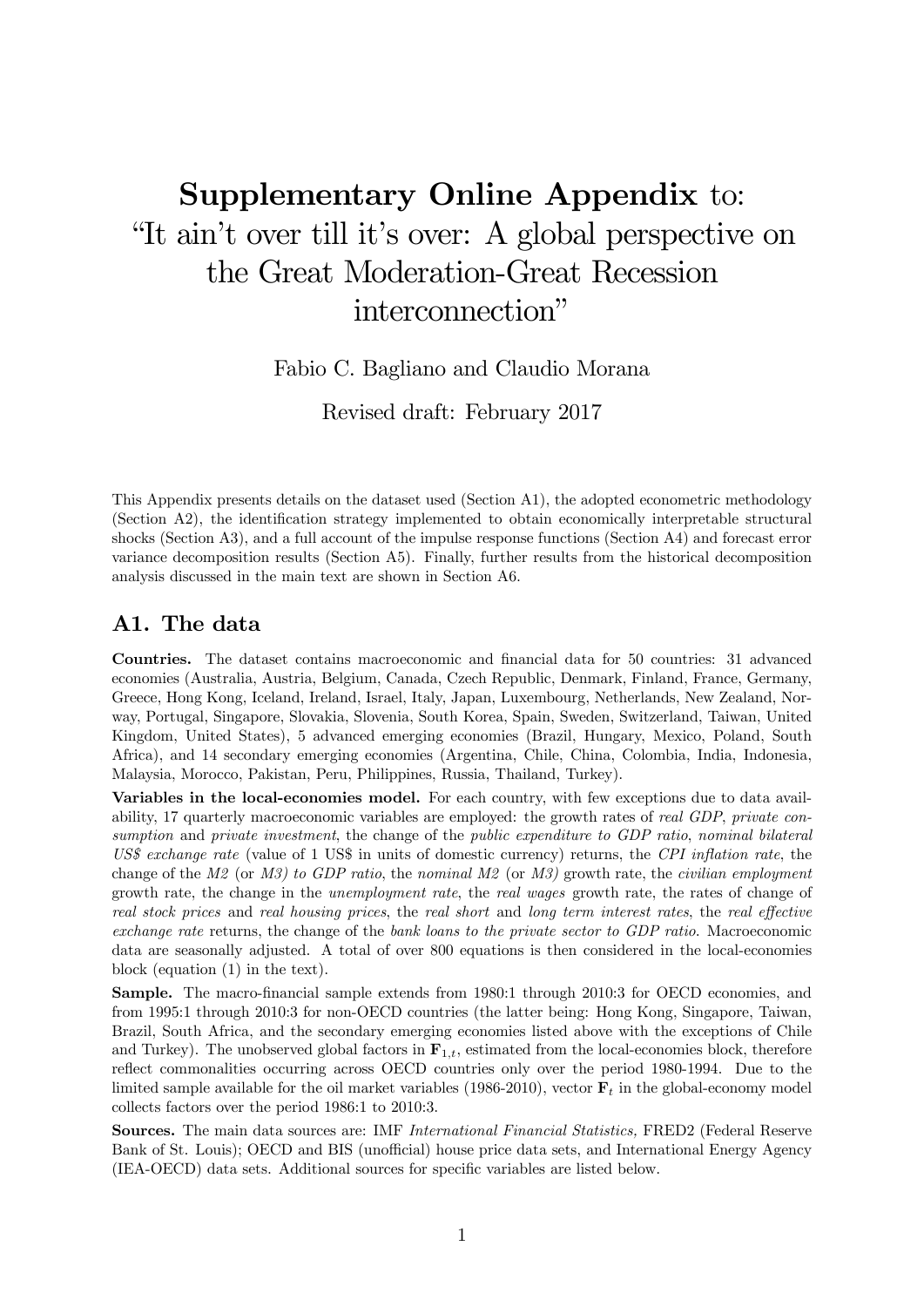**Observed global factors (F<sub>2,t</sub>).** 11 observed factors are included in the vector  $\mathbf{F}_{2,t}$ . Nine are US variables, namely:

- a US financial fragility index  $(FRA)$  obtained as the common component in the TED, corporate and  $agency$  spreads (Bagliano and Morana, 2012). The  $TED$  spread (between the 3-month LIBOR, Euro-dollar deposit rate and the yield on 3-month Treasury bills), being the difference between an unsecured deposit rate and a risk-free rate, yields a measure of credit and liquidity risk; the spread between  $BAA$ -rated and  $AAA$ -rated corporate bonds  $(BAA - AAA)$  yields a measure of corporate default risk, as well as a measure of investors' risk-taking attitude, a contraction in the spread signalling an increase in the demand for riskier bonds relative to safer ones; finally, the agency spread between the 30-year Fannie Mae/Freddie Mac bonds yield and the 30-year Treasury bonds yield is meant to measure the stress in the mortgage market. This index therefore summarizes overall credit conditions, with reference to corporate, interbank and mortgage markets;
- a size factor  $(SMB)$ , the return differential between small and big sized portfolios) and a value factor  $(HML)$ , the return differential between high and low book-to-market-ratio portfolios) from Fama and French (1993), and the Carhart (1997) momentum factor  $(MOM, t)$  the difference between the returns on the high and low past performance portfolios, measured over the previous four quarters); $<sup>1</sup>$ </sup>
- a stock market liquidity factor  $(PSL)$ , computed by Pastor and Stambaugh (2003, equation  $(8)$ ) as the cross-sectional weighted average of individual-stock liquidity measures, the latter being the effect of the transaction volume in one month on the next-month individual return;<sup>2</sup>
- changes in the S&P 500 stock return volatility  $(FV)$ , estimated from an asymmetric GARCH $(1,1)$ model of monthly stock returns;
- a leverage factor  $(LEV)$  constructed by Adrian, Etula and Muir (2014) as the ratio of total financial assets over the difference between total financial assets and total financial liabilities of security brokers-delears, as reported in Table L.129 of the US Federal Reserve Flow of Funds. It may be considered as a proxy for financial instability (i.e., the higher the ratio, the higher the fragility of the financial sector); $3$
- changes in the ratio of fiscal deficit to GDP  $(Fd)$  and in the ratio of trade deficit to GDP  $(Td)$ .

The remaining two observed factors are: returns on the real gold price  $(GD)$  and on the IMF non-energy commodity price index  $(M)$ .

Observed oil market factors  $(O_t)$ . 10 variables are included in the global-economy model to capture various dimensions of oil market dynamics: (i) global oil supply conditions: world oil reserves growth  $(R)$ , positive  $(Pp)$  and negative  $(Pm)$  net world oil production changes (see Hamilton, 1996 for details on the construction of the net change variables), and OECD oil refineries margins growth  $(RM)$ ; (ii) flow oil demand conditions: *world oil consumption growth*  $(C)$ ; and (iii) oil futures and spot market conditions: OECD oil inventories growth  $(INV)$ , real WTI oil price return  $(OP)$ , changes in nominal WTI oil price volatility  $(OV)$  computed from a GARCH model, the 12-month futures basis  $(FB)$ , being the ratio of the nominal 12-month futures-spot spread over the nominal spot oil price computed using Crude Oil (Light-Sweet, Cushing, Oklahoma) 12th Contract settle futures prices, and the rate of change of the oil futures market Working (1960) "T" speculation index  $(WT)$ , computed using US Commodity Futures Trading Commission (CFTC) Commitment of Trades (COT) data.<sup>4</sup>

 $SMB$ ,  $HML$  and  $MOM$  data are available at http://mba.tuck.dartmouth.edu/ pages/faculty/ken.french/data\_library.html#Developed .

Data for the PSL factor are available at http://faculty.chicagobooth.edu/lubos.pastor/ research/liq\_data\_1962\_2011.txt.

<sup>3</sup> The authors are grateful to T. Muir for providing the data.

<sup>&</sup>lt;sup>4</sup> The Working's T index is calculated as the ratio of speculative open interest to total open interest resulting from hedging activity, i.e., as  $1+SS/(HS+HL)$  if  $HS\geq H$  and  $1+SL/(HS+HL)$  if  $HS, where open interest$ held by speculators (non-commercials) and hedgers (commercials) is denoted as follows:  $SS =$  Speculation, Short;  $HL = H$ edging, Long;  $SL =$  Speculation, Long;  $HS = H$ edging, Short.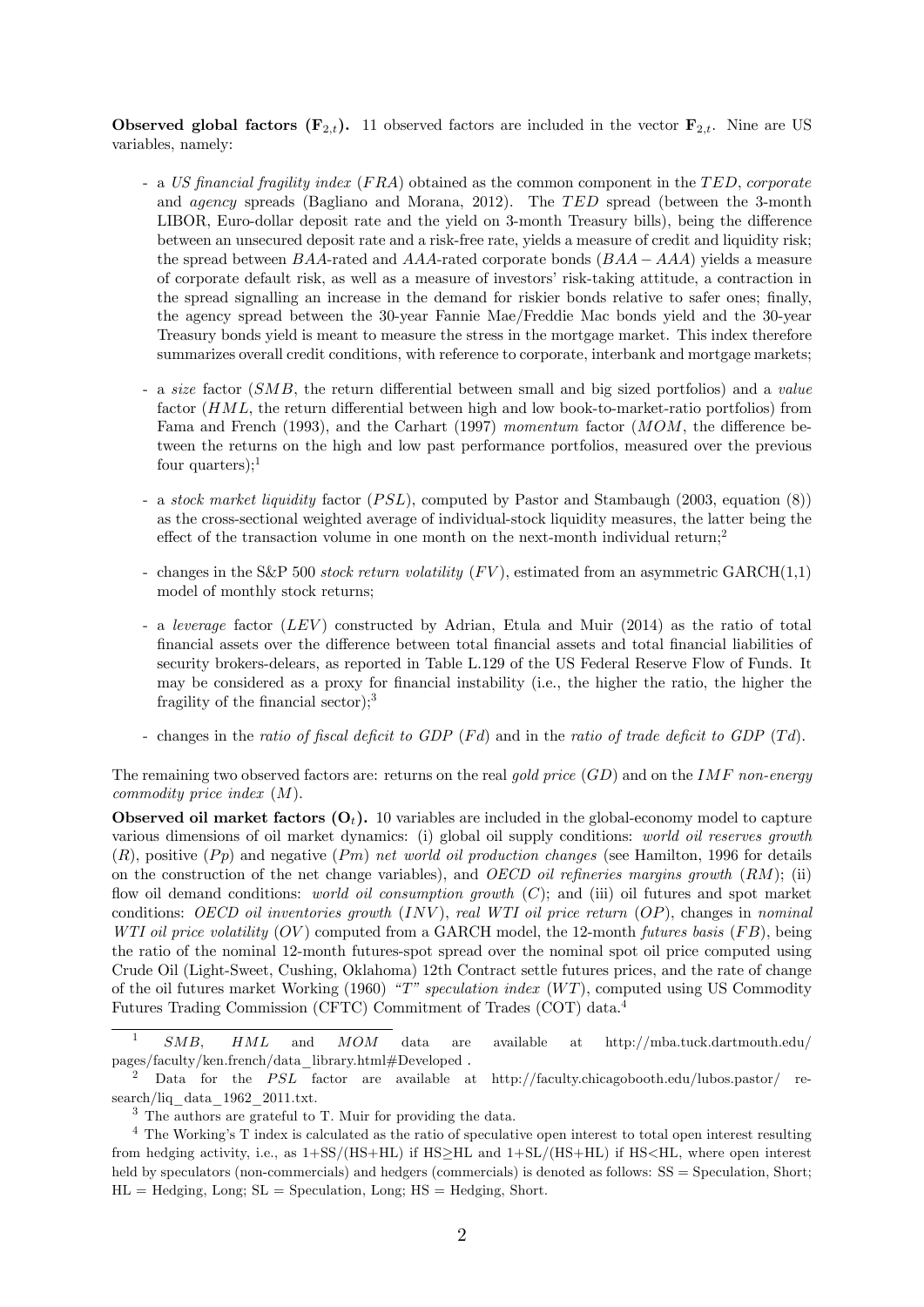# A2. Estimation of the econometric model

The model is estimated by means of a two-stage approach. First, quasi-maximum likelihood  $(QML)$ estimation of the local-economies block is performed by means of the iterative procedure proposed in Morana (2014), delivering consistent and asymptotically normal estimates of the coefficients in equation (2) in the text, and the unobserved global factors. Then, conditional on the estimated unobserved factors, consistent and asymptotically normal estimation of the global-economy model in equation (1) is obtained using the PC-VAR method (Morana 2012).

#### Estimation of the unobserved factors and the local-economies block

Iterative estimation of the unobserved global factors and the local-economies model in equation (2) is performed through the following steps.

**Initialization.** An initial estimate of the R unobserved common factors in  $\mathbf{F}_{1,t}$  is obtained by applying Principal Components (PC) analysis to subsets of homogeneous cross-country data in the vector  $\mathbf{Z}_t$ of macro-financial variables in the local-economies model; for instance, a GDP growth global factor is estimated by means of the first PC extracted from cross-country GDP growth data, a stock return global factor by means of the first PC extracted from cross-country stock return series, and so on. Then, conditional on the estimated unobserved factors, preliminary estimates of the polynomial matrix  $\mathbf{C}(L)$  and the factor loading matrix  $\mathbf{\Lambda}$  are obtained by means of OLS estimation of the local-economies equations in (2). This step can be performed by first regressing  $\mathbf{Z}_t$  on  $\boldsymbol{\mu}$  and the demeaned factors  $\left(\hat{\mathbf{F}}_t - \hat{\boldsymbol{\kappa}}\right)$  to get  $\hat{\boldsymbol{\mu}}$  and  $\hat{\boldsymbol{\Lambda}}$ ; then, the gap variables  $\mathbf{Z}_t - \hat{\boldsymbol{\mu}} - \hat{\boldsymbol{\Lambda}}\left(\hat{\mathbf{F}}_t - \hat{\boldsymbol{\kappa}}\right)$  can be constructed and  $\hat{\mathbf{C}}(L)$ obtained by means of OLS estimation of the VAR model in (2).

The iterative procedure. Next, a new estimate of the unobserved common factors in  $\mathbf{F}_{1,t}$  can be obtained by means of PC analysis applied to the filtered variables  $\mathbf{Z}_{t}^{*} = \mathbf{Z}_{t} - \hat{\mathbf{\Lambda}}_{*} \left( \hat{\mathbf{F}}_{*,t} - \hat{\mathbf{\kappa}}_{*} \right)$ −

 $\hat{\mathbf{C}}(L)\left[\mathbf{Z}_t - \hat{\mathbf{\Lambda}}_*\left(\hat{\mathbf{F}}_{*,t} - \hat{\mathbf{\kappa}}_*\right)\right],$  where  $\hat{\mathbf{F}}_{*,t} = \left[\mathbf{F}_{2,t}' \ \mathbf{O}_t'\right]', \, \hat{\mathbf{\Lambda}}_* = \left[\hat{\mathbf{\Lambda}}'_{F_2} \ \hat{\mathbf{\Lambda}}'_0\right]'$  and  $\hat{\mathbf{\kappa}}_* = \left[\hat{\mathbf{\kappa}}'_{F_2} \ \hat{\mathbf{\kappa}}'_0\right]',$  filtering out the effects on  $\mathbf{Z}_t$  of the observed global factors in  $\mathbf{F}_{2,t}$  and the oil market variables in  $\mathbf{O}_t$ . Then, conditional on the new unobserved common factors, an updated estimate of  $\mathbf{C}(L)$  and the factor loading matrix  $\Lambda$  is obtained as described above. This procedure is then iterated until convergence.

Note that the proposed iterative procedure bears the interpretation of  $QML$  estimation performed by means of the EM algorithm using a Gaussian likelihood function. In the  $E$ -step the unobserved factors are estimated, given the observed data and the current estimate of model parameters, by means of PC analysis; in the  $M$ -step the likelihood function is maximized (implementing OLS estimation of the  $C(L)$  matrix) under the assumption that the unobserved factors are known, conditioning on their  $E$ -step consistent estimate. Consistent and asymptotically normal estimation of unobserved I(0) factors by means of PC analysis is proved in Bai (2003) under general conditions.<sup>5</sup> Moreover, as shown by Bai and Ng  $(2006)$ , when the unobserved factors are estimated by means of PC analysis in the E-step, the generated regressors problem is not an issue for consistent estimation in the  $M$ -step, due to faster vanishing of the estimation error, provided  $\sqrt{T}/N \to 0$ . The factors estimated by PC analysis can then be considered as they were actually observed, therefore not requiring Kalman smoothing at the  $E$ -step, i.e., the computation of their conditional expectation. Convergence to the one-step  $QML$  estimate is ensured, as the value of the likelihood function is increased at each step. See Morana (2014) for additional details and Monte Carlo results, validating the use of the iterative estimation procedure in small samples.

#### Estimation of the global model

Consistent and asymptotically normal estimates of the polynomial matrix  $P(L)$  in the VAR model (1), still relying on Bai and Ng (2006), can be obtained by means of PC-VAR estimation (Morana, 2012), by

<sup>5</sup> In particular, under some general conditions, given any invertible matrix Ξ and the vector of unobserved I(0) factors  $f_t$ ,  $\sqrt{N}$  consistency and asymptotic normality of PCA for  $\Xi f_t$ , at each point in time, is established for  $N, T \to \infty$  and  $\sqrt{N}/T \to 0$  and the case of I(0) idiosyncratic components, the latter also displaying limited heteroskedasticity in both their time-series and cross-sectional dimensions (Bai, 2003). Moreover,  $\sqrt{T}$  consistency and asymptotic normality of PC anaysis for  $\Lambda_f \Xi^{-1}$  is established under the same conditions, as well as  $min\left\{\sqrt{N},\sqrt{T}\right\}$  consistency and asymptotic normality of PC anaysis for the unobserved common components  $\Lambda_f f_t$  at each point in time, for  $N, T \to \infty$ .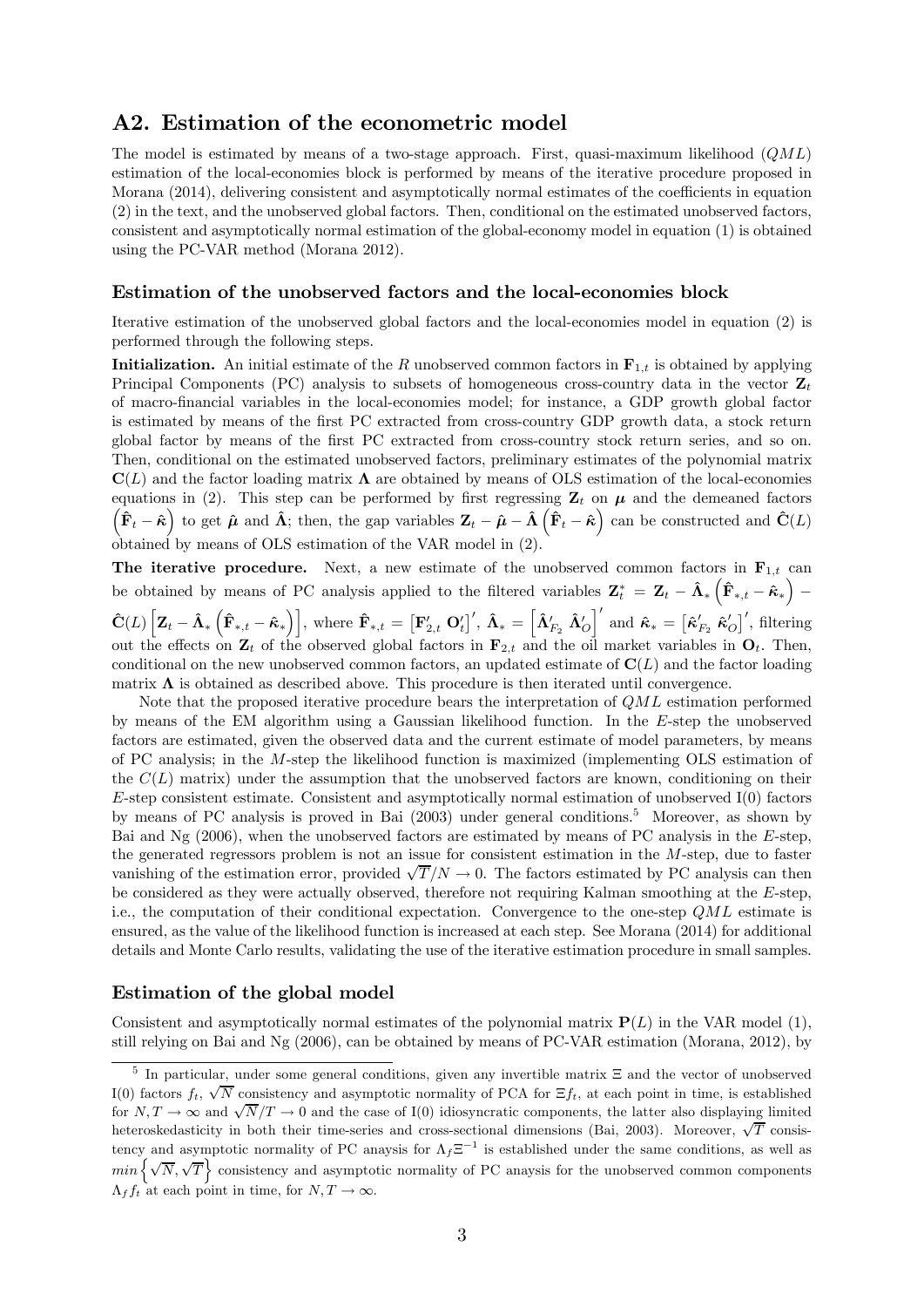holding the latent factors  $\mathbf{F}_{1,t}$  as observed; then, by employing  $\hat{\mathbf{P}}(L)$  and the final estimates of the  $\mathbf{C}(L)$ and  $\Lambda$  matrices, the  $\mathbf{\Phi}^*(L)$  polynomial matrix is estimated as  $\mathbf{\hat{\Phi}}^*(L) = \left[ \hat{\Lambda} \hat{P}(L) - \hat{C}(L) \hat{\Lambda} \right]$ .

PC-VAR estimation of the reduced form global-economy model. Letting the  $R \times 1$  vector  $\mathbf{x}_t \equiv \hat{\mathbf{F}}_t - \hat{\mathbf{\kappa}}, \text{PC-VAR estimation of the VAR model in (1) exploits the following algebraic identity.}$ 

$$
\mathbf{x}_t \equiv \hat{\mathbf{\Xi}} \hat{\mathbf{f}}_t,
$$

where  $\hat{\mathbf{f}}_t = \hat{\mathbf{\Xi}}' \mathbf{x}_t$  is the  $R \times 1$  vector of estimated principal components of  $\mathbf{x}_t$ , and  $\hat{\mathbf{\Xi}}$  is the  $R \times R$  matrix of orthogonal eigenvectors associated with the R (ordered) eigenvalues of  $\hat{\Sigma}$  (where  $\Sigma = E[\mathbf{x}_t \mathbf{x}_t']$ ). This follows from the eigenvalue-eigenvector decomposition of  $\hat{\Sigma}$ , i.e.  $\hat{\Xi}^{-1}\hat{\Sigma}\hat{\Xi}=\hat{\Gamma}$ , where  $\hat{\Gamma}=diag(\hat{\gamma}_1,...,\hat{\gamma}_R)$ is the  $R \times R$  diagonal matrix containing the (ordered) eigenvalues of  $\hat{\Sigma}$ . The estimation of  $P(L)$  is then implemented as follows:

- (i) PC analysis is applied to  $\mathbf{x}_t$ , delivering  $\hat{\mathbf{f}}_t = \hat{\mathbf{\Xi}}' \mathbf{x}_t$ ;
- (ii) the stationary dynamic vector regression model

$$
\mathbf{x}_t = \mathbf{D}(L)\mathbf{\hat{f}}_t + \boldsymbol{\varepsilon}_t
$$

where  $\varepsilon_t \sim \text{iid}(0, \Sigma_{\varepsilon})$  and  $D(L) \equiv D_1 L + D_2 L^2 + ... + D_p L^p$  has all the roots outside the unit circle is estimated by OLS, yielding  $\hat{\mathbf{D}}(L)$ ;

(iii) finally, the (implied OLS) estimates of the actual parameters of the unrestricted VAR model (1) are retrieved by solving the linear constraints

$$
\hat{\mathbf{P}}(L)_{PCVAR} = \hat{\mathbf{D}}(L)\hat{\mathbf{\Xi}}'.
$$

In the actual implementation only the first  $R_1 < R$  ordered PCs are employed, yielding

$$
\hat{\mathbf{P}}(L)_{PCVAR} = \hat{\mathbf{D}}(L) \hat{\mathbf{\Xi}}'_{R_1},
$$

where  $\hat{\Xi}_{(R\times R)}$  =  $\sqrt{ }$  $\hat{\mathbf{\Xi}}_{R_1}$  $\left[\begin{matrix} \hat{\Xi}_{R_1} & \hat{\Xi}_{R-R_1} \\ (R \times R_1) & (R \times (R-R_1)) \end{matrix} \right]$ . Morana (2012) provides further details on PC-VAR estimation and

its asymptotic properties with extensive Monte Carlo results.

# A3. Identification of structural shocks

Structural shocks are identified by means of a Choleski decomposition of the factor innovation variancecovariance matrix. The chosen recursive structure of the global factors in  $\mathbf{F}_t$  is detailed in the main text. Below we provide futher insights on its economic rationale.

#### The real and nominal side

Since *oil supply conditions* are relatively exogenous to the state of the business and financial cycle, being heavily constrained by geophysical factors, oil supply-side variables are placed first in the ordering. A set of relatively slow-moving macroeconomic variables, including both global and US-specific factors, is placed next, and therefore allowed to react contemporaneously to oil market supply-side conditions. The chosen ordering goes from the global employment, real activity, and fiscal policy factors (i.e.,  $E, U, Y$ and  $G$ ) to the US government budget and trade deficit to GDP ratios ( $Fd$  and  $Td$ ), and finally to the global core inflation and real wage factors  $(N \text{ and } W)$ . It is then assumed that, over the business cycle, real activity is determined by labor market conditions through a short-run production function, with output growth feeding back on employment and unemployment with a (one-quarter) delay, capturing sluggish adjustment of the labor market. Then, the global fiscal policy stance factor contemporaneously adjusts to business cycle conditions, having a (one-quarter) delayed impact on real activity. Moreover, the inclusion of US fiscal and trade deficit to GDP ratios accounts for two potential sources of global imbalances; both variables are assumed to respond contemporaneously to global cyclical conditions. Finally, inflation and real wages are allowed to react within the quarter to labor market and global business cycle developments.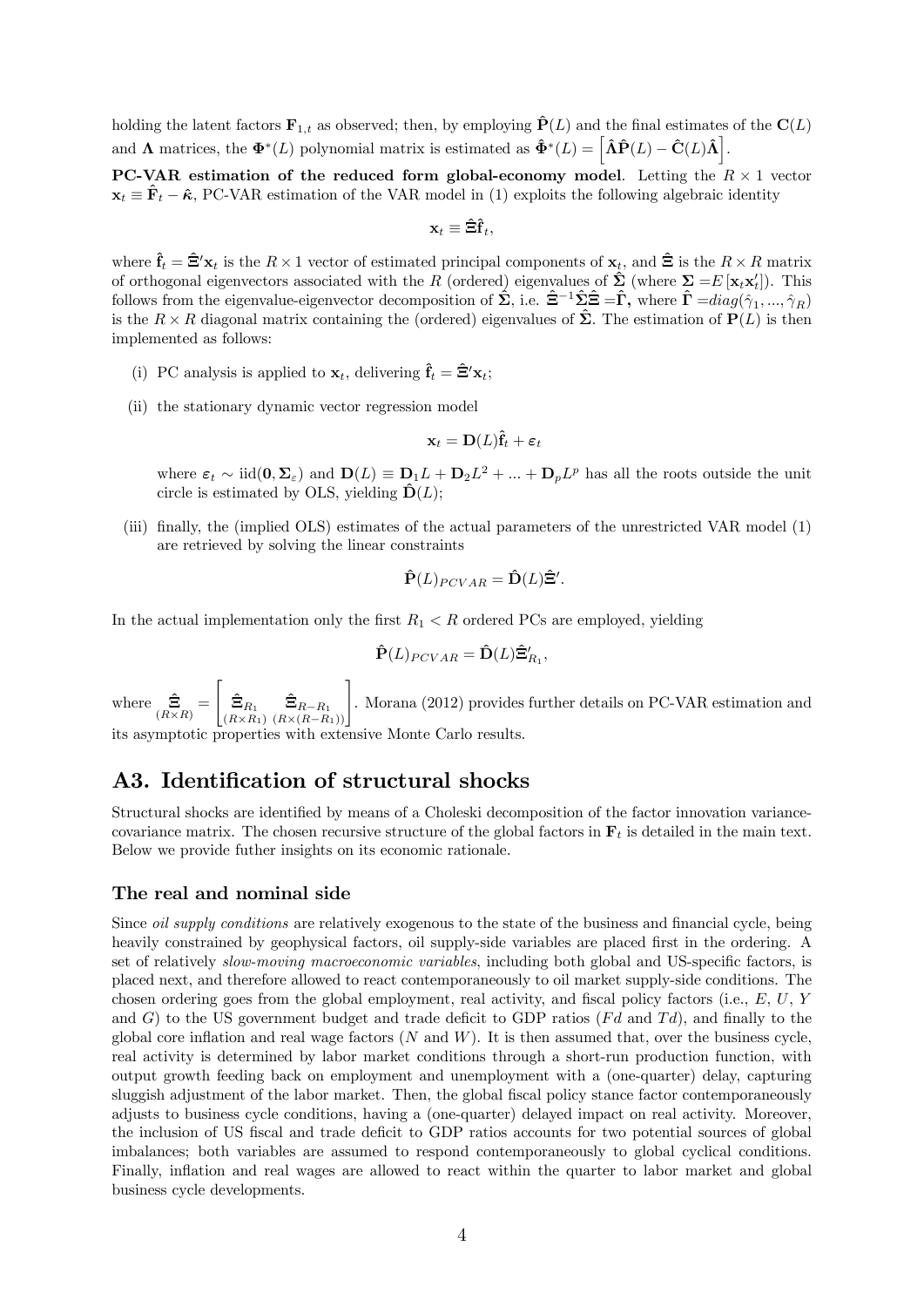#### The financial side

A set of mainly financial, relatively fast-moving variables, comprising global and US-specific factors, is placed next, with the following ordering: excess liquidity, real short-term rate, term spread, real housing prices, and exchange rate global factors  $(L, SR, TS, H \text{ and } X)$ ; these series are followed by a sub-set of US financial variables, namely stock market volatility  $(FV)$ , size and value Fama-French factors  $(SMB)$ and  $HML$ ), and momentum, stocks' liquidity, and leverage factors  $(MOM, PSL,$  and  $LEV$ ); finally, the remaining variables concern commodity and stock  $(F)$  markets and US financial fragility conditions  $(FRA)$ . Within this set of variables, the selected ordering implies that the liquidity stance  $(L)$ , set by central banks according to the state of the business cycle, contemporaneously determines the real short-term interest rate, and affects asset prices and several dimensions of financial risk (captured by the size, value, momentum, stocks' liquidity and leverage factors, and stock market volatility), the latter responding to global macroeconomic, liquidity, real estate and exchange rate market conditions and being also a proxy for market expectations about future fundamentals. Overall, asset prices respond on impact to macroeconomic and monetary policy conditions; in particular, global stock market returns are allowed to react to all contemporaneous information on macro-financial and oil market developments, and to revisions in expectations on future investment opportunities captured by movements in financial risk measures.

#### The structural shocks

For ease of interpretation and exposition, the structural innovations delivered by our identification strategy are grouped into two broad sets of disturbances, "supply-side" and "demand-side and financial", each including several categories of shocks, around which the discussion of the empirical results in the following sections is organized.

Supply-side shocks The main identified sources of supply-side shocks are oil and (non-energy) commodities markets, the labor market, and productivity dynamics. From the oil market variables, an *oil market* shock  $(OL)$  is identified, that aggregates two components. The first is an oil supply disturbance, capturing current and/or future shifts in the flow oil supply coming from unanticipated changes in oil reserves, the oil production mix, and inventories' management. A positive oil supply shock drives the spot oil price downward, causing a negative correlation between oil supply and the real oil price. The second captures additional sources of disturbances originated in the oil market, mainly due to oil consumption preference shifts and futures price movements.

From the labor market, a labor supply shock, moving employment and the real wage in opposite directions, and a labor demand disturbance, leading to changes in employment and the real wage in the same direction and in the unemployment rate of opposite sign, are identified. The former can also be understood in terms of a shock to factor shares, as in Lettau and Ludvigson (2014), inducing a negative correlation between real wages and stock prices. Furthermore, a core inflation shock is identified: being by construction unrelated to innovations in employment and output, it bears the interpretation of a shock to unit labor costs capturing shifts in the short-run Phillips curve, with permanent effects on the price level but no long-run output response. Those three sources of disturbances are aggregated into a labor market shock  $(LM)$ .

An additional source of supply-side disturbances is identified as a *productivity*  $(PR)$  shock: a positive  $PR$  realization leads to a permanent increase in output and the real wage, and a decline in real stock prices. The countercyclical impact on stock prices is consistent with both "creative destruction" (Kogan et al., 2012) and pricing kernel (Canova and De Nicolò, 1995) effects. Finally, a non-energy commodities price  $(PM)$  shock captures unexpected changes in commodities prices uncorrelated with global macroeconomic and financial factors, a positive  $PM$  having mild and transitory recessionary effects on global output.

**Demand-side shocks** The identified disturbances coming from the demand-side of the economy concern an *aggregate demand*  $(AD)$  shock to the goods market, with predictable hump-shaped effects on real activity and only a moderate impact on the price level, and various innovations to global and US saving rates, aggregated into a *saving rate*  $(SAV)$  disturbance. In the latter category, a negative global saving rate shock, signalled by a permanent increase in the common component of the public consumption to GDP ratio, leads to a long-run contraction of real activity and a decline in stock prices.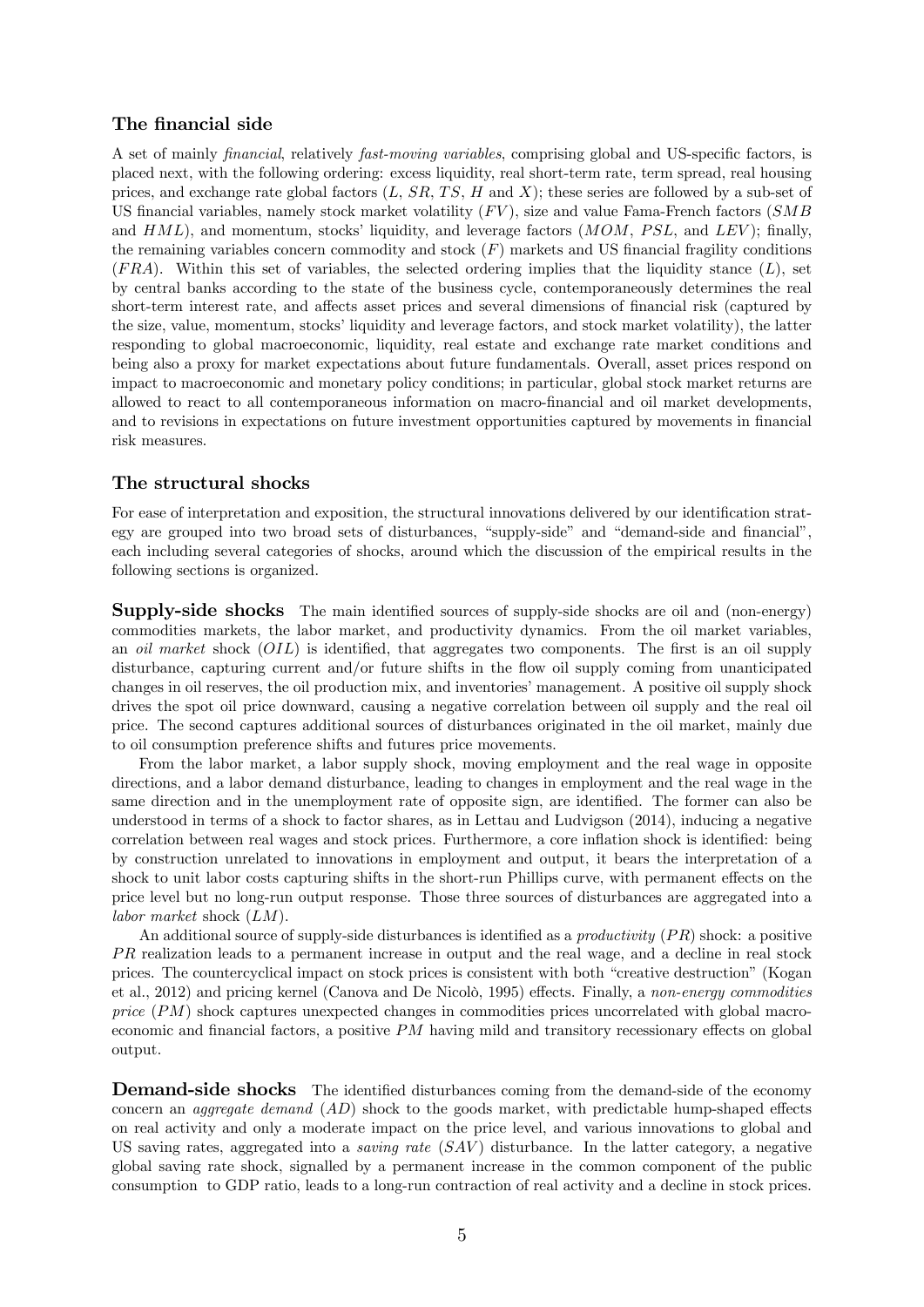Similar effects are observed following a negative US-specific saving rate disturbance, with a long-lasting increase in the US fiscal deficit to GDP ratio and only a short-run contraction in real activity. Finally, a non-US saving rate shock is identified as the innovation to the US trade deficit to GDP ratio uncorrelated with global output movements and with changes in the US fiscal policy stance, which should capture disturbances related to the "saving glut" phenomenon associated with capital inflows from emerging countries into the US.

Financial shocks Several categories of structural financial shocks are also identified. The first category identifies innovations to the global monetary policy stance  $(MP)$  and includes excess liquidity shocks, i.e., changes in monetary aggregates and bank loans growth uncorrelated with current and past movements in macroeconomic conditions. A positive realization of this disturbance has a negative impact on short-term interest rates and triggers dynamic adjustments of real activity and financial variables broadly consistent with a boom-bust cycle: moderate expansionary effects in the short-run are followed by an output contraction and declining leverage and asset prices over longer horizons. Innovations in the real short-term interest rate and in the term structure slope, that are meant to capture unexpected changes in the level and slope of the term structure of interest rates possibly due to changes in expectations on future monetary policy and macroeconomic conditions, are also included in this category of shocks. Unanticipated changes in the US\$ exchange rate uncorrelated with current and past global macroeconomic developments are interpreted as  $US \, terms \, of \, trade \, (TT) \, shocks. \, Changes \, in \, stock \, and \,$ house prices unrelated to global macro-financial and oil market conditions are interpreted as demanddriven and attributed to innovations in investors' preferences, triggering portfolio reallocation across asset classes and potentially impacting, through wealth and Tobin's "q" effects, on real activity as well: aggregate portfolio allocation  $(PA)$  disturbances are then identified.

Various determinants of changes in investors' expectations and risk attitudes on US financial markets are revealed by innovations to a large set of variables reflecting US financial conditions. By construction, the corresponding identified structural disturbances are all orthogonal to information contained in past and current changes in global macroeconomic factors, oil supply, the global monetary policy stance and global interest rate and exchange rate movements, and are aggregated into a category of risk factor (RF) disturbances. Within this category, positive shocks to the size (SZ) and value (VL) Fama-French factors are interpreted as signalling greater profitability of small and value stocks due to improved expected macroeconomic conditions and investment opportunities and are followed by positive and persistent responses of real activity. An innovation in stock return volatility identifies a shock to the degree of *uncertainty*  $(RAV)$  surrounding future economic fundamentals and discount rates. An upsurge in uncertainty beyond the level justified by macroeconomic and monetary policy conditions may signal worsening expectations of future economic scenarios and is followed by a short-run contraction in real activity and a somewhat looser monetary policy stance. Finally, the orthogonalized innovation to a measure of financial intermediaries' leverage allows the identification of a *leverage*  $(LV)$  shock, capturing excessive risk-taking potentially leading to financial instability and credit crunches. The observed downturn in real activity and global liquidity conditions in the aftermath of a positive leverage shock, together with a generalized decline in asset prices, broadly support this interpretation.

# A4. Impulse response functions

In this section we present and discuss the main effects of each identified shock on the global-economy variables by means of impulse response analysis, shown in Tables A1-A3. In the discussion, we refer to selected time horizons: very short-term (VST; within 2 quarters), short-term (ST; between 1 and 2 years), medium-term (MT; 3 to 5 years), and long-term (LT; 10 years). Results in each Panel of the tables are the impulse responses of relevant variables to a given shock; the variable in the first column of each panel corresponds to the global factor equation from which the structural shock is obtained as orthogonalized innovation. For instance, Panel A in Table A1, reports impulse responses of oil reserves  $(R)$ , future basis  $(FB)$ , real oil price  $(OP)$ , nominal oil price volatility  $(OV)$ , real activity  $(Y)$  and the price level  $(N)$  to a unitary oil reserves shock  $(OR)$ ; such disturbance is obtained from the estimated innovation of the oil reserves  $(R)$  equation.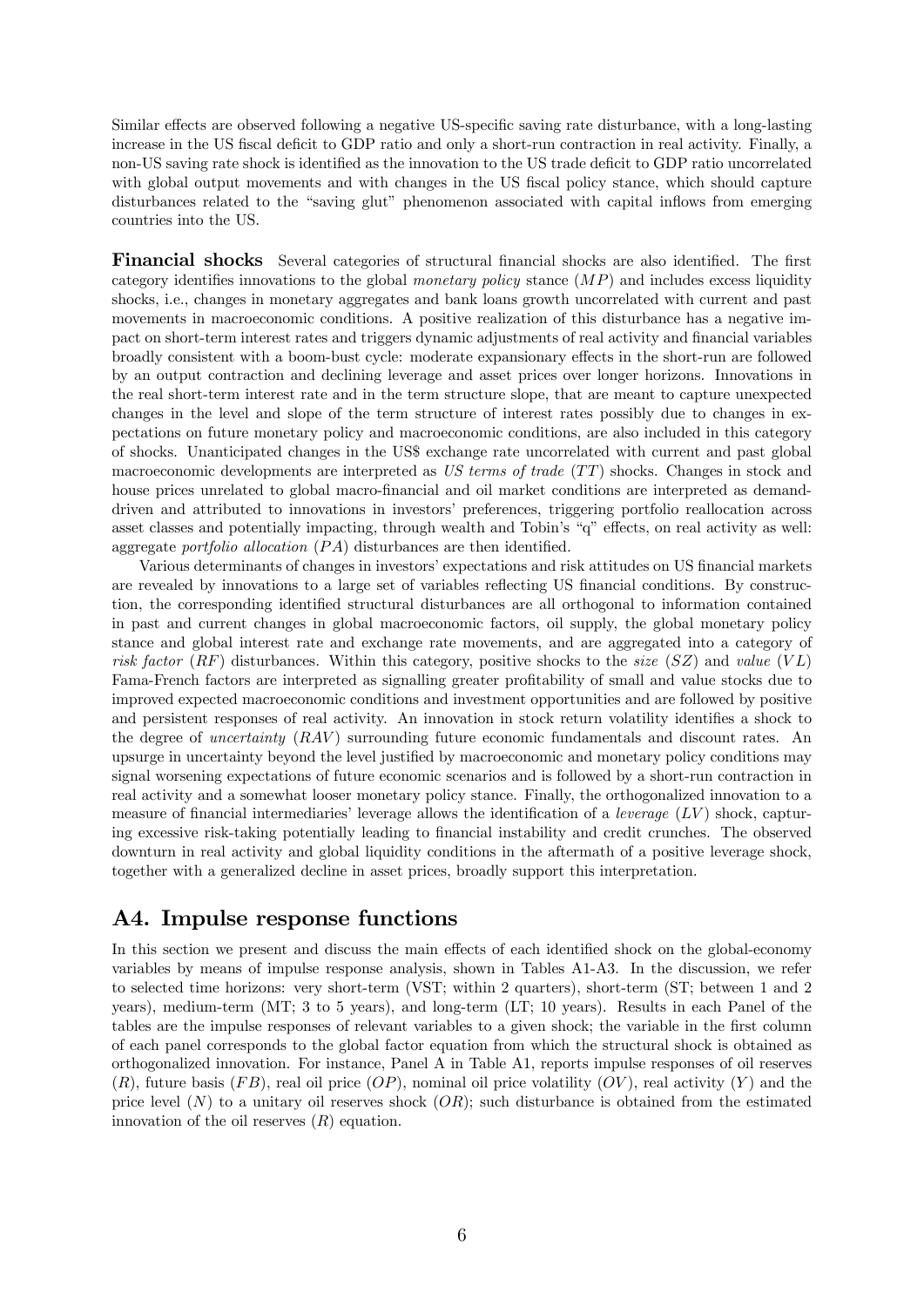#### Oil and non-energy commodities market shocks

Table A1, Panel A-M, shows responses of selected variables to disturbances originated in the oil and non-energy commodities markets. The identification of oil market shocks is finer than that discussed in the text (where only two aggregate oil market disturbances were considered). Here oil market supply-side shocks include disturbances to *oil reserves*  $(OR)$ , flow *oil supply* (positive,  $OSP$ ; negative,  $OSN$ ), the *oil* production mix  $(OX)$ , and *oil inventories preference*  $(OI)$ . Other oil market disturbances collect shocks to oil consumption preferences  $(OC)$ , oil futures market-pressure  $(OFP)$ , residual oil futures market  $(OFR)$ , other real oil price  $(ORP)$  and nominal oil price volatility  $(ONV)$ .

Oil market supply side shocks. A positive *oil reserves*  $(OR)$  shock (Panel A) signals a future downward shift in flow oil supply, and drives the futures and the spot oil prices downward.  $OR$  leads to a permanent increase in oil reserves  $(R)$ , reaching 1.66% in the long-run, and to a temporary contraction in the futures  $(FB, -1.90\%$  after 2 quarters) and spot real oil price  $(OP, -1.03\%)$ , as well as in nominal oil price volatility  $(OV)$ . Along with lower oil price uncertainty, a short- to long-term positive effect on real activity  $(Y)$  is detected (up to 0.44% in the long-run), as well as a contraction in the gold price  $(GD, \text{ up to } -3.61\%)$ . Negative  $(OSN)$  and positive  $(OSP)$  flow oil supply shocks (Panel B and C) capture shifts in the current flow oil supply, affecting oil production and the real oil price. OSN leads to a permanent contraction in oil production  $(Pm)$  and a short-term increase in oil price  $(3.26\%)$ and volatility (0.74%), the latter effect being reversed in the medium- to long-run. Output displays a negative reaction on impact, but is positively affected in the long-run because of the decreased oil price volatility. Opposite effects occur following a  $OSP$  shock: oil price contracts in the short-run, whereas oil production  $(Pp)$  permanently increases along with oil price volatility, determining a (quantitatively small) long-term decline in output.

Positive *oil production mix* shocks  $(X, \text{ Panel D})$  capture shifts in the mix favoring (relatively less expensive) medium and heavy sour crudes, leading to a permanent increase in refineries output  $(RM)$ , a decline in the real oil price, and a long-run rise in price volatility, causing a contraction in real activity over the medium-term horizon only. A positive *oil inventories (OI) preference* shock (Panel F), by construction unrelated to macroeconomic fundamentals, causes a slack in supply and a contraction in the spot oil price, both effects persisting over the long-run. Global oil inventories  $(INV)$  permanently increase and oil price declines together with price volatility, gradually boosting output.

Aggregating the above disturbances, the composite oil supply shock  $(OS)$  introduced in Section 2 of the paper is obtained. A positive realization of  $OS$  signals a current and/or future downward shift in the flow oil supply schedule and drives down the spot oil price, causing a negative correlation between oil supply and the real oil price.

Other oil market shocks. In this category, additional sources of shocks coming from the oil market are considered. As shown in Panel E, a positive *oil consumption*  $(OC)$  *preference* disturbance, by construction unrelated to macroeconomic fundamentals, causes an upward shift in the flow oil demand function, determining a positive correlation between oil consumption and the real oil price.  $OC$  leads to a sizeable permanent increases in global oil consumption  $(C)$  and the real oil price, and a moderate dampening of oil price volatility, determining a (small but significant) increase in real activity. A positive oil futures market-pressure shock  $(OFP,$  Panel G) results in a positive correlation between the excess supply for long (speculative) traders positions and the demand for short (hedging) positions (captured by the Working's T index,  $WT$ ) and the oil futures prices  $(FB)$ , consistent with the Normal Backwardation and Market Pressure theories. As price discovery spills over from the futures to the spot market, a positive correlation with the spot oil price is also observed over all time horizons. A residual oil futures market shock ( $OFR$ , Panel H), capturing innovations in  $FB$  purged of the effect of traders positions, leads to a contemporaneous increase in the futures basis and a permanent rise in the real oil price. Also a mild decrease in oil price volatility and a small positive effect on real activity are detected in the long-run. Finally, Panels I and L show the effects of *other real oil price (ORP)* and nominal oil price volatility  $(ONV)$  shocks, to which we do not attribute precise economic content. Given the chosen identification strategy, both are capturing innovations unrelated to past and current macroeconomic and financial developments, as well as physical and futures oil market conditions. Empirically, both shocks determine permanent rises in the real oil price and in oil price volatility, and medium- to long-term contractions in real activity.

Non-energy commodities price index shock. A positive non-energy commodities  $(PM)$  price index shock captures an unexpected increase in non-energy commodities prices, uncorrelated with global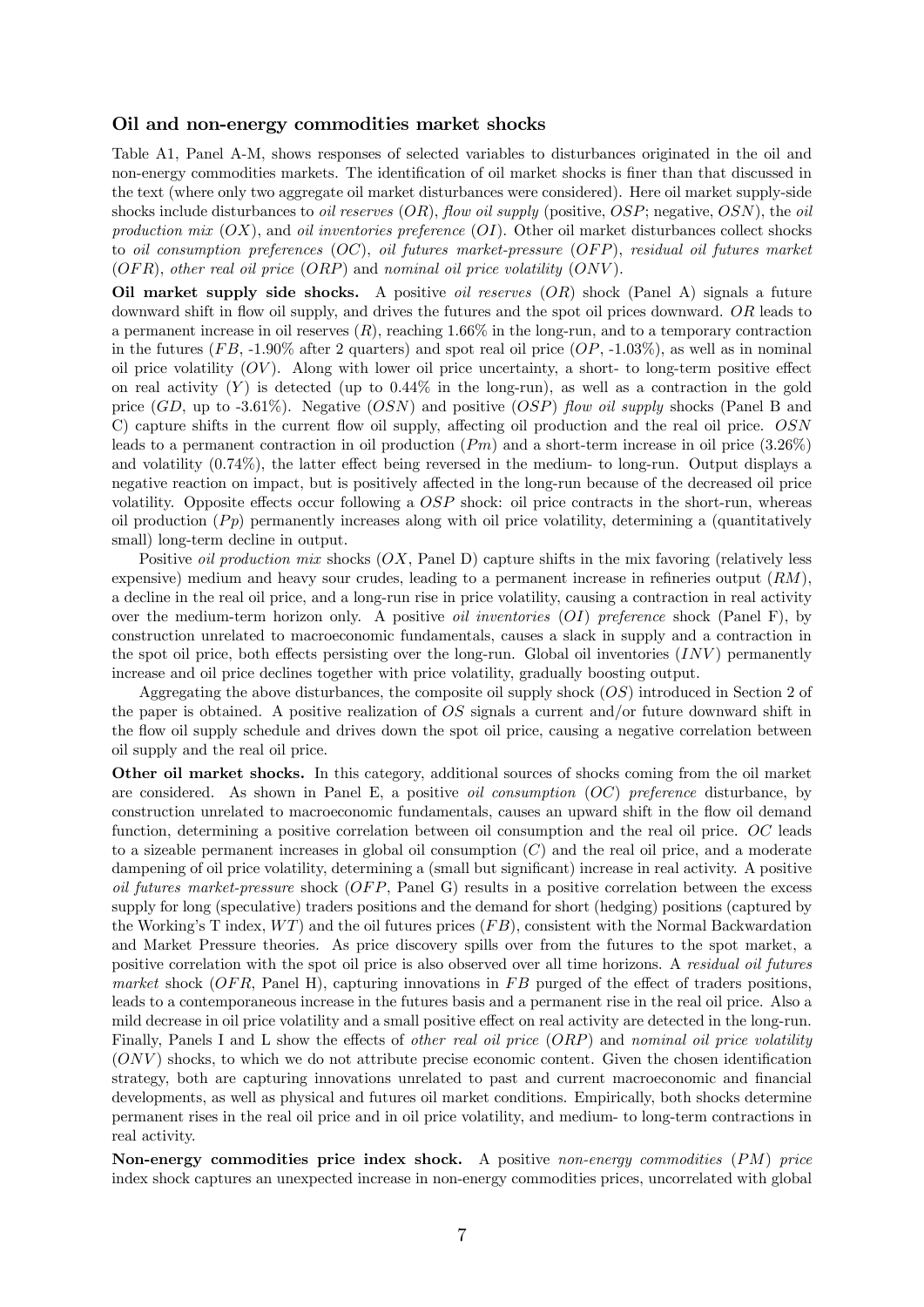macroeconomic as well as financial fundamentals.  $PM$  causes a permanent increase in real non-energy commodities prices  $(M)$  and a mild medium-term transitory recessionary effect on real activity, with no impact on the price level at any horizon. The shock also triggers increases in real gold and oil prices in the long-run.

#### Macroeconomic structural shocks

Table A2, Panel A-H, displays the responses of selected variables to various sources of macroeconomic shocks, coming from labor supply and demand, productivity dynamics, aggregate goods demand, and global saving rate changes.

Labor market shocks. A positive labor supply  $(LS)$  shock (Panel A) has contemporaneous impacts of opposite sign on employment  $(E, 0.24\%)$  and the real wage  $(W, -0.16\%)$ , that build up monotonically as the horizon increases to reach 1.33% for  $E$  and  $-1.30\%$  for  $W$  in the long-run. A decline in the unemployment rate  $(U)$  and a positive effect on output in the short- to medium-run are detected. This disturbance can also be rationalized as a disturbance to factor shares as in Lettau and Ludvigson (2014) boosting stock prices  $(F, 0.47\%)$  in the long-run) while depressing real wages. Panel B shows the effects of a negative *labor demand*  $(LD)$  shock, leading to a persistent increase of the unemployment rate, a reduction in output and a delayed negative effect on the real wage. Finally, the effects of a positive core inflation shock  $(CI)$  are reported in Panel E. Being unrelated by construction to innovations in employment and output, this disturbance can bear the interpretation of a shock to unit labor costs, capturing an upward shift of the short-term Phillips curve consistent with Eckstein's  $(1981)$  insight.<sup>6</sup> The price level  $(N)$  increases permanently, whereas real activity contracts and unemployment rises only over the medium-run, with no long-run responses.

Aggregate demand and productivity shocks. A positive goods' aggregate demand  $(AD)$  shock (Panel C) has a persistent, hump-shaped effect on real activity, reaching a peak within the first year and slowly declining thereafter, with only a moderate effect on the price level, and stock prices showing a positive response over all horizons. Panel D reports the effects of a positive productivity shock  $(PR)$  that rises the real wage gradually by 0.4% on impact to reach 1.6% over the long-run. The positive response of output builds up steadily over time up to 0.85% over the 10-year horizon. A productivity shock also determines a sizeable increase in real housing prices (Lettau and Ludvigson, 2014) and a decrease in stock prices. The latter effect is consistent with a Shumpeterian view of innovation as a process of creative destruction as in Kogan, Papanikolaou, Seru and Stoffman (2012): while shareholders' wealth increases at innovative firms, due to booming profits from the introduction of new technologies, wealth destruction occurs at competitor firms, which fail to fully adopt technological advances. Hence, a positive link between productivity shocks and stock prices at the firm level can be consistent with a negative relationship at the market level, as the aggregate return is a weighted average of heterogeneous and mostly negatively correlated individual firm's stock returns. The countercyclical impact of a productivity shock on stock prices may also be rationalized along the lines of Canova and De Nicolò (1995), if a sufficiently persistent  $PR$  shock has a negative effect on the stocks' pricing kernel (through consumption and working hours smoothing) which offsets the increase in expected future cashflows, determining an overall decline in stock prices.

Global saving rate shocks. The remaining Panels F-H of Table A2 show the main effects of various innovations to global and US saving rates. A negative shock to the global saving rate  $(GFI,$  Panel F), signalled by a permanent increase in the common component of the public consumption to GDP ratio  $(G)$ , leads to a long-run contraction in real activity and a decline in stock prices. Panel G displays the effects of a negative US-specific saving rate  $(GDI)$  disturbance, that causes a long-lasting increase in the US fiscal deficit/GDP ratio  $(Fd)$  along with a decline in global stock prices; the contractionary effect on real activity is limited to the first year, being followed by a small expansionary response in the longer run. Finally, a non-US saving rate  $(GTI)$  shock is obtained from the orthogonalized innovations to the US trade deficit to GDP ratio  $(Td)$ . Since this innovation is by construction uncorrelated with global output movements and with changes in the US government budget position  $(Fd)$ ,  $GTI$  is meant to capture disturbances related to the "savings glut" phenomenon, associated with capital inflows from

<sup>6</sup> According to Eckstein (1981), core inflation is measured by the weighted average of the rate of increase in unit labor costs and the user cost of capital, i.e. the rate of growth of the supply price of output along the steady-state growth path (steady-state inflation).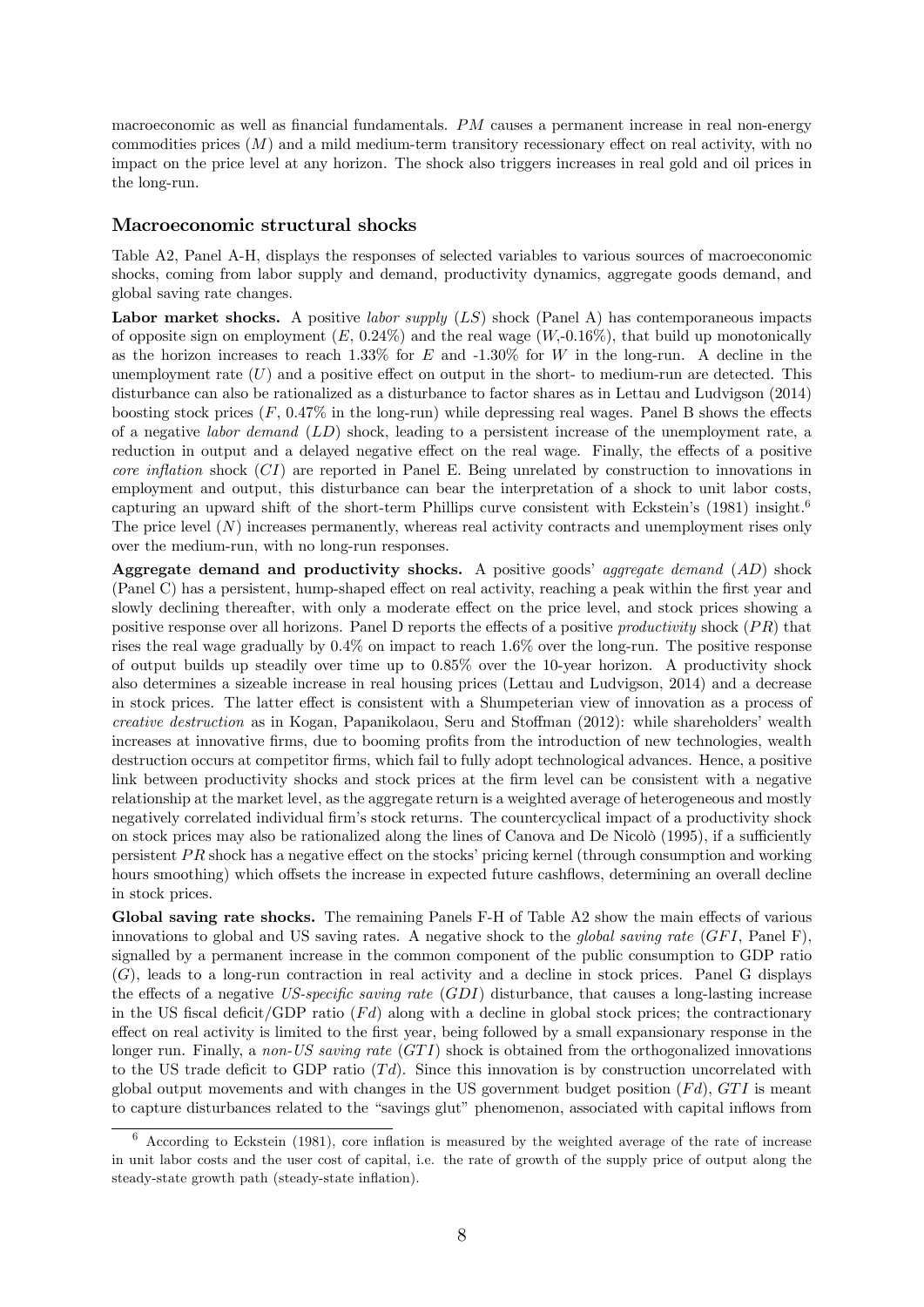relatively fast-growing emerging countries (especially Asian economies) into the US over the last two decades. Consistent with Bernanke's (2005) view, a positive "savings glut" shock (Panel H) leads to a permanent increase in the US trade deficit/GDP ratio, a persistent appreciation of the US\$ exchange rate  $(X)$ , a downward movement in real short-term interest rates  $(SR)$ , and a contraction in global output.<sup>7</sup>

#### Financial structural shocks

The large set of financial variables in the dataset allows for identification of a broad range of structural disturbances related to the stance of global monetary policy and interest rate movements, foreign exchange markets, changes in portfolio allocation in international financial markets, and movements in a comprehensive array of risk factor indicators, interpreted as complementary signals of revisions in expectations of investment opportunities. Results from the impulse response functions to structural financial innovations are reported in Table A3, Panel A-P.

Monetary policy stance and interest rate shocks. An excess liquidity shock  $(EL)$ , capturing changes in the growth rate of monetary aggregates and bank loans uncorrelated with current and past movements in macroeconomic conditions (in particular real activity and inflation), may be interpreted as a measure of innovations to the stance of global monetary policy. As shown in Panel A, a positive  $EL$  impacts negatively on real short-term interest rates  $(SR)$  -a standard "liquidity effect"-, and also, though by a smaller amount, on real long-term rates, consistent with the expectation hypothesis of the term structure.<sup>8</sup> The dynamic response of real activity and asset prices broadly accords with a boom-bust cycle: EL triggers an increase in real activity (though not significant), the price level, real stock prices and financial leverage  $(LEV)$  in the very short-term, turning into an output contraction over longer horizons, accompanied by declining stock prices and leverage measures after 1-2 years; a persistent increase in stock market uncertainty  $(FV)$  is also detected. A positive real short-term interest rate shock  $(T<sub>L</sub>, Panel B)$  causes a permanent increase in the real short rate and a delayed reaction of long rates in the same direction. Due to the smaller magnitude of long-term interest rates changes, the term spread  $(TS)$  contracts; as the spread tends to be lower near business cycle peaks (Fama and French, 1989), its reduction may be consistent with the subsequent observed increase in real activity and in real stock  $(F)$  and housing prices  $(H)$ . Finally, a positive term structure slope shock  $(TS)$ , Panel C) tilts upward the term structure of interest rates, with a permanent increase in the long-term interest rate in the face of a substantially unchanged short rate. That innovation might signal improved expectations of future macroeconomic conditions: the observed positive dynamic effects on global output and (by a moderate amount) on the price level support this interpretation. Positive responses over time of global stock and housing prices complete the picture.

Foreign exchange market shock. A negative shock to US terms of trade  $(TT, Panel D)$ , captured by an innovation in the US\$ exchange rate  $(X)$  uncorrelated with current and past developments in real activity and other global macroeconomic conditions, causes a permanent depreciation of the US dollar and, with a one-year delay, a contraction in the US trade deficit to GDP ratio  $(Td)$ . Reduced US imports have a recessionary impact on global real activity, with an associated negative effect on global house and (to a lesser extent) stock prices.

Portfolio allocation shocks. Changes in stock, house and gold prices, unrelated to global macrofinancial and oil market developments, are interpreted as demand-driven and attributed to innovations in investors' preferences, triggering portfolio reallocation across asset classes and potentially impacting, through wealth and Tobin's "q" effects, on real activity as well. A positive stocks preference shock  $(PF, Panel E)$  leads to a permanent increase in real stock prices  $(F)$  and transitory increases in house  $(H)$  and long-term securities prices (i.e. the long-term real interest rates decreases). Similar effects follow a positive housing preference shock  $(PH,$  Panel F), with a permanent rise in real house prices

<sup>7</sup> According to this view, higher non-US global savings, servicing the growing US trade deficit, can be attributed to various causes: increased savings and reserves accumulation in emerging Asian economies following the 1997-1998 financial crisis, fostered by their export-led growth and currency undervaluation policies; aging population in industrialized countries, requiring larger savings to finance retirement; the increase in oil prices leading to trade balance surpluses in oil exporting countries. According to Caballero, Fahri and Gourinchas (2008), the savings glut view is also compatibile with the shortage of stores of values in less developed economies.

 $8$  The responses for the real long-term interest rate  $(LR)$  are obtained from the responses of the real term spread (TS) and short-term interest rate  $(SR)$ , as  $TS = LR - SR$ , i.e.,  $LR = TS + SR$ .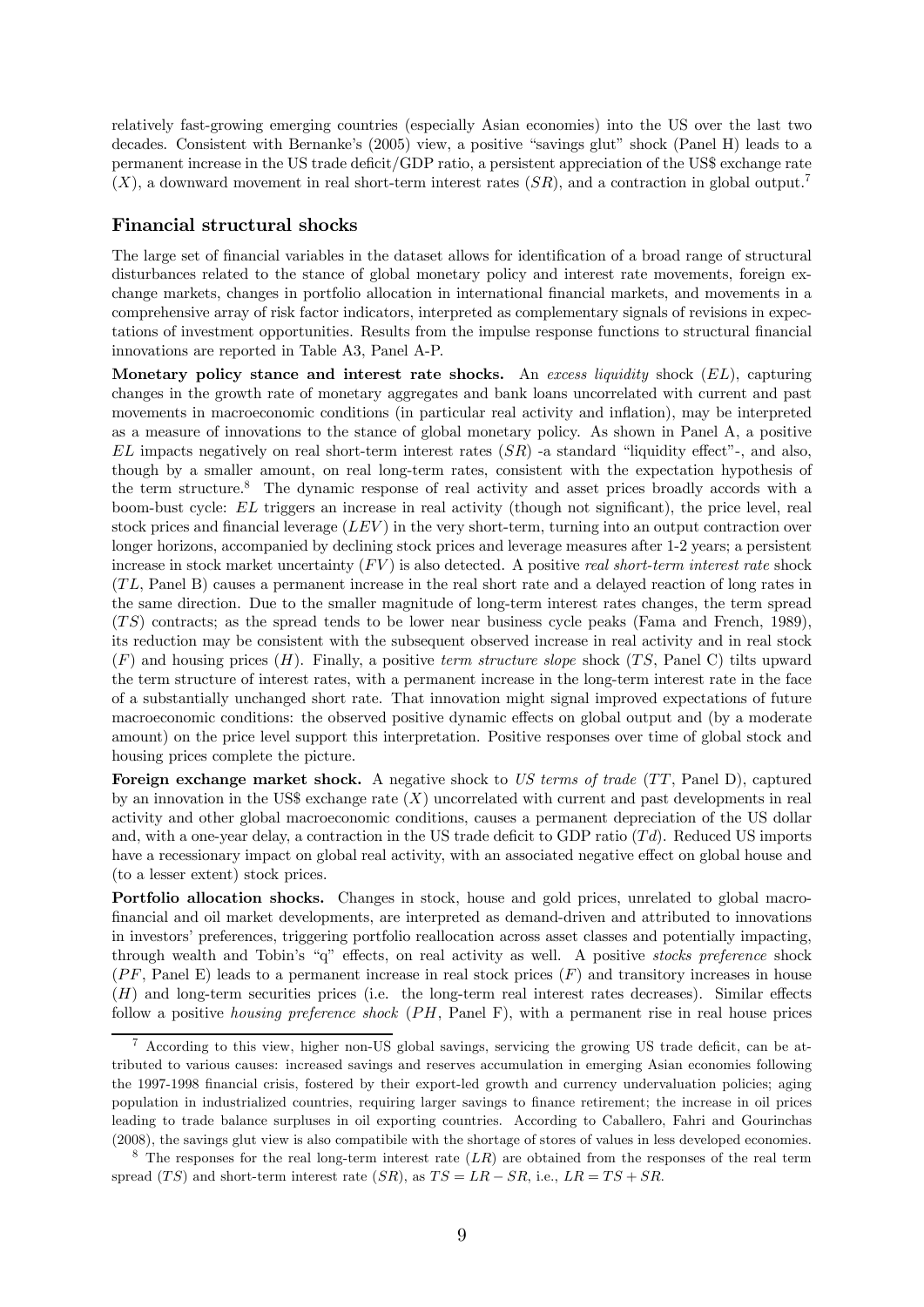and transitory increases in stock and (short- and long-term) bond prices. Overall, unexpected stock and house price surges boost demand and prices of a wide range of assets through wealth effects. In addition to wealth effects, Tobin's "q" and "financial accelerator" mechanisms may be responsible for the observed expansion of global real activity (more persistent in the case of a shock to house prices).9 Finally, Panel G shows that a shock to *preferences for gold*  $(PG)$ , leading to a permanent increase in the real gold price  $(G)$  is associated with a rise in real oil  $(OP)$  and non-energy commodities  $(M)$  prices and decreases in house and (especially long-term) securities prices; no significant response of global real activity is detected.

Risk factor shocks. A rich array of variables in the global-economy model try to capture changes in investors' expectations and risk attitudes on US financial markets, grounded on the view that disturbances originated in the US financial sector had important spillovers on the global economy in the sample period considered. The remaining Panels H-P of Table A3 display the responses of selected variables to some identified sources of shocks, that are all orthogonal by construction to past and current changes in global macroeconomic factors, oil supply, the global monetary policy stance and global interest rate movements.

Positive innovations to Fama-French size  $(SZ, Panel I)$  and value  $(VL, Panel I)$  factors, determining long-run increases in the  $SMB$  and  $HML$  variables respectively, are interpreted as revealing expectations of favorable changes in the investment opportunity set. Small, poorly collateralized firms have limited access to external capital markets and are more vulnerable than large firms to adverse changes in credit conditions (Gertler and Gilchrist, 1994). Improved credit and, in general, macroeconomic prospects may then be associated with a rise in the profitability of small stocks, resulting in a higher  $SMB$ factor (Hahn and Lee, 2006; Petkova, 2006). A positive size innovation is then interpreted as signalling improved expected credit market and general macroeconomic conditions. Similarly, firms with high book-to-market ratios are likely to suffer more from a higher debt burden and be more vulnerable to adverse changes in monetary policy and interest rates. Value stocks are more exposed to news about future economic activity than growth stocks (Koijen, Lustig and Van Nieuwerburgh, 2012), are more strongly correlated with consumption growth during recessions (Lettau and Ludvigson, 2001), and do worse when the expected aggregate stock market return declines (Campbell, Giglio, Polk and Turley, 2012). Improved economic conditions may then be associated with higher profitability of value stocks, resulting in a larger  $HML$  factor. A positive value innovation may then reveal expectations of favorable changes in macroeconomic conditions and investment opportunities. Panels I and L show that size and value shocks lead to large and persistent increases in the  $SMB$  and  $HML$  factors, pointing to larger profitability of small and value stocks respectively, and are both followed by positive and persistent responses of real activity<sup>10</sup> and a rise in the prices of other real (house) and financial assets (long-term bonds, with a corresponding decrease in the term spread). Opposite effects are yielded by a positive shock to a momentum factor  $(MM,$  Panel M): a persistent innovation in  $MOM$  (the difference between returns on high and low past performance portfolios) is followed by a contraction in real activity and a temporary increase of global liquidity  $(L)$  due to an expansionary change in the global monetary policy stance. This pattern can be consistent with a momentum shock signalling unfavorable changes in expectations of future macroeconomic conditions. Indeed, if firms with stronger fundamentals outperform firms with weaker fundamentals during economic downturns and fundamentals are persistent and reflected in stock returns, positive momentum should be observed during recessions, and a positive innovation  $MM$  can reveal adverse changes in the economic outlook.<sup>11</sup> Consistent with this interpretation,  $MM$  triggers "flight to safety" portfolio rebalancing towards short-term securities (with a decrease in the short rate  $SR$ ), and away from stocks  $(F)$ , housing  $(H)$ , and long-term securities, leading to declines in their prices.

A positive *stock market liquidity* shock  $(S<sub>L</sub>,$  Panel N), associated with an increase in the Pastor-Stambaugh (2003) liquidity factor  $(PSL)$ , leads to a short-term expansion in real activity and a contraction in global liquidity due to a monetary policy tightening. As improving economic conditions

<sup>9</sup> Financial accelerator effects may be generated through firms' and households' spending decisions. Both groups of agents can borrrow posting their equities as collateral; changes in asset prices then affect net worth and eventually spending by changing their external finance premium, i.e. their cost of credit.

<sup>&</sup>lt;sup>10</sup> This finding is consistent with the evidence of forecasting power of  $SMB$  and  $HML$  for US GDP growth, as well as for other industrialized countries, and with the view that investors hold large and growth stocks when the economy is in a bad state, shifting to small and value stocks when expectations of future economic growth improve (Liew and Vassalou, 2000; Lettau and Ludvigson, 2001).

<sup>&</sup>lt;sup>11</sup> This effect outweighs the positive link between momentum returns and expansionary business cycle phases detected by Chordia and Shivakumar (2002) and Liu and Zhang (2008).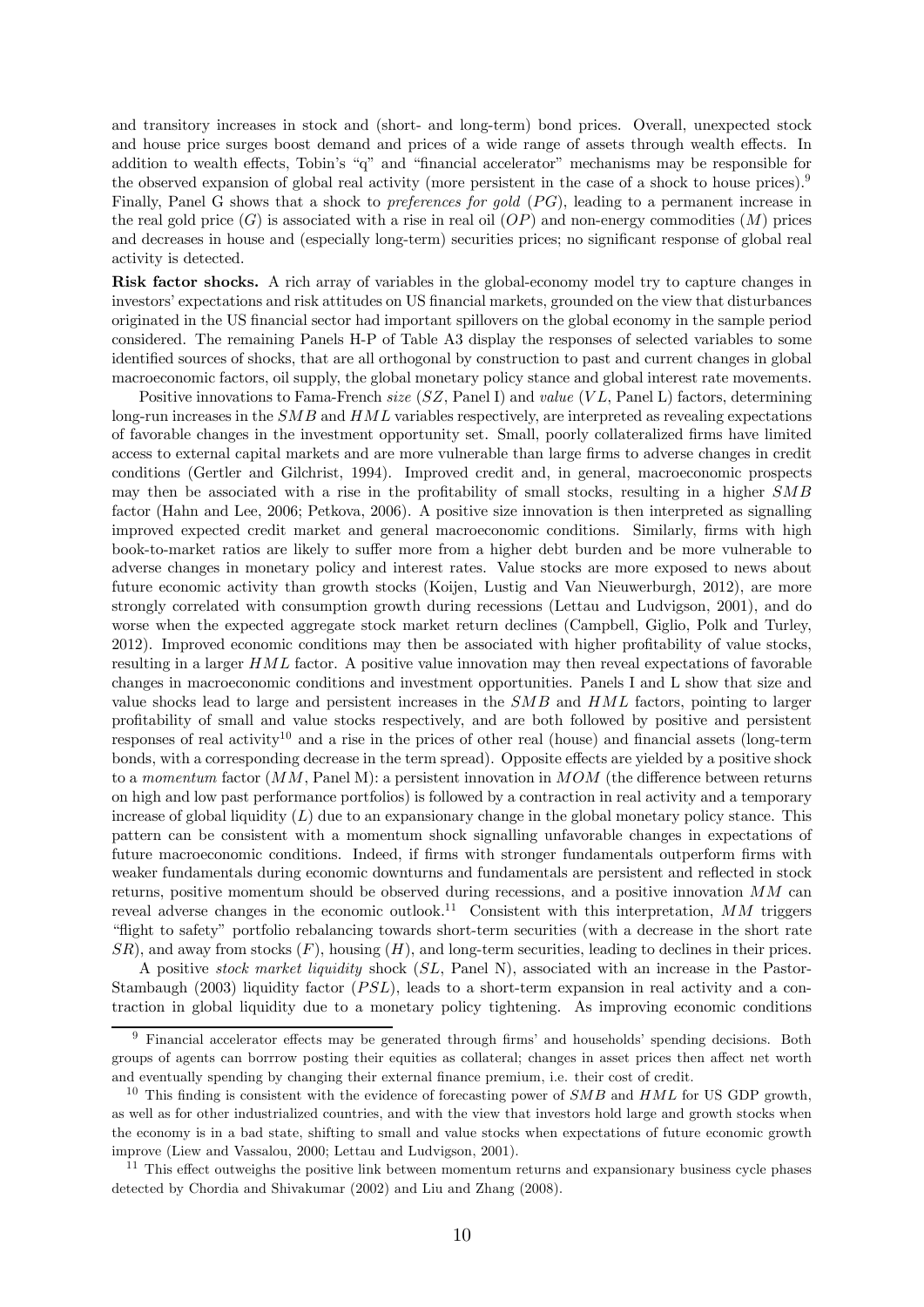lead to a reduction in investors' risk aversion and to portfolio rebalancing towards riskier assets, higher stock market liquidity may signal an expected improvement in the economic outlook. Hence, a high FSL factor can be expected during expansions, and a positive liquidity shock reveals expectations of favorable changes in the investment opportunity set. Consistent with improved economic prospects,  $SL$ leads to portfolio rebalancing favoring stocks over other assets: in fact, real stock prices increase, while short-term securities and house prices decline. Panel O shows the effects of a positive innovation in the Adrian-Etula-Muir (2014) financial intermediaries' leverage measure, i.e. a leverage shock  $(LV)$ . Being uncorrelated with current and past movements in global macroeconomic, monetary policy, and interest rates conditions, and in the US risk factors discussed so far,  $LV$  captures financial intermediaries' excessive risk-taking behavior, potentially leading to financial instability and credit crunches. As such, this disturbance determines a sizeable increase in the leverage measure  $(LEV)$  followed by a contraction in real activity and global liquidity conditions  $(L)$ , and triggers a generalized decline in asset prices, particularly in the stock, housing, and long-term bond markets.

Panel H displays the effects of a positive innovation in a measure of stock return volatility, bearing the interpretation of a shock to the degree of *uncertainty*  $(RAV)$  surrounding future economic fundamentals and discount rates driving stock prices. Higher uncertainty, reflected in more volatile stock markets, can be observed during economic downturns (Schwert, 1989; Hamilton and Lin, 1996; Beltratti and Morana, 2006), together with an increase in investors' risk aversion (Cochrane, 2007). Thus, an upsurge in uncertainty beyond the level related to current and past macroeconomic and monetary policy conditions may signal worsening expectations of future economic scenarios, leading to a persistent increase in stock return volatility  $(FV)$ , a short-run (and relatively mild) contraction in global real activity, and a somewhat looser monetary policy stance as global liquidity increases  $(L)$ . This disturbance also causes portfolio rebalancing shifts away from stocks, as investor favor safer assets, determining price increases in the short- and long-term securities and housing markets.

Finally, the responses to an innovation in a measure of (corporate, interbank and mortgage) credit conditions, already used by Bagliano and Morana (2012), are shown in Panel P. The shock to this financial fragility index - the variable placed last in the recursive ordering - is orthogonal to past and contemporaneous changes in oil market, macroeconomic and financial conditions, and is unrelated to innovations in all other risk factors. As such, it may contain residual information on investors' willingness to bear credit risk, or risk appetite. Empirically, a risk appetite shock  $(RAP)$  leads to a permanent increase in the credit condition index  $(FRA)$ , associated with a mild expansion in real activity in the short- and medium-run, and an increase in the credit flow to the economy  $(L)$ , as well as in stock and house prices.

# A5. Forecast error variance decomposition

The forecast error variance decomposition  $(FEVD)$  yields an average account of the sources of fluctuations over the whole sample investigated, providing insights on the structural features of the Great Moderation period. Results are presented in Table A4 for various (categories of) structural shocks and time horizons. In particular, the broad set of "supply-side" disturbances includes the contributions of oil market shocks  $(OIL,$  being the sum of oil supply and other oil market disturbances), labor market shocks  $(LM, \text{ including disturbances to labor supply and demand, and to unit labor costs}),$  productivity shocks  $(PR)$  and disturbances to the non-energy commodities price index  $(PM)$ . "Demand-side and financial" shocks are split into the contributions of goods' aggregate demand  $(AD)$  and saving rate shocks  $(SAV, \mathcal{L})$ being the sum of global and US-specific disturbances), US terms of trade shocks  $(TT)$ , shocks related to the global monetary policy stance and interest rates  $(MP)$ , including innovations in global liquidity, real short-term rates and the term structure slope), portfolio allocation shocks  $(PA,$  aggregating preference shocks for stocks, housing and gold), and innovations to risk factors  $(RF)$ , a composite category of financial disturbances including mainly shocks to the size and value factors, uncertainty and leverage shocks. In the Table and the discussion below, we refer to selected time horizons: very short-term (from impact up to 2 quarters), short-term (between 1 and 2 years), medium-term (from 3 to 5 years) and long-term horizon (10 years).

#### Output and employment fluctuations

Panels A and B of Table A4 show that fluctuations in global real activity and employment are driven by both supply-side and demand-side/financial disturbances but with a different pattern across horizons.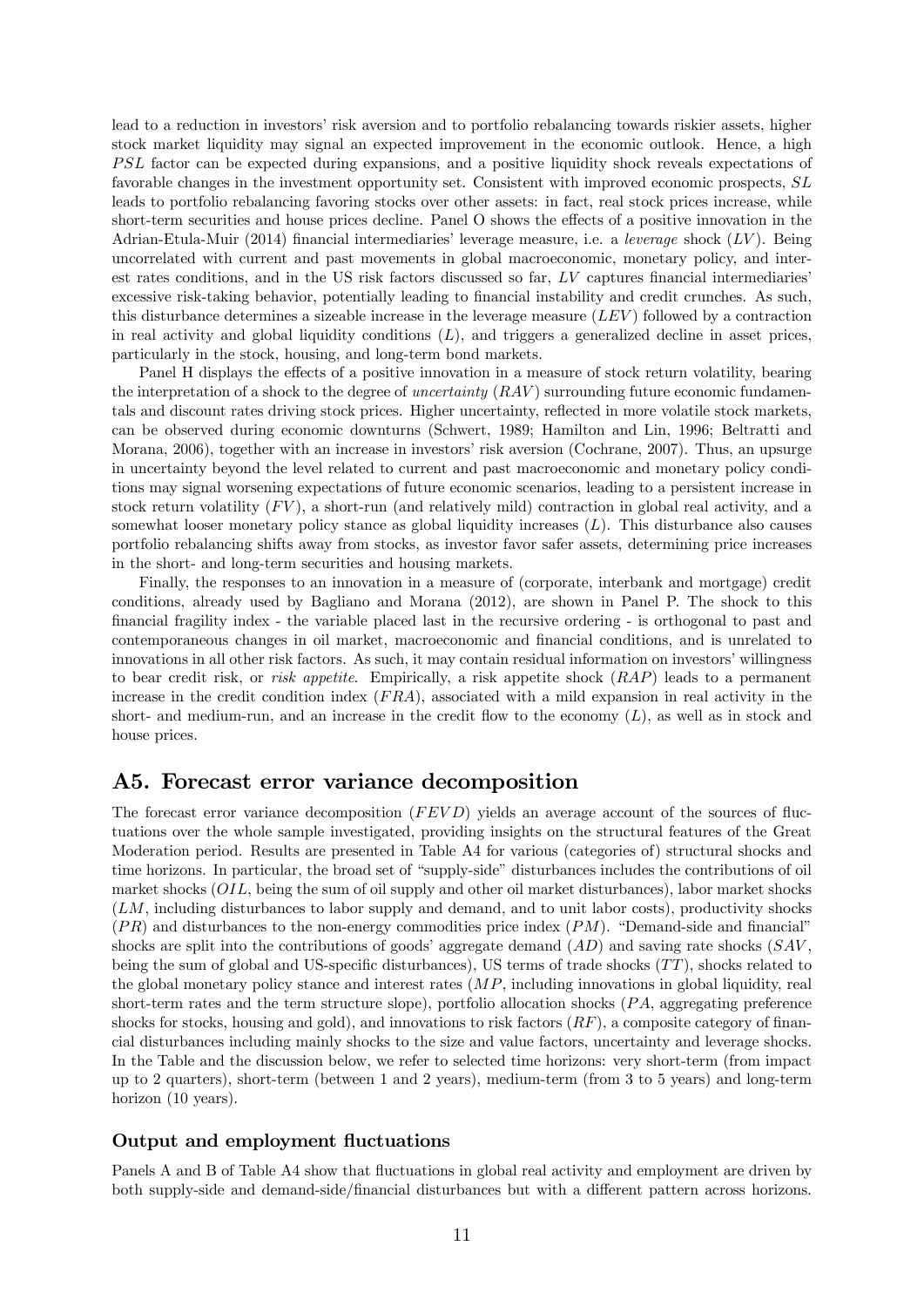The latter broad category of shocks accounts for 75% of global output variance in the very short run, decreasing to 55% at the ten-year horizon. On the other hand, employment fluctuations are mostly driven by supply-side disturbances over short horizons (74% of the two-quarter variance) with demand and financial shocks increasing their share up to 48% in the long run. Going deeper, on the demand side, goods' aggregate demand shocks  $(AD)$  account for a large fraction of output variance only in the short run (from 58% at the two-quarter horizon down to 9% after three years), whereas saving rate disturbances  $(SAV)$  gain some importance over the medium term and account for 15% of output variability at the ten-year horizon. Revisions in investors' expectations on US financial markets, captured by risk factor shocks  $(RF)$ , also become a relevant source of output variability over the medium term, reaching 15% at a three-year horizon. Less significant roles are played by structural disturbances coming from monetary policy and global interest rate innovations  $(MP)$ . On the supply side, shocks originated in the oil market  $(OIL)$  and disturbances to productivity  $(PR)$  gradually increase their importance as the horizon lengthens, each accounting for around 20% of output variability in the long run. Over shorter horizons, labor supply shocks  $(LS)$  give a sizeable contribution to real activity fluctuations, reaching 20% at the one-year horizon before declining to 5% in the long run. Labor supply disturbances are also dominant for global employment fluctuations, being the most important source of variability at all horizons, though declining from 57% in the very short run to 26% at the ten-year horizon. Moving from shorter to longer horizons, the contributions of other structural disturbances to employment variance increase, reaching in the long run 24% for oil market shocks, 20% for disturbances to risk factors, and 13% for global saving rate innovations.

Supply-side shocks account also for the bulk of global (core) inflation variability in the very short run and gradually lose importance over longer horizons in the face of demand-side and financial disturbances. At the business-cycle horizon, more than 70% of inflation fluctuations may be attributed to labor market, saving rate and risk factor disturbances, whereas innovations to global monetary policy play a minor role at all horizons. Finally, non-US saving rate shocks  $(GTI)$  are the main driving force of fluctuations in the US trade deficit to GDP ratio, their contribution being 60% in the very short term and more than 50% even in the long run, a finding consistent with the "saving glut" explanation of the US current account imbalance dynamics.

This initial set of results from the global-economy model suggests two considerations. First, at a business-cycle horizon (3 to 5 years) the broad picture of the main driving forces of output and employment fluctuations is composite and consistent. For both variables, a sizeable share of variability is accounted for by shocks to labor supply, global saving rates and risk factors (around 45% for real activity and more than 60% for employment). An additional non-negligible role is played by disturbances originated in the oil market and, only in the case of output, by productivity and goods' aggregate demand shocks, whereas innovations to the monetary policy stance do not appear to be an important source of variability. Second, the rich array of variables included in the model to capture changes in investors' expectations and risk attitudes on US financial markets allows identification of structural risk factor  $(RF)$  disturbances that yield a significant contribution to output and employment fluctuations (between 15 and 20% at a business-cycle horizon), a finding consistent with recently proposed news-driven business cycle theories (Beaudry and Portier, 2014). In fact,  $RF$  shocks (being orthogonal by construction to current and past changes in global macroeconomic factors, as well as oil supply and global monetary policy and interest rate changes) can signal revisions in expectations of future economic fundamentals and, affecting firms' investment and households' labor supply, might be an autonomous source of business cycle fluctuations.

#### Liquidity, leverage and asset price fluctuations

Panels C-E in Table A4 display variance decomposition results for two variables related to the global monetary policy stance, namely global excess liquidity and real short-term interest rate changes (capturing developments in monetary and bank loans aggregates, and in the level of the term structure of interest rates, respectively), and a (US) financial sector leverage measure.

Liquidity and real interest rate. Panel C shows that fluctuations in global liquidity are mainly demand-determined in the short and medium run, with demand-side and financial shocks accounting for around 70% of variability at the one-year horizon, declining to 40% in the long term, whereas supply-side, particularly oil market, disturbances gain importance over longer horizons. A relatively large share of fluctuations in liquidity is attributable to shocks to economic fundamentals, mainly goods' aggregate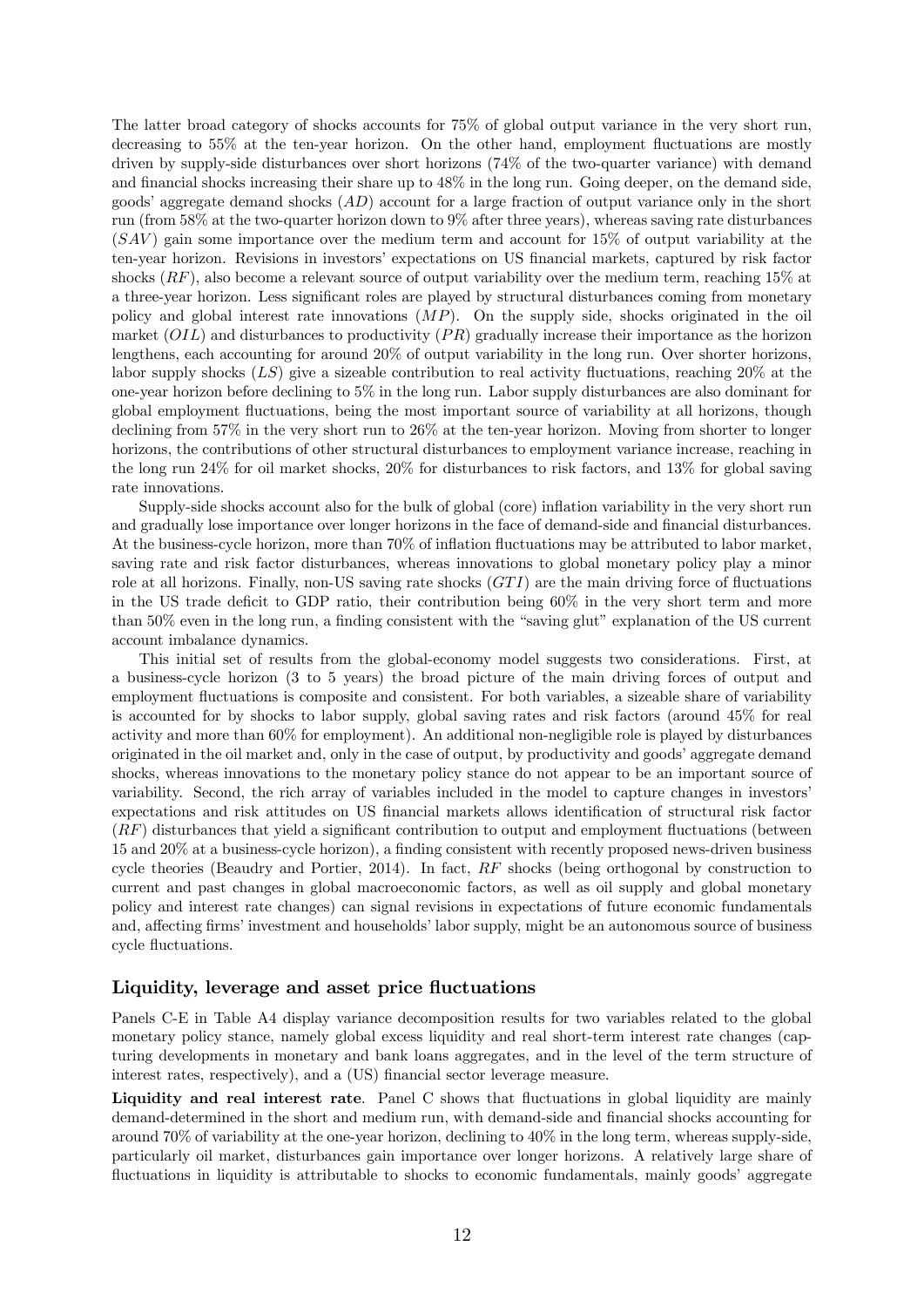demand  $(AD)$  and global saving rate  $(SAV)$  disturbances, jointly accounting for 44% of the two-quarter and 22% of the two-year variance. This is broadly consistent with the countercyclical use of monetary policy in OECD (Sutherland, 2010) and in some emerging countries (McGettigan et al., 2013). However, changes in global liquidity uncorrelated with current and past movements in macroeconomic conditions, interpretable as innovations to the stance of global monetary policy  $(EL)$ , give a sizeable contribution to liquidity fluctuations, amounting to 20-25% up to a three-year horizon, a finding consistent with the "great deviation" view of monetary policy conduct over a large part of our sample period (Taylor J.B. 2010, 2013).

Evidence of fluctuations unrelated to structural shocks to macroeconomic fundamentals is also provided by the variance decomposition of the real global short-term interest rate in Panel D. In particular, shocks to the term structure level  $(TL)$  account for 30-40% of the short-rate variability at all horizons. Less important, though significant, contributions are provided by goods' aggregate demand and global saving rate disturbances, and, from the supply side, by productivity shocks. Panel E shows the main sources of fluctuations in US financial intermediaries' leverage. A remarkable share of variability, ranging from 70% on impact to 42% from a two-year horizon onwards, is attributable to risk factor shocks. Within this category, relevant contributions are provided by shocks to the degree of uncertainty about future economic fundamentals  $(RAV)$  and, most importantly, by (own) leverage disturbances  $(LV)$ . Being uncorrelated with global macroeconomic, monetary policy and interest rate conditions as well as other US risk factors, the latter shocks capture financial intermediaries' excessive risk-taking behavior potentially leading to financial instability, coherently with the "great leveraging" hypothesis (Taylor A.M., 2012).

Asset prices and financial leverage. A sizeable role for structural disturbances unrelated to macroeconomic fundamentals is also a common feature of fluctuations in several asset prices. A fraction of variability in the US\$ exchange rate ranging from 50% on impact to 30% from a one-year horizon onwards is attributable to a US terms of trade shock  $(TT)$  uncorrelated with current and past developments in real activity and other global macroeconomic conditions (Panel F). Disturbances originated in the oil market account for around 25% of the exchange rate variability over horizons longer than one year, whereas shocks to global saving rates and the monetary policy stance play a negligible role. Fluctuations in real stock prices (Panel G) are mainly driven by purely financial disturbances, with portfolio allocation  $(PA)$  and risk factor shocks jointly accounting for 50% of the variance at the two-quarter and 40% at the three-year horizons. A similar pattern characterizes real house price fluctuations (Panel H), with portfolio allocation (mainly due to housing preference,  $PH$ ) and risk factor shocks explaining 45% of the two-quarter and 30% of the three-year variance. Among fundamental determinants, oil market disturbances play a major role in both stock and house price fluctuations, accounting for an increasing share of the variance across horizons, reaching 33% and 41% respectively in the long run. Finally, risk factor disturbances also play a non-negligible role in determining medium to long-run fluctuations in real non-energy commodities prices, accounting for 22% of the variance at the three-year horizon.

# A6. Historical decomposition: further results

Global core inflation. Table A5 (Panel A) and Figure A1 show the results from historical decomposition of global core inflation  $(N)$ . Inflation dynamics are consistent with the empirical features detected for real activity and employment over the investigated sample and discussed in the main text (Section 3.1). Oil market shocks  $(OIL)$  put an upward pressure on prices only up to the mid-1990s (Figure A1, first row), having a downward influence over the second sub-period, especially since 2005. Additional negative effects over the whole sample are attributable to global monetary policy stance shocks  $(MP, \mathcal{L})$ first row), coherently with their recessionary trend impact on global output and employment. Overall, both cost-push and demand-pull factors account for inflation fluctuations over the Great Moderation. Yet, while inflation dynamics up to the mid-1990s are mostly determined by supply-side disturbances mainly originated in the oil and labor markets  $(LM, \text{ first row})$ , the contribution of demand-side, especially goods' aggregate demand  $(AD)$  and global saving rate  $(SAV, \text{first row})$ , shocks is larger over the second sub-sample. A similar pattern is detected for some financial sources of disturbances, namely portfolio allocation  $( PA)$  and risk factor shocks  $(RF,$  second row). As shown in Table A5, demand-side and financial shocks also provide larger disinflationary impulses in all recessionary episodes, accounting for -0.47% of the global inflation decline occurred in the early-1990s contraction (-0.64%) and -0.22% out of a -0.36% decrease in the Great Recession. In the latter episode, a notable contribution of risk factor shocks, explaining -0.15% of the global inflation decline, is also detected.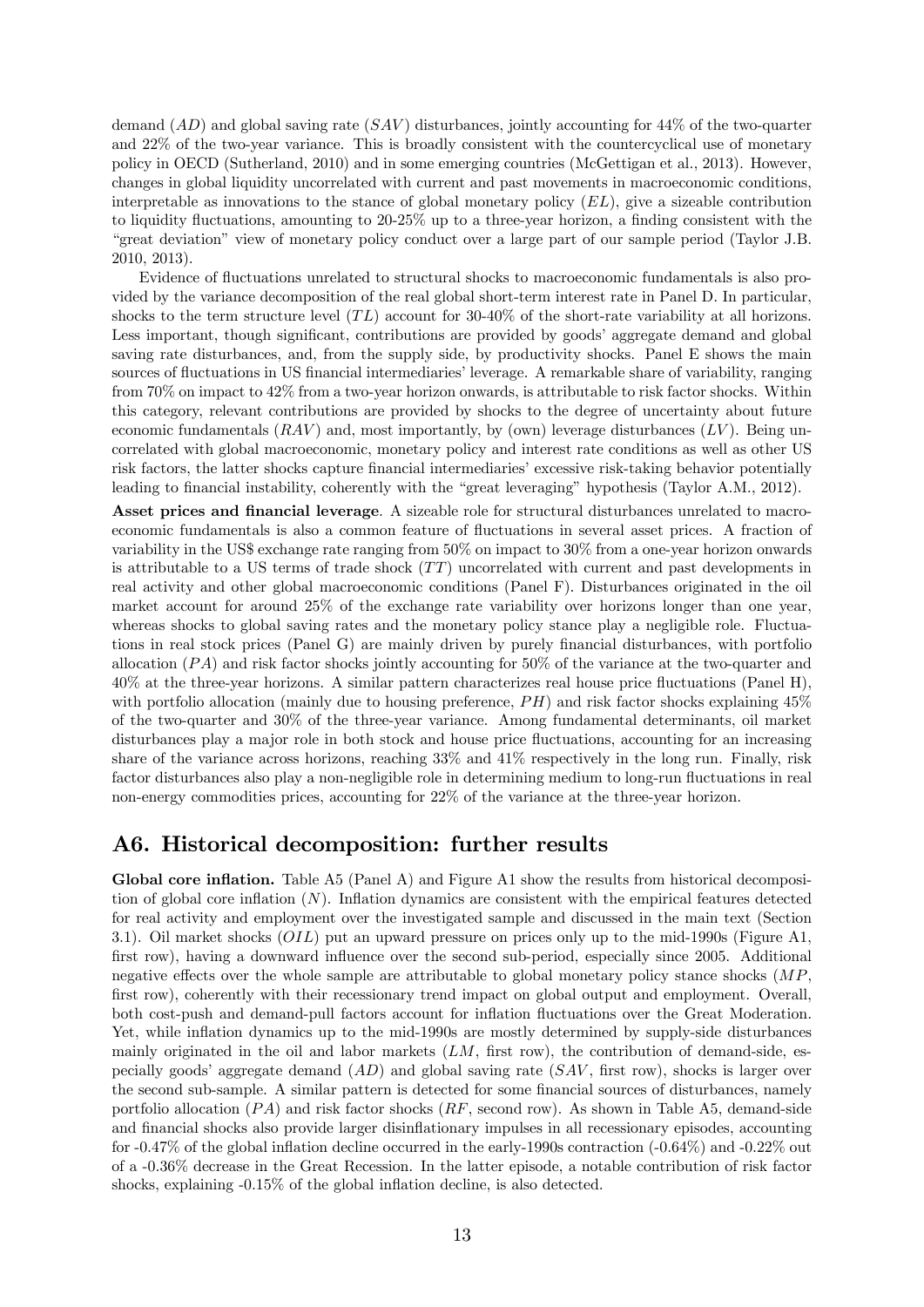Leverage factor, exchange rate and short-term interest rate. Panels B-D of Table A5 and Figure A2 show results from historical decomposition of the leverage factor  $(LEV)$ , the US\$ exchange rate index  $(X)$ , and the short-term interest rate factor  $(SR)$ . In the decomposition of the *leverage factor* fluctuations (Figure A2, first row) the sizable contribution of global saving rate  $(SAV)$  and monetary policy  $(MP)$  disturbances to leverage fluctuations supports the existence of a linkage between global excess demand for safe assets and excess risk taking by US financial institutions, and the relevance of a risk-taking channel of monetary policy. Panel B of Table A5 shows that the deep contraction in the financial leverage factor during the Great Recession (-60.4%) is a clear-cut distinguishing feature from previous recessions, and is mostly accounted for by financial shocks. In the latter category, the largest share is attributable to risk factor disturbances  $(RF, -32.7\%)$ , and to uncertainty shocks  $(RAV,$ -22.9%). In previous recessionary episodes, leverage displayed different features: a small contraction in the early 2000s  $(-2.1\%)$ , and an increase during the late 1990s  $(10.3\%)$ , both the result of conflicting effects of supply-side (positively contributing by 21% and 17.7%, respectively) and demand-side/financial disturbances (accounting for -23% and -7.4%, respectively). Even in those episodes, a sizable role of risk factor shocks (explaining -8.1% and -17% of the leverage drop, respectively) is detected, with uncertainty shocks being particularly relevant (-15% and -17.6%). The decomposition of the US\$ exchange rate index (Figure A2, second row) shows that the remarkable depreciation of the US\$ occurred from 2000 until the Great Recession (dashed line) is mostly attributable to portfolio allocation shocks  $(PA)$ , particularly related to housing preferences  $(PH)$ , and to disturbances to terms of trade  $(TT)$ . The third row of Figure A2 shows that the downward shift in global real short-term rates from mid-1990s can be accounted for by shocks to global saving rates  $(SAV)$ , as predicted by the "savings glut" hypothesis, while global monetary policy disturbances  $(MP)$  contributed to maintain a low interest rate environment. In the early 2000s risk factor shocks  $(RF)$  are an important driving force of the downward short-rate path, that can be related to investors' misperceptions of actual macro-financial risk.

Commodity prices. The last row of Figure A2 shows the historical decomposition of the non-energy commodity price index  $(M)$ . During the Great Recession episode, commodity prices declined in the 2008:3-2009:1 period, following contractions in house and stock prices.

# References

- [1] Adrian, T., Etula, E., Muir, T., 2014. Financial intermediaries and the cross-section of asset returns. The Journal of Finance 69, 2557-2596.
- [2] Bagliano, F.C., Morana, C., 2012. The Great Recession: US dynamics and spillovers to the world economy. Journal of Banking and Finance 36, 1-13.
- [3] Bai, J., 2003. Inferential theory for factor models of large dimensions. Econometrica 71, 135-171.
- [4] Bai, J. and S. Ng, 2006. Confidence intervals for diffusion index forecasts and inference with factoraugmented regressions. Econometrica 74, 1133-1150.
- [5] Beaudry, P., Portier, F., 2014. News driven business cycles: Insights and Challenges. Journal of Economic Literature, 52, 4, 993-1074.
- [6] Beltratti, A., Morana, C., 2006. Breaks and persistency: Macroeconomic causes of stock market volatility. Journal of Econometrics 131, 151-177.
- [7] Bernanke, B.S., 2005. The global saving glut and the U.S. current account deficit. Remarks by Governor Ben S. Bernanke at the Sandridge Lecture, Virginia Association of Economists, Richmond, Virginia, March, 10, 2005.
- [8] Caballero, R.J., Farhi, E., Gourinchas, P.O., 2008. An equilibrium model of global imbalances and low interest rates. American Economic Review 98, 358-393.
- [9] Campbell, J.Y., Giglio, S., Polk, C., Turley, R., 2012. An intertemporal CAPM with stochastic volatility. NBER Working Paper Series, no.18411.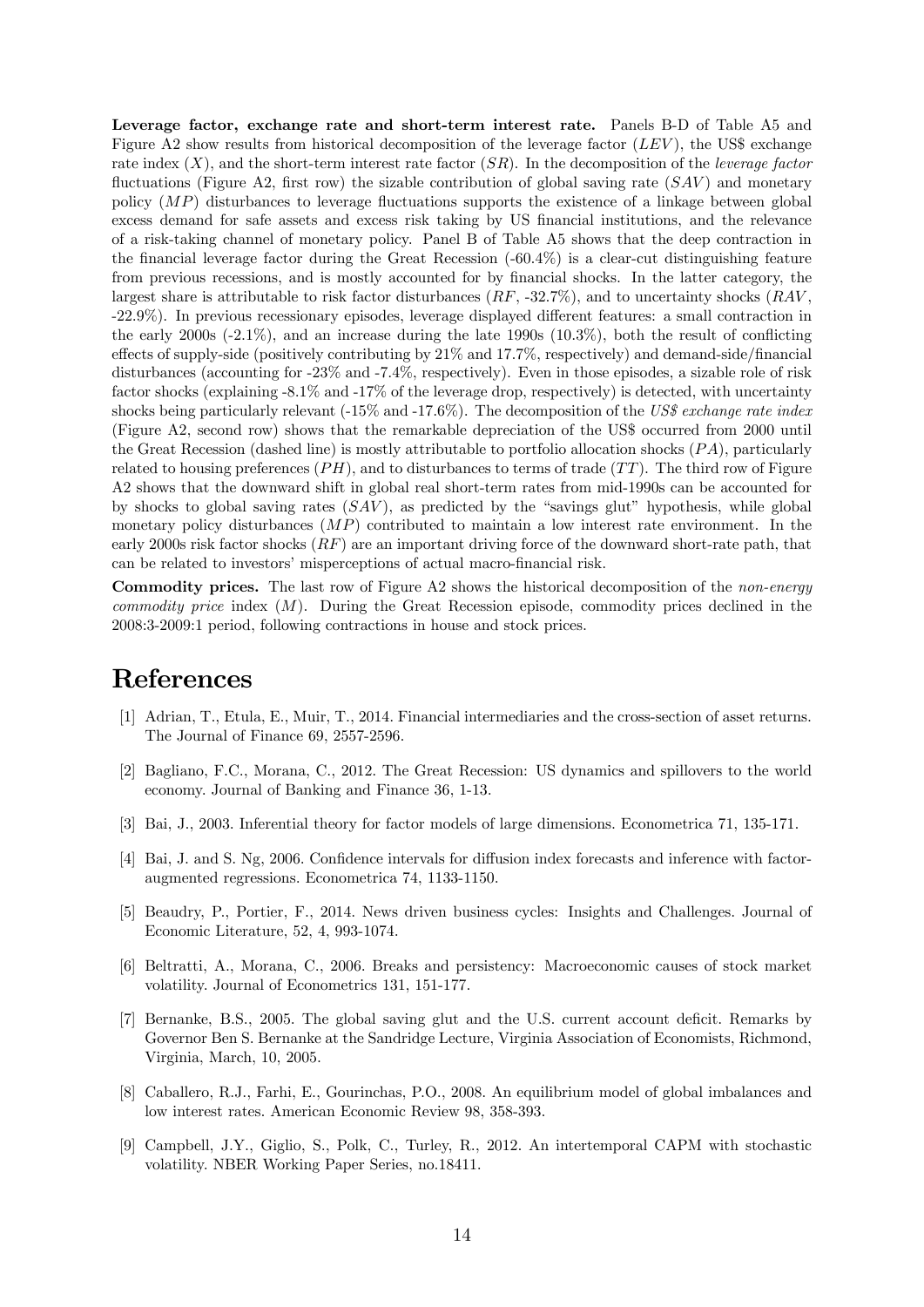- [10] Canova, F., De Nicolò, G., 1995. Stock returns and real activity: A structural approach. European Economic Review 39, 981-1015.
- [11] Carhart, M.M., 1997. On persistence in mutual fund performance, The Journal of Finance 52, 57-82.
- [12] Chordia, T, Shivakumar, L., 2002. Momentum, business cycle and time varying expected returns. Journal of Finance 57, 985-1019.
- [13] Cochrane, J.H., 2007. Financial markets and the real economy. In Mehra, R. (Ed.), Handbook of the Equity Premium. Elsevier, UK, 237-325.
- [14] Eckstein, O., 1981. Core Inflation. New York: Prentice Hall.
- [15] Fama, E.F., French, K.R., 1989. Business conditions and expected returns on stocks and bonds. Journal of Financial Economics 25, 23-49.
- [16] Fama, E.F., French, K.R., 1993. Common risk factors in the returns on stocks and bonds. Journal of Financial Econonomics 33, 3-56.
- [17] Gertler, M., Gilchrist, S., 1994, Monetary policy, business cycle, and the behavior of small manufacturing firms. Quarterly Journal of Economics 109, 309-340.
- [18] Hahn, J., Lee, H., 1996. Yield spreads as alternative risk factors for size and book-to-market. The Journal of Financial and Quantitative Analysis 41, 245-269.
- [19] Hamilton, J.D., 1996. This is what happened to the oil price-macroeconomy relationship. Journal of Monetary Economics 38, 215-220.
- [20] Hamilton, J.D., Lin, 1996. Stock market volatility and the business cycle. Journal of Applied Econometrics 11, 573-593.
- [21] Kogan, L., Papanikolaou, D., Seru, A., Stoffman, N., 2012. Technological innovation, resource allocation, and growth. NBER Working Paper, no. 17769.
- [22] Koijen, R.S.J, Lustig, H., Van Nieuwerburgh, S., 2012. The cross-section and time series of stock and bond returns. CEPR Discussion Papers no. 9024.
- [23] Lettau, M., Ludvigson, S., 2001. Resurrecting the (C)CAPM: A cross-sectional test when risk premia are time-varying. Journal of Political Economy 109, 1238—1287.
- [24] Lettau, M., Ludvigson, S., 2014. Shocks and crashes. NBER Macroeconomics Annual 2013, J. Parker and M. Woodford (eds.), MIT Press, Cambridge, 293-354.
- [25] Liu, X.L., Zhang, L., 2008. Momentum profits, factor pricing, and macroeconomic risk. The Review of Financial Studies 21, 2417-2448.
- [26] Morana, C., 2012. PC-VAR estimation of vector autoregressive models. Open Journal of Statistics 2, 251-259.
- [27] Morana, C., 2014. Factor vector autoregressive estimation of heteroskedastic persistent and non persistent processes subject to structural breaks. Open Journal of Statistics 4, 292-312.
- [28] Pastor, L., Stambaugh, R.F., 2003. Liquidity risk and expected stock returns. Journal of Political Economy 11, 642-685.
- [29] Petkova, R., 2006. Do the Fama-French factors proxy for innovations in predictive variables? Journal of Finance 61, 581-612.
- [30] Schwert, G.W., 1989. Why does stock market volatility change over time? The Journal of Finance XLIV, 1115-1153.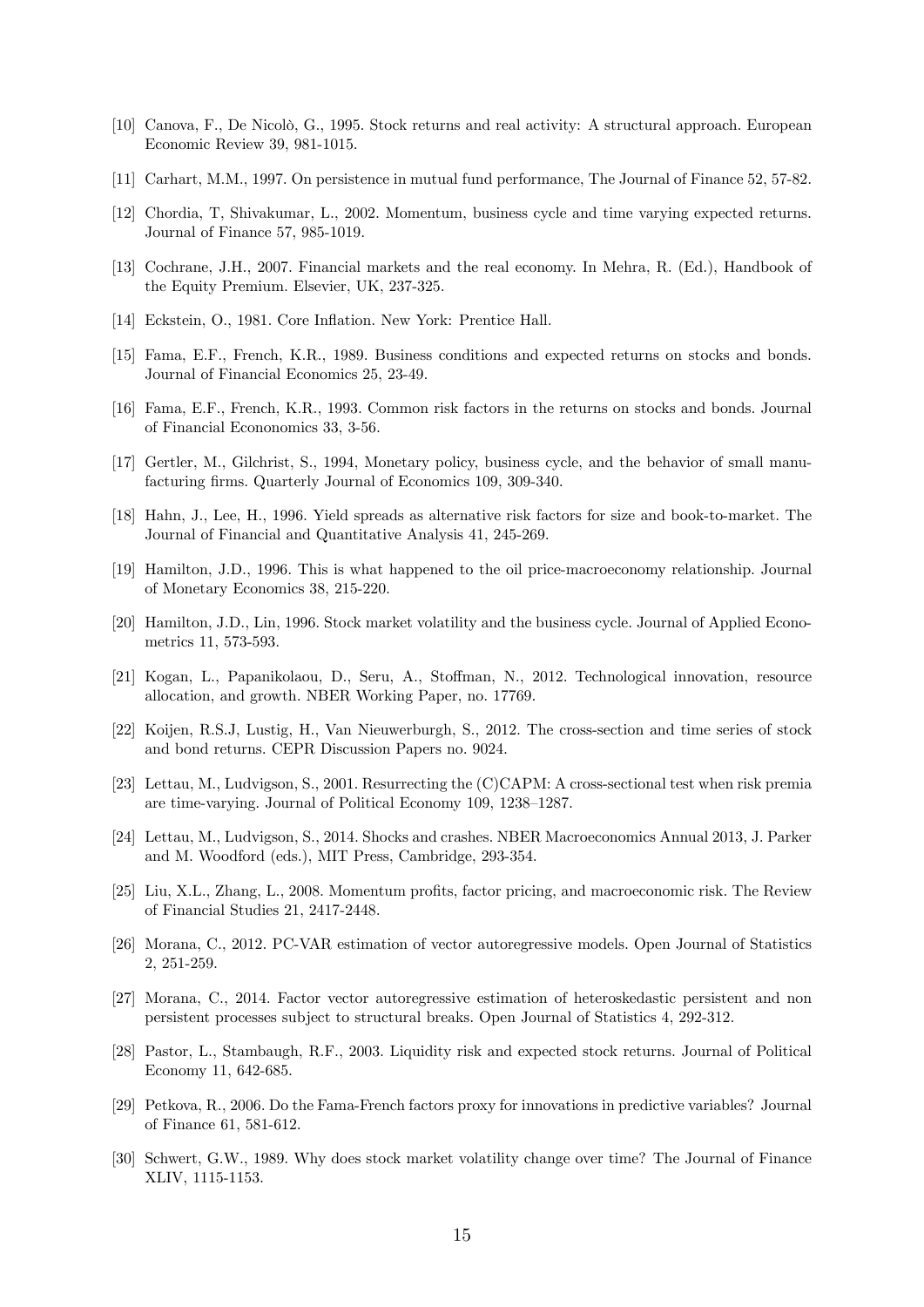- [31] Sutherland, D., 2010., Monetary policy reaction functions in the OECD. OECD Economics Department Working Paper no.761.
- [32] Taylor, A.M, 2012. The Great Leveraging. NBER Working Paper no. 18290.
- [33] Taylor, J.B., 2010. Getting back on track: Macroeconomic policy lessons from the financial crisis. Federal Reserve Bank of St. Louis Review 92, 165-76.
- [34] Taylor, J. B., 2013. International monetary coordination and the the great deviation. Journal of Policy Modeling, 35, 463-472.
- [35] Working, H., 1960. Speculation on hedging markets. Stanford University Food Research Institute Studies 1, 185-220.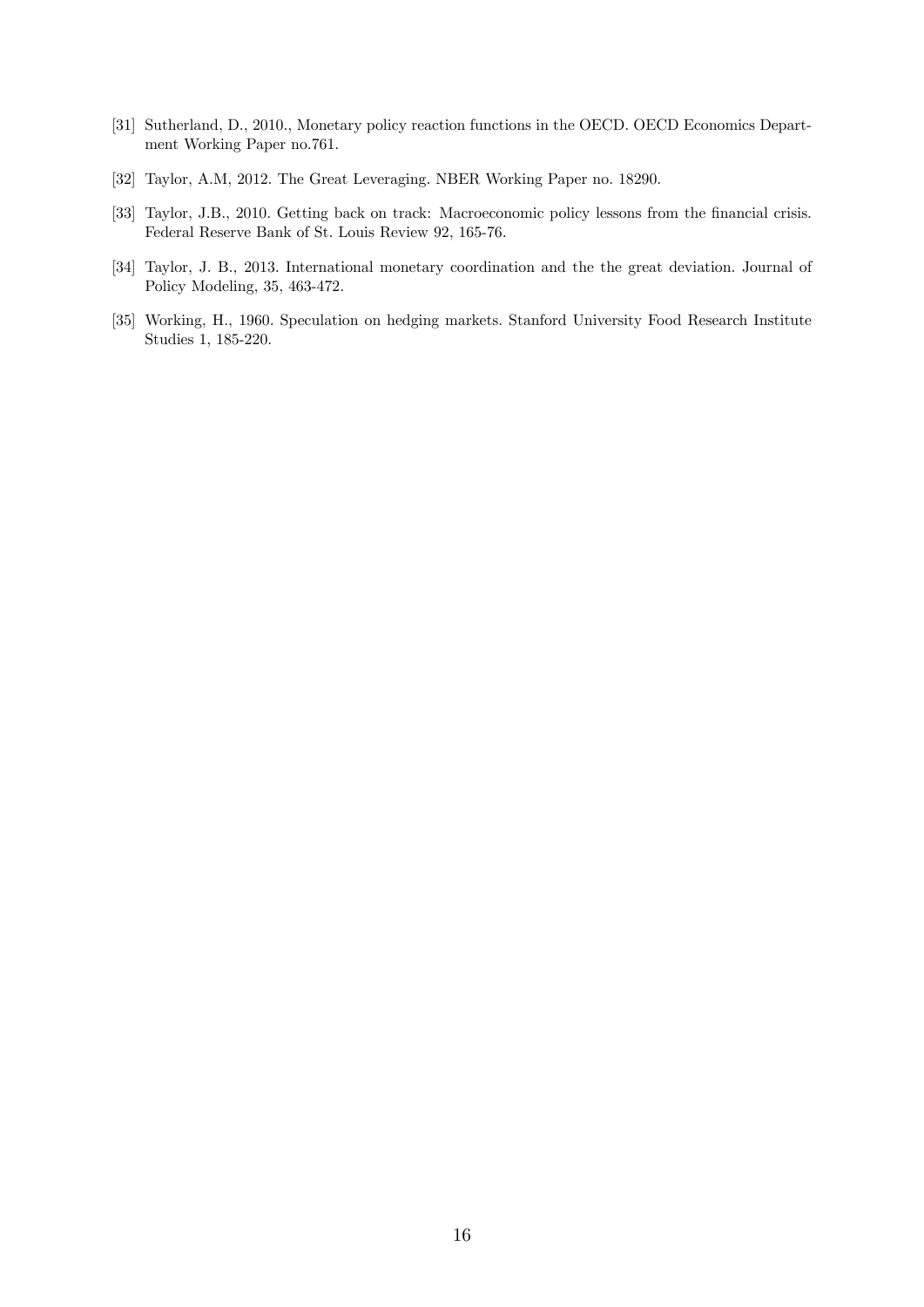# **Table A1: Identification of oil market structural shocks: Impulse response functions of selected variables to oil market structural shocks (up to a 40‐quarter horizon)**

|              |      |                |                    | Panel A: Oil reserve shock (OR)                       |                          |                          |         |         |                |            |                                                         |                |                    | Panel B: Negative flow oil supply shock (OSN)    |                |         |         |
|--------------|------|----------------|--------------------|-------------------------------------------------------|--------------------------|--------------------------|---------|---------|----------------|------------|---------------------------------------------------------|----------------|--------------------|--------------------------------------------------|----------------|---------|---------|
|              | R    | FB             | OP                 | ov                                                    | Υ                        | N                        | М       | GD      |                | Pm         | <b>FB</b>                                               | ΟP             | OV                 |                                                  | N              | M       | GD      |
| 0            | 0.39 | 0.65           | $-0.92$            | $-0.13$                                               | $-0.03$                  | $-0.01$                  | 0.36    | $-0.41$ | 0              | $-0.21$    | 0.63                                                    | 1.59           | 0.74               | $-0.11$                                          | 0.00           | 0.03    | $-0.18$ |
| 2            | 0.79 | $-1.90$        | $-1.03$            | $-0.03$                                               | 0.01                     | $-0.02$                  | 0.06    | $-0.68$ | $\mathbf{2}$   | $-0.17$    | $-1.96$                                                 | 3.26           | 0.14               | 0.00                                             | 0.03           | 1.10    | 0.34    |
| 4            | 1.00 | $-0.59$        | $-0.05$            | $-0.39$                                               | 0.12                     | $-0.01$                  | $-0.19$ | $-1.12$ | 4              | $-0.15$    | $-0.64$                                                 | 0.73           | $-0.40$            | 0.04                                             | 0.00           | 0.74    | 0.37    |
| 6            | 1.20 | $-1.03$        | 0.73               | $-0.65$                                               | 0.22                     | 0.00                     | 0.09    | $-1.63$ | 6              | $-0.15$    | $-0.09$                                                 | $-0.04$        | $-0.52$            | 0.04                                             | 0.01           | 0.84    | $-0.21$ |
| 8            | 1.29 | $-0.15$        | $-0.61$            | $-0.55$                                               | 0.23                     | 0.00                     | $-0.31$ | $-2.16$ | 8              | $-0.15$    | $-0.77$                                                 | 0.80           | $-0.65$            | 0.11                                             | 0.01           | 1.06    | $-0.62$ |
| 12           | 1.43 | 0.31           | $-0.74$            | $-0.52$                                               | 0.22                     | 0.01                     | $-0.51$ | $-2.49$ | 12             | $-0.13$    | $-0.19$                                                 | 0.38           | $-0.79$            | 0.28                                             | 0.02           | 0.92    | $-1.09$ |
| 20           | 1.53 |                |                    |                                                       |                          |                          | $-0.47$ | $-2.88$ |                |            |                                                         |                |                    |                                                  |                |         | $-2.09$ |
| 40           | 1.66 | $-0.05$        | $-0.91$<br>$-0.98$ | $-0.64$                                               | 0.29                     | 0.01                     | $-0.56$ |         | 20<br>40       | $-0.14$    | $-0.02$                                                 | 0.38           | $-0.85$<br>$-1.02$ | 0.44<br>0.62                                     | 0.03           | 0.69    |         |
|              |      | $-0.01$        |                    | $-0.75$                                               | 0.44                     | 0.01                     |         | $-3.61$ |                | $-0.13$    | -0.04                                                   | $-0.01$        |                    | Panel D: Oil production mix shock (OX)           | 0.03           | 0.51    | $-3.26$ |
|              | Pp   | FB             | OP                 | Panel C: Positive flow oil supply shock (OSP)<br>ov   | Υ                        | N                        | M       | GD      |                | RM         | FB                                                      | OP             | ov                 | Υ                                                | Ν              | M       | GD      |
| 0            | 0.40 | $-0.17$        | -0.96              | 0.32                                                  | $-0.05$                  | 0.00                     | 0.01    | $-0.32$ | 0              | 0.32       | $-1.09$                                                 | $-1.44$        | 0.16               | $-0.07$                                          | $-0.01$        | 0.47    | 0.09    |
| $\mathbf{z}$ |      |                |                    |                                                       |                          |                          |         |         | $\mathbf{2}$   |            |                                                         |                |                    |                                                  |                |         |         |
|              | 0.41 | $-0.14$        | 0.34               | 0.82                                                  | 0.00                     | 0.00                     | $-0.09$ | $-1.48$ |                | 0.43       | $-0.31$                                                 | $-2.07$        | 0.65               | $-0.06$                                          | $-0.01$        | $-0.11$ | 0.20    |
| 4            | 0.42 | 1.14           | $-1.85$            | 1.18                                                  | $-0.05$                  | 0.00                     | $-0.97$ | $-1.85$ | 4              | 0.40       | $-0.22$                                                 | $-0.25$        | 0.48               | $-0.11$                                          | 0.00           | 0.15    | $-0.05$ |
| 6            | 0.41 | 0.35           | 0.00               | 1.05                                                  | 0.07                     | 0.01                     | $-0.65$ | $-1.97$ | 6              | 0.46       | $-0.39$                                                 | $-0.55$        | 0.51               | $-0.13$                                          | 0.00           | $-0.10$ | $-0.26$ |
| 8            | 0.42 | 0.34           | 0.26               | 1.00                                                  | 0.10                     | 0.02                     | $-0.56$ | $-1.88$ | 8              | 0.50       | 0.08                                                    | $-1.25$        | 0.58               | $-0.20$                                          | 0.00           | $-0.33$ | $-0.33$ |
| 12           | 0.36 | 0.25           | $-0.16$            | 1.24                                                  | $-0.01$                  | 0.01                     | $-0.83$ | $-1.77$ | 12             | 0.54       | 0.08                                                    | $-1.39$        | 0.55               | $-0.21$                                          | 0.00           | $-0.21$ | $-0.31$ |
| 20           | 0.35 | 0.08           | $-0.23$            | 1.18                                                  | $-0.13$                  | 0.00                     | $-0.70$ | $-1.26$ | 20             | 0.64       | $-0.13$                                                 | $-1.36$        | 0.59               | $-0.08$                                          | 0.00           | $-0.16$ | $-0.65$ |
| 40           | 0.36 | 0.03           | 0.03               | 1.26                                                  | $-0.19$                  | 0.00                     | $-0.61$ | $-0.72$ | 40             | 0.68       | $-0.01$                                                 | $-1.42$        | 0.52               | $-0.01$                                          | 0.00           | $-0.28$ | $-1.13$ |
|              |      |                |                    | Panel E: Oil consumption preference shock (OC)        |                          |                          |         |         |                |            |                                                         |                |                    | Panel F: Oil inventories preference shock (OI)   |                |         |         |
|              | C    | FB             | OP                 | ov                                                    | Υ                        | N                        | М       | GD      |                | <b>INV</b> | FB                                                      | OP             | ov                 | Υ                                                | Ν              | M       | GD      |
| 0            | 0.54 | 1.15           | 0.16               | $-0.39$                                               | $\overline{\phantom{a}}$ | $\overline{\phantom{a}}$ | 0.43    | 0.22    | 0              | 0.50       | 0.00                                                    | $-1.35$        | $-0.44$            | $\overline{\phantom{a}}$                         | $\blacksquare$ | $-0.20$ | 0.41    |
| $\mathbf{2}$ | 0.45 | $-2.09$        | 2.79               | $-0.42$                                               | 0.14                     | 0.01                     | 1.41    | 0.50    | $\mathbf{2}$   | 0.58       | 1.26                                                    | $-1.98$        | $-0.61$            | 0.07                                             | 0.00           | 0.48    | 0.60    |
| 4            | 0.53 | $-0.83$        | 3.12               | $-0.29$                                               | 0.25                     | 0.01                     | 1.54    | 0.89    | 4              | 0.51       | 0.90                                                    | $-2.32$        | $-0.46$            | 0.13                                             | 0.00           | 0.63    | 0.89    |
| 6            | 0.58 | $-0.37$        | 2.91               | $-0.29$                                               | 0.24                     | 0.01                     | 1.24    | 0.64    | 6              | 0.45       | 0.24                                                    | $-1.56$        | $-0.42$            | 0.24                                             | 0.00           | 0.85    | 1.07    |
| 8            | 0.59 | $-0.62$        | 3.54               | $-0.37$                                               | 0.27                     | 0.01                     | 1.31    | 0.55    | 8              | 0.39       | $-0.12$                                                 | $-0.66$        | $-0.50$            | 0.32                                             | 0.01           | 1.03    | 1.10    |
| 12           | 0.57 | 0.30           | 3.24               | $-0.35$                                               | 0.25                     | 0.02                     | 1.01    | 0.34    | 12             | 0.42       | $-0.17$                                                 | $-0.71$        | $-0.50$            | 0.35                                             | 0.01           | 0.83    | 0.64    |
| 20           | 0.53 | 0.10           | 3.33               | $-0.38$                                               | 0.16                     | 0.02                     | 1.10    | 0.68    | 20             | 0.45       | 0.08                                                    | $-0.93$        | $-0.56$            | 0.28                                             | 0.01           | 0.72    | 0.63    |
| 40           | 0.55 | 0.01           | 3.27               | $-0.39$                                               | 0.22                     | 0.02                     | 1.12    | 0.46    | 40             | 0.44       | 0.00                                                    | -0.93          | $-0.56$            | 0.29                                             | 0.01           | 0.78    | 0.68    |
|              |      |                |                    | Panel G: Oil futures market pressure shock (OFP)      |                          |                          |         |         |                |            |                                                         |                |                    | Panel H: Residual oil futures market shock (OFR) |                |         |         |
|              | WT   | FB             | ΟP                 | ov                                                    | Υ                        | N                        | М       | GD      |                | FB         | WT                                                      | OP             | ov                 | Υ                                                | Ν              | M       | GD      |
| 0            | 0.72 | 0.24           | 0.36               | $-0.43$                                               | $\overline{\phantom{a}}$ | $\overline{\phantom{a}}$ | $-0.06$ | 0.01    | 0              | 4.36       | 0.00                                                    | 0.30           | $-0.15$            | $\overline{\phantom{a}}$                         | $\blacksquare$ | 0.26    | 0.11    |
| 2            | 0.68 | 0.24           | $-0.22$            | $-0.31$                                               | $-0.03$                  | 0.00                     | $-0.14$ | 0.28    | $\overline{2}$ | $-0.06$    | 0.08                                                    | 2.60           | $-0.21$            | 0.08                                             | 0.01           | 0.61    | 0.25    |
| 4            | 0.68 | $-0.04$        | 0.78               | $-0.25$                                               | $-0.07$                  | 0.00                     | $-0.11$ | 0.36    | 4              | 0.19       | $-0.01$                                                 | 2.00           | $-0.10$            | 0.10                                             | 0.00           | 0.72    | 0.69    |
| 6            | 0.71 | 0.01           | 0.75               | $-0.26$                                               | $-0.11$                  | 0.00                     | $-0.15$ | 0.60    | 6              | 0.35       | 0.00                                                    | 2.05           | $-0.05$            | 0.10                                             | 0.00           | 0.65    | 0.73    |
| 8            | 0.72 | $-0.05$        | 0.73               | $-0.27$                                               | $-0.14$                  | 0.00                     | $-0.14$ | 0.68    | 8              | $-0.26$    | 0.00                                                    | 2.67           | $-0.13$            | 0.13                                             | 0.01           | 0.82    | 0.62    |
| 12           | 0.72 | 0.10           | 0.48               | $-0.23$                                               | $-0.18$                  | 0.00                     | $-0.14$ | 0.79    | 12             | 0.00       | $-0.01$                                                 | 2.34           | $-0.10$            | 0.13                                             | 0.01           | 0.69    | 0.50    |
| 20           | 0.73 | $-0.02$        | 0.59               | $-0.20$                                               | $-0.15$                  | 0.00                     | $-0.06$ | 0.88    | 20             | 0.03       | $-0.01$                                                 | 2.42           | $-0.12$            | 0.10                                             | 0.01           | 0.69    | 0.60    |
| 40           | 0.73 | 0.00           | 0.59               | $-0.20$                                               | $-0.15$                  | 0.00                     | $-0.08$ | 0.85    | 40             | 0.00       | 0.00                                                    | 2.39           | $-0.11$            | 0.09                                             | 0.01           | 0.72    | 0.73    |
|              |      |                |                    | Panel I: Other real oil price shock (ORP)             |                          |                          |         |         |                |            | Panel L: Other nominal oil price volatility shock (ONV) |                |                    |                                                  |                |         |         |
|              | OP   | <b>FB</b>      | О۷                 | Υ                                                     | N                        | М                        | GD      |         |                | ov         | FB                                                      | OP             | Υ                  | N                                                | M              | GD      |         |
| 0            | 3.73 | $\overline{a}$ | 0.22               | $\Box$                                                | $\blacksquare$           | $-0.41$                  | $-0.45$ |         | 0              | 0.98       | $\overline{a}$                                          | $\blacksquare$ | $\blacksquare$     | $\blacksquare$                                   | $-0.48$        | $-0.51$ |         |
| 2            | 3.69 | -0.44          | 0.18               | $-0.05$                                               | 0.00                     | $-0.89$                  | $-0.59$ |         | 2              | 1.28       | 0.30                                                    | 0.21           | $-0.02$            | 0.01                                             | $-0.94$        | $-0.40$ |         |
| 4            | 3.63 | $-0.41$        | 0.10               | $-0.08$                                               | 0.00                     | $-1.05$                  | $-0.80$ |         | 4              | 1.00       | $-0.49$                                                 | 1.79           | 0.07               | 0.01                                             | $-0.78$        | $-0.61$ |         |
| 6            | 3.24 | 0.01           | 0.12               | $-0.15$                                               | 0.00                     | $-1.09$                  | $-0.84$ |         | 6              | 0.95       | $-0.35$                                                 | 1.75           | 0.08               | 0.02                                             | $-0.78$        | $-0.76$ |         |
| 8            | 2.64 | 0.23           | 0.18               | $-0.21$                                               | $-0.01$                  | $-1.23$                  | $-0.83$ |         | 8              | 1.14       | 0.20                                                    | 0.83           | 0.02               | 0.01                                             | $-1.11$        | -0.97   |         |
| 12           | 2.86 | 0.05           | 0.15               | $-0.23$                                               | $-0.01$                  | $-1.04$                  | $-0.46$ |         | 12             | 1.17       | 0.21                                                    | 1.06           | $-0.08$            | 0.01                                             | $-1.14$        | $-0.66$ |         |
| 20           | 2.92 | -0.06          | 0.19               | $-0.19$                                               | $-0.01$                  | $-0.98$                  | $-0.44$ |         | 20             | 1.17       | 0.00                                                    | 0.92           | $-0.12$            | 0.01                                             | $-1.00$        | $-0.33$ |         |
| 40           | 2.95 | 0.00           | 0.21               | $-0.21$                                               | $-0.01$                  | $-1.00$                  | $-0.36$ |         | 40             | 1.19       | 0.01                                                    | 1.05           | $-0.14$            | 0.01                                             | $-0.96$        | $-0.13$ |         |
|              |      |                |                    | Panel M: Real non-energy commodities price shock (PM) |                          |                          |         |         |                |            |                                                         |                |                    |                                                  |                |         |         |
|              | М    | <b>FB</b>      | ΟP                 | OV                                                    | Υ                        | N                        | GD      |         |                |            |                                                         |                |                    |                                                  |                |         |         |
| 0            | 1.64 | $\equiv$       | $\omega$           | $\blacksquare$                                        | $\sim$                   | $\omega$ .               | 0.58    |         |                |            |                                                         |                |                    |                                                  |                |         |         |
| 2            | 2.14 | $-0.25$        | 0.79               | $-0.27$                                               | 0.06                     | 0.00                     | 0.75    |         |                |            |                                                         |                |                    |                                                  |                |         |         |
| 4            | 2.04 | 0.31           | $-0.13$            | $-0.08$                                               | 0.01                     | 0.00                     | 1.01    |         |                |            |                                                         |                |                    |                                                  |                |         |         |
| 6            | 1.98 | 0.36           | $-0.13$            | 0.06                                                  | $-0.04$                  | 0.00                     | 1.11    |         |                |            |                                                         |                |                    |                                                  |                |         |         |
| 8            | 2.09 | 0.11           | 0.34               | $-0.03$                                               | $-0.03$                  | 0.00                     | 1.27    |         |                |            |                                                         |                |                    |                                                  |                |         |         |
| 12           | 2.16 | 0.00           | 0.36               | $-0.07$                                               | $-0.02$                  | 0.00                     | 1.33    |         |                |            |                                                         |                |                    |                                                  |                |         |         |
| 20           | 2.16 | $-0.02$        | 0.37               | $-0.05$                                               | $-0.01$                  | 0.00                     | 1.31    |         |                |            |                                                         |                |                    |                                                  |                |         |         |
| 40           | 2.14 | 0.00           | 0.32               | $-0.04$                                               | $-0.01$                  | 0.00                     | 1.27    |         |                |            |                                                         |                |                    |                                                  |                |         |         |

Each Panel in the Table reports cumulative impulse responses of selected variables to a given oil market shock, i.e., oil reserves (OR, Panel A), flow oil supply (positive, OSP, Panel B; negative, OSN, Panel C), oil production mix (OX, Panel D), oil consumption and inventories preferences (OC, Panel E; OI, Panel F), oil futures market‐pressure (OFP, Panel G), residual oil futures market (OFR, Panel H), other real oil price (ORP, Panel I), nominal oil price volatility (ONV, Panel L) and non-energy commodities price (PM, Panel M). The variables of interest are oil reserves (R), oil production changes (negative and positive: Pm and Pp), refineries margins (RM), oil consumption and inventories (C, INV), Working‐T index (WT), oil futures market basis (FB), real oil price (OP), nominal oil price volatility (OV), real activity (Y), core inflation (N) and the non‐energy commodities price index (M). Figures in bold denote statistical significance at the 5% level. Cumulative impulse responses are reported in all cases, except for the oil future market basis (FB). A (‐) sign denotes imposed zero restrictions on contemporaneous effects.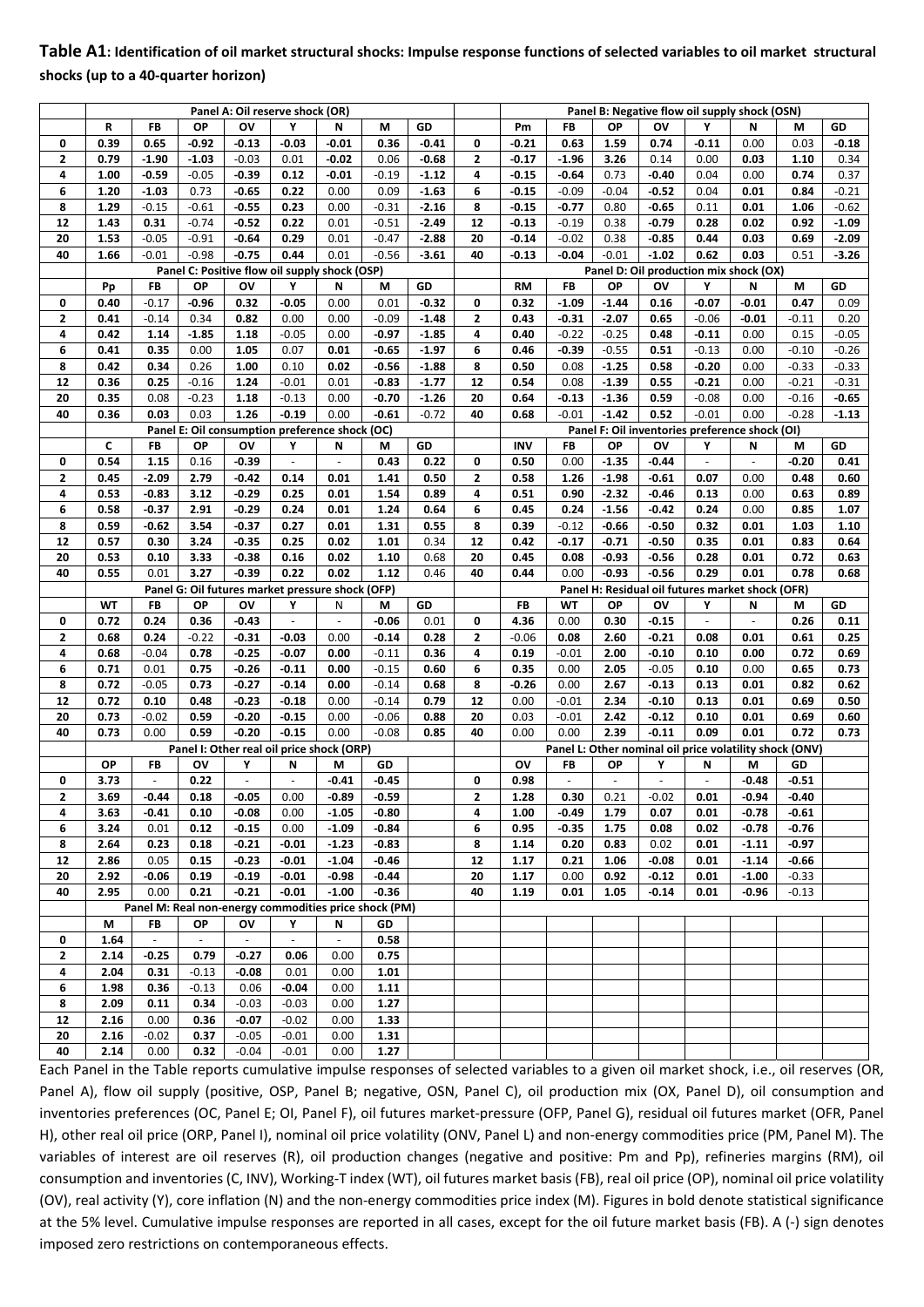# **Table A2: Identification of macroeconomic structural shocks: Impulse response functions of selected variables to macroeconomic structural shocks (up to a 40‐quarter horizon)**

|    |      |          |                                                | Panel A: Labor supply shock (LS)   |         |      |         |                |      |          |                             |           | Panel B: (Negative) Labor demand shock (LD)        |         |         |  |
|----|------|----------|------------------------------------------------|------------------------------------|---------|------|---------|----------------|------|----------|-----------------------------|-----------|----------------------------------------------------|---------|---------|--|
|    | E    | W        | U                                              | Y                                  | F.      | н    | N       |                | U    | W        | E                           | Υ         | F.                                                 | н       | N       |  |
| 0  | 0.24 | $-0.16$  | $-0.10$                                        | 0.13                               | 0.09    | 0.13 | $-0.02$ | 0              | 0.28 | 0.03     | $\omega_{\rm c}$            | $-0.07$   | 0.11                                               | $-0.07$ | $-0.04$ |  |
| 2  | 0.57 | $-0.40$  | $-0.41$                                        | 0.43                               | 0.37    | 0.35 | 0.01    | $\overline{2}$ | 0.40 | 0.04     | $-0.10$                     | $-0.14$   | 0.19                                               | 0.01    | $-0.03$ |  |
| 4  | 0.94 | $-0.52$  | $-0.74$                                        | 0.62                               | 0.32    | 0.48 | 0.00    | 4              | 0.37 | $-0.01$  | $-0.08$                     | $-0.08$   | 0.30                                               | $-0.03$ | $-0.03$ |  |
| 6  | 1.17 | $-0.60$  | $-0.85$                                        | 0.64                               | 0.35    | 0.54 | 0.01    | 6              | 0.31 | $-0.09$  | $-0.04$                     | $-0.06$   | 0.29                                               | $-0.12$ | $-0.03$ |  |
| 8  | 1.33 | $-0.70$  | $-0.92$                                        | 0.60                               | 0.34    | 0.53 | 0.01    | 8              | 0.32 | $-0.10$  | $-0.01$                     | $-0.08$   | 0.28                                               | $-0.16$ | $-0.04$ |  |
| 12 | 1.38 | $-0.90$  | $-0.84$                                        | 0.43                               | 0.33    | 0.36 | 0.02    | 12             | 0.34 | $-0.15$  | $-0.01$                     | $-0.12$   | 0.34                                               | $-0.14$ | $-0.04$ |  |
| 20 | 1.23 | $-1.10$  | $-0.58$                                        | 0.18                               | 0.37    | 0.09 | 0.01    | 20             | 0.31 | $-0.24$  | 0.06                        | $-0.12$   | 0.39                                               | $-0.08$ | $-0.04$ |  |
| 40 | 1.31 | $-1.30$  | $-0.58$                                        | 0.14                               | 0.47    | 0.04 | 0.01    | 40             | 0.35 | $-0.33$  | 0.07                        | $-0.17$   | 0.42                                               | $-0.15$ | $-0.04$ |  |
|    |      |          | Panel C: Aggregate demand shock (AD)           |                                    |         |      |         |                |      |          |                             |           | Panel D: Productivity shock (PR)                   |         |         |  |
|    | Y    | N        | F                                              | н                                  | W       |      |         |                | W    | Υ        | N                           | F         | н                                                  |         |         |  |
| 0  | 0.41 | 0.02     | 0.23                                           | 0.02                               | $-0.10$ |      |         | 0              | 0.40 | $\omega$ | $\omega$                    | $-0.22$   | 0.14                                               |         |         |  |
| 2  | 0.67 | 0.02     | 0.23                                           | $-0.02$                            | $-0.31$ |      |         | 2              | 0.66 | 0.04     | $-0.01$                     | $-0.27$   | 0.28                                               |         |         |  |
| 4  | 0.59 | 0.02     | 0.12                                           | $-0.01$                            | $-0.31$ |      |         | 4              | 0.77 | 0.26     | 0.00                        | $-0.17$   | 0.48                                               |         |         |  |
| 6  | 0.39 | 0.01     | 0.07                                           | 0.05                               | $-0.22$ |      |         | 6              | 0.77 | 0.56     | 0.01                        | $-0.14$   | 0.58                                               |         |         |  |
| 8  | 0.32 | 0.02     | 0.13                                           | 0.10                               | $-0.21$ |      |         | 8              | 0.86 | 0.67     | 0.02                        | $-0.27$   | 0.63                                               |         |         |  |
| 12 | 0.29 | 0.02     | 0.12                                           | 0.01                               | $-0.25$ |      |         | 12             | 1.12 | 0.66     | 0.02                        | $-0.40$   | 0.80                                               |         |         |  |
| 20 | 0.28 | 0.02     | 0.13                                           | $-0.05$                            | $-0.23$ |      |         | 20             | 1.33 | 0.70     | 0.02                        | $-0.55$   | 0.79                                               |         |         |  |
| 40 | 0.29 | 0.02     | 0.13                                           | $-0.04$                            | $-0.22$ |      |         | 40             | 1.58 | 0.85     | 0.02                        | $-0.63$   | 0.96                                               |         |         |  |
|    |      |          |                                                | Panel E: Core inflation shock (CI) |         |      |         |                |      |          |                             |           | Panel F: (Negative) Global saving rate shock (GFI) |         |         |  |
|    | N    | U        | Υ                                              | Е                                  |         |      |         |                | G    | F        | Υ                           | <b>SR</b> |                                                    |         |         |  |
| 0  | 0.07 | $\omega$ | $\omega$                                       | $\mathcal{L}^{\mathcal{A}}$        |         |      |         | 0              | 0.34 | $-0.15$  | $\mathcal{L}_{\mathcal{A}}$ | 0.04      |                                                    |         |         |  |
| 2  | 0.06 | $-0.01$  | $-0.08$                                        | $-0.04$                            |         |      |         | 2              | 0.59 | $-0.29$  | $-0.25$                     | 0.04      |                                                    |         |         |  |
| 4  | 0.05 | 0.05     | $-0.16$                                        | $-0.10$                            |         |      |         | 4              | 0.80 | $-0.34$  | $-0.49$                     | 0.03      |                                                    |         |         |  |
| 6  | 0.05 | 0.15     | $-0.23$                                        | $-0.21$                            |         |      |         | 6              | 0.88 | $-0.33$  | $-0.63$                     | 0.01      |                                                    |         |         |  |
| 8  | 0.05 | 0.19     | $-0.24$                                        | $-0.30$                            |         |      |         | 8              | 0.86 | $-0.34$  | $-0.70$                     | 0.00      |                                                    |         |         |  |
| 12 | 0.04 | 0.15     | $-0.15$                                        | $-0.34$                            |         |      |         | 12             | 0.70 | $-0.30$  | $-0.65$                     | $-0.01$   |                                                    |         |         |  |
| 20 | 0.05 | 0.04     | $-0.01$                                        | $-0.28$                            |         |      |         | 20             | 0.54 | $-0.22$  | $-0.47$                     | $-0.01$   |                                                    |         |         |  |
| 40 | 0.05 | 0.02     | 0.01                                           | $-0.30$                            |         |      |         | 40             | 0.59 | $-0.26$  | $-0.50$                     | 0.00      |                                                    |         |         |  |
|    |      |          | Panel G: (Negative) US saving rate shock (GDI) |                                    |         |      |         |                |      |          |                             |           | Panel H: Saving glut shock (GTI)                   |         |         |  |
|    | Fd   | F        | Υ                                              | <b>SR</b>                          |         |      |         |                | Td   | F.       | Υ                           | <b>SR</b> | X                                                  |         |         |  |
| 0  | 0.40 | $-0.12$  | $\omega$                                       | 0.04                               |         |      |         | 0              | 0.16 | $-0.05$  | $\omega$                    | $-0.11$   | $-0.01$                                            |         |         |  |
| 2  | 0.18 | $-0.31$  | $-0.23$                                        | 0.06                               |         |      |         | 2              | 0.23 | $-0.06$  | $-0.03$                     | 0.00      | $-0.05$                                            |         |         |  |
| 4  | 0.20 | $-0.19$  | $-0.13$                                        | 0.01                               |         |      |         | 4              | 0.22 | $-0.13$  | $-0.17$                     | $-0.01$   | $-0.25$                                            |         |         |  |
| 6  | 0.17 | $-0.20$  | $-0.03$                                        | 0.02                               |         |      |         | 6              | 0.22 | $-0.09$  | $-0.30$                     | $-0.04$   | $-0.25$                                            |         |         |  |
| 8  | 0.18 | $-0.25$  | 0.01                                           | 0.04                               |         |      |         | 8              | 0.27 | 0.01     | $-0.30$                     | $-0.05$   | $-0.22$                                            |         |         |  |
| 12 | 0.16 | $-0.28$  | 0.08                                           | 0.04                               |         |      |         | 12             | 0.29 | 0.05     | $-0.32$                     | $-0.05$   | $-0.19$                                            |         |         |  |
| 20 | 0.16 | $-0.38$  | 0.13                                           | 0.04                               |         |      |         | 20             | 0.29 | 0.12     | $-0.29$                     | $-0.04$   | $-0.15$                                            |         |         |  |
| 40 | 0.15 | $-0.43$  | 0.21                                           | 0.04                               |         |      |         | 40             | 0.29 | 0.15     | $-0.37$                     | $-0.04$   | $-0.12$                                            |         |         |  |

Each Panel in the Table reports cumulative impulse responses of selected variables to a given macroeconomic shock, i.e., labor supply (LS; Panel A) and demand (LD, Panel B), good's aggregate demand (AD, Panel C), productivity (PR, Panel D), core inflation (CI, Panel E), global saving rate (GFI, Panel F), US saving rate (GDI, Panel G) and ex‐US global saving rate (GTI, Panel H). The variables of interest are real activity (Y), core inflation (N), employment (E), the unemployment rate (U), real wage (W), real stock prices (F), real house prices (H), global fiscal stance (G), the ratios of US fiscal and trade deficits to GDP (Fd and Td), the US\$ exchange rate return (X) and the real short-term interest rate (SR). Figures in bold denote statistical significance at the 5% level. A (-) sign denotes imposed zero restrictions on contemporaneous effects.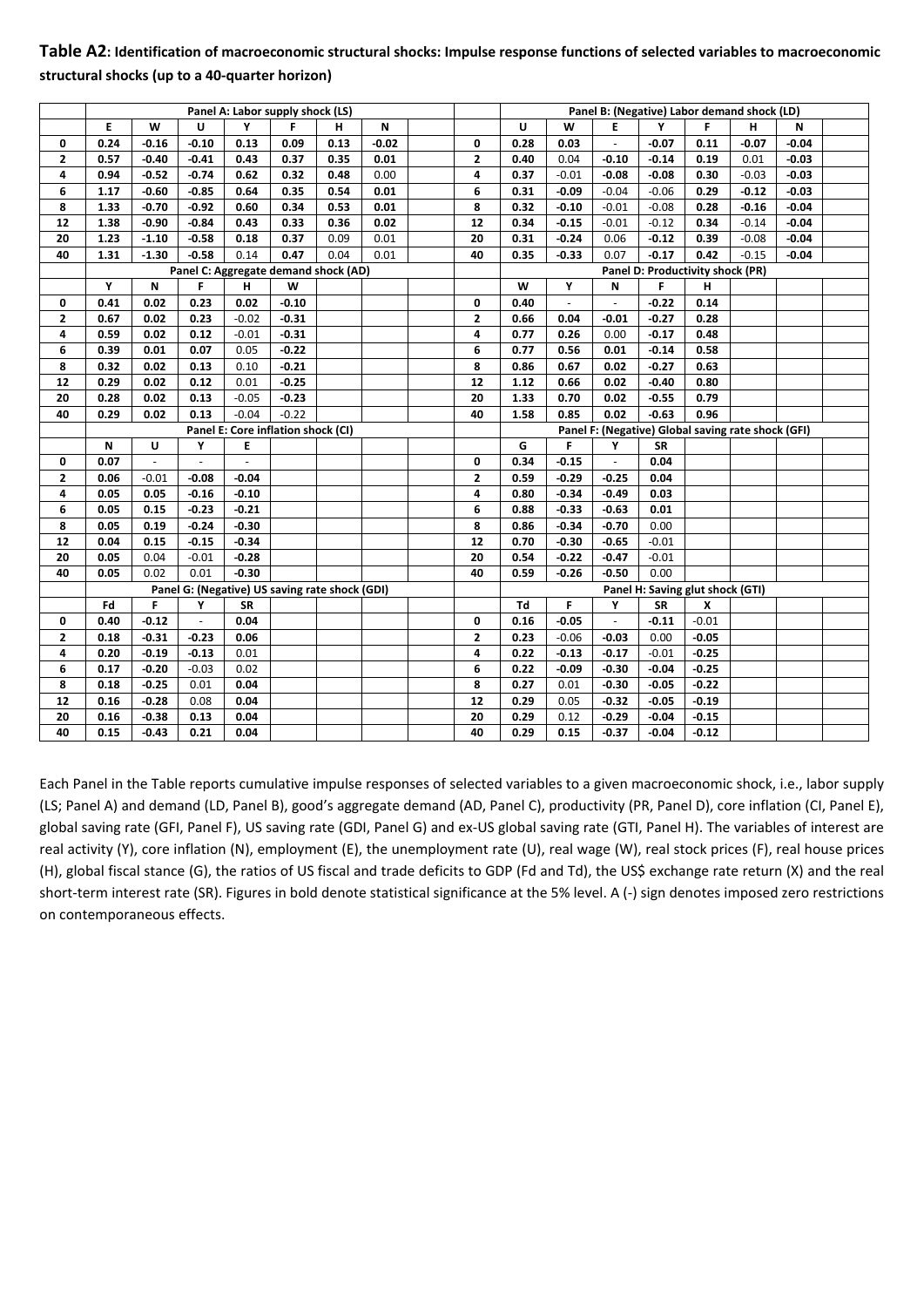# **Table A3: Identification of financial structural shocks: Impulse response functions of selected variables to financial structural shocks (up to a 40‐quarter horizon)**

|              |                    |                          | Panel A: Excess liquidity shock (EL)             |                          |                          |                                |                |                          |              |                    |                          |                          |                                  |                          | Panel B: Short-term interest rate shock (TL)  |                          |                  |
|--------------|--------------------|--------------------------|--------------------------------------------------|--------------------------|--------------------------|--------------------------------|----------------|--------------------------|--------------|--------------------|--------------------------|--------------------------|----------------------------------|--------------------------|-----------------------------------------------|--------------------------|------------------|
|              | L                  | <b>SR</b>                | <b>TS</b>                                        | Υ                        | N                        | F                              | LFV            | FV                       |              | <b>SR</b>          | TS                       | Υ                        | N                                | F                        | н                                             | GD                       | FV               |
| 0            | 0.29               | $-0.03$                  | $-0.01$                                          | $\blacksquare$           |                          | 0.03                           | 0.24           | 0.01                     | 0            | 0.17               | $-0.01$                  | $\overline{\phantom{a}}$ | $\blacksquare$                   | 0.12                     | 0.04                                          | $-0.65$                  | 0.03             |
| $\mathbf{2}$ | 0.33               | $-0.04$                  | $-0.05$                                          | 0.02                     | 0.01                     | 0.02                           | 0.24           | 0.12                     | $\mathbf{z}$ | 0.11               | 0.01                     | 0.06                     | 0.01                             | 0.23                     | 0.23                                          | $-0.14$                  | $-0.04$          |
| 4            | 0.51               | -0.03                    | 0.01                                             | $-0.06$                  | 0.00                     | $-0.09$                        | $-0.24$        | 0.18                     | 4            | 0.11               | $-0.02$                  | 0.28                     | 0.01                             | 0.30                     | 0.38                                          | 0.10                     | $-0.02$          |
| 6            | 0.54               | $-0.07$                  | 0.04                                             | $-0.09$                  | 0.00                     | $-0.04$                        | $-0.48$        | 0.25                     | 6            | 0.12               | $-0.02$                  | 0.44                     | 0.01                             | 0.31                     | 0.47                                          | 0.15                     | $-0.04$          |
| 8            | 0.50               | -0.06                    | 0.04                                             | $-0.07$                  | 0.00                     | $-0.03$                        | $-0.10$        | 0.23                     | 8            | 0.13               | $-0.04$                  | 0.51                     | 0.02                             | 0.28                     | 0.52                                          | 0.01                     | 0.00             |
| 12           | 0.53               | -0.06                    | 0.04                                             | $-0.11$                  | 0.00                     | $-0.04$                        | $-0.03$        | 0.27                     | 12           | 0.14               | $-0.06$                  | 0.49                     | 0.03                             | 0.24                     | 0.54                                          | $-0.51$                  | 0.04             |
| 20           | 0.56               | $-0.06$                  | 0.04                                             | $-0.10$                  | 0.00                     | 0.02                           | 0.00           | 0.26                     | 20           | 0.14               | $-0.04$                  | 0.34                     | 0.02                             | 0.19                     | 0.39                                          | $-0.24$                  | 0.08             |
| 40           | 0.62               | $-0.07$                  | 0.04<br>Panel C: Term structure slope shock (TS) | $-0.14$                  | 0.00                     | 0.04                           | 0.00           | 0.28                     | 40           | 0.13               | $-0.04$                  | 0.37                     | 0.02                             | 0.21                     | 0.40<br>Panel D: US terms of trade shock (TT) | $-0.18$                  | 0.07             |
|              | <b>TS</b>          | <b>SR</b>                | Υ                                                | N                        | F                        | н                              | GD             | <b>FV</b>                |              | X                  | Td                       | Υ                        | F                                | н                        | <b>SR</b>                                     | TS                       | GD               |
| 0            | 0.23               | $\overline{\phantom{a}}$ | $\omega$                                         | $\overline{\phantom{a}}$ | 0.04                     | 0.03                           | $-0.42$        | 0.04                     | 0            | 0.47               | $\blacksquare$           | $\blacksquare$           | $-0.05$                          | $\overline{\phantom{a}}$ | $\blacksquare$                                | $\blacksquare$           | 1.45             |
| 2            | 0.26               | 0.00                     | 0.07                                             | 0.01                     | 0.04                     | 0.04                           | $-0.15$        | 0.00                     | 2            | 0.59               | 0.01                     | 0.02                     | $-0.09$                          | -0.07                    | 0.03                                          | $-0.01$                  | 1.92             |
| 4            | 0.22               | -0.02                    | 0.22                                             | 0.01                     | 0.18                     | 0.10                           | $-0.07$        | $-0.09$                  | 4            | 0.61               | $-0.04$                  | $-0.17$                  | $-0.15$                          | $-0.19$                  | 0.04                                          | 0.01                     | 2.36             |
| 6            | 0.18               | 0.01                     | 0.34                                             | 0.01                     | 0.14                     | 0.15                           | $-0.59$        | $-0.06$                  | 6            | 0.67               | $-0.08$                  | $-0.34$                  | $-0.12$                          | $-0.27$                  | 0.04                                          | 0.03                     | 2.57             |
| 8            | 0.18               | 0.00                     | 0.36                                             | 0.01                     | 0.16                     | 0.21                           | $-0.85$        | $-0.05$                  | 8            | 0.72               | $-0.10$                  | $-0.45$                  | $-0.08$                          | $-0.35$                  | 0.04                                          | 0.05                     | 3.02             |
| 12           | 0.17               | 0.01                     | 0.40                                             | 0.02                     | 0.16                     | 0.26                           | $-1.05$        | $-0.02$                  | 12           | 0.78               | $-0.11$                  | $-0.54$                  | $-0.08$                          | $-0.53$                  | 0.03                                          | 0.07                     | 3.71             |
| 20           | 0.18               | 0.01                     | 0.30                                             | 0.02                     | 0.10                     | 0.16                           | $-0.97$        | 0.02                     | 20           | 0.84               | $-0.10$                  | $-0.54$                  | $-0.02$                          | $-0.66$                  | 0.02                                          | 0.10                     | 4.22             |
| 40           | 0.18               | 0.01                     | 0.31                                             | 0.02                     | 0.12                     | 0.16                           | $-0.87$        | 0.02                     | 40           | 0.84               | $-0.10$                  | $-0.56$                  | 0.02                             | $-0.68$                  | 0.02                                          | 0.10                     | 4.26             |
|              |                    |                          | Panel E: Stocks preferences shock (PF)           |                          |                          |                                |                |                          |              |                    |                          |                          |                                  |                          | Panel F: Housing preferences shock (PH)       |                          |                  |
|              | F.                 | н                        | <b>SR</b>                                        | TS                       | M                        | ОP                             | GD             | Υ                        |              | н                  | F                        | <b>SR</b>                | <b>TS</b>                        | M                        | <b>OP</b>                                     | GD                       | Υ                |
| 0            | 0.35               |                          | $\blacksquare$                                   | $\frac{1}{2}$            | $\blacksquare$           | $\blacksquare$                 | $-0.15$        | $\overline{\phantom{a}}$ | 0            | 0.40               | 0.03                     | $\overline{\phantom{a}}$ | $\frac{1}{2}$                    | 0.21                     | $-0.87$                                       | 1.26                     | $\overline{a}$   |
| 2            | 0.43               | 0.06                     | $-0.01$                                          | $-0.02$                  | 0.25                     | 0.61                           | 0.15           | 0.08                     | $\mathbf{2}$ | 0.57               | 0.12                     | $-0.04$                  | 0.00                             | 1.12                     | 0.73                                          | 1.69                     | 0.19             |
| 4            | 0.44               | 0.07                     | 0.00                                             | $-0.03$                  | 0.43                     | 0.82                           | 0.31           | 0.15                     | 4            | 0.68               | 0.16                     | $-0.03$                  | $-0.02$                          | 1.32                     | 1.89                                          | 1.98                     | 0.34             |
| 6            | 0.43               | 0.07                     | 0.01                                             | $-0.03$                  | 0.34                     | 0.75                           | 0.31           | 0.13                     | 6            | 0.73               | 0.17                     | $-0.01$                  | $-0.04$                          | 1.29                     | 2.40                                          | 1.72                     | 0.40             |
| 8            | 0.44               | 0.06                     | 0.00                                             | $-0.02$                  | 0.29                     | 0.98                           | 0.37           | 0.12                     | 8            | 0.74               | 0.14                     | 0.01                     | $-0.06$                          | 1.01                     | 2.32                                          | 1.56                     | 0.39             |
| 12<br>20     | 0.45<br>0.48       | 0.00<br>$-0.08$          | 0.00<br>0.00                                     | $-0.02$<br>$-0.01$       | 0.29<br>0.33             | 1.27<br>1.07                   | 0.50<br>0.82   | 0.08<br>$-0.01$          | 12<br>20     | 0.66<br>0.44       | 0.08<br>0.04             | 0.01<br>$-0.01$          | $-0.05$<br>$-0.01$               | 0.80<br>0.91             | 2.61<br>2.24                                  | 1.53<br>2.00             | 0.29<br>0.16     |
| 40           | 0.51               | $-0.11$                  | 0.00                                             | $-0.01$                  | 0.38                     | 1.14                           | 1.05           | $-0.03$                  | 40           | 0.47               | 0.07                     | $-0.01$                  | $-0.02$                          | 0.95                     | 2.32                                          | 1.94                     | 0.21             |
|              |                    |                          | Panel G: Gold preference shock (PG)              |                          |                          |                                |                |                          |              |                    |                          |                          | Panel H: Uncertainty shock (RAV) |                          |                                               |                          |                  |
|              | GD                 | F                        | н                                                | SR                       | TS                       | M                              | ΟP             | Υ                        |              | <b>FV</b>          | Υ                        | г                        | F                                | н                        | <b>SR</b>                                     | TS                       | М                |
| 0            | 2.47               |                          |                                                  |                          |                          |                                |                |                          | 0            | 0.57               |                          |                          | $-0.26$                          |                          |                                               |                          | $-0.35$          |
| 2            | 2.80               | 0.00                     | $-0.04$                                          | 0.01                     | 0.00                     | 0.75                           | 0.97           | 0.06                     | $\mathbf{2}$ | 0.60               | $-0.08$                  | 0.12                     | $-0.18$                          | 0.04                     | $-0.01$                                       | 0.01                     | $-0.05$          |
| 4            | 3.26               | -0.06                    | $-0.09$                                          | 0.02                     | 0.02                     | 0.77                           | 0.51           | 0.00                     | 4            | 0.42               | 0.00                     | 0.04                     | $-0.03$                          | 0.25                     | $-0.05$                                       | $-0.01$                  | $-0.06$          |
| 6            | 3.44               | $-0.03$                  | $-0.09$                                          | 0.01                     | 0.04                     | 0.76                           | 0.78           | 0.00                     | 6            | 0.31               | 0.14                     | $-0.02$                  | 0.07                             | 0.44                     | $-0.02$                                       | $-0.08$                  | 0.07             |
| 8            | 3.61               | 0.01                     | $-0.12$                                          | 0.00                     | 0.04                     | 0.92                           | 1.52           | 0.02                     | 8            | 0.26               | 0.18                     | 0.02                     | 0.09                             | 0.56                     | $-0.01$                                       | $-0.13$                  | 0.04             |
| 12           | 3.58               | 0.00                     | $-0.17$                                          | 0.01                     | 0.03                     | 0.86                           | 1.28           | 0.01                     | 12           | 0.34               | 0.13                     | 0.25                     | 0.03                             | 0.66                     | 0.01                                          | $-0.14$                  | $-0.35$          |
| 20           | 3.80               | 0.01                     | $-0.23$                                          | 0.01                     | 0.04                     | 0.89                           | 1.33           | $-0.04$                  | 20           | 0.40               | 0.00                     | 0.34                     | $-0.04$                          | 0.44                     | 0.00                                          | $-0.10$                  | $-0.34$          |
| 40           | 3.93               | 0.04                     | $-0.26$                                          | 0.00                     | 0.05                     | 0.92                           | 1.34           | $-0.06$                  | 40           | 0.38               | 0.03                     | 0.30                     | 0.00                             | 0.45                     | 0.00                                          | $-0.10$                  | $-0.23$          |
|              |                    | Υ                        |                                                  | F                        | Panel I: Size shock (SZ) |                                | TS             |                          |              |                    | Υ                        |                          | Panel L: Value shock (VL)<br>F   |                          |                                               |                          |                  |
| 0            | <b>SMB</b><br>3.08 |                          | L                                                | 0.33                     | н                        | SR<br>$\overline{\phantom{a}}$ | $\frac{1}{2}$  | М<br>0.44                | 0            | <b>HML</b><br>3.81 | $\overline{\phantom{a}}$ | Г                        | $-0.10$                          | Н                        | <b>SR</b>                                     | TS                       | М<br>0.74        |
| 2            | 2.71               | 0.19                     | $-0.18$                                          | 0.54                     | 0.22                     | $-0.02$                        | $-0.03$        | 1.35                     | 2            | 3.57               | $-0.03$                  | $-0.07$                  | $-0.17$                          | 0.03                     | 0.01                                          | $-0.04$                  | 1.15             |
| 4            | 2.01               | 0.45                     | $-0.25$                                          | 0.65                     | 0.36                     | $-0.01$                        | $-0.13$        | 2.60                     | 4            | 4.38               | 0.03                     | $-0.15$                  | $-0.25$                          | 0.14                     | 0.01                                          | $-0.05$                  | 1.18             |
| 6            | 1.43               | 0.49                     | 0.03                                             | 0.56                     | 0.45                     | 0.05                           | $-0.15$        | 2.11                     | 6            | 3.99               | 0.07                     | $-0.20$                  | $-0.31$                          | 0.23                     | 0.00                                          | $-0.04$                  | 1.43             |
| 8            | 1.36               | 0.47                     | 0.27                                             | 0.61                     | 0.54                     | 0.02                           | $-0.12$        | 1.96                     | 8            | 4.16               | 0.18                     | $-0.27$                  | $-0.31$                          | 0.31                     | 0.00                                          | $-0.04$                  | 1.61             |
| 12           | 1.40               | 0.48                     | 0.44                                             | 0.65                     | 0.43                     | 0.03                           | $-0.13$        | 2.03                     | 12           | 3.88               | 0.32                     | $-0.34$                  | $-0.34$                          | 0.43                     | 0.01                                          | $-0.06$                  | 1.61             |
| 20           | 1.60               | 0.19                     | 0.65                                             | 0.63                     | 0.16                     | 0.02                           | $-0.10$        | 1.92                     | 20           | 3.90               | 0.36                     | $-0.36$                  | $-0.43$                          | 0.53                     | 0.01                                          | $-0.08$                  | 1.34             |
| 40           | 1.74               | 0.15                     | 0.72                                             | 0.71                     | 0.09                     | 0.02                           | $-0.09$        | 2.08                     | 40           | 3.87               | 0.41                     | $-0.49$                  | $-0.49$                          | 0.58                     | 0.02                                          | $-0.08$                  | 1.33             |
|              |                    |                          | Panel M: Momentum shock (MM)                     |                          |                          |                                |                |                          |              |                    |                          |                          |                                  |                          | Panel N: Stock market liquidity shock (SL)    |                          |                  |
|              | <b>MOM</b>         | Υ                        | L.                                               | F.                       | н                        | SR                             | ΤS             | М                        |              | <b>PSL</b>         | Y                        | L                        | F.                               | н                        | SR                                            | ΤS                       | М                |
| 0            | 3.50               | $\overline{\phantom{a}}$ | $\blacksquare$                                   | $-0.12$                  | $\overline{\phantom{a}}$ | $\overline{\phantom{a}}$       | $\blacksquare$ | $-0.21$                  | 0            | 6.34               | $\blacksquare$           | $\overline{\phantom{a}}$ | 0.11                             | $\overline{\phantom{a}}$ | $\sim$                                        | $\overline{\phantom{a}}$ | $-0.09$          |
| 2            | 2.51               | -0.07                    | 0.09                                             | $-0.16$                  | $-0.06$                  | 0.01                           | 0.04           | $-0.66$                  | 2            | $-0.18$            | 0.07                     | $-0.06$                  | 0.10                             | $-0.07$                  | 0.01                                          | 0.00                     | $-0.70$          |
| 4            | 2.42               | $-0.17$                  | 0.14                                             | $-0.16$                  | $-0.14$                  | 0.00                           | 0.07           | $-1.04$                  | 4            | $-0.39$            | 0.11                     | $-0.09$                  | 0.15                             | $-0.18$                  | 0.02                                          | -0.02                    | $-0.60$          |
| 6            | 2.15               | $-0.19$                  | 0.06                                             | $-0.11$                  | $-0.22$                  | $-0.01$                        | 0.07           | $-0.93$                  | 6            | $-0.19$            | 0.04                     | $-0.05$                  | 0.09                             | -0.27                    | 0.02                                          | $-0.01$                  | $-0.86$          |
| 8            | 2.36               | $-0.23$                  | 0.03                                             | $-0.13$                  | $-0.29$                  | 0.00                           | 0.07           | $-0.99$                  | 8            | 0.02               | $-0.03$                  | 0.00                     | 0.08                             | $-0.31$                  | 0.02                                          | 0.00                     | $-1.03$          |
| 12           |                    |                          |                                                  |                          |                          |                                |                |                          |              |                    |                          |                          |                                  | $-0.35$                  |                                               |                          | $-0.83$          |
|              | 2.17               | $-0.30$                  | 0.00                                             | $-0.12$                  | $-0.31$                  | $-0.01$                        | 0.08           | $-1.02$                  | 12           | 0.01               | $-0.04$                  | $-0.06$                  | 0.13                             |                          | 0.00                                          | 0.02                     |                  |
| 20<br>40     | 2.29<br>2.31       | -0.22<br>-0.23           | $-0.06$<br>$-0.03$                               | -0.09<br>$-0.08$         | $-0.27$<br>$-0.27$       | $-0.01$<br>$-0.01$             | 0.08<br>0.08   | $-0.87$<br>$-0.90$       | 20<br>40     | 0.01<br>0.00       | $-0.01$<br>$-0.05$       | $-0.06$<br>0.01          | 0.18<br>0.19                     | $-0.27$<br>-0.30         | 0.00<br>0.00                                  | 0.01<br>0.01             | $-0.80$<br>-0.82 |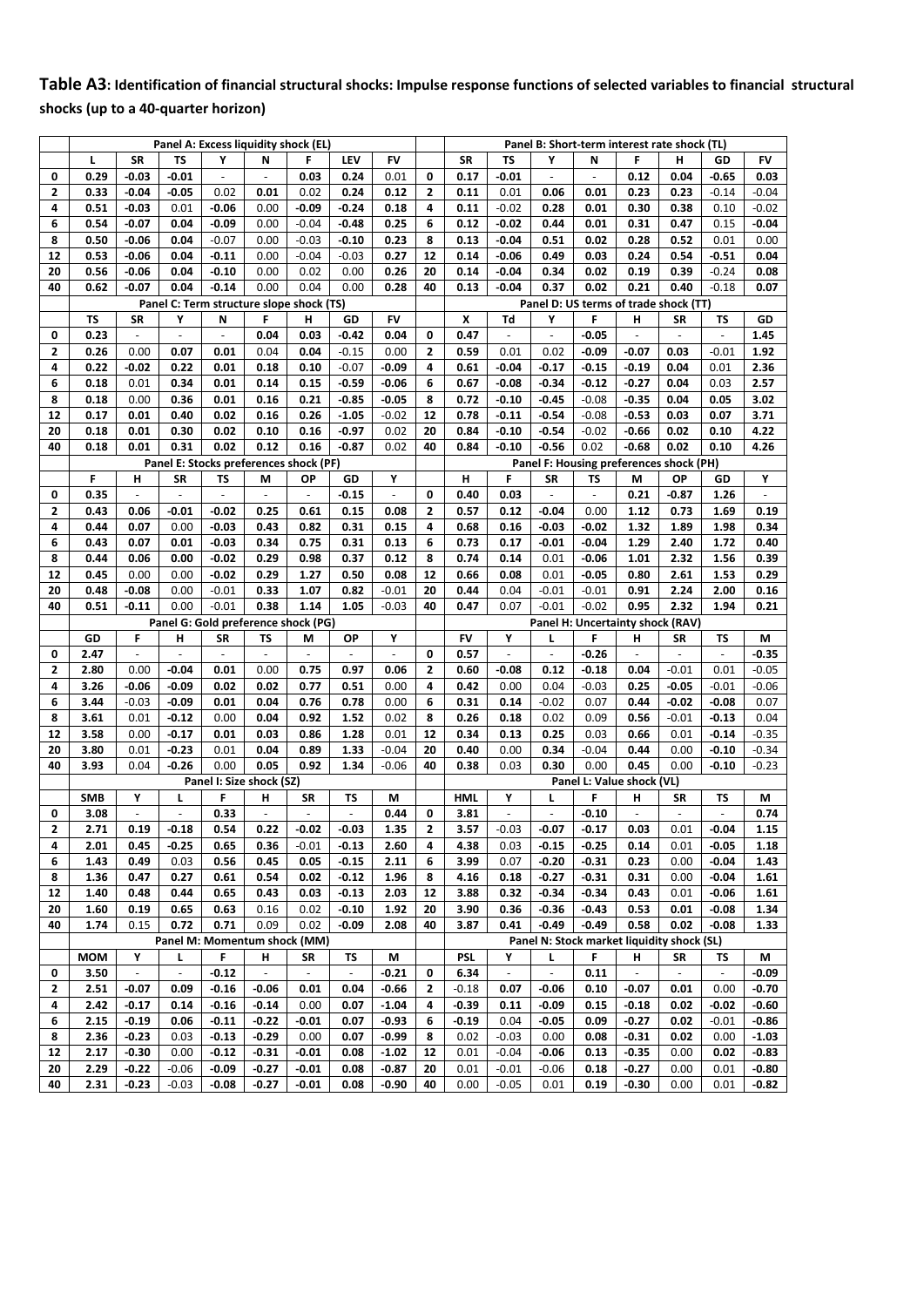# **Table A3 (ctd): Identification of financial structural shocks: Impulse response functions of selected variables to financial structural shocks (up to a 40‐quarter horizon)**

|    |         |         |                          |         | Panel O: Leverage shock (LV) |           |           |         |    |            |      |      |      | Panel P: Risk appetite shock (RAP) |           |           |         |
|----|---------|---------|--------------------------|---------|------------------------------|-----------|-----------|---------|----|------------|------|------|------|------------------------------------|-----------|-----------|---------|
|    | LEV     |         |                          |         | н                            | <b>SR</b> | <b>TS</b> | М       |    | <b>FRA</b> |      |      |      | н                                  | <b>SR</b> | <b>TS</b> | M       |
|    | 3.78    |         | $\overline{\phantom{0}}$ | $-0.10$ |                              |           |           | $-0.03$ |    | 0.04       |      |      |      |                                    |           |           |         |
| ٠  | $-0.26$ | $-0.10$ | 0.02                     | $-0.19$ | $-0.09$                      | 0.02      | 0.03      | $-0.45$ |    | 0.04       | 0.00 | 0.01 | 0.03 | 0.01                               | 0.00      | 0.01      | 0.06    |
|    | 0.11    | $-0.24$ | 0.06                     | $-0.28$ | $-0.23$                      | 0.03      | 0.05      | $-0.75$ |    | 0.04       | 0.03 | 0.00 | 0.05 | 0.03                               | $-0.01$   | 0.00      | 0.04    |
| 6  | $-0.23$ | $-0.31$ | 0.00                     | $-0.27$ | $-0.32$                      | 0.00      | 0.09      | $-0.72$ |    | 0.04       | 0.06 | 0.00 | 0.07 | 0.05                               | $-0.01$   | $-0.01$   | 0.07    |
| 8  | $-0.01$ | $-0.34$ | $-0.09$                  | $-0.29$ | $-0.40$                      | 0.00      | 0.10      | $-0.63$ |    | 0.04       | 0.06 | 0.03 | 0.06 | 0.05                               | 0.00      | $-0.01$   | 0.03    |
| 12 | 0.01    | $-0.31$ | $-0.24$                  | $-0.27$ | $-0.41$                      | $-0.01$   | 0.11      | $-0.42$ | 12 | 0.04       | 0.04 | 0.08 | 0.06 | 0.05                               | 0.00      | $-0.01$   | $-0.05$ |
| 20 | 0.05    | $-0.17$ | $-0.32$                  | $-0.23$ | $-0.25$                      | 0.00      | 0.08      | $-0.39$ | 20 | 0.04       | 0.01 | 0.10 | 0.06 | 0.02                               | 0.00      | $-0.01$   | $-0.03$ |
| 40 | 0.00    | $-0.19$ | $-0.31$                  | $-0.26$ | $-0.24$                      | 0.00      | 0.08      | $-0.49$ | 40 | 0.04       | 0.01 | 0.11 | 0.08 | 0.01                               | 0.00      | 0.00      | 0.00    |

Each Panel in the Table reports cumulative impulse responses of selected variables to a given financial shock, i.e., monetary policy stance or excess liquidity (EL, Panel A), real short-term interest rate (TL, Panel B), term structure slope (TS, Panel C), US terms of trade shocks (TT, Panel D), stocks (PF, Panel E), housing (PH, Panel F) and gold (PG, Panel G) preferences, uncertainty (RAV, Panel H), size (SZ, Panel I), value (VL, Panel L), momentum (MM, Panel M), stock market liquidity (SL, Panel N) , financial leverage (LV, Panel O) and risk appetite (RAP, Panel P). The variables of interest are excess liquidity (L), real short term rate (SR) and term spread (TS), real housing prices (H), real stock prices (F), US\$ exchange rate index (X), real activity (Y), core inflation (N), real oil prices (OP), real non-energy commodities prices (M), real gold prices (GD), stock market volatility (FV), Fama‐French size and value factors (SMB, HML), Carhart momentum factor (MOM), Pastor‐Stambaugh stock market liquidity factor (PSL), Adrian‐Etula‐Muir leverage factor (LEV), financial fragility index (FRA). Figures in bold denote statistical significance at the 5% level. Apart from LEV and PSL, cumulated impulse responses are reported in all cases. A (‐) sign denotes imposed zero restrictions on contemporaneous effects.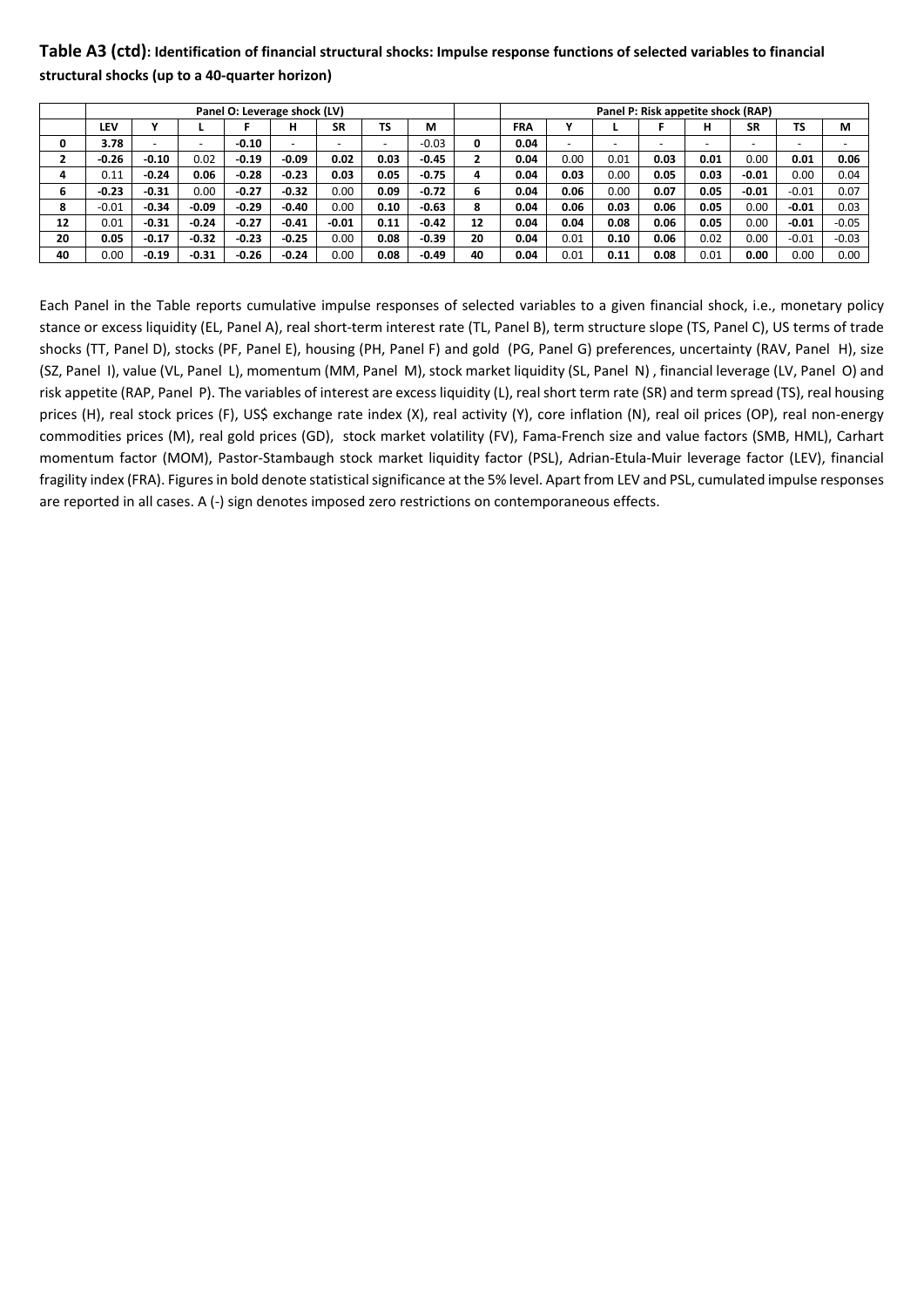**Table A4: Forecast Error Variance Decomposition: real activity, employment, excess liquidity, real short term rate, leverage, US\$ exchange rate index, real stock and housing prices factors; contribution of structural shocks.** 

|                |              |            |            |            |                    |            |            |            |              |            |                |              |            | Panel A: real activity                 |            |            |            |             |                                         |            |              |            |            |            |            |            |            |            |            |            |
|----------------|--------------|------------|------------|------------|--------------------|------------|------------|------------|--------------|------------|----------------|--------------|------------|----------------------------------------|------------|------------|------------|-------------|-----------------------------------------|------------|--------------|------------|------------|------------|------------|------------|------------|------------|------------|------------|
|                |              |            |            |            | Supply-side shocks |            |            |            |              |            |                |              |            |                                        |            |            |            |             | Demand-side and financial shocks        |            |              |            |            |            |            |            |            |            |            |            |
|                | Total        | OIL        | <b>OS</b>  | oo         | LM                 | LS         | LD         | <b>CI</b>  | PR           | PM         |                | <b>Total</b> | AD         | SAV                                    | GFI        | GDI        | GTI        | TT          | <b>MP</b>                               | EL.        | TL.          | <b>TS</b>  | PA         | PF         | PH         | RF         | <b>RAV</b> | <b>SZ</b>  | VL.        | LV         |
| $\mathbf 0$    | 20.2         | 9.6        | 9.6        |            | 10.6               | 8.5        | 2.1        | $\sim$     | 0.0          | $\sim$     | $\mathbf 0$    | 79.8         | 79.8       |                                        | $\sim$     |            | $\sim$     |             |                                         |            |              |            |            |            |            |            |            |            |            | $\sim$     |
| $\overline{2}$ | 25.3         | 4.4        | 2.2        | 2.2        | 20.5               | 17.2       | 2.9        | 0.4        | 0.1          | 0.3        | $\overline{2}$ | 74.7         | 58.2       | 8.4                                    | 4.5        | 3.8        | 0.1        | 0.2         | 0.6                                     | 0.1        | 0.2          | 0.3        | 3.3        | 0.4        | 2.6        | 4.0        | 0.4        | 2.2        | 0.0        | 0.7        |
| 4              | 30.9         | 5.9        | 2.5        | 3.4        | 23.0               | 20.7       | 1.4        | 0.9        | 1.8          | 0.2        | 4              | 69.1         | 35.3       | 12.4                                   | 9.3        | 2.4        | 0.7        | 0.8         | 3.8                                     | 0.1        | 2.3          | 1.4        | 5.5        | 0.9        | 4.5        | 11.3       | 0.3        | 7.4        | 0.1        | 2.0        |
| 6              | 33.6         | 7.2        | 3.5        | 3.7        | 20.5               | 18.3       | 0.8        | 1.4        | 5.8          | 0.1        | 6              | 66.4         | 21.5       | 15.3                                   | 12.1       | 1.3        | 1.9        | 2.4         | 7.4                                     | 0.3        | 4.3          | 2.8        | 6.1        | 0.8        | 5.2        | 13.9       | 0.5        | 8.8        | 0.1        | $2.9$      |
| 8              | 36.2         | 8.8        | 4.8        | 4.0        | 18.3               | 16.2       | 0.6        | 1.5        | 9.0          | 0.1        | 8              | 63.8         | 14.4       | 16.5                                   | 13.4       | 0.8        | 2.3        | 3.8         | 9.1                                     | 0.2        | 5.7          | 3.2        | 5.9        | 0.7        | 5.1        | 14.1       | 0.7        | 8.1        | 0.5        | $3.1\,$    |
| $12\,$         | 36.4         | 11.1       | 6.6        | 4.5        | 14.3               | 12.5       | 0.5        | 1.3        | 10.9         | 0.1        | 12             | 63.6         | 9.5        | 17.1                                   | 13.8       | 0.6        | 2.7        | 5.9         | 10.8                                    | 0.2        | 6.7          | 3.9        | 4.9        | 0.5        | 4.3        | 15.5       | 0.8        | 8.0        | 1.4        | 3.2        |
| 20             | 38.9         | 14.1       | 9.5        | 4.6        | 10.3               | 8.9        | 0.5        | 0.9        | 14.5         | 0.0        | 20             | 61.1         | 6.7        | 16.6                                   | 13.1       | 0.6        | 2.9        | 8.6         | 10.9                                    | 0.3        | 6.5          | 4.1        | 3.6        | 0.3        | 3.2        | 14.7       | 0.6        | 6.2        | 2.9        | $2.8\,$    |
| 40             | 44.9         | 20.0       | 15.3       | 4.7        | 5.8                | 4.8        | 0.6        | 0.4        | 19.1         | 0.0        | 40             | 55.1         | 4.9        | 15.4                                   | 11.1       | 0.8        | 3.5        | 9.8         | 9.8                                     | 0.4        | 5.7          | 3.7        | 2.6        | 0.2        | 2.4        | 12.4       | 0.3        | 3.5        | 4.4        | 2.1        |
|                |              |            |            |            |                    |            |            |            |              |            |                |              |            |                                        |            |            |            |             |                                         |            |              |            |            |            |            |            |            |            |            |            |
|                |              |            |            |            |                    |            |            |            |              |            |                |              |            | Panel B: employment                    |            |            |            |             |                                         |            |              |            |            |            |            |            |            |            |            |            |
|                |              |            |            |            | Supply-side shocks |            |            |            |              |            |                |              |            |                                        |            |            |            |             | Demand-side and financial shocks        |            |              |            |            |            |            |            |            |            |            |            |
|                | Total        | OIL        | OS         | OO         | LM                 | <b>LS</b>  | LD         | <b>CI</b>  | <b>PR</b>    | PM         |                | <b>Total</b> | <b>AD</b>  | SAV                                    | GFI        | GDI        | <b>GTI</b> | $_{\rm IT}$ | <b>MP</b>                               | EL.        | TL.          | <b>TS</b>  | PA         | PF         | PH         | RF         | <b>RAV</b> | <b>SZ</b>  | VL         | LV         |
| 0              | 100.0        | 10.0       | 10.0       | $\sim$     | 90.0               | 90.0       | $\sim$     | $\sim$     | $\sim$       | $\sim$     | $\mathbf 0$    | 0.0          | $\sim$     | $\sim$                                 | $\sim$     |            | $\sim$     |             |                                         | $\sim$     | $\sim$       | $\sim$     | ÷.         |            | $\sim$     | $\sim$     | $\sim$     | $\sim$     |            | $\sim$     |
| $\overline{2}$ | 73.7         | 13.3       | 12.7       | 0.6        | 58.9               | 57.2       | 1.5        | 0.2        | 1.5          | 0.1        | $\overline{2}$ | 26.3         | 7.4        | 12.0                                   | 4.7        | 5.4        | 1.9        | 0.1         | 0.4                                     | 0.3        | 0.1          | 0.0        | 1.9        | 0.7        | 0.8        | 4.5        | 0.1        | 2.3        | 1.1        | 0.4        |
| 4              | 64.0         | 14.2       | 12.9       | 1.3        | 48.9               | 47.8       | 0.8        | 0.3        | 0.9          | 0.1        | 4              | 36.0         | 5.6        | 13.8                                   | 7.5        | 5.5        | 0.8        | 0.3         | $1.6\,$                                 | 0.3        | 1.1          | 0.2        | 3.5        | 1.5        | 1.9        | 11.3       | 0.1        | 7.9        | 0.4        | 1.5        |
| 6              | 57.1         | 14.3       | 12.5       | 1.8        | 42.4               | 41.4       | 0.3        | 0.7        | 0.4          | 0.0        | 6              | 42.9         | 3.5        | 14.1                                   | 9.7        | 4.1        | 0.3        | 0.9         | 3.4                                     | 0.1        | 2.3          | 1.0        | 4.4        | 1.7        | 2.6        | 16.5       | 0.6        | 11.3       | 0.3        | 2.4        |
| 8              | 54.1         | 15.4       | 13.4       | 2.0        | 38.2               | 37.0       | 0.2        | 1.0        | 0.5          | 0.1        | 8              | 45.9         | 2.1        | 14.3                                   | 11.1       | 3.0        | 0.2        | 1.7         | 5.0                                     | 0.1        | 3.4          | 1.5        | 4.6        | 1.7        | 2.9        | 18.2       | $1.2$      | 11.9       | 0.2        | 3.0        |
| 12             | 51.2         | 17.9       | 15.5       | 2.4        | 32.5               | 31.1       | 0.1        | 1.3        | 0.7          | 0.1        | $12\,$         | 48.8         | 1.0        | 14.2                                   | 12.0       | 2.1        | 0.1        | 2.7         | $6.8\,$                                 | 0.1        | 4.5          | 2.2        | 4.3        | 1.5        | 2.8        | 19.9       | 1.9        | 12.4       | 0.1        | $3.5\,$    |
| 20             | 50.3         | 21.0       | 18.6       | 2.4        | 28.7               | 27.3       | 0.1        | 1.3        | 0.6          | 0.1        | 20             | 49.7         | 0.5        | 13.7                                   | 11.8       | 1.8        | 0.1        | 3.9         | 7.6                                     | 0.1        | 4.8          | 2.7        | 3.5        | 1.4        | 2.0        | 20.4       | 2.1        | 12.6       | 0.1        | 3.5        |
| 40             | 52.1         | 24.4       | 22.1       | 2.3        | 27.4               | 26.1       | 0.1        | 1.2        | 0.4          | 0.1        | 40             | 47.9         | 0.3        | 13.2                                   | 11.1       | 2.0        | 0.1        | 4.1         | 7.3                                     | 0.1        | 4.5          | 2.7        | 3.1        | 1.5        | 1.6        | 19.7       | 1.8        | 12.5       | 0.1        | 3.2        |
|                |              |            |            |            |                    |            |            |            |              |            |                |              |            | Panel C: excess liquidity              |            |            |            |             |                                         |            |              |            |            |            |            |            |            |            |            |            |
|                |              |            |            |            | Supply-side shocks |            |            |            |              |            |                |              |            |                                        |            |            |            |             | Demand-side and financial shocks        |            |              |            |            |            |            |            |            |            |            |            |
|                | Total        | OIL        | OS         | oo         | LM                 | LS         | LD         | <b>CI</b>  | PR           | PM         |                | <b>Total</b> | AD         | SAV                                    | GFI        | GDI        | GTI        | TΤ          | <b>MP</b>                               | EL.        | TL.          | TS         | PA         | PF         | PH         | RF         | <b>RAV</b> | <b>SZ</b>  | VL         | LV         |
| 0              | 22.1         | 9.8        | 9.0        | 0.8        | 6.6                | 2.3        | 3.9        | 0.4        | 5.7          | $\sim$     | $\mathbf 0$    | 77.9         | 29.5       | 13.3                                   | 11.9       | 0.1        | 1.3        | $\sim$      | 35.0                                    | 35.0       | $\sim$       | $\sim$     | $\sim$     | $\sim$     | $\sim$     | $\sim$     | $\sim$     | $\sim$     | $\sim$     | $\sim$     |
| $\overline{2}$ | 31.1         | 12.8       | 11.5       | 1.3        | 13.1               | 6.2        | 6.0        | 0.9        | 5.0          | 0.2        | $\overline{2}$ | 68.9         | 30.8       | 13.2                                   | 11.4       | 1.3        | 0.5        | 0.3         | 19.3                                    | 19.2       | 0.0          | 0.1        | 0.3        | 0.2        | 0.1        | 5.0        | 1.2        | 2.5        | 0.4        | 0.0        |
| $\overline{4}$ | 28.5         | 17.2       | 16.1       | 1.1        | 8.2                | 3.7        | 3.9        | 0.6        | 3.0          | 0.1        | $\overline{4}$ | 71.5         | 22.6       | 13.3                                   | 12.1       | 0.9        | 0.3        | 2.7         | 23.1                                    | 21.6       | 0.2          | 1.3        | 0.5        | 0.1        | 0.1        | 9.3        | 0.9        | 4.9        | 1.4        | 0.2        |
| 6              | 29.6         | 20.5       | 19.2       | 1.3        | 6.3                | 3.1        | 2.6        | 0.6        | 2.5          | 0.3        | 6              | 70.4         | 15.9       | 13.1                                   | 10.6       | 2.2        | 0.3        | 5.7         | 26.2                                    | 24.1       | 0.1          | 2.0        | 1.5        | 0.3        | 0.3        | 8.0        | 0.6        | 3.4        | 2.2        | 0.1        |
| 8              | 35.7         | 24.9       | 23.5       | 1.4        | 7.8                | 5.0        | 2.0        | 0.8        | 2.7          | 0.3        | 8              | 64.3         | 11.1       | 11.5                                   | 8.0        | 3.3        | 0.2        | 6.9         | 23.8                                    | 22.0       | 0.2          | 1.6        | 2.9        | 0.7        | 1.1        | 8.2        | 0.4        | 3.4        | 3.0        | 0.2        |
| 12             | 46.5         | 31.2       | 29.1       | 2.1        | 13.5               | 10.4       | $1.2$      | 1.9        | 1.7          | 0.1        | 12             | 53.5         | 6.0        | 7.4                                    | 3.8        | 3.4        | 0.2        | 5.9         | 17.8                                    | 16.1       | 0.9          | 0.8        | 5.3        | 1.3        | 2.9        | 11.0       | 0.9        | 4.9        | 3.7        | 0.9        |
| 20             | 54.0         | 35.5       | 33.4       | 2.1        | 17.0               | 13.4       | 0.7        | 2.9        | 1.4          | 0.1        | 20             | 46.0         | 3.1        | 4.9                                    | 1.7        | 3.0        | 0.2        | 3.8         | 12.9                                    | 10.6       | 1.9          | 0.4        | 6.3        | 1.7        | 3.4        | 15.1       | 1.9        | 7.7        | 3.3        | 1.7        |
| 40             | 61.5         | 42.1       | 40.3       | 1.8        | 16.8               | 13.1       | 0.8        | 2.9        | 2.6          | 0.0        | 40             | 38.5         | 1.9        | 4.2                                    | 0.6        | 3.5        | 0.1        | 2.7         | 9.7                                     | 7.9        | 1.6          | 0.2        | 5.3        | 1.8        | 2.4        | 14.7       | 1.6        | 7.8        | 3.4        | 1.5        |
|                |              |            |            |            |                    |            |            |            |              |            |                |              |            |                                        |            |            |            |             |                                         |            |              |            |            |            |            |            |            |            |            |            |
|                |              |            |            |            |                    |            |            |            |              |            |                |              |            | Panel D: real short term interest rate |            |            |            |             |                                         |            |              |            |            |            |            |            |            |            |            |            |
|                |              |            |            |            | Supply-side shocks |            |            |            |              |            |                |              |            |                                        |            |            |            |             | <b>Demand-side and financial shocks</b> |            |              |            |            |            |            |            |            |            |            |            |
|                | Total        | OIL        | OS         | oo         | LM                 | LS         | LD         | <b>CI</b>  | <b>PR</b>    | PM         |                | <b>Total</b> | AD         | SAV                                    | GFI        | GDI        | GTI        | TΤ          | <b>MP</b>                               | EL.        | TL.          | <b>TS</b>  | PA         | PF         | PH         | RF         | <b>RAV</b> | SZ         | VL         | LV         |
| $\mathbf 0$    | 40.5         | 5.3        | 4.9        | 0.4        | 9.5                | 0.9        | 4.2        | 4.4        | 25.7         | $\sim$     | $\mathbf 0$    | 59.5         | 13.9       | 15.3                                   | 1.9        | 1.4        | 12.0       | $\sim$      | 30.3                                    | 0.8        | 29.5         | $\sim$     | $\sim$     | $\sim$     | $\sim$     | $\sim$     | $\sim$     | $\sim$     | $\sim$     | $\sim$     |
| $\overline{2}$ | 38.4         | 7.6        | 6.4        | 1.2        | 11.2               | 3.2        | 4.1        | 3.9        | 19.5         | 0.1        | $\mathbf{2}$   | 61.6         | 12.9       | 14.1                                   | 2.2        | $4.4\,$    | 7.5        | 0.5         | 31.1                                    | 2.8        | 28.3         | 0.0        | 1.6        | 0.1        | 1.4        | 1.4        | 0.1        | 0.3        | 0.0        | 0.6        |
| $\overline{4}$ | 38.9         | 9.9        | 8.0        | 1.9        | 11.9               | 2.9        | 3.4        | 5.6        | 16.5         | 0.6        | 4              | 61.1         | 9.8        | 12.3                                   | 2.7        | 3.4        | 6.2        | 2.1         | 32.3                                    | 2.8        | 29.2         | 0.3        | 2.1        | 0.1        | 1.6        | 2.7        | 1.1        | 0.3        | 0.1        | 0.8        |
| 6              | 36.1         | 9.5        | 7.3        | 2.2        | 11.8               | 2.4        | 3.1        | 6.3        | 14.1         | 0.7        | 6              | 63.9         | 8.0        | 10.8                                   | 2.4        | 2.9        | 5.5        | 3.1         | 35.5                                    | 4.1        | 31.1         | 0.3        | 1.9        | 0.1        | 1.4        | 4.6        | $1.8\,$    | 1.2        | 0.1        | 0.7        |
| 8              | 36.1         | 9.8        | 7.5        | 2.3        | 11.0               | 2.0        | 3.0        | 6.0        | 14.6         | 0.7        | 8              | 63.9         | 6.5        | 10.4                                   | 2.0        | 2.7        | 5.7        | 3.2         | 37.9                                    | 5.1        | 32.5         | 0.3        | 1.6        | 0.1        | 1.1        | 4.4        | 1.6        | 1.4        | 0.1        | 0.6        |
| 12             |              | 10.4       | 7.5        | 2.9        | 8.8                | 1.5        | 2.5        | 4.8        | 16.9         | 0.5        |                |              |            |                                        |            |            |            |             |                                         |            |              |            | 1.2        | 0.1        | 0.9        | 3.7        | $1.2$      | 1.3        | 0.1        | $0.5\,$    |
|                | 36.6         |            |            |            |                    |            |            |            |              |            | $12\,$         | 63.4         | 4.7        | 9.4                                    | 1.5        | 2.8        | 5.1        | 3.0         | 41.3                                    | 5.8        | 35.2         | 0.3        |            |            |            |            |            |            |            |            |
| 20<br>40       | 35.9<br>37.2 | 9.9<br>9.2 | 6.2<br>5.3 | 3.7<br>3.9 | 7.0<br>6.7         | 1.0<br>0.8 | 2.0<br>1.7 | 4.0<br>4.2 | 18.5<br>20.9 | 0.5<br>0.4 | 20<br>40       | 64.1<br>62.8 | 3.2<br>2.0 | 9.0<br>8.6                             | 1.1<br>0.6 | 3.1<br>3.6 | 4.8<br>4.4 | 2.3<br>1.7  | 45.2<br>47.5                            | 6.9<br>7.9 | 37.9<br>39.3 | 0.4<br>0.3 | 0.9<br>0.6 | 0.1<br>0.1 | 0.6<br>0.4 | 3.6<br>2.5 | 0.8<br>0.4 | 1.7<br>1.2 | 0.2<br>0.3 | 0.4<br>0.2 |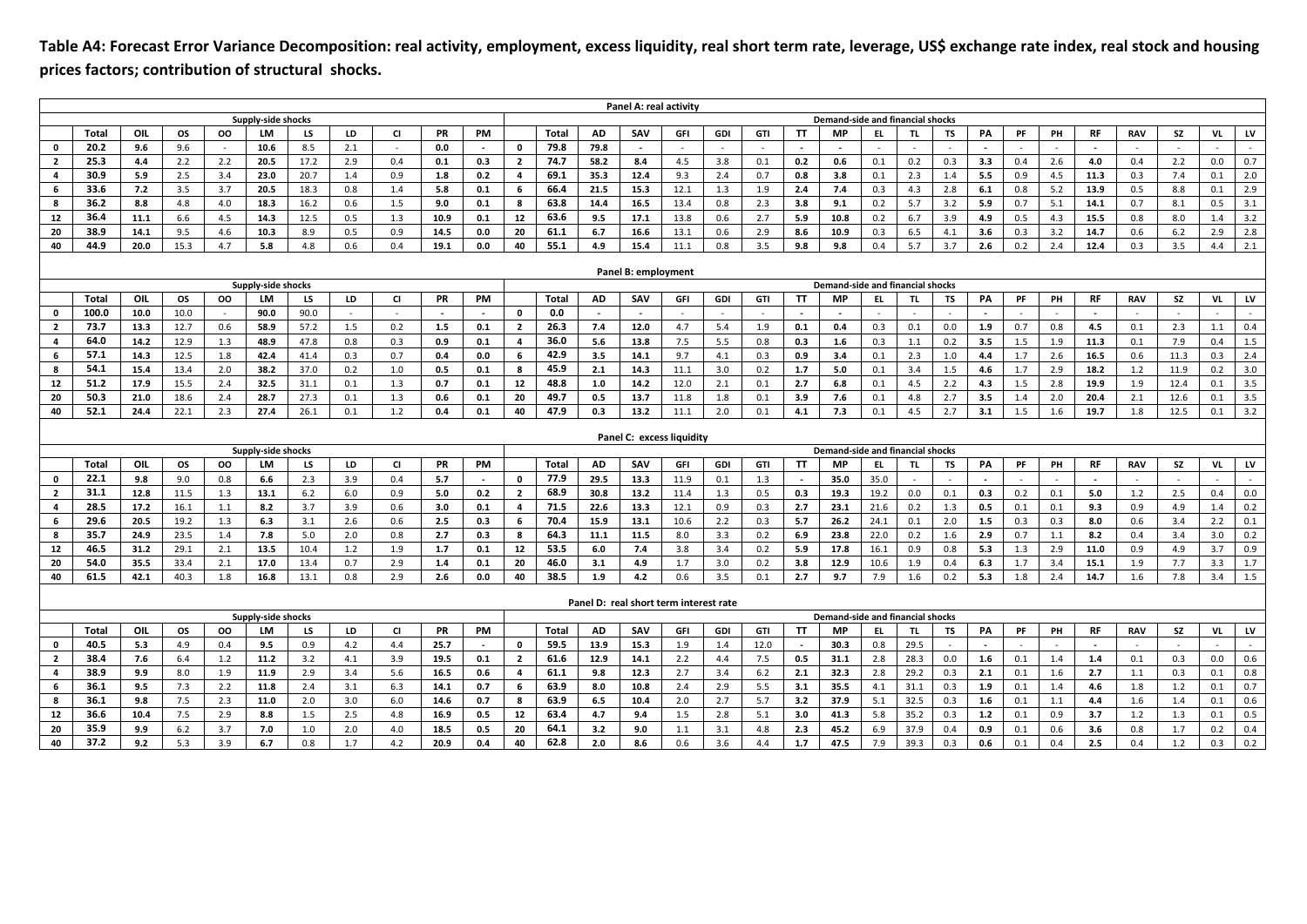**Table A4 (ctd): Forecast Error Variance Decomposition: real activity, employment, excess liquidity, real short term rate, leverage, US\$ exchange rate index, real stock and housing prices factors; contribution of structural shocks.** 

|                |              |              |              |              |                    |                    |            |            |              |                          |                     |              |            | Panel E: financial leverage       |              |            |            |              |            |            |                                  |            |              |            |              |              |            |            |            |            |
|----------------|--------------|--------------|--------------|--------------|--------------------|--------------------|------------|------------|--------------|--------------------------|---------------------|--------------|------------|-----------------------------------|--------------|------------|------------|--------------|------------|------------|----------------------------------|------------|--------------|------------|--------------|--------------|------------|------------|------------|------------|
|                |              |              |              |              | Supply-side shocks |                    |            |            |              |                          |                     |              |            |                                   |              |            |            |              |            |            | Demand-side and financial shocks |            |              |            |              |              |            |            |            |            |
|                | <b>Total</b> | OIL          | <b>OS</b>    | oo           | LM                 | LS                 | LD         | <b>CI</b>  | PR           | PM                       |                     | Total        | <b>AD</b>  | SAV                               | GFI          | GDI        | GTI        | TT           | <b>MP</b>  | EL.        |                                  | TS         | PA           | PF         | PH           | RF           | <b>RAV</b> | SZ         | <b>VL</b>  | LV         |
| $\mathbf 0$    | 20.3         | 10.3         | 7.3          | 3.0          | 6.6                | 3.5                | 0.9        | 2.2        | 3.4          | $\sim$                   | $\mathbf 0$         | 79.7         | 0.0        | 6.1                               | 0.0          | 1.1        | 5.0        | 0.3          | 1.6        | 0.2        | 0.9                              | 0.5        | 2.3          | $\sim$     | 2.0          | 69.5         | 12.1       | 2.2        | 0.2        | 53.8       |
| $\overline{2}$ | 30.1         | 14.1         | 9.5          | 4.6          | 8.2                | 4.7                | 1.9        | 1.6        | 7.4          | 0.4                      | $\overline{2}$      | 69.9         | 1.2        | 16.3                              | 0.6          | 10.5       | 5.2        | 0.4          | 3.7        | 0.7        | 1.3                              | 1.7        | 2.3          | 0.3        | 1.4          | 46.4         | 13.4       | 3.2        | 1.1        | 26.9       |
| 4              | 31.5         | 15.2         | 10.9         | 4.3          | 9.0                | 5.5                | 1.8        | 1.7        | 6.9          | 0.4                      | 4                   | 68.5         | 1.3        | 14.9                              | 0.6          | 9.7        | 4.6        | 0.6          | 4.2        | 0.8        | 1.3                              | 2.1        | 2.8          | 0.4        | 1.3          | 45.2         | 14.2       | 3.3        | 1.3        | 24.0       |
| 6              | 33.3         | 17.5         | 12.9         | 4.6          | 8.9                | 5.3                | 1.9        | 1.7        | 6.5          | 0.5                      | 6                   | 66.7         | 1.2        | 14.2                              | 0.6          | 9.3        | 4.3        | 0.8          | 5.1        | 1.6        | 1.3                              | 2.2        | 4.3          | 0.4        | 1.2          | 43.1         | 14.1       | 3.3        | 1.3        | 22.3       |
| 8              | 33.7         | 18.0         | 13.6         | 4.4          | 8.7                | 5.1                | 1.9        | 1.7        | 6.5          | 0.5                      | 8                   | 66.3         | 1.3        | 13.9                              | 0.6          | 9.1        | 4.2        | 0.9          | 5.0        | 1.6        | 1.3                              | 2.1        | 5.5          | 0.5        | 1.2          | 42.6         | 14.1       | 3.6        | 1.4        | 21.2       |
| 12             | 34.2         | 18.6         | 14.5         | 4.1          | 8.8                | 5.1                | 2.0        | 1.7        | 6.4          | 0.5                      | 12                  | 65.8         | 1.4        | 13.8                              | 0.6          | 9.0        | 4.2        | 0.9          | 5.0        | 1.6        | 1.3                              | 2.1        | 5.9          | 0.5        | 1.2          | 42.2         | 14.0       | 3.6        | 1.4        | 20.7       |
| 20             | 34.4         | 18.7         | 14.9         | 3.8          | 8.8                | 5.1                | 2.0        | 1.7        | 6.4          | 0.5                      | 20                  | 65.6         | 1.4        | 13.8                              | 0.7          | 8.9        | 4.2        | 0.9          | 5.0        | 1.6        | 1.3                              | 2.1        | 5.6          | 0.5        | 1.2          | 42.0         | 14.0       | 3.6        | 1.4        | 20.5       |
| 40             | 34.4         | 18.7         | 14.8         | 3.9          | 8.8                | 5.1                | 2.0        | 1.7        | 6.3          | 0.5                      | 40                  | 65.6         | 1.4        | 13.8                              | 0.7          | 8.9        | 4.2        | 0.9          | 5.0        | 1.6        | 1.3                              | 2.1        | 5.3          | 0.5        | 1.2          | 42.0         | 13.9       | 3.7        | 1.4        | 20.5       |
|                |              |              |              |              |                    |                    |            |            |              |                          |                     |              |            | Panel F: US\$ exchange rate index |              |            |            |              |            |            |                                  |            |              |            |              |              |            |            |            |            |
|                |              |              |              |              | Supply-side shocks |                    |            |            |              |                          |                     |              |            |                                   |              |            |            |              |            |            | Demand-side and financial shocks |            |              |            |              |              |            |            |            |            |
|                | Total        | OIL          | <b>OS</b>    | oo           | LM                 | LS                 | LD         | <b>CI</b>  | PR           | PM                       |                     | <b>Total</b> | <b>AD</b>  | SAV                               | GFI          | GDI        | GTI        | TT           | <b>MP</b>  | EL.        | TL                               | TS         | PA           | PF         | PH           | RF           | <b>RAV</b> | SZ         | VL.        | LV         |
| $\mathbf 0$    | 35.0<br>43.2 | 10.3         | 6.0          | 4.3          | 24.7               | 7.2                | 13.5       | 4.0        | 0.0          | $\sim$                   | $\mathbf 0$         | 65.0<br>56.8 | 12.4       | 0.2                               | 0.2          | 0.0        | 0.0        | 49.6         | 2.6        | 0.9        | 0.7                              | 1.0        | 0.2          |            | 0.2          |              |            |            |            |            |
| $\overline{2}$ |              | 18.6         | 7.1          | 11.5         | 24.1               | 8.1                | 11.2       | 4.8        | 0.1          | 0.4                      | $\overline{2}$      |              | 8.6        | 2.3                               | 1.6          | 0.5        | 0.2        | 35.5         | 3.3        | 2.5        | 0.5                              | 0.3        | 3.3          | 0.1        | 1.9          | 3.7          | 0.4        | 1.2        | 0.3        | 0.8        |
| 4              | 44.2<br>43.5 | 23.3         | 8.1          | 15.2         | 20.3               | 6.2                | 9.1        | 5.0        | 0.2          | 0.4                      | 4                   | 55.8         | 4.6        | 4.5                               | 1.4          | 1.1        | 2.0        | 30.8         | 3.9        | 1.5        | 2.1                              | 0.3        | 5.0          | 0.3        | 3.1          | 7.2          | 0.3        | 4.2        | 0.2        | 0.7        |
| 6              | 44.0         | 23.8<br>25.0 | 8.5<br>9.3   | 15.3<br>15.7 | 19.1<br>18.3       | 5.5                | 8.3        | 5.3<br>5.2 | 0.2<br>0.2   | 0.4<br>0.5               | 6<br>8              | 56.5<br>56.0 | 3.0<br>2.2 | 5.0<br>4.8                        | 1.3<br>1.1   | 1.0        | 2.7<br>2.7 | 29.4<br>28.9 | 4.4<br>4.3 | 1.5<br>1.5 | 2.6<br>2.6                       | 0.3<br>0.2 | 6.0          | 0.3<br>0.3 | 3.6<br>3.6   | 8.9<br>9.4   | 0.4<br>0.4 | 5.0        | 0.2<br>0.3 | 0.8<br>0.7 |
| 8<br>12        | 43.9         | 25.8         | 10.2         | 15.6         | 16.9               | 5.1<br>4.5         | 8.0<br>7.6 | 4.8        |              | 0.7                      | 12                  | 56.1         | 1.7        | 3.9                               | 0.7          | 1.0<br>0.8 | 2.4        | 29.8         | 4.0        | 1.4        | 2.4                              | 0.2        | 6.4          | 0.3        | 3.2          | 10.4         | 0.3        | 4.9        | 0.3        | 0.7        |
|                | 44.0         |              |              |              |                    |                    |            |            | 0.5          | 0.7                      | 20                  | 56.0         |            | 2.8                               | 0.4          | 0.6        | 1.8        | 31.4         |            | 1.4        | 2.0                              |            | 6.4          |            |              | 10.4         |            | 5.6        | 0.2        | 0.6        |
| 20<br>40       | 44.6         | 25.7<br>25.4 | 10.3<br>10.9 | 15.4<br>14.5 | 16.4<br>16.4       | 4.4<br>5.3         | 7.2<br>6.0 | 4.8<br>5.1 | $1.2$<br>2.1 | 0.7                      | 40                  | 55.4         | 1.5<br>1.4 | 1.8                               | 0.3          | 0.3        | 1.2        | 31.0         | 3.5<br>3.3 | 1.4        | 1.8                              | 0.1<br>0.1 | 6.4<br>6.5   | 0.4<br>0.5 | 3.1<br>3.0   | 11.3         | 0.4<br>0.5 | 5.7<br>6.8 | 0.1        | 0.7        |
|                |              |              |              |              |                    |                    |            |            |              |                          |                     |              |            | Panel G: real stock prices        |              |            |            |              |            |            |                                  |            |              |            |              |              |            |            |            |            |
|                |              |              |              |              | Supply-side shocks |                    |            |            |              |                          |                     |              |            |                                   |              |            |            |              |            |            | Demand-side and financial shocks |            |              |            |              |              |            |            |            |            |
|                | Total        | OIL          | <b>OS</b>    | oo           | LM                 | LS                 | LD         | CI         | PR           | PM                       |                     | <b>Total</b> | <b>AD</b>  | SAV                               | GFI          | GDI        | GTI        | TT           | <b>MP</b>  | EL.        | TL.                              | <b>TS</b>  | PA           | PF         | PH           | RF           | <b>RAV</b> | SZ         | VL         | LV         |
| $\mathbf 0$    | 21.3         | 8.8          | 6.0          | 2.8          | 3.6                | 1.3                | 2.2        | 0.1        | 8.4          | 0.5                      | $\mathbf 0$         | 78.7         | 9.1        | 7.0                               | 3.9          | 2.6        | 0.5        | 0.4          | 2.8        | 0.1        | 2.5                              | 0.2        | 21.1         | 20.9       | 0.2          | 38.2         | 11.2       | 19.1       | 1.9        | 1.7        |
| $\overline{2}$ | 24.4         | 8.3          | 6.4          | 1.9          | 9.4                | 6.7                | 2.0        | 0.7        | 6.4          | 0.3                      | $\overline{2}$      | 75.6         | 6.6        | 12.6                              | 5.5          | 6.6        | 0.5        | 0.4          | 3.8        | 0.1        | 3.5                              | 0.2        | 16.8         | 15.9       | 0.8          | 35.4         | 5.7        | 21.6       | 2.5        | 2.1        |
| 4              | 28.4         | 11.7         | 9.1          | 2.6          | 12.2               | 7.0                | 3.8        | 1.4        | 4.3          | 0.2                      | $\overline{\bf{4}}$ | 71.6         | 3.9        | 11.2                              | 6.0          | 4.6        | 0.6        | 0.8          | 5.2        | 0.2        | 4.3                              | 0.7        | 15.3         | 13.9       | 1.2          | 35.3         | 3.0        | 22.9       | 2.9        | 3.2        |
| 6              | 31.6         | 15.2         | 12.6         | 2.6          | 13.0               | 6.7                | 4.3        | 2.0        | 3.2          | 0.2                      | 6                   | 68.4         | 2.7        | 10.5                              | $6.2$        | 3.7        | 0.6        | 0.9          | 6.1        | 0.3        | 4.8                              | 1.0        | 14.2         | 12.9       | 1.3          | 34.0         | 2.1        | 21.8       | 3.9        | 3.6        |
| 8              | 34.4         | 17.6         | 15.0         | 2.6          | 13.4               | 6.7                | 4.3        | 2.4        | 3.2          | 0.2                      | 8                   | 65.6         | 2.1        | 10.2                              | 6.3          | 3.4        | 0.5        | 0.8          | 5.9        | 0.2        | 4.7                              | 1.0        | 13.4         | 12.1       | 1.2          | 33.1         | 1.6        | 21.1       | 4.2        | 3.8        |
| 12             | 38.4         | 20.5         | 18.2         | 2.3          | 13.5               | 6.3                | 4.5        | 2.7        | 4.3          | 0.1                      | 12                  | 61.6         | 1.6        | 9.4                               | 5.7          | 3.4        | 0.3        | 0.6          | 5.4        | 0.2        | 4.2                              | 1.0        | 12.2         | 11.2       | 0.9          | 32.3         | 1.1        | 20.8       | 4.6        | 3.7        |
| 20             | 46.8         | 26.5         | 24.5         | 2.0          | 13.5               | 5.6                | 5.2        | 2.7        | 6.7          | 0.1                      | 20                  | 53.2         | 1.0        | 8.5                               | 4.2          | 3.9        | 0.4        | 0.4          | 3.9        | 0.1        | 3.1                              | 0.7        | 10.6         | 10.0       | 0.5          | 28.7         | 0.6        | 18.2       | 5.2        | 2.9        |
| 40             | 55.1         | 33.0         | 31.2         | 1.8          | 13.4               | 5.7                | 5.1        | 2.6        | 8.6          | $0.1\,$                  | 40                  | 44.9         | 0.6        | 7.5                               | 2.7          | 4.4        | 0.4        | 0.2          | 2.6        | 0.1        | 2.0                              | 0.5        | 8.7          | 8.5        | 0.3          | 25.1         | 0.3        | 15.3       | 5.9        | 2.2        |
|                |              |              |              |              |                    |                    |            |            |              |                          |                     |              |            | Panel H: real housing prices      |              |            |            |              |            |            |                                  |            |              |            |              |              |            |            |            |            |
|                |              |              |              |              |                    | Supply-side shocks |            |            |              |                          |                     |              |            |                                   |              |            |            |              |            |            | Demand-side and financial shocks |            |              |            |              |              |            |            |            |            |
|                | <b>Total</b> | <b>OIL</b>   | <b>OS</b>    | oo           | LM                 | LS                 | LD         | CI         | PR           | PM                       |                     | Total        | <b>AD</b>  | SAV                               | GFI          | GDI        | GTI        | TT           | MP         | EL.        | TL                               | TS         | PA           | PF         | PH           | RF           | <b>RAV</b> | SZ         | VL.        | LV         |
| $\mathbf 0$    | 22.4         | 4.3          | 3.9          | 0.4          | 9.1                | 6.8                | 2.1        | 0.2        | 9.0          | $\overline{\phantom{a}}$ | 0                   | 77.6         | 0.2        | 6.8                               | 4.6          | 1.2        | 1.0        | 0.0          | 1.8        | 0.7        | 0.6                              | 0.5        | 68.8         |            | 68.8         |              |            |            |            |            |
| $\overline{2}$ | 35.5         | 14.5         | 11.4         | 3.1          | 12.7               | 10.9               | 0.3        | 1.5        | 8.2          | 0.1                      | $\overline{2}$      | 64.5         | 0.1        | 11.7                              | 9.3          | 0.6        | 1.8        | 0.5          | 7.4        | 3.2        | 4.0                              | 0.2        | 40.4         | 0.2        | 40.1         | 4.3          | 0.1        | 3.1        | 0.1        | 0.5        |
| 4              | 39.6         | 18.4         | 14.0         | 4.4          | 12.3               | 10.3               | 0.1        | 1.9        | 8.7          | 0.2                      | $\overline{\bf{4}}$ | 60.4         | 0.1        | 13.9                              | 11.2         | 0.8        | 1.9        | 1.1          | 9.4        | 3.9        | 5.2                              | 0.3        | 26.6         | 0.2        | 26.2         | 9.3          | 1.4        | 4.7        | 0.5        | $1.4$      |
| 6<br>8         | 41.1         | 21.2         | 15.6         | 5.6          | 11.1               | 9.1                | 0.2        | 1.8        | 8.6          | 0.2                      | 6                   | 58.9         | 0.1<br>0.1 | 14.4                              | 12.0         | 1.0        | 1.4        | 1.6          | 9.6        | 3.8<br>3.9 | 5.4<br>5.2                       | 0.4<br>0.5 | 20.3<br>16.4 | 0.2<br>0.1 | 19.9<br>16.1 | 12.8<br>15.4 | 2.8<br>4.0 | 4.9<br>5.0 | 0.9<br>1.4 | 2.0        |
|                |              |              |              |              |                    |                    |            |            |              |                          |                     |              |            |                                   |              |            |            |              |            |            |                                  |            |              |            |              |              |            |            |            | 2.3        |
|                | 41.8         | 23.8         | 17.4         | 6.4          | 9.6                | 7.7                | 0.3        | 1.6        | 8.2          | 0.2                      | 8                   | 58.2         |            | 14.5                              | 12.3         | 1.2        | 1.0        | 1.9          | 9.6        |            |                                  |            |              |            |              |              |            |            |            |            |
| 12<br>20       | 44.0<br>47.9 | 28.0<br>34.0 | 21.0<br>27.4 | 7.0<br>6.6   | 7.2<br>4.3         | 5.5<br>3.1         | 0.4<br>0.3 | 1.3<br>0.9 | 8.6<br>9.4   | 0.2<br>0.2               | 12<br>20            | 56.0<br>52.1 | 0.1<br>0.1 | 14.4<br>13.4                      | 12.1<br>10.8 | 1.7<br>2.2 | 0.6<br>0.4 | 2.7<br>4.5   | 9.8<br>9.2 | 4.1<br>4.3 | 4.9<br>4.2                       | 0.8<br>0.7 | 12.0<br>8.6  | 0.1<br>0.1 | 11.6<br>8.2  | 17.1<br>16.1 | 5.3<br>5.0 | 4.4<br>2.9 | 1.9<br>3.2 | 2.5<br>2.1 |

The table reports the forecast error variance decomposition of the global factors for real activity, employment, excess liquidity, real short‐term rate, leverage, the US\$ exchange rate index, real stock and housing prices at various horizons (impact (0) and 2 to 40 quarters), relative to various identified structural shocks. Supply-side shocks: oil market supply-side (OS), other oil market (OO), joint oil market (OIL: OS + OO); labor supply (LS) and demand (LD), core inflation (CI), joint labor market (LM: LS+LD+CI); productivity (PR); non-energy commodities price (PM). Demand-side and financial shocks: goods aggregate demand (AD); global (GFI), US (GDI) and global ex‐US (GTI) saving rate, joint global saving rate (SAV: GFI+GDI+GTI); US terms of trade (TT); excess liquidity (EL), term structure level (TL) and slope (TS), monetary policy stance (MP: EL+TL+TS); stocks (PF) and housing (PH) preference, joint portfolio allocation (PA: PF+PH+gold preference shock; the latter shock is not reported); size (SZ), value (VL), leverage (LV), uncertainty (RAV); joint risk factor (RF: RAV+SZ+VL+LV+momentum+stocks' liquidity+risk appetite; the latter three shocks are not reported). A (‐) sign denotes imposed zero restrictions on contemporaneous effects.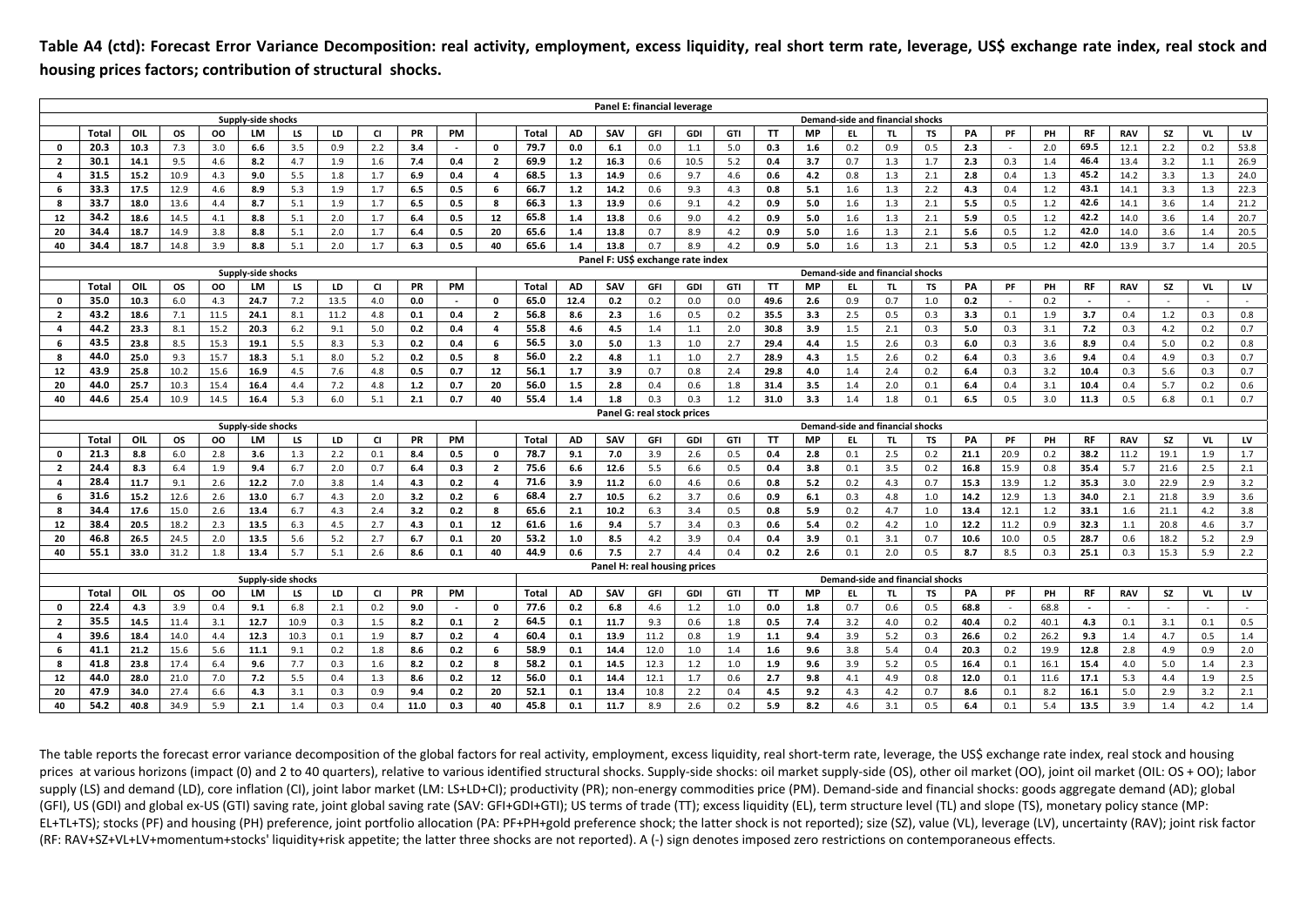**Table A5: Historical decomposition (selected periods): contribution of various categories of shocks to fluctuations in global core inflation, the leverage factor, the exchange rate index, and the short‐term interest rate factor.** 

|                                   |              |                    |         |           |                                  |           |          |           | Panel A: Core inflation |           |                                     |                           |           |         |           |           |          |            |          |
|-----------------------------------|--------------|--------------------|---------|-----------|----------------------------------|-----------|----------|-----------|-------------------------|-----------|-------------------------------------|---------------------------|-----------|---------|-----------|-----------|----------|------------|----------|
|                                   |              | Supply side shocks |         |           | Demand side and financial shocks |           |          |           |                         |           |                                     | <b>Risk factor shocks</b> |           |         |           |           |          |            |          |
|                                   | Total        | OIL                | PR      | <b>LM</b> | Total                            | <b>AD</b> | SAV      | <b>MP</b> | PA                      | <b>TT</b> | <b>RF</b>                           | <b>RAV</b>                | <b>SZ</b> | VL      | <b>MM</b> | <b>SL</b> | LV       | <b>RAP</b> | N        |
| 90(2)-93(3)                       | $-0.17$      | 0.10               | 0.05    | $-0.32$   | $-0.47$                          | 0.00      | $-0.13$  | $-0.18$   | $-0.10$                 | 0.02      | $-0.08$                             | 0.04                      | 0.00      | $-0.04$ | $-0.03$   | $-0.04$   | $-0.01$  | $-0.01$    | $-0.64$  |
| $93(4)-94(3)$                     | 0.23         | 0.06               | $-0.01$ | 0.18      | 0.06                             | 0.01      | 0.09     | $-0.01$   | 0.02                    | $-0.01$   | $-0.03$                             | $-0.08$                   | $-0.01$   | 0.05    | 0.02      | 0.03      | $-0.05$  | 0.00       | 0.29     |
|                                   |              |                    |         |           |                                  |           |          |           |                         |           |                                     |                           |           |         |           |           |          |            |          |
| 96(3)-97(2)                       | $-0.01$      | $-0.15$            | $-0.06$ | 0.20      | 0.00                             | 0.06      | $-0.04$  | 0.03      | $-0.10$                 | 0.00      | 0.05                                | 0.03                      | $-0.03$   | 0.01    | 0.02      | 0.00      | 0.02     | $-0.01$    | $-0.01$  |
| 97(3)-98(3)                       | 0.17         | 0.05               | 0.08    | 0.04      | $-0.40$                          | $-0.16$   | $-0.07$  | $-0.02$   | $-0.08$                 | $-0.04$   | $-0.02$                             | $-0.03$                   | 0.05      | $-0.01$ | $-0.03$   | $-0.03$   | 0.02     | 0.00       | $-0.23$  |
| 98(4)-99(3)                       | 0.11         | 0.06               | 0.04    | 0.01      | $-0.20$                          | 0.09      | $-0.12$  | $-0.09$   | $-0.08$                 | $-0.01$   | 0.00                                | 0.10                      | $-0.07$   | $-0.02$ | 0.01      | $-0.03$   | 0.01     | $-0.01$    | $-0.09$  |
|                                   |              |                    |         |           |                                  |           |          |           |                         |           |                                     |                           |           |         |           |           |          |            |          |
| $00(4) - 03(2)$                   | $-0.07$      | 0.04               | $-0.13$ | 0.02      | $-0.16$                          | $-0.03$   | $-0.01$  | $-0.01$   | 0.17                    | 0.02      | $-0.30$                             | $-0.08$                   | $-0.12$   | $-0.04$ | $-0.03$   | 0.02      | $-0.06$  | 0.01       | $-0.24$  |
| $03(3)-04(2)$                     | 0.03         | $-0.01$            | $-0.01$ | 0.04      | $-0.11$                          | 0.01      | $-0.03$  | $-0.02$   | $-0.02$                 | $-0.03$   | $-0.02$                             | 0.03                      | $-0.04$   | 0.03    | 0.02      | $-0.04$   | 0.00     | $-0.01$    | $-0.08$  |
|                                   |              |                    |         |           |                                  |           |          |           |                         |           |                                     |                           |           |         |           |           |          |            |          |
| 08(2)-09(3)                       | $-0.15$      | $-0.05$            | $-0.14$ | 0.04      | $-0.22$                          | $-0.04$   | 0.07     | $-0.02$   | $-0.07$                 | $-0.01$   | $-0.15$                             | $-0.10$                   | 0.01      | 0.02    | 0.01      | $-0.04$   | $-0.05$  | 0.00       | $-0.36$  |
| $09(4)-10(3)$                     | 0.20         | 0.06               | 0.01    | 0.14      | 0.02                             | $-0.01$   | 0.08     | $-0.04$   | $-0.01$                 | 0.00      | 0.00                                | $-0.01$                   | $-0.03$   | 0.06    | 0.00      | 0.01      | $-0.03$  | 0.00       | 0.22     |
| Panel B: Leverage factor          |              |                    |         |           |                                  |           |          |           |                         |           |                                     |                           |           |         |           |           |          |            |          |
|                                   |              | Supply side shocks |         |           | Demand side and financial shocks |           |          |           |                         |           |                                     | <b>Risk factor shocks</b> |           |         |           |           |          |            |          |
|                                   | <b>Total</b> | OIL                | PR      | <b>LM</b> | <b>Total</b>                     | <b>AD</b> | SAV      | <b>MP</b> | PA                      | <b>TT</b> | <b>RF</b>                           | <b>RAV</b>                | <b>SZ</b> | VL      | <b>MM</b> | <b>SL</b> | LV       | <b>RAP</b> | LEV      |
| $90(2) - 93(3)$                   | $-8.00$      | 6.07               | $-8.99$ | $-5.09$   | 43.28                            | 1.01      | 4.25     | 18.14     | $-3.04$                 | 0.43      | 28.53                               | 28.98                     | 1.36      | 2.36    | 0.53      | $-4.11$   | $-6.06$  | $-0.58$    | 35.28    |
| $93(4)-94(3)$                     | 19.67        | 8.64               | 9.03    | 2.00      | 10.44                            | 1.70      | $-6.23$  | $-8.03$   | $-1.29$                 | 1.25      | $-6.14$                             | $-3.91$                   | $-1.00$   | $-3.84$ | 0.42      | 0.71      | 29.18    | 1.48       | 30.11    |
|                                   |              |                    |         |           |                                  |           |          |           |                         |           |                                     |                           |           |         |           |           |          |            |          |
| 97(3)-98(3)                       | 17.70        | 28.10              | $-7.38$ | $-3.02$   | $-7.39$                          | $-2.45$   | 0.22     | 2.45      | 3.45                    | 0.10      | $-17.03$                            | $-17.61$                  | $-2.29$   | 1.77    | 1.08      | $-0.35$   | 5.87     | 0.36       | 10.31    |
| 98(4)-99(3)                       | $-9.97$      | $-9.76$            | $-6.74$ | 6.52      | $-9.12$                          | $-0.25$   | $-4.51$  | $-7.69$   | $-1.90$                 | 0.26      | 0.36                                | 14.50                     | $-2.96$   | $-4.17$ | $-0.59$   | $-4.97$   | 4.60     | $-1.45$    | $-19.10$ |
|                                   |              |                    |         |           |                                  |           |          |           |                         |           |                                     |                           |           |         |           |           |          |            |          |
| $00(4)-03(2)$                     | 20.97        | 1.26               | 9.36    | 10.35     | $-23.04$                         | 1.71      | $-7.59$  | 5.36      | $-2.11$                 | $-0.19$   | $-8.02$                             | $-15.01$                  | 2.66      | 2.13    | $-1.90$   | 3.01      | $-12.21$ | 1.10       | $-2.08$  |
| $03(3)-04(2)$                     | 7.13         | 5.87               | $-2.01$ | 3.27      | $-7.93$                          | $-3.06$   | $-1.03$  | $-0.28$   | 0.70                    | $-0.11$   | $-7.04$                             | $-4.92$                   | $-2.48$   | $-0.56$ | $-1.42$   | 1.55      | 2.88     | 0.79       | $-0.81$  |
|                                   |              |                    |         |           |                                  |           |          |           |                         |           |                                     |                           |           |         |           |           |          |            |          |
| 08(2)-09(3)                       | $-16.06$     | $-5.70$            | 10.04   | $-20.40$  | -44.38                           | $-2.58$   | $-10.72$ | $-5.20$   | $-2.85$                 | $-1.17$   | $-32.73$                            | $-22.90$                  | $-1.32$   | $-1.77$ | $-3.07$   | $-4.00$   | 10.87    | 0.32       | $-60.44$ |
| $09(4)-10(3)$                     | 2.39         | $-3.40$            | $-0.67$ | 6.46      | 3.89                             | 0.53      | 4.96     | $-1.29$   | $-1.79$                 | 2.00      | 4.61                                | $-0.30$                   | 0.42      | 1.66    | 1.95      | 0.59      | $-5.14$  | 0.29       | 6.28     |
|                                   |              |                    |         |           |                                  |           |          |           |                         |           |                                     |                           |           |         |           |           |          |            |          |
| Panel C: US\$ exchange rate index |              |                    |         |           |                                  |           |          |           |                         |           |                                     |                           |           |         |           |           |          |            |          |
|                                   |              | Supply side shocks |         |           | Demand side and financial shocks |           |          |           |                         |           | <b>Risk factor shocks</b><br>Actual |                           |           |         |           |           |          |            |          |
|                                   | <b>Total</b> | OIL                | PR      | LM        | <b>Total</b>                     | AD        | SAV      | <b>MP</b> | PA                      | <b>TT</b> | <b>RF</b>                           | <b>RAV</b>                | <b>SZ</b> | VL      | <b>MM</b> | <b>SL</b> | LV       | <b>RAP</b> | X        |
| $90(2) - 93(3)$                   | $-1.74$      | $-0.34$            | 0.44    | $-1.84$   | $-3.68$                          | $-0.16$   | $-0.72$  | $-1.37$   | $-1.11$                 | $-0.54$   | 0.21                                | $-0.23$                   | 0.53      | $-0.14$ | $-0.25$   | 0.22      | 0.20     | $-0.11$    | $-5.42$  |
| $93(4)-94(3)$                     | $-0.52$      | $-0.61$            | $-0.78$ | 0.87      | 1.24                             | $-0.09$   | 0.55     | 0.32      | 1.22                    | 0.18      | $-0.95$                             | $-0.14$                   | $-0.47$   | 0.09    | 0.17      | 0.15      | $-0.75$  | 0.00       | 0.71     |
|                                   |              |                    |         |           |                                  |           |          |           |                         |           |                                     |                           |           |         |           |           |          |            |          |
| 97(3)-98(3)                       | $-2.69$      | $-1.94$            | $-0.06$ | $-0.68$   | $-2.24$                          | $-1.96$   | 1.62     | 0.24      | $-0.54$                 | $-1.90$   | 0.31                                | 0.33                      | 0.52      | $-0.03$ | $-0.03$   | $-0.28$   | $-0.29$  | 0.09       | $-4.93$  |
| 98(4)-99(3)                       | 1.59         | 1.92               | $-0.41$ | 0.07      | $-2.39$                          | 2.29      | $-1.23$  | $-0.56$   | $-0.04$                 | $-1.55$   | $-1.29$                             | $-0.27$                   | $-1.12$   | $-0.23$ | $-0.06$   | 0.45      | $-0.06$  | 0.01       | $-0.80$  |
|                                   |              |                    |         |           |                                  |           |          |           |                         |           |                                     |                           |           |         |           |           |          |            |          |
| $00(4) - 03(2)$                   | 1.26         | $-1.80$            | 0.06    | 2.99      | 2.39                             | $-0.56$   | 0.14     | $-1.14$   | 1.13                    | 1.90      | 0.93                                | 0.53                      | $-0.72$   | 1.13    | $-0.20$   | $-0.18$   | 0.33     | 0.04       | 3.65     |
| $03(3)-04(2)$                     | 0.24         | $-0.45$            | 0.07    | 0.62      | 0.25                             | 0.67      | $-0.34$  | $-0.23$   | $-0.08$                 | 1.11      | $-0.90$                             | $-0.10$                   | $-0.53$   | $-0.15$ | 0.06      | $-0.28$   | 0.13     | $-0.01$    | 0.49     |
|                                   |              |                    |         |           |                                  |           |          |           |                         |           |                                     |                           |           |         |           |           |          |            |          |
| 08(2)-09(3)                       | $-2.33$      | 0.32               | $-0.58$ | $-2.07$   | $-0.49$                          | $-0.24$   | 0.58     | $-0.20$   | $-0.49$                 | 0.21      | $-0.34$                             | 0.21                      | $-0.04$   | $-0.03$ | $-0.16$   | 0.22      | $-0.56$  | 0.02       | $-2.82$  |
| $09(4)-10(3)$                     | 0.92         | 0.29               | 0.66    | $-0.03$   | $-0.75$                          | $-0.33$   | $-0.11$  | 0.21      | 0.39                    | $-0.34$   | $-0.57$                             | $-0.08$                   | $-0.21$   | $-0.24$ | 0.03      | $-0.04$   | $-0.05$  | 0.02       | 0.17     |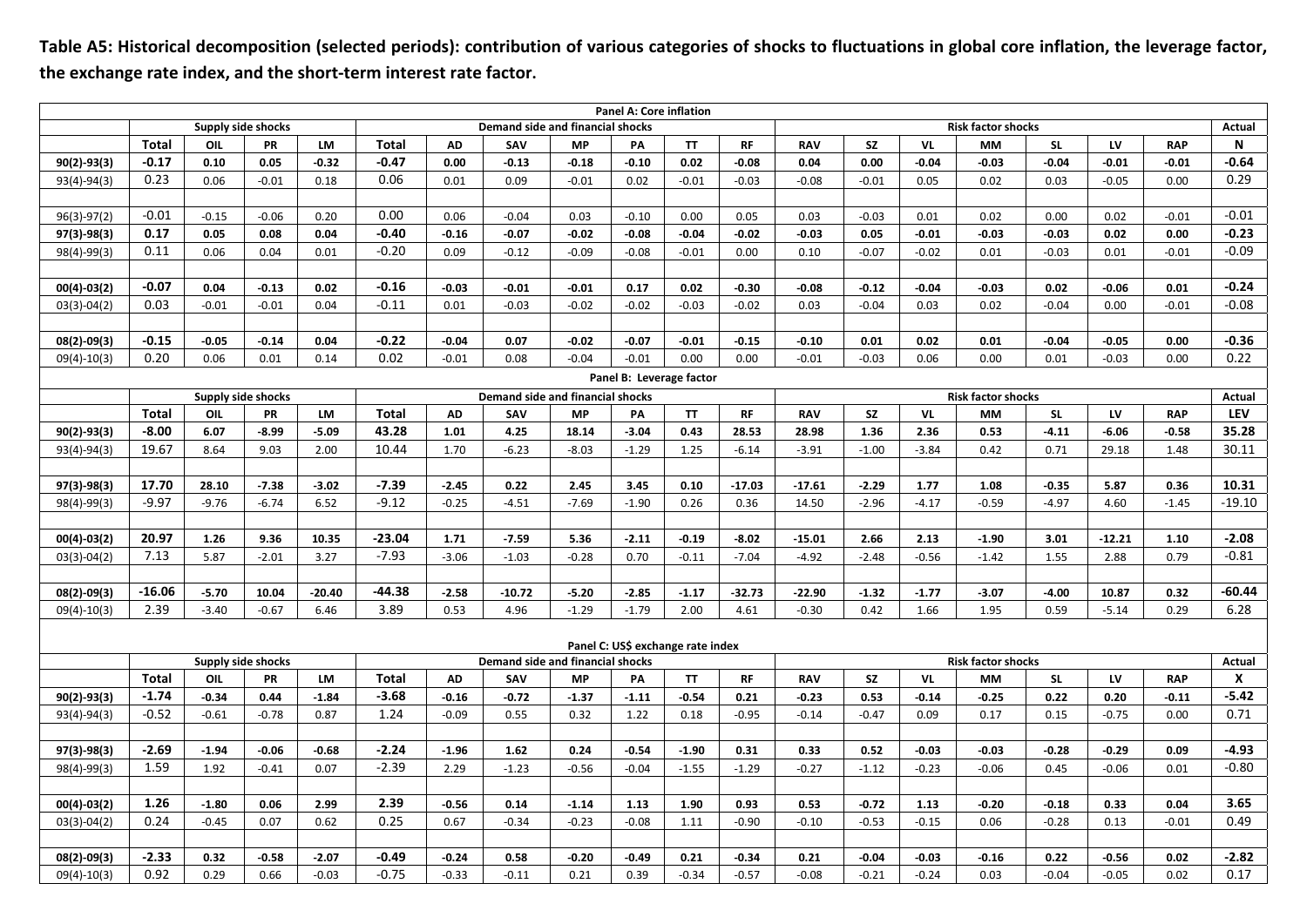Table A5 (ctd.): Historical decomposition (selected periods): contribution of various categories of shocks to fluctuations in global core inflation, the leverage factor, the exchange rate index, and the short-term interest rate factor.

| Panel D: Short-term interest rate |         |         |                    |         |                                  |           |            |           |         |         |         |            |                           |         |           |           |         |            |           |  |
|-----------------------------------|---------|---------|--------------------|---------|----------------------------------|-----------|------------|-----------|---------|---------|---------|------------|---------------------------|---------|-----------|-----------|---------|------------|-----------|--|
|                                   |         |         | Supply-side shocks |         | Demand-side and financial shocks |           |            |           |         |         |         |            | <b>Risk factor shocks</b> |         |           |           |         |            |           |  |
|                                   | Total   | OIL     | <b>PR</b>          | LM      | Total                            | <b>AD</b> | <b>SAV</b> | <b>MP</b> | PA      |         | RF      | <b>RAV</b> | <b>SZ</b>                 | VL      | <b>MM</b> | <b>SL</b> | LV      | <b>RAP</b> | <b>SR</b> |  |
| $90(2) - 93(3)$                   | 0.73    | 0.64    | $-0.30$            | 0.39    | $-0.88$                          | 0.09      | $-0.22$    | $-0.48$   | $-0.03$ | $-0.01$ | $-0.22$ | $-0.03$    | $-0.09$                   | 0.01    | 0.00      | $-0.01$   | $-0.11$ | 0.01       | $-0.16$   |  |
| $93(4)-94(3)$                     | $-0.47$ | $-0.31$ | 0.41               | $-0.56$ | 0.03                             | 0.07      | 0.11       | $-0.08$   | $-0.07$ | $-0.04$ | 0.04    | 0.00       | 0.05                      | $-0.06$ | $-0.04$   | $-0.03$   | 0.13    | 0.01       | $-0.44$   |  |
|                                   |         |         |                    |         |                                  |           |            |           |         |         |         |            |                           |         |           |           |         |            |           |  |
| $97(3) - 98(3)$                   | 0.79    | 0.41    | 0.04               | 0.34    | $-0.64$                          | 0.76      | $-0.57$    | $-0.48$   | $-0.23$ | $-0.08$ | $-0.05$ | $-0.11$    | $-0.14$                   | 0.00    | 0.04      | 0.01      | 0.15    | 0.00       | 0.15      |  |
| 98(4)-99(3)                       | $-0.48$ | $-0.35$ | $-0.10$            | $-0.03$ | $-0.28$                          | $-0.76$   | 0.02       | 0.22      | $-0.03$ | 0.04    | 0.24    | 0.15       | 0.24                      | $-0.01$ | 0.00      | $-0.11$   | 0.00    | $-0.02$    | $-0.76$   |  |
|                                   |         |         |                    |         |                                  |           |            |           |         |         |         |            |                           |         |           |           |         |            |           |  |
| $00(4) - 03(2)$                   | $-0.31$ | 0.20    | $-0.13$            | $-0.37$ | 0.83                             | 0.11      | 0.45       | 0.52      | $-0.04$ | 0.18    | $-0.38$ | $-0.27$    | 0.19                      | $-0.13$ | 0.00      | 0.04      | $-0.24$ | 0.03       | 0.51      |  |
| $03(3)-04(2)$                     | $-0.02$ | 0.07    | 0.05               | $-0.14$ | $-0.61$                          | $-0.47$   | 0.01       | 0.04      | $-0.02$ | 0.00    | $-0.17$ | $-0.04$    | $-0.05$                   | 0.01    | $-0.08$   | $-0.01$   | $-0.01$ | 0.02       | $-0.63$   |  |
|                                   |         |         |                    |         |                                  |           |            |           |         |         |         |            |                           |         |           |           |         |            |           |  |
| $08(2) - 09(3)$                   | 0.22    | $-0.27$ | 0.09               | 0.40    | 0.08                             | 0.08      | 0.00       | 0.28      | 0.00    | 0.04    | $-0.31$ | $-0.22$    | 0.00                      | 0.01    | $-0.04$   | $-0.12$   | 0.06    | 0.00       | 0.30      |  |
| $09(4)-10(3)$                     | $-0.20$ | 0.20    | $-0.44$            | 0.03    | 0.24                             | 0.15      | 0.09       | 0.03      | $-0.12$ | $-0.02$ | 0.10    | 0.03       | 0.00                      | 0.05    | 0.05      | 0.03      | $-0.06$ | 0.00       | 0.03      |  |

In the table the contributions of various categories of structural disturbances to fluctuations in the global core inflation factor (N, Panel A), in the leverage factor (LEV, Panel B), in the US\$ exchange rate index (X, Panel C), and in the global short-term interest rate factor (SR, Panel D) are reported for the four global recessionary episodes occurred in the 1986-2010 period (in bold): the early 1990s recession (1990:2‐1993:2); the late 1990s recession (1997:3‐1998:3); the early 2000s recession (2000:4‐2003:2), and the Great Recession (2008:2‐2009:3). The contributions of structural shocks in the four quarters following recessions are also shown. For each period, the overall actual changes in N, LEV, X, and SR are displayed in the last column "Actual". The categories of structural disturbances are: oil market shocks (OIL), productivity shocks (PR), labor market shocks (LM); goods' aggregate demand shocks (AD); saving rate shocks (SAV); monetary policy stance shocks (MP); portfolio allocation shocks (PA); US terms of trade shocks (TT); overall risk factor shocks (RF). For the latter category of disturbances the Table shows also the specific contributions of uncertainty shocks (RAV), size factor shocks (SZ), value factor shocks (VL), momentum shocks (MM), stock market liquidity shocks (SL), leverage shocks (LV), and risk appetite shocks (RAP).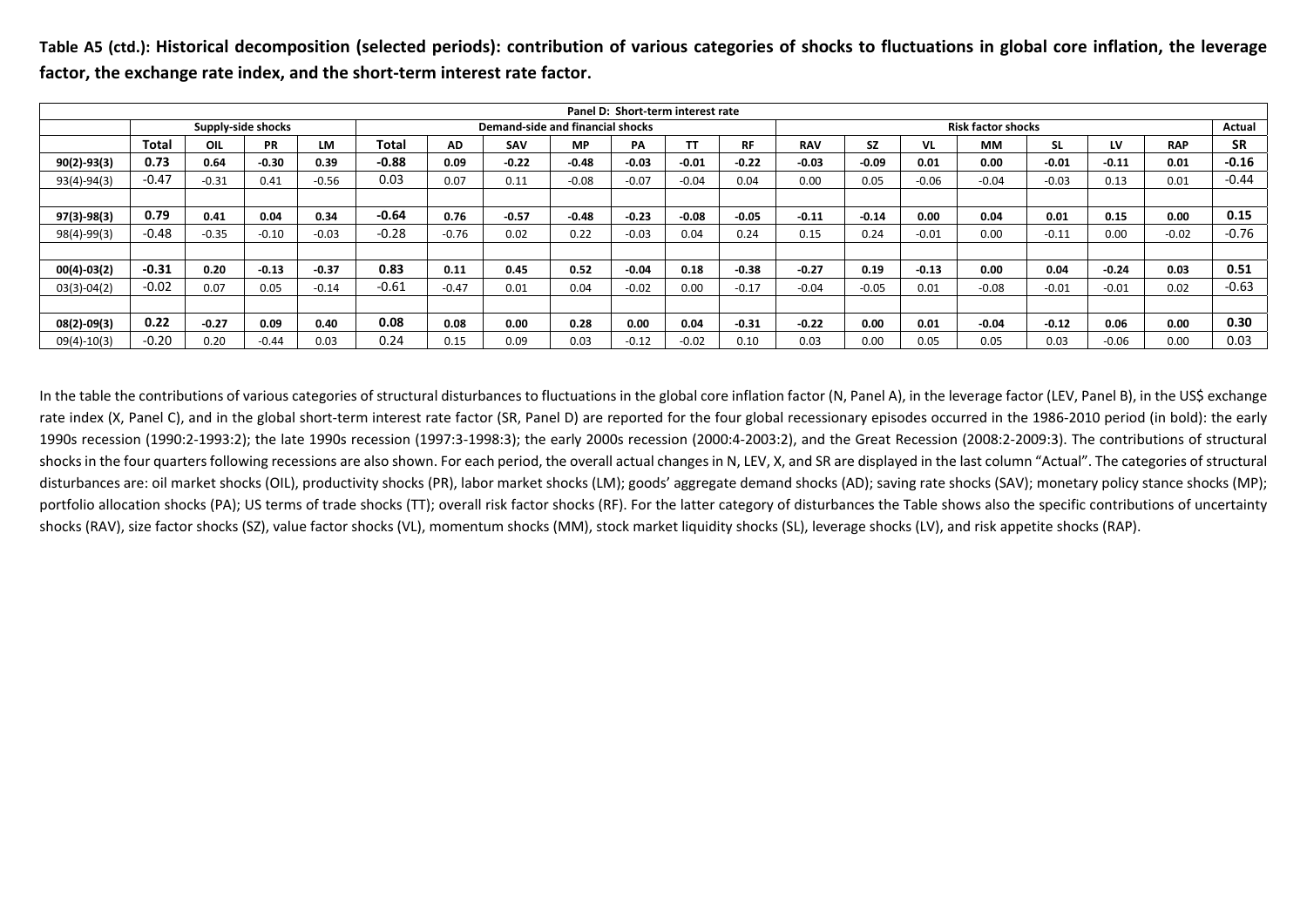#### **Figure A1: Historical Decomposition: core inflation; contributions of structural shocks.**



In the Figure the historical decomposition for core inflation (N), relatively to the various identified structural shocks, is plotted: oil market (OIL: oil reserves, flow oil supply, oil production mix, oil consumption and inventories preferences, oil futures market-pressure, residual oil futures market, other real oil price and nominal oil price volatility), productivity (PR), labor market (LM: labor supply and demand, core inflation); good's aggregate demand (AD); saving rate (SAV: global saving rate, US saving rate, global ex-US saving rate), monetary policy (MP: excess liquidity, term structure level and slope); US terms of trade (TT); portfolio allocation (PA: stocks, housing and gold preferences); risk factor (RF: size (SZ), value (VL), momentum (MM), stocks' liquidity (SL), leverage (LV), uncertainty (RAV), risk appetite (RAP)).